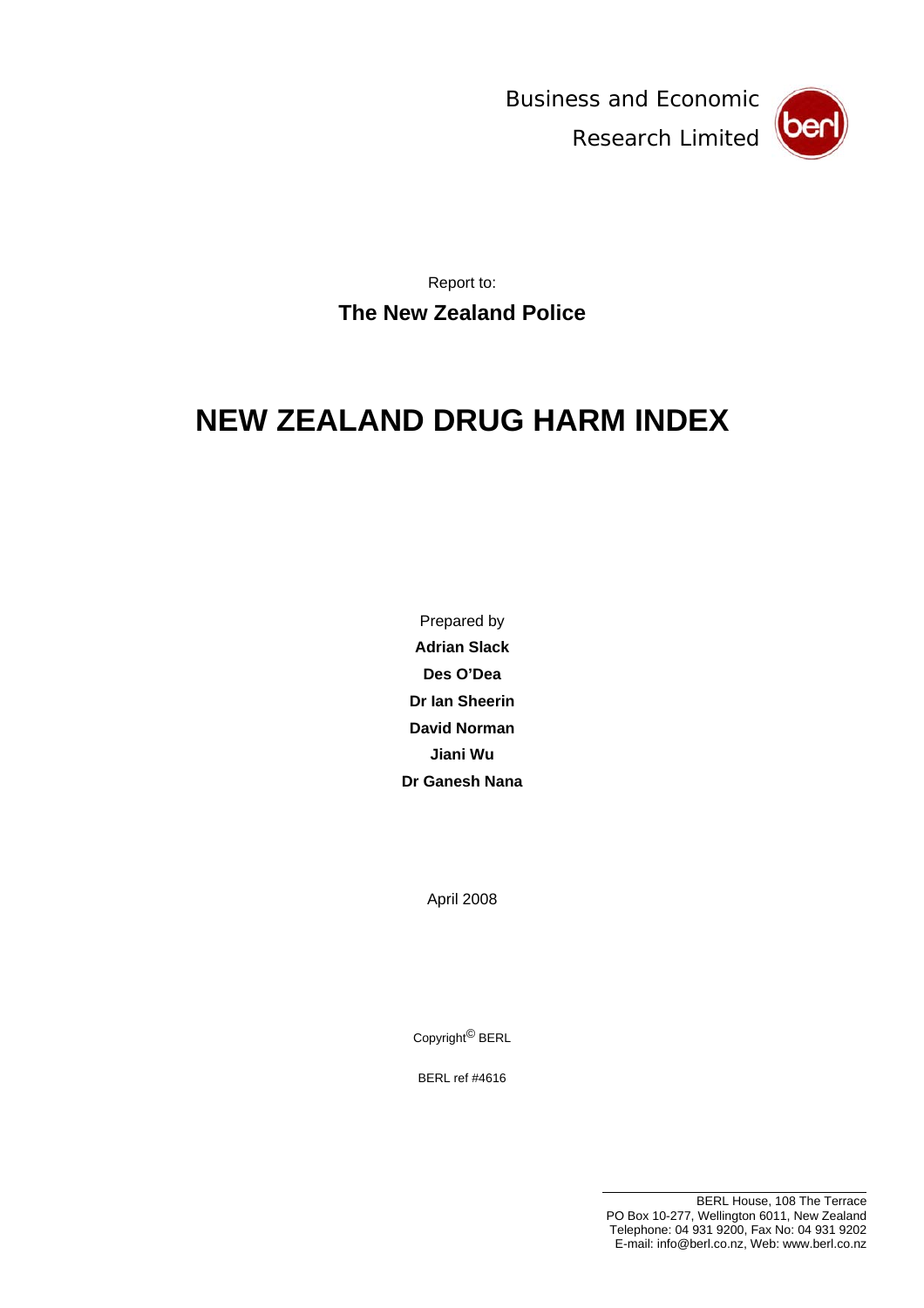# **ACKNOWLEDGEMENTS**

BERL gratefully acknowledges the Cross Departmental Research Pool and New Zealand Police for sponsoring this major research project, and Police staff for their time and input.

BERL also received generous assistance, information and feedback from many individuals and organisations. We particularly wish to recognise the input received from:

The DHI Project Steering Group

Department of Corrections – Peter Johnston and Brian Williams Health Outcomes International Ltd – Jim Hales and Jane Manser Institute of Environmental Science and Research Limited – Helen Poulsen and Keith Bedford Ministry of Health – Chris Lewis (NZHIS) and Barry Borman (PHI) Ministry of Justice – Clifford Slade (Coronial Services Unit) Ministry of Transport – Wayne Jones National Drug Intelligence Bureau – Les Maxwell and Michael Alexander New Zealand Customs Service SHORE –Chris Wilkins and Paul Sweetsur South Health Limited – Susan Dovey St Johns Ambulance – Andrew Cratchley The Treasury – Tim Roper

We are grateful to both the internal and external reviewers for comments received during the course of the project and on the draft report. All suggestions were carefully considered and were incorporated as appropriate.

The views expressed in this report are not necessarily those of the New Zealand Police.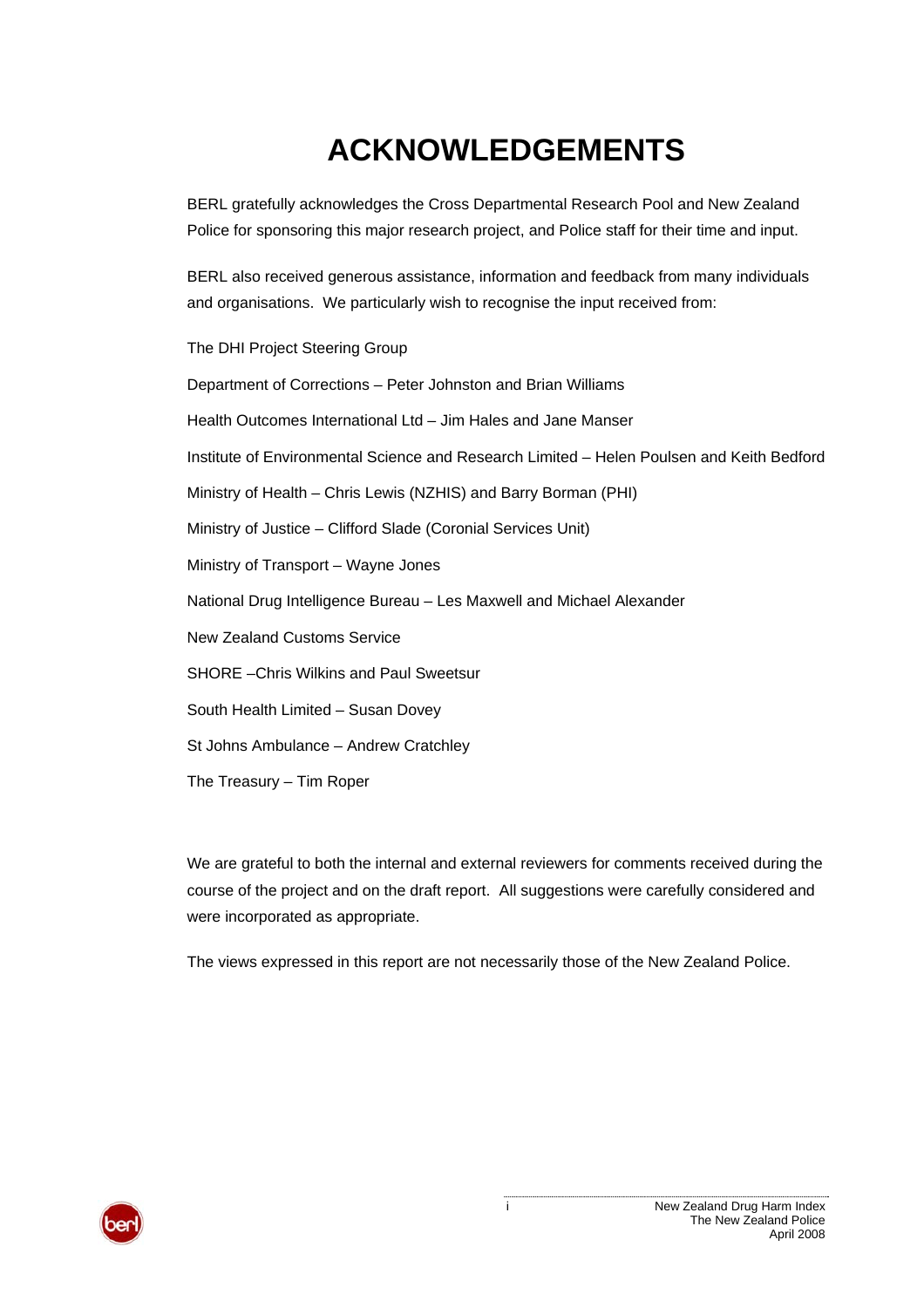# **New Zealand Drug Harm Index**

| $\mathbf{2}$<br>3<br>3.1<br>3.2 |  |
|---------------------------------|--|
|                                 |  |
|                                 |  |
|                                 |  |
|                                 |  |
|                                 |  |
|                                 |  |
|                                 |  |
|                                 |  |
|                                 |  |
|                                 |  |
|                                 |  |
| 4.3                             |  |
|                                 |  |
| 5                               |  |
|                                 |  |
|                                 |  |
| 5.3                             |  |
| 5.4                             |  |
| 5.5                             |  |
| 5.6                             |  |
| 6                               |  |
| 6.1                             |  |
| 6.2                             |  |
| 6.3                             |  |
| 6.4                             |  |
|                                 |  |
|                                 |  |
| 8                               |  |
|                                 |  |
| 9                               |  |
|                                 |  |
|                                 |  |

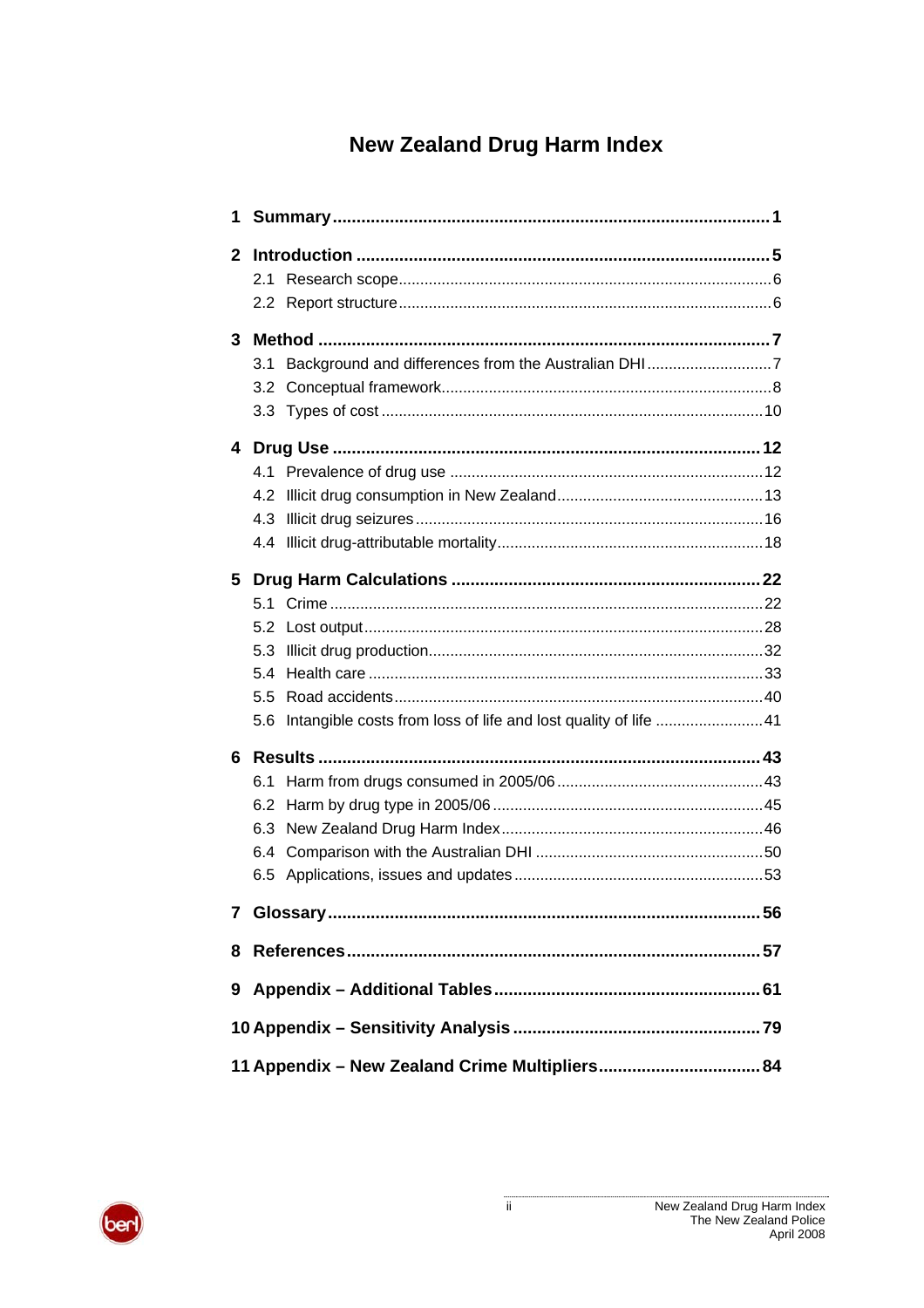### **Tables**

| Table 4.3 Number of illicit drug users excluding double counting of poly-drug users 16     |  |
|--------------------------------------------------------------------------------------------|--|
|                                                                                            |  |
| Table 4.5 Distribution of drug-attributable premature mortality by drug type, 2001-2005 18 |  |
|                                                                                            |  |
|                                                                                            |  |
|                                                                                            |  |
|                                                                                            |  |
|                                                                                            |  |
| Table 5.6 Work force status of the additional population in the absence of drug use  29    |  |
|                                                                                            |  |
|                                                                                            |  |
|                                                                                            |  |
|                                                                                            |  |
|                                                                                            |  |
|                                                                                            |  |
| Table 6.2 Tangible social costs of illicit drug use by drug type (\$m), 2005/06  43        |  |
| Table 6.3 Intangible social costs of illicit drug use by drug type (\$m), 2005/06  44      |  |
|                                                                                            |  |
|                                                                                            |  |
|                                                                                            |  |
| Table 6.7 Potential harm avoided by drug seizures by drug type (\$m), 2000-2006 46         |  |
| Table 6.8 New Zealand and Australian illicit drug use prevalence by age group  50          |  |
| Table 6.9 New Zealand and Australian social costs of illicit drug use (\$m), 2005/06 52    |  |

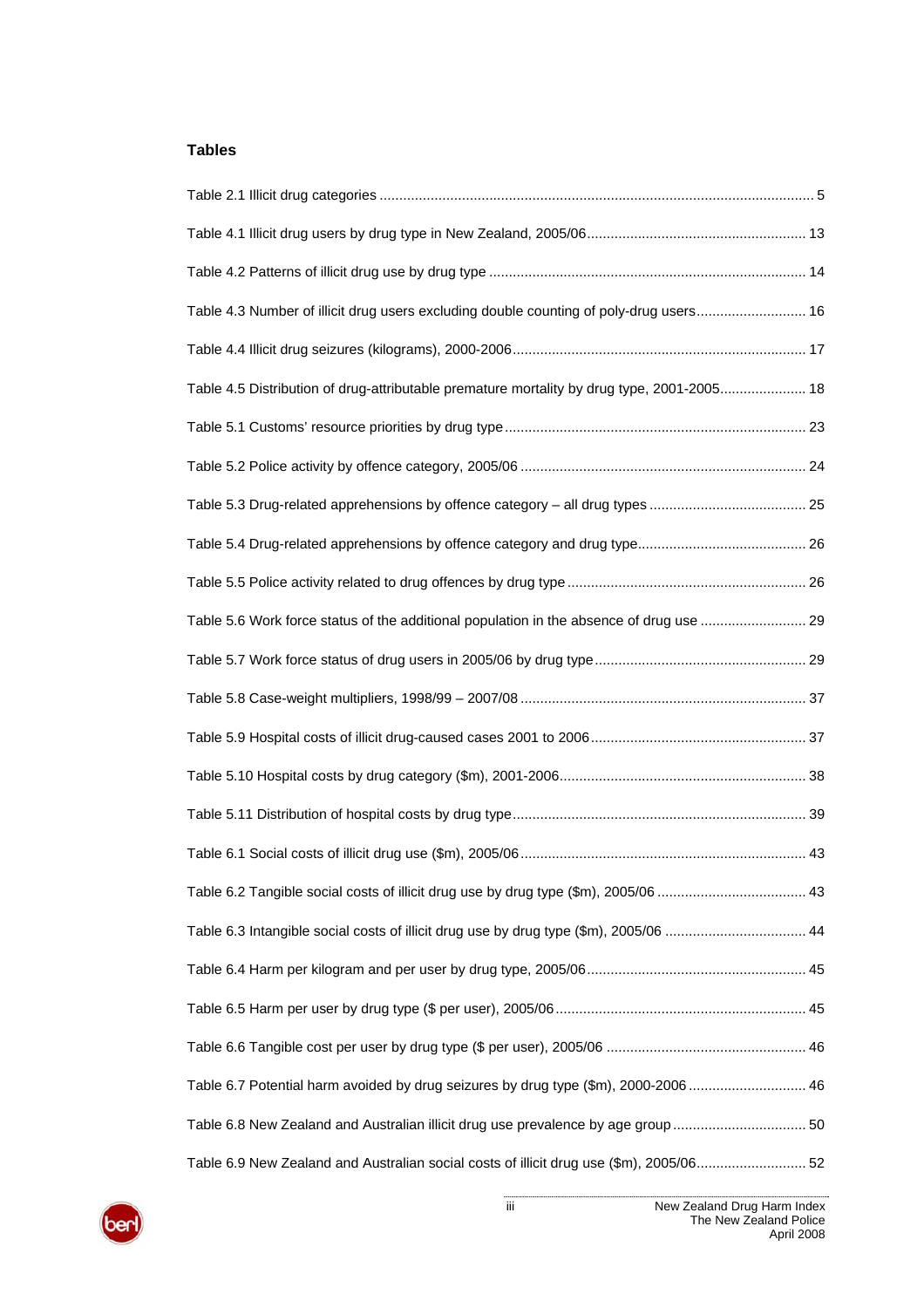# **Figures**

| Figure 6.1 Tangible social costs of illicit drug use by cost component (\$m), 2005/06 44 |  |
|------------------------------------------------------------------------------------------|--|
|                                                                                          |  |
|                                                                                          |  |
|                                                                                          |  |

# **Appendix Tables**

| Appendix Table 8 Illicit drug caused deaths and age-gender mortality rates, 2001-2005 65        |  |
|-------------------------------------------------------------------------------------------------|--|
|                                                                                                 |  |
|                                                                                                 |  |
|                                                                                                 |  |
| Appendix Table 12 NZ-ADAM distribution of crime by offence category and drug type 69            |  |
| Appendix Table 13 Crime multipliers to estimate actual crime from recorded crime 69             |  |
|                                                                                                 |  |
| Appendix Table 15 Hospital costs due to illicit drug use by category, 2001-2006 70              |  |
| 71 Appendix Table 16 Adjusted New Zealand costs of illicit drug use (\$m), 2005/06 - detail  71 |  |
|                                                                                                 |  |
| Appendix Table 18 Conditions associated with drug-attributable morbidity and mortality 72       |  |
|                                                                                                 |  |

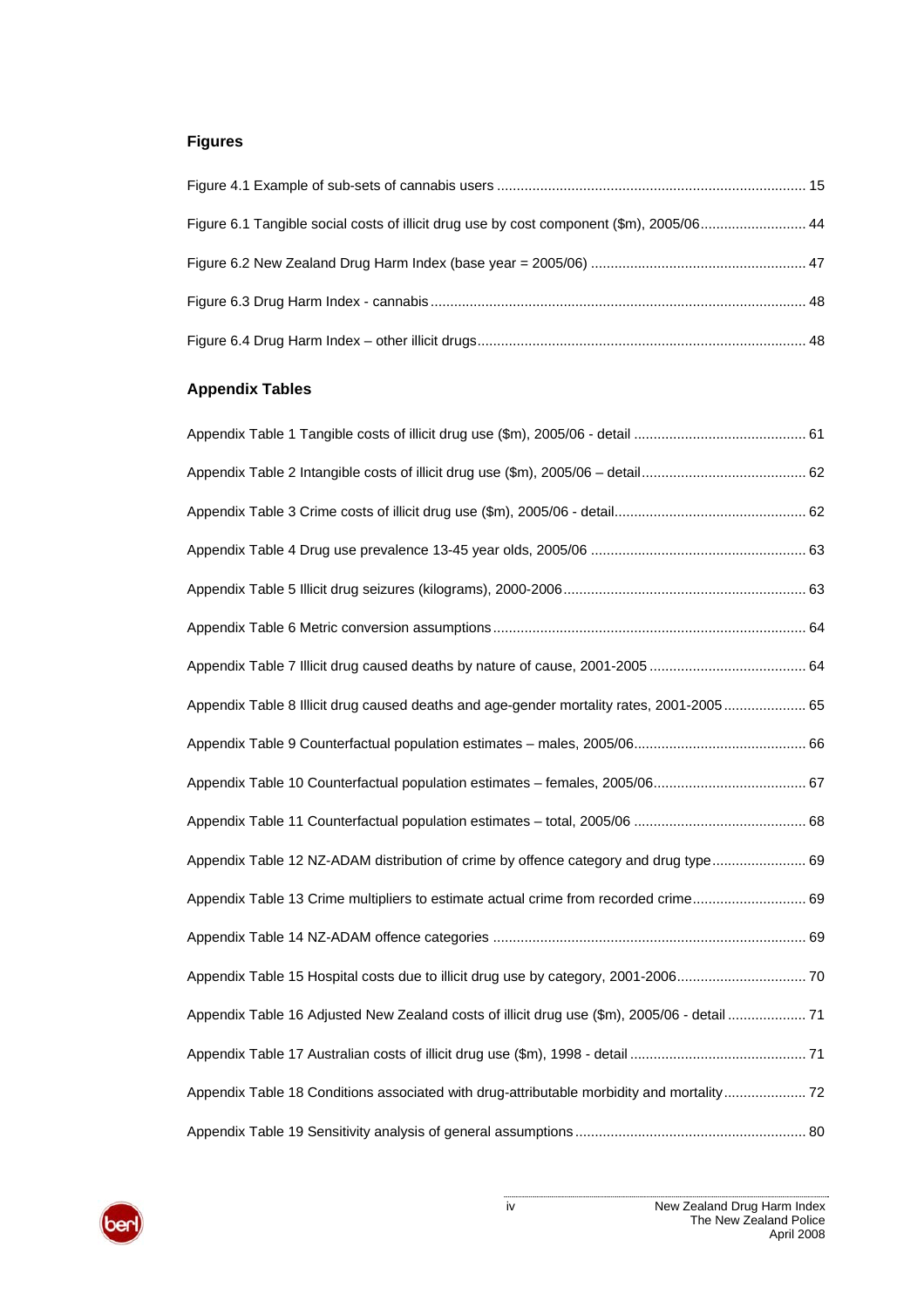| Appendix Table 24 Costs of illicit drug use - limited NZ crime multipliers (\$m), 2005/06  84 |  |
|-----------------------------------------------------------------------------------------------|--|
| Appendix Table 25 Costs of crime - limited NZ crime multipliers (\$m), 2005/06  85            |  |

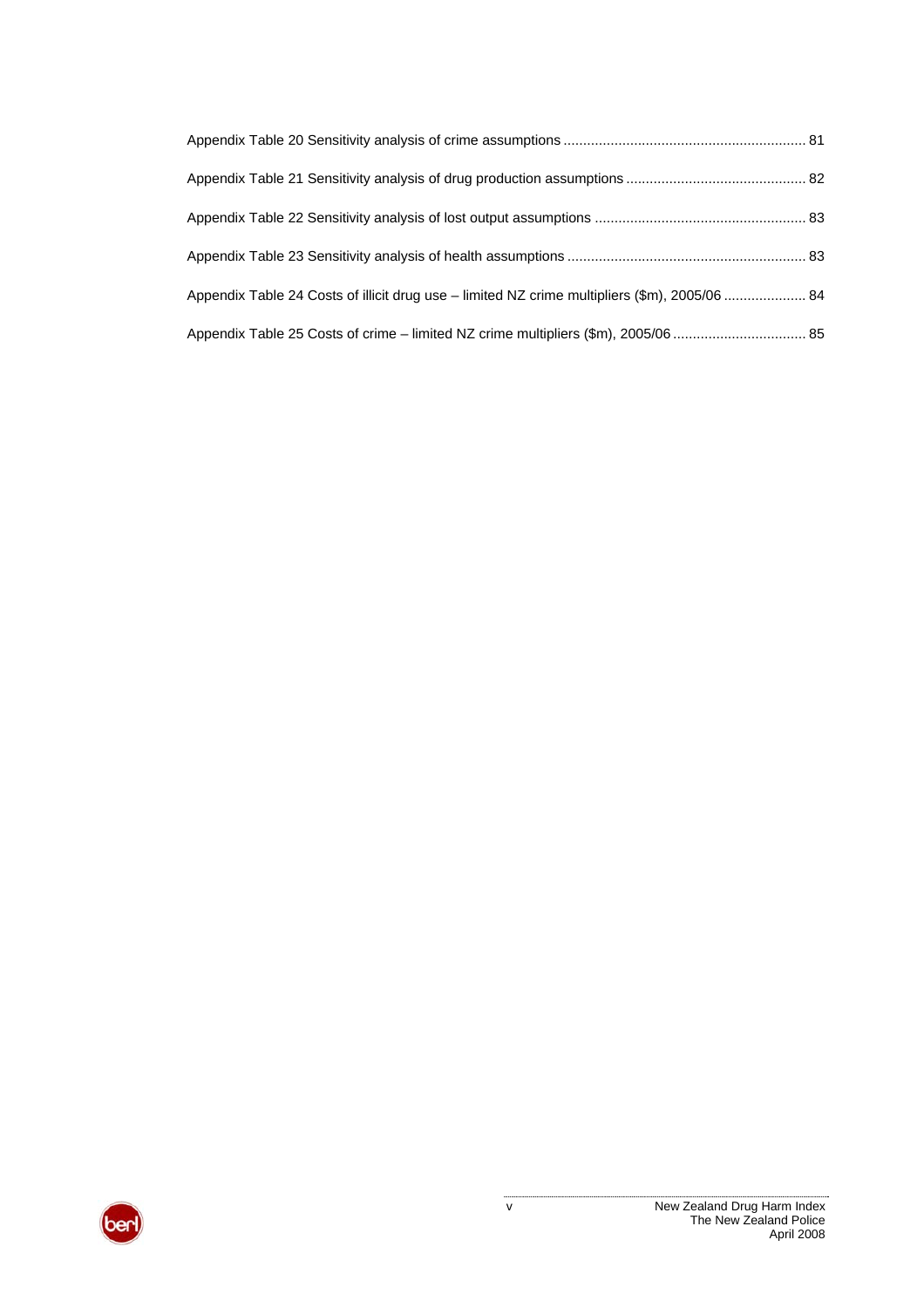# **1 Summary**

The New Zealand Police engaged BERL to develop a metric of the social harm caused by illicit drug consumption in New Zealand. Harms related to drug use include a wide range of crime, lost output, health service use and other diverted resources. Interrupting supply and reducing consumption of illicit drugs contributes to reducing drug harm.

This report provides three broad answers. First, it estimates the total harm from illicit drug consumption in the base year of 2005/06. Second, it uses these estimates to determine the harm per kilogram of particular illicit drug types. The harm per kilogram estimates indicate the gross economic benefit of drug seizures. Third, it develops a metric called the New Zealand Drug Harm Index based on illicit drug seizures between 2000 and 2006.

The social costs resulting from harmful drug use are referred to as drug harm. The Index shows the potential harm in dollar terms that illicit drug seizures could avoid by reducing harmful consumption. These impacts are measured in consistent, real value terms.

The Index can be updated annually as new data become available. As such, the Index can assist with monitoring the impact of interdiction and harm reduction strategies. In addition, while the Index is not a stand-alone economic evaluation tool, the underlying model provides information to evaluate drug enforcement and harm reduction interventions.

This research broadly reflects a similar exercise done by the Australian Federal Police in Australia in 2004. Our study, however, built estimates from the bottom up, where possible, rather than working from aggregate estimates or data from other countries. It uses data on specific drugs and drug users' behaviour in New Zealand. The New Zealand Drug Harm Index also measures a more comprehensive range of impacts. In particular, it includes a wider range of crime, work and health service consequences due to drug use.

The study shows the harm from drugs consumed in 2005/06 is substantial and that illicit drug seizures may have prevented approximately another third again of drug harm.

- Illicit drug use in 2005/06 caused an estimated \$1.31 billion of social costs. This was made up of \$1.09 billion of tangible resource costs (0.70 percent of GDP in 2005/06) and \$217 million of intangible psychological costs. [Appendix Table 1](#page-66-0) and [Appendix Table 2](#page-67-0) break down tangible and intangible costs in detail by drug type and cost component.
- Illicit drug seizures potentially avoided \$458 million of drug harm in 2006, and \$3.67 billion in total over the seven years between 2000 and 2006.

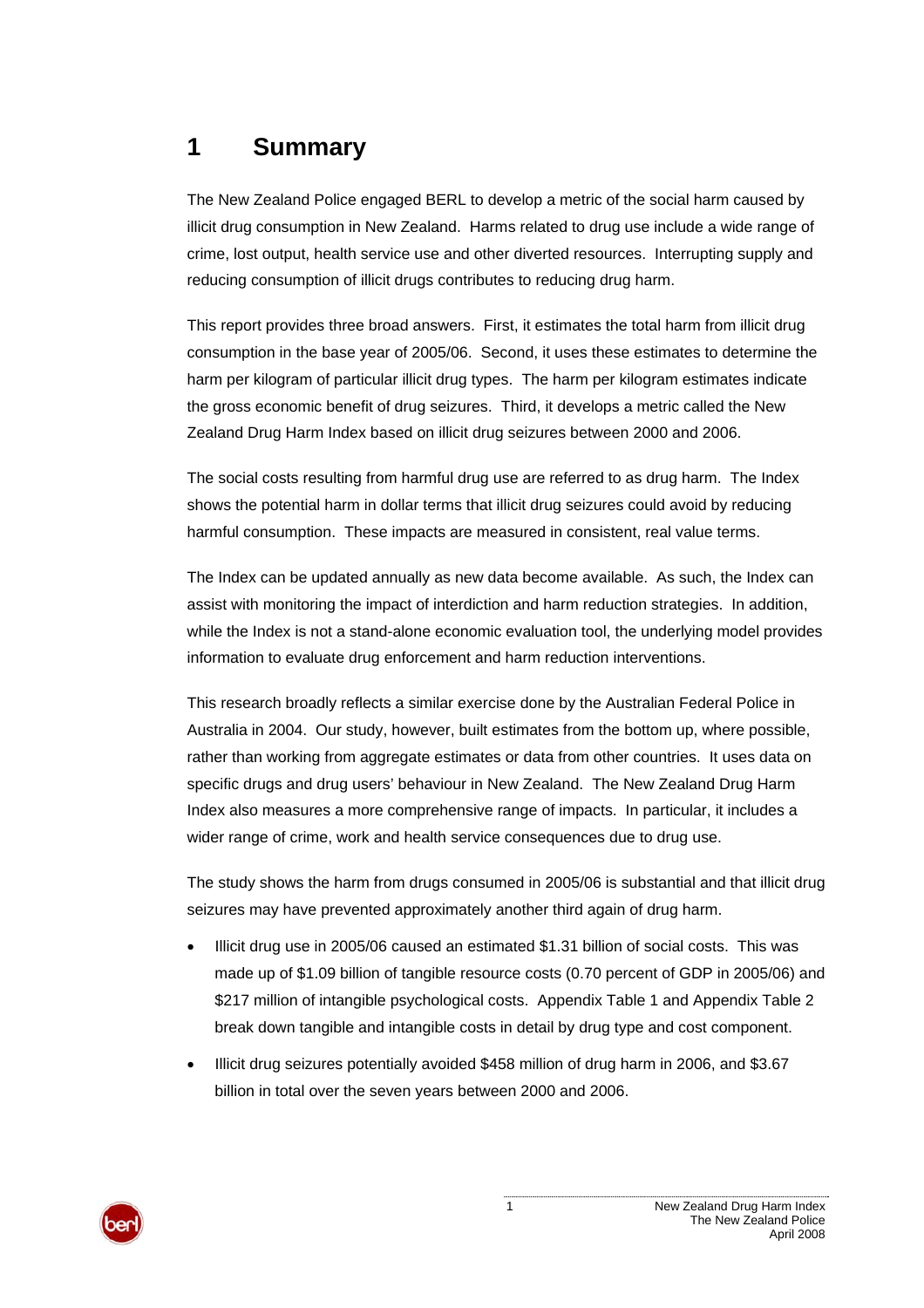The effects of illicit drug use in 2005/06 vary significantly by drug type.

- Stimulants account for over two fifths of social costs (41.7 percent, \$546 million) and stand out as the second largest source of tangible costs per user at \$2,670.
- Cannabis is responsible for almost one third of the social costs of illicit drug use (32.9 percent, \$431 million), but it causes relatively little harm per kg (\$11,790) and per user (\$1,680).
- Opioids generate almost one quarter of the drug harm (24.9 percent, \$326 million) and have the highest tangible and quality of life costs, with a harm per user of \$22,190.
- LSD is the most damaging drug per kilogram, at \$1.05 billion per kilogram, but due to the small amount used it causes little harm (0.5 percent of total harm, or \$265 per user).
- Limiting the scope to similar cost categories, total drug harm in New Zealand is comparable, if slightly lower, than that in Australia after adjusting for New Zealand's smaller population and lower overall drug use prevalence. However, the pattern of harm differs significantly across the drug types and cost categories. As a proportion of total harm, stimulants in New Zealand cause almost three times as much harm while opioids and cannabis cause just over one half to three quarters of the harm in Australia.

[Summary Table 1](#page-7-0) gives the estimated social harm from illicit drugs consumed in 2005/06, and [Summary Figure 1](#page-7-1) shows the distribution of diverted tangible resources by cost type.

<span id="page-7-0"></span>

| \$m                       | <b>Cannabis</b> | <b>Opioids</b> | <b>Stimulants</b> | <b>LSD</b> | Total     |
|---------------------------|-----------------|----------------|-------------------|------------|-----------|
| Tangible costs            | 425.8           | 122.4          | 538.3             | 5.7        | 1.092.3   |
| Intangible costs          | 4.7             | 203.9          | 7.4               | 1.4        | 217.5     |
| <b>Total social costs</b> | 430.5           | 326.4          | 545.7             | 7.1        | 1.309.8   |
| % of social costs         | 32.9%           | 24.9%          | 41.7%             | 0.5%       | $100.0\%$ |

#### **Summary Table 1 Social costs of illicit drug use by drug type (\$m), 2005/06**



#### <span id="page-7-1"></span>**Summary Figure 1 Tangible social costs of illicit drug use by cost type (\$m), 2005/06**

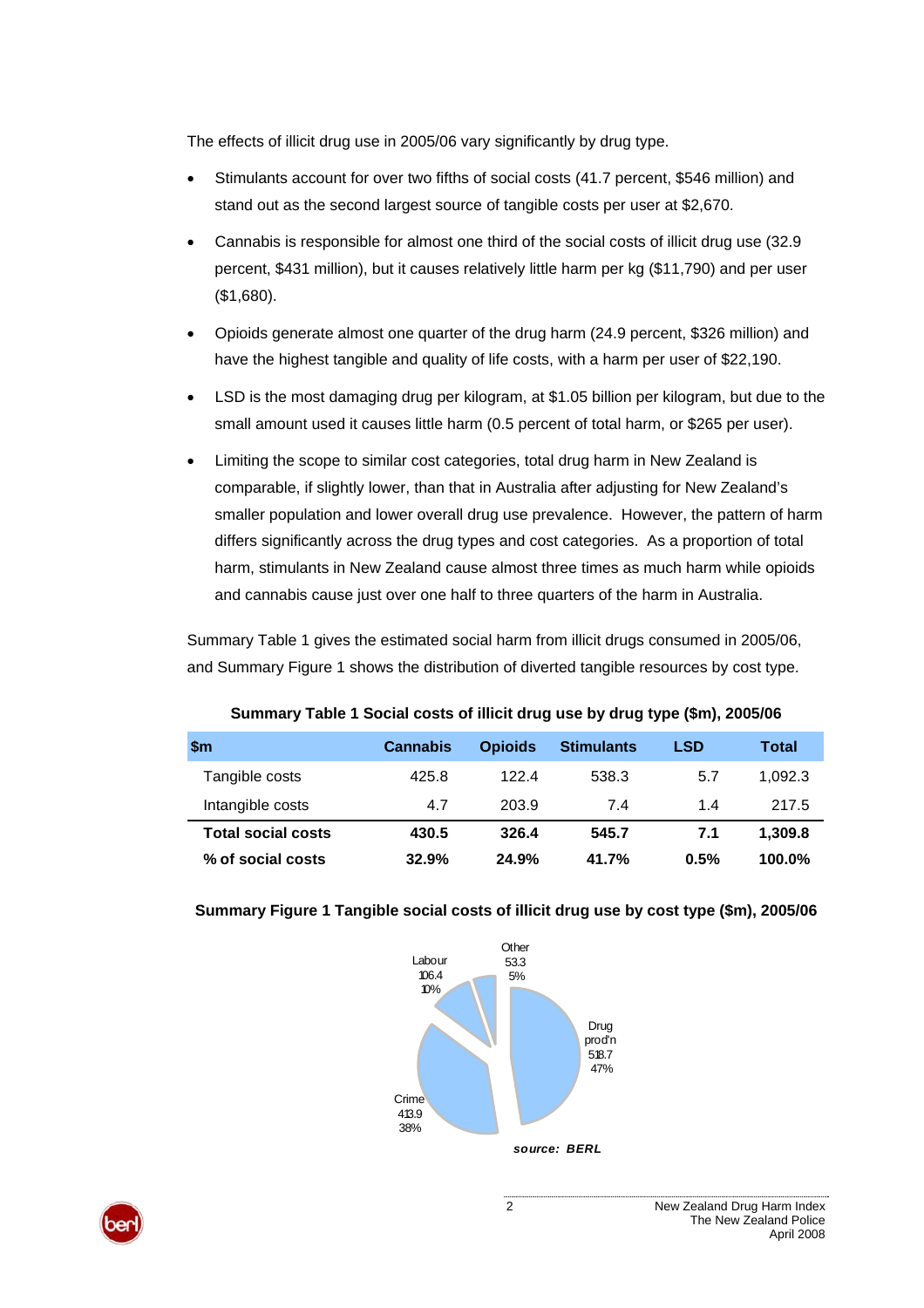Tangible costs reflect productive resources diverted due to drug use and totalled \$1.09 billion in 2005/06. This was equivalent to 0.70 percent of GDP in 2005/06. Drug production (\$519 million), crime (\$414 million) and lost output (\$106 million) were the largest resource drains. Drug-attributable health care and road accidents caused a further \$53.3 million of harm. Drug users and crime victims suffered \$217 million of intangible psychological costs.

[Summary Table 2](#page-8-0) shows estimated illicit drug consumption and the harm per kilogram and per user of the specified drug categories, based on the total harm recorded in [Summary](#page-7-0)  [Table 1.](#page-7-0) The per user estimates broadly allow for differences in the quantity of drugs consumed per occasion. For example, a joint may contain 0.5 grams of cannabis but a tab of LSD contains 50 micrograms of LSD, which is one million times less drug per unit.

**Summary Table 2 Harm per kilogram and per user by drug type, 2005/06** 

<span id="page-8-0"></span>

| \$ drug harm | <b>Cannabis</b> | <b>Opioids</b> | <b>Stimulants</b> | <b>LSD</b>    |
|--------------|-----------------|----------------|-------------------|---------------|
| Per kilogram | 11.790          | 1.074.130      | 403.470           | 1.054.900.000 |
| Per user     | 1.694           | 22.186         | 2.671             | 265           |

The estimates of harm per kilogram of drug use were combined with a time series on drug seizure volumes to create the New Zealand Drug Harm Index in [Summary Figure 2](#page-8-1).

[Summary Figure 2](#page-8-1) illustrates the potential harm avoided by drug seizures between 2000 and 2006. It differs from the estimates above of actual harm due to drugs consumed in 2005/06.

<span id="page-8-1"></span>

**Summary Figure 2 New Zealand Drug Harm Index (base year = 2005/06)**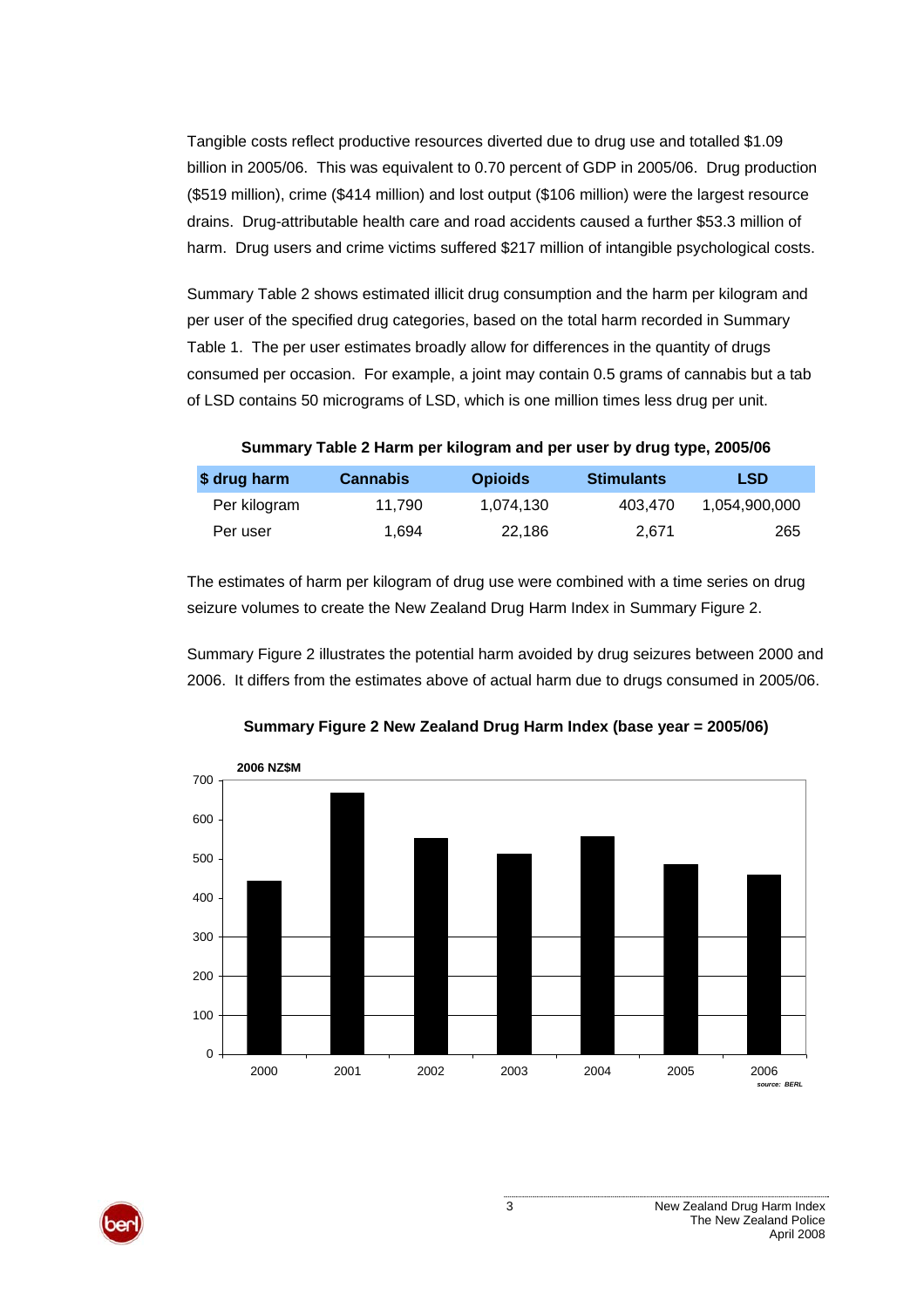[Summary Figure 2](#page-8-1) shows that by reducing illicit drug consumption and its associated costs, illicit drug seizures potentially reduced drug harm in 2006 by \$458 million. Over the seven years between 2000 and 2006, potential harm avoided exceeded \$3.67 billion.

Overall, the Index is driven by cannabis seizures due to the sheer volume of cannabis seized. The Police and Customs collectively seized just over 33,480 kilograms in 2006 and just less than 295,590 kilograms over the seven year period of 2000 to 2006. However, illicit drug consumption in 2005/06 still resulted in substantial harm (see [Summary Table 1](#page-7-0)). Potential harm avoided by seizures of non-cannabis illicit drugs composed 13.7 percent of the Index in 2006. But a large quantity of these types of drugs reached the market and their use caused 67.1 percent of actual drug harm in 2005/06.

This indicates that there is substantial scope for supply, demand and harm reduction in the future. Successful interventions would, initially, appear as an increase in the Index, as harm avoided by drug seizures rose and actual costs from harmful drug use fell.

The Index provides a tool for measuring potential harm avoided over time. Changes in the Index between years are driven by changes in drug seizure volumes rather than changes in the pattern of harm. That is, the Index is based on a constant set of drug harm estimates (per kilogram) that are applied to seizures in different years. Changes should be interpreted with care: the Index does not show actual harm in a given year. Actual harm depends on consumption not seizures. The base estimates will best reflect the harmful impact of drug use in the near term, but should be re-evaluated as time passes and behaviours change.

How drug seizures reduce harm depends on factors such as the resources expended in interrupting supply and the net effect of the interruption on consumption. The model provides a resource to assess these effects. It is the task of future work to carry out such applied analyses, and to assess the net social impact of shrinking the illicit drug industry and reducing the harm to society resulting from continued illicit drug use.

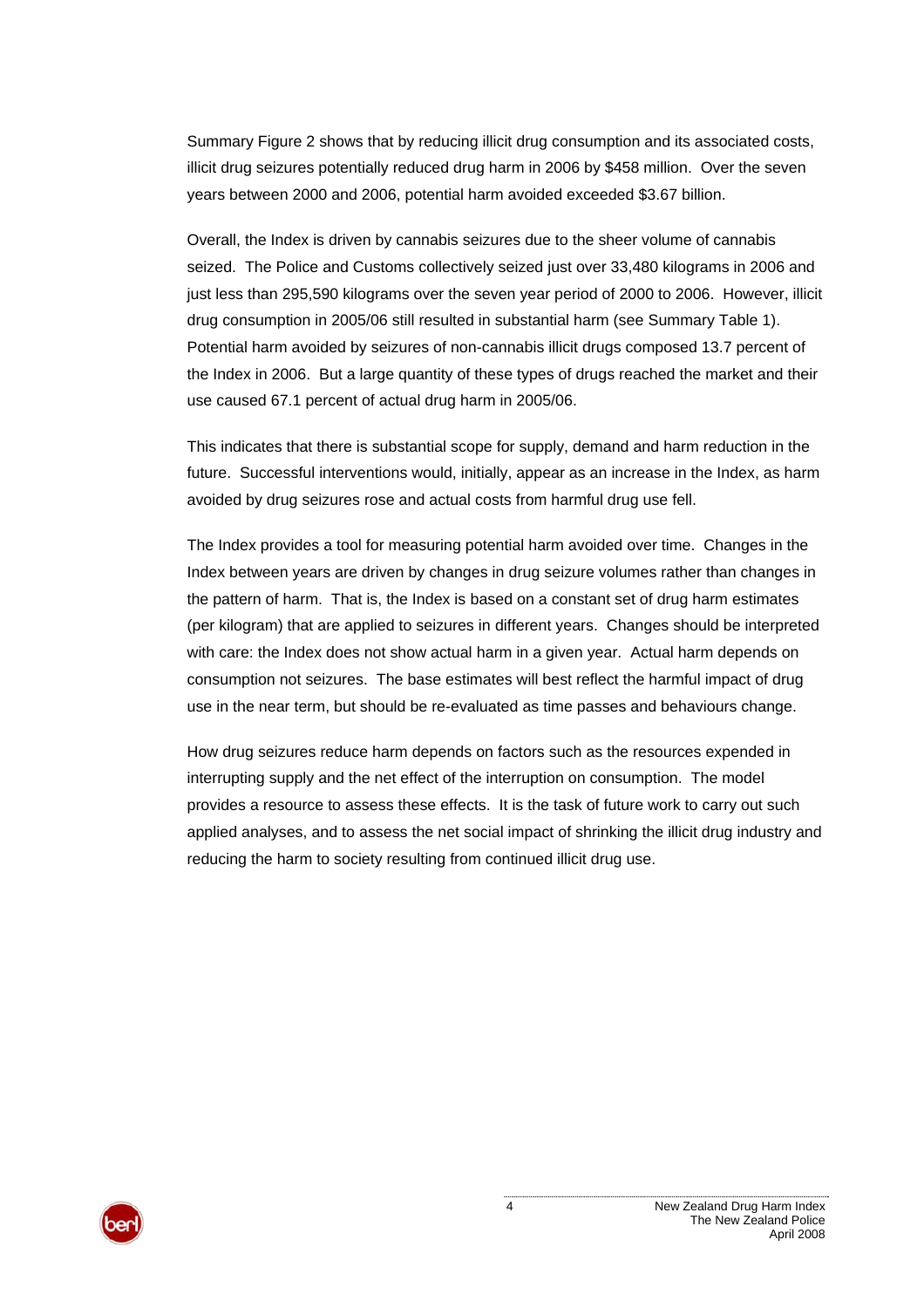# <span id="page-10-0"></span>**2 Introduction**

The New Zealand Police (NZP) commissioned BERL to develop a metric to quantify the social harm caused by illicit drug consumption in New Zealand. The New Zealand Drug Harm Index (NZDHI) will assist the NZP to determine the potential socio-economic costs from particular drug seizures and to track the value of disrupting illicit drug trade in New Zealand over time. It can also provide input to evaluating alternative drug control initiatives.

This report presents estimates of the social costs to New Zealand of illicit drugs used in 2005/06. Social costs are borne by an individual or the rest of society for which there is no compensating benefit.<sup>[1](#page-10-0)</sup> Harmful drug use imposes, for example, criminal costs stemming from drug offences and drug-attributable violence or property offences. It also diverts resources away from licit production and draws on scarce health resources due to the resulting poor health, self harm or harm to others. Other tangible costs include the reduction in society's productive capacity.

The consequences of drug use extend beyond the tangible resource impacts on society. Intangible costs include the pain and suffering caused to drug users and those affected by them, as well as the value of life lost from premature mortality, homicide or road deaths.

<span id="page-10-1"></span>The study investigated harm caused by four main illicit drug categories, as per [Table 2.1.](#page-10-1)

| Category          | Coverage                                                 |
|-------------------|----------------------------------------------------------|
| Cannabis          | Plants and plant extracts                                |
| Opioids           | Opium, homebake heroin, morphine                         |
| <b>Stimulants</b> | Cocaine, amphetamine,<br>methamphetamine, ecstasy (MDMA) |
|                   | Hallucinogens                                            |

| Table 2.1 Illicit drug categories |  |  |
|-----------------------------------|--|--|
|-----------------------------------|--|--|

The initial stage developed cost estimates for particular cost categories based on drug use in a reference year. Where possible these were based on New Zealand data for the 2005/06 financial year, primarily, or calendar 2006. All figures are expressed in 2006 dollar terms.

The second stage used the estimates of total harm and the volume of illicit drugs consumed to determine the harm cost per kilogram of drugs consumed by drug type. These drug harm estimates measure the social costs of harmful drug use in consistent, real value terms.

l <sup>1</sup> Social costs refer, here, to the study's analytical perspective. The study examines costs borne by a range of groups in society including drug users, the community, employers and the government. These costs are not necessarily limited to impacts on third parties, sometimes described in economic terms as 'externalities'.

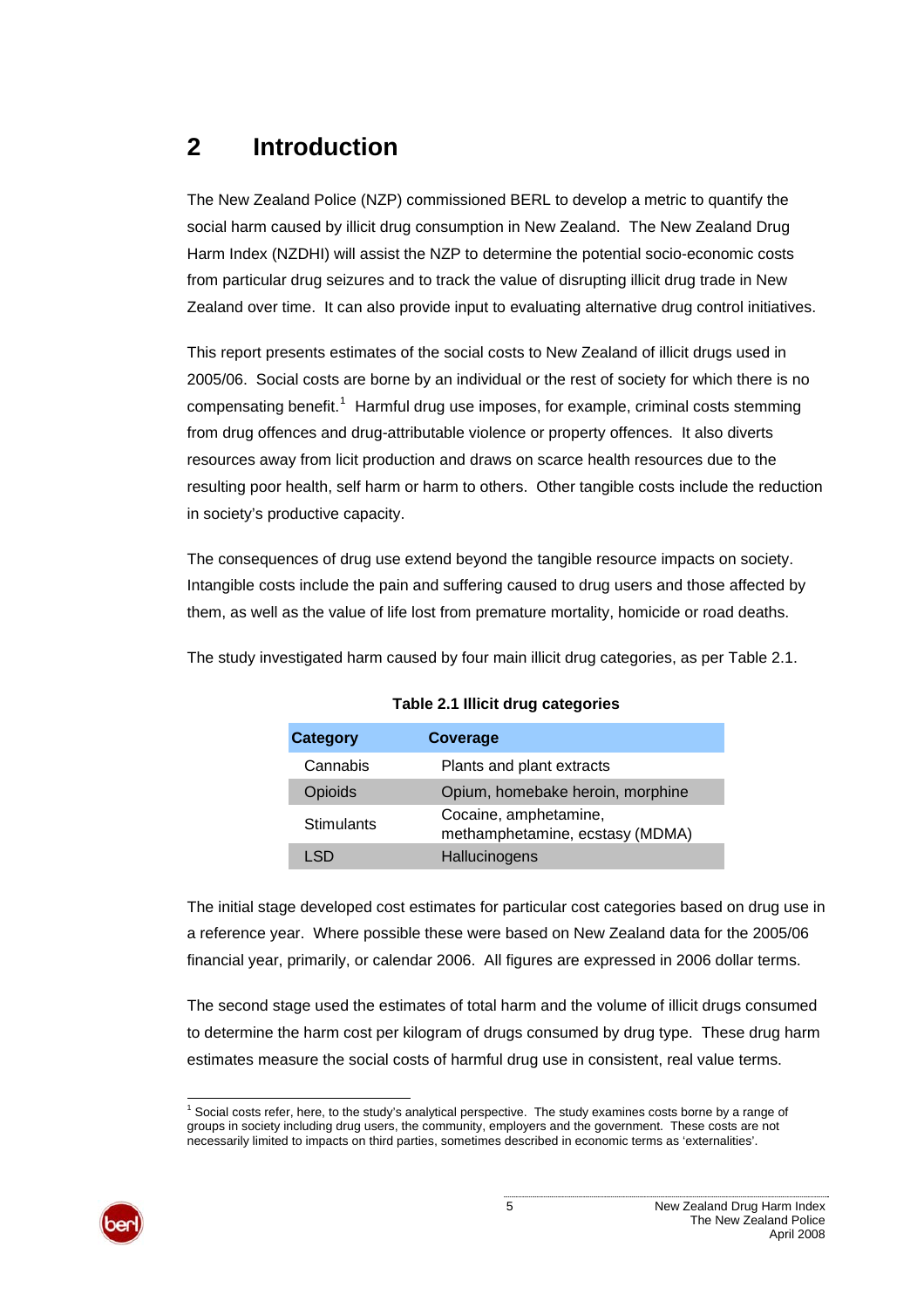<span id="page-11-0"></span>The third stage built the New Zealand Drug Harm Index. This shows the total harm per annum that was potentially avoided due to drug interdiction. This involved applying the base year harm per kilogram estimates based on drug use to the quantity of drugs seized by the Customs Service and the NZP between 2000 and 2006. In addition to the main NZDHI, an index was generated for each of the four drug categories.

#### **2.1 Research scope**

The study focused on estimating actual harm from drug use in 2005/06 and the potential harm avoided by drug seizures using these base year estimates of harmful drug consumption. The research does not extend to estimating avoidable costs of drug abuse or the cost-effectiveness of current or alternative drug interventions.

The study estimates the impacts due to drug use using Australian research and New Zealand data. This background work does not analyse consumption benefits of illicit drugs. Nor does this study aim to include any potential benefits of illicit drug consumption.

This research does not examine the net social impact of shrinking the illicit drug industry. The illicit drug industry provides employment, income and output. It is beyond the scope of this report to examine the alternatives to which these resources could be put. Such an evaluation would require industry (microeconomic) and countrywide (macroeconomic) analyses of the relative productivity of these resources in their current and alternative uses. $2$ 

#### **2.2 Report structure**

The remainder of the report is divided into three main parts. Section [3](#page-12-0) sets out the broad methods and definitions BERL used for this study. Sections [4](#page-27-0) and [5](#page-27-0) detail drug use in New Zealand and calculate drug harm in 2005/06.

Section [6](#page-48-0) presents the study's main results, provides analysis of the impacts by drug and cost type, and compares the New Zealand estimates to Australian drug harm estimates.

Sections [7](#page-62-0) and [8](#page-62-0) contain a glossary and literature references. Additional tables and materials are appended in section [9](#page-66-1). Sections [10](#page-84-0) and [11](#page-89-0) provide sensitivity analyses.

l  $^2$  The size of the illicit drug industry poses a social and economic policy issue in New Zealand, particularly as some drug production has a strong regional concentration. Drug laws and enforcement lead to high prices for illicit drugs. While these prices may encourage some drug production, the prices give a distorted signal about the social value of that activity. That is, drug production may be profitable but producers fail to (fully) account for the harmful impact of their output. The harmful impacts that drug use imposes on that and other regions should be set against drug profits. Furthermore, the drug industry may trap resources and stop them from moving to better alternatives, such as innovation or education. Reforming the drug industry and moving resources to other industries may cut income in the short term but strengthen a region's economic base and deliver higher, sustainable growth in the future.

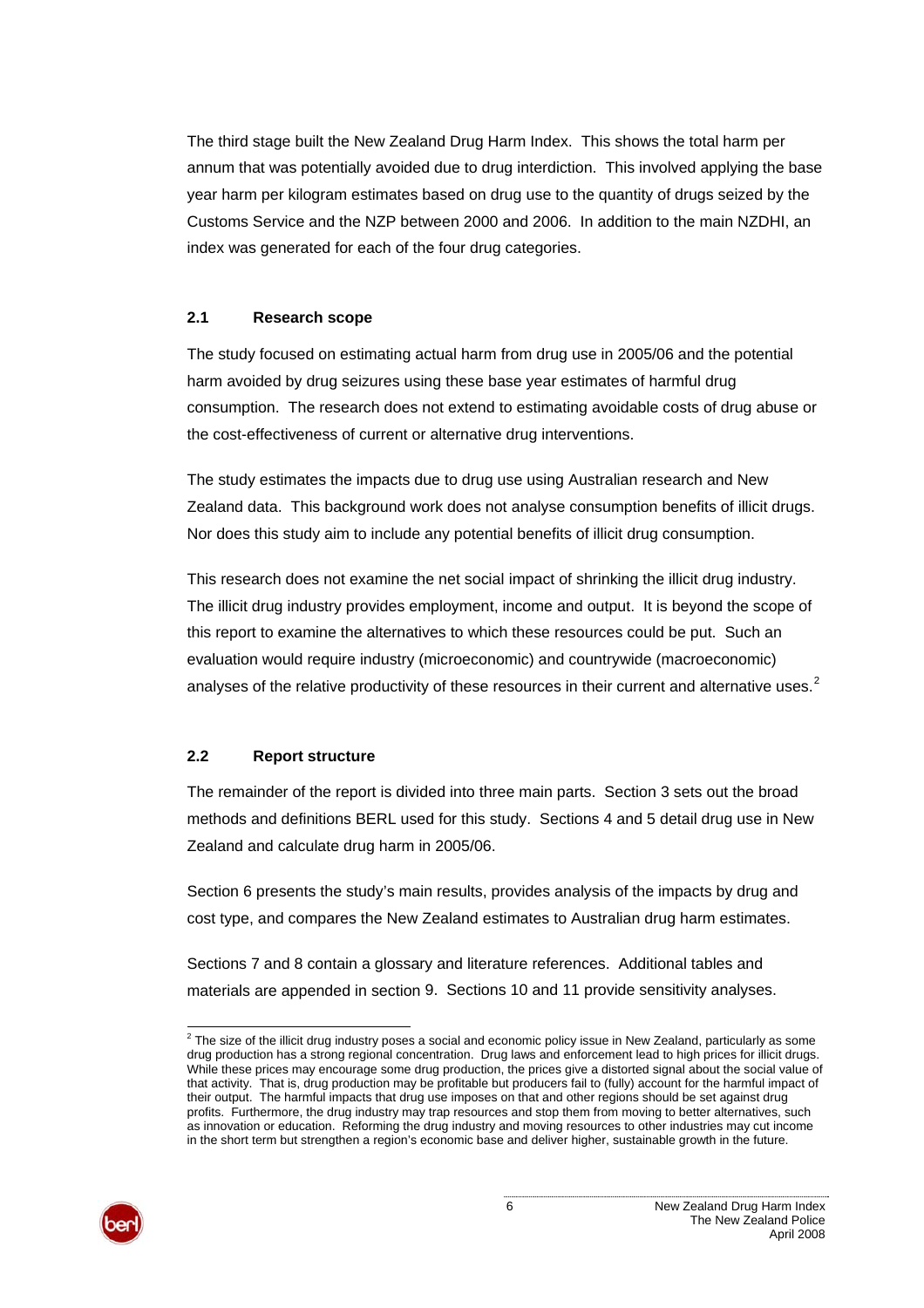# <span id="page-12-1"></span><span id="page-12-0"></span>**3 Method**

This section sets out the general framework that BERL used for the research.

The NZDHI study draws on a similar methodology to that used in Australian estimates of drug harm. Both studies draw on an internationally recognised standard for measuring the harm of substance abuse set out in Single et al (2001).<sup>[3](#page-12-1)</sup> These sources, and their background documents, detail the general methodology used in this study. As such, this report briefly outlines the method but concentrates on departures from that general method and the use of New Zealand data.

### **3.1 Background and differences from the Australian DHI**

The NZDHI was broadly based on a similar exercise completed by the Australian Federal Police in Australia in 2004 and updated in 2006. McFadden and Mwesigye (2004; updated by McFadden 2006) began with aggregate illicit drug harm estimated by health economists David Collins and Helen Lapsley (2002).<sup>[4](#page-12-1)</sup>

Collins and Lapsley (2002) estimated the social cost of illicit drug use in Australia over the financial year of 1998/99. The estimates covered a wide range of individual and social impacts. The impacts were calculated as net costs, that is, diverted resources less resources saved.

McFadden (2006) used publicly available information to distribute the total costs estimated in Collins and Lapsley across specific drug types. The disaggregated estimates were then divided by consumption volumes to give an economic cost per kilogram of drug consumed.

The NZDHI models a wider range of impacts than the Australian DHI. Where possible, it develops estimates from data on specific drugs and drug use behaviour rather than taking a top-down approach that begins with aggregate estimates. Extensions include:

- drug interdiction expenditure at the border by Customs as a crime cost
- community sentences expenditure by Corrections as a crime cost
- private expenditure related to the prevention of crime as a crime cost

<sup>&</sup>lt;sup>4</sup> A newer edition in the series was released as this report went to press, Collins D and Lapsley H (2008). The costs of tobacco, alcohol and illicit drug abuse to Australian society in 2004/05. Australia: CDHA.



 3 Single et al's (2001) guidelines are based on an international collaboration of substance abuse experts, epidemiologists and economists, and have been widely reviewed. As Collins and Lapsley (2002) note, the guidelines facilitate the development of valid and credible estimates of the economic costs of substance abuse. The guidelines treat methodological and data issues in detail.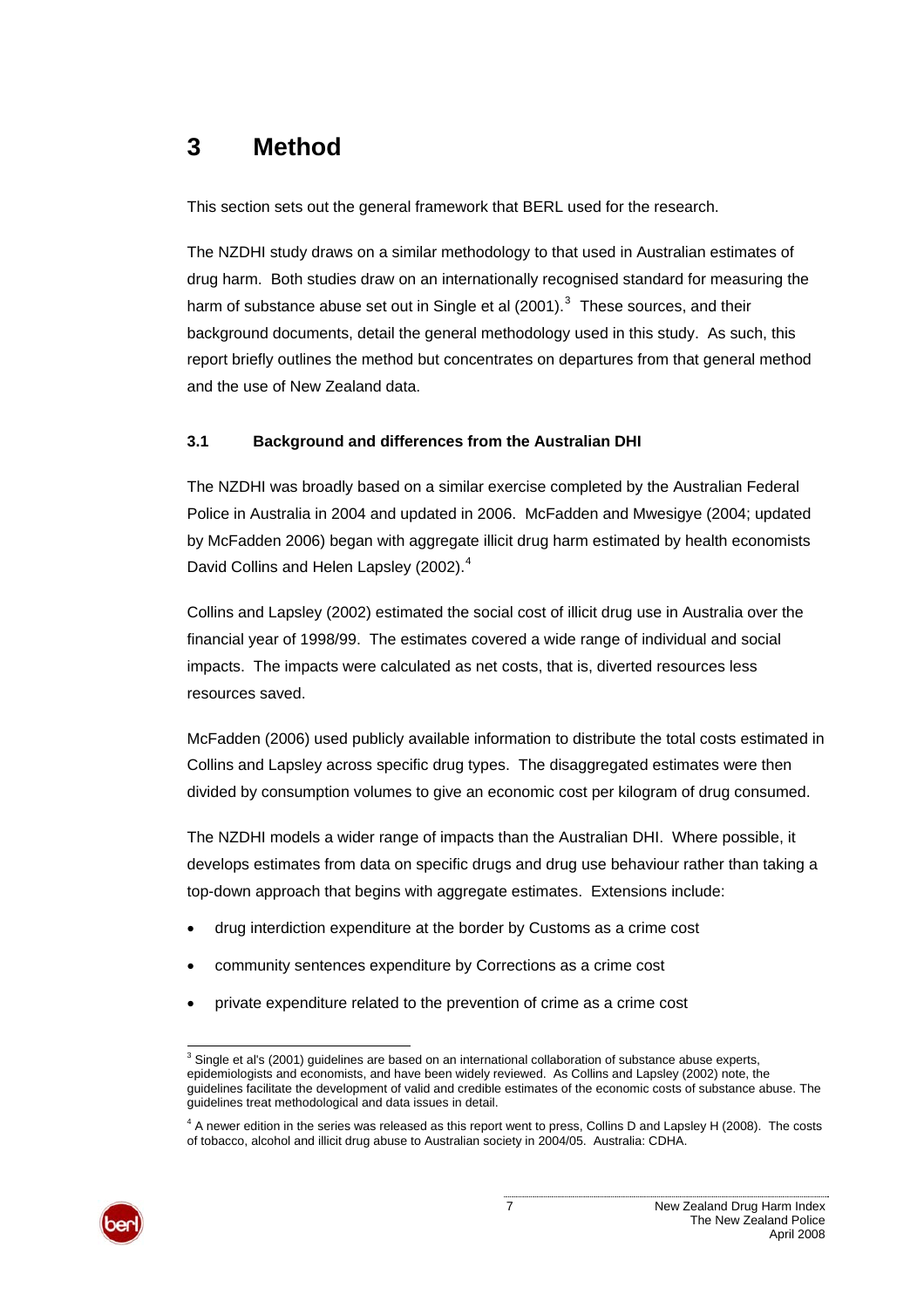- lost output of crime victims as a labour cost
- homicide as an intangible cost
- crime related pain and suffering as an intangible cost.

One further extension is that the crime costs use crime multipliers to estimate total criminal offences rather than using recorded crime only.

This study excludes illicit drug-related nursing home expenditure, which is included in the Australian DHI. It was a small source of drug harm in the Australian estimates, and robust data on this component or the distribution by drug type were not identified in New Zealand.

The intangible cost of a life year lost is based on the Land Transport New Zealand (LTNZ)'s value of statistical life (VOSL). This is approximately 64 percent higher than that used in the Australian DHI.

#### **3.2 Conceptual framework**

This study used a prevalence approach to calculate the current impact of illicit drug use. The prevalence approach estimates resource diverted in a given year due to the impacts of past and present illicit drug use. The costs estimated using the prevalence approach are then compared to a counterfactual situation, in this case where no illicit drugs were ever used. That is, in order to determine the harm avoided by reducing drug consumption we compare the current situation with drug use to a hypothetical case where there is no harmful drug use.

The prevalence approach focuses on the impacts of both past and present, and is likely to give an informative picture of the impacts of drug use in a given year. Collins and Lapsley (2002:13) make the following observation with respect to tobacco use, but it is relevant for a range of harms stemming from illicit drug use.

To examine [the effects of smoking in a given year (incidence)] would not be useful since most abuse-related morbidity or mortality in a given year results from abuse in earlier periods… we should be examining the impact of abuse over an extended period of time and this implies comparison with the counterfactual situation in which there was no abuse over this extended period.

The prevalence approach has the advantage of using currently available health data, such as mortality and morbidity figures related to illicit drug use, to define what a counterfactual population would have looked like today. This is likely to result in more robust estimates

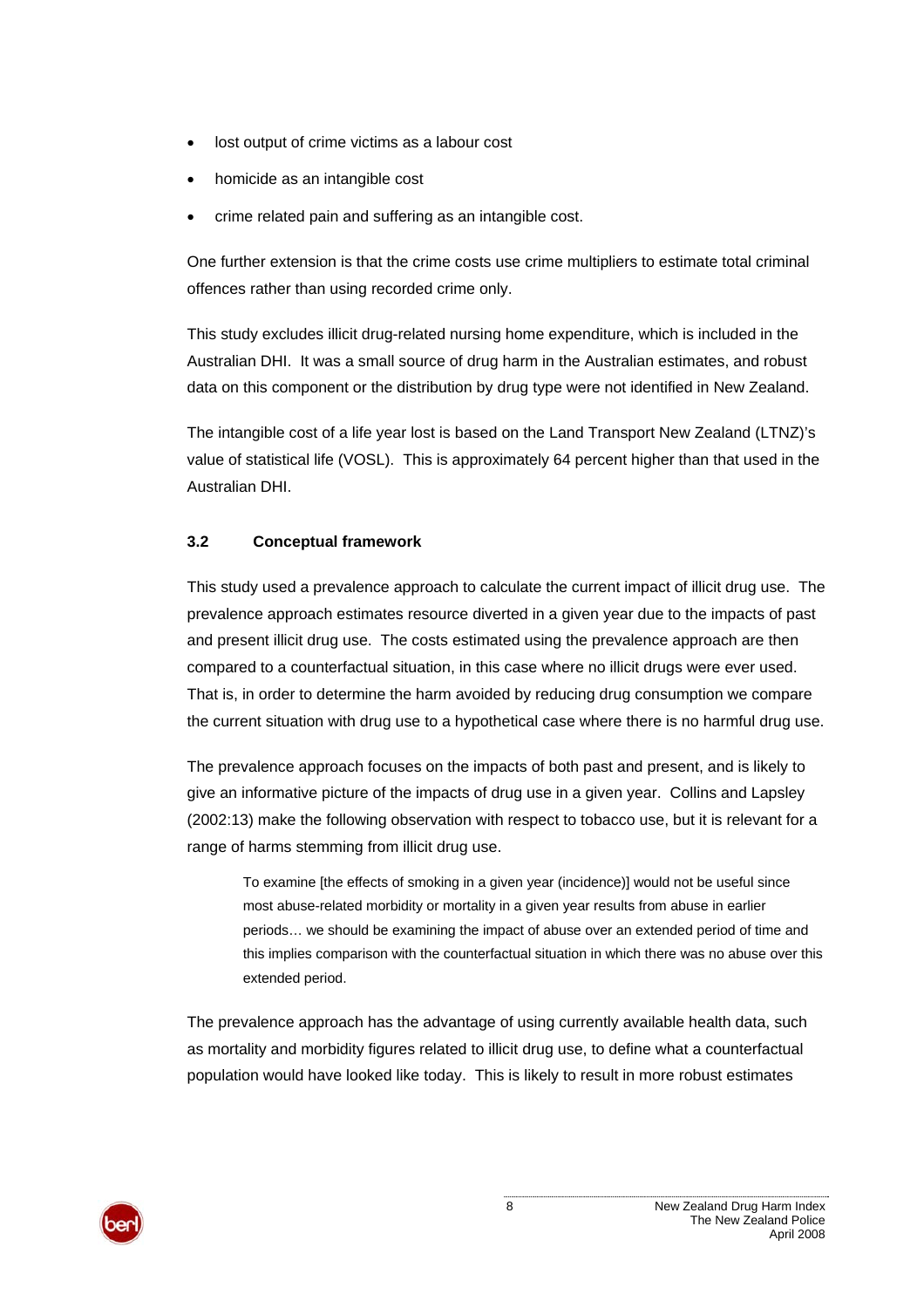<span id="page-14-0"></span>than under the major alternative approach based on incidence.<sup>[5](#page-14-0)</sup> The current approach provides estimates that are comparable with other New Zealand cost-of-harm studies, such as Easton (1997) on tobacco and alcohol, O'Dea on suicide (2005) and tobacco (2007).

The study aimed to develop estimates from the bottom up based on the behaviour of particular drug users. This approach focuses on the harm resulting from the consumption of particular types of drug. These estimates can be aggregated to give total drug-related harm.

#### *3.2.1 Methodological issues*

One issue in this approach relates to the prevalence of drug use in the past as this influences the consequences that manifest in the present. This study assumes prevalence in the past is similar to prevalence in the present. Changing prevalence rates will affect the relevance of the harm estimates as the impacts of past use that manifest in future years will differ from those implicit in the estimates. Single et al (2001) argue that "the rates of abuse and disease prevalence, the primary determinants of abuse costs, tend to change slowly" so the harm estimates are likely to remain relevant over a time frame of three to five years.

A second issue raised by this approach is how to measure impacts that are jointly attributable to the use of multiple drugs. That is, where a person uses more than one drug, the impacts should be counted once per user. Separately attributing the impact to each drug would have the effect of counting one impact more than once. Where this issue arose, polydrug users were allocated to a one drug sub-set defined by the mix of drugs used. In this way, the consequences of drug use were appropriately counted once for a single, mutually exclusive group. These impacts were then aggregated into the reported drug categories.

Accounting for poly-drug use also allows us to examine the impacts per user per year. These figures put the scale of harm in terms of a person's use rather than in a metric measure of a drug. Such figures were not possible in the Australian DHI due to the risk of double counting the impact of poly-drug users, for example, counting health care for one person once as an opioid user and once as an ecstasy user. By employing exclusive drug user sub-sets, the estimates attribute harm for one person to one drug type. Section [4.2.1](#page-19-0) reviews the method used to determine the exclusive user sub-sets.

The per user estimates are tentative and should be interpreted carefully, however. First, the poly-drug user estimates are based on patterns of drug use by frequent drug users not population estimates. Second, the pattern of drug harm may differ from patterns of drug use.



l  $5$  The incidence approach requires projections into the future and the use of discount rates to estimate the potential loss in output incurred due to morbidity and mortality resulting from misuse. Both techniques, however, involve assumptions that affect the estimated cost.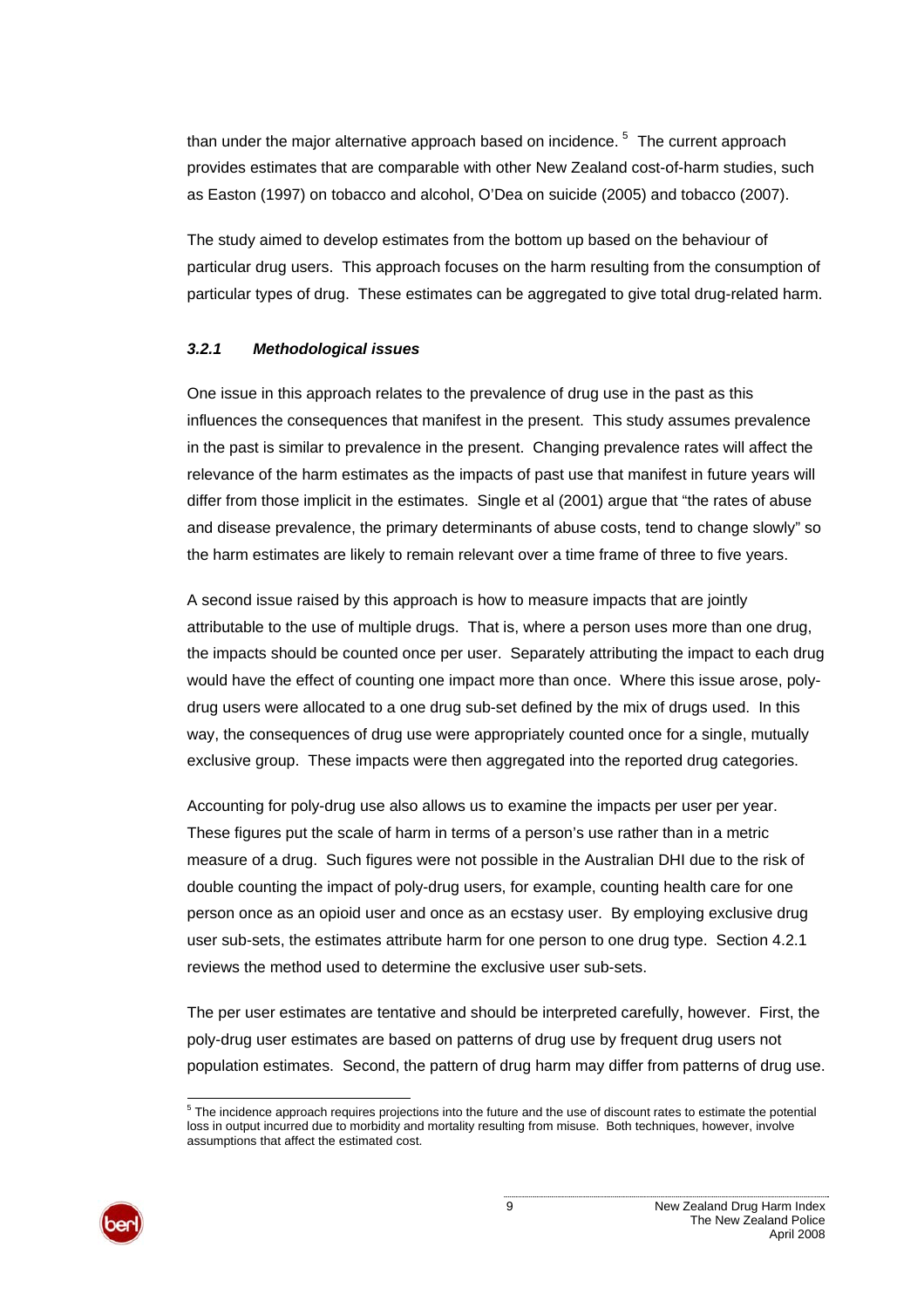For example, people using both opioids and ecstasy have been included in the opioid category rather than the stimulant category. This is based on the assumption that most harm is likely to result from their opioid use rather than their ecstasy use.

# **3.3 Types of cost**

The study looked at a range of social costs associated with illicit drugs, and quantified them by drug category and in aggregate. We took a conventional approach of dividing substance abuse costs into tangible and intangible costs.

### *3.3.1 Social costs*

The study focuses on social costs, that is costs borne by the individual or wider society for which there is no corresponding benefit. While there are arguments as to the legitimacy of, and value to be placed on, the private benefits of illicit drug consumption (see Collins and Lapsley (2002: 17:19), this study does not attempt to explicitly value net private benefits. Consistent with New Zealand public policy, and the argument set out in Collins and Lapsley (2002: 20-21), this study assumes that illicit drug consumption is abusive and imposes a social cost. Therefore, all resources diverted by illicit drug consumption are regarded as social costs.

The study aimed to estimate net social costs, rather than gross social costs of drug use. That is, drug use may offset some costs as users reduce the burden on society's scarce resources. For example, premature death reduces the health care that users might otherwise have required if they had lived longer.

# *3.3.2 Tangible costs*

Tangible costs relate to resources used (or diverted) due to the presence of illicit drugs in New Zealand. Tangible costs can be divided into direct costs and indirect costs.

#### **Direct costs**

Direct costs relate to resources directed away from an alternative use as a result of illicit drugs. Direct costs relate to the immediate impacts of illicit drug use borne by the individual, community and government.

The most important direct costs in dollar terms, according to Collins and Lapsley, are:

- crime costs caused by illicit drugs
- resources diverted to drug production from beneficial consumption or investment

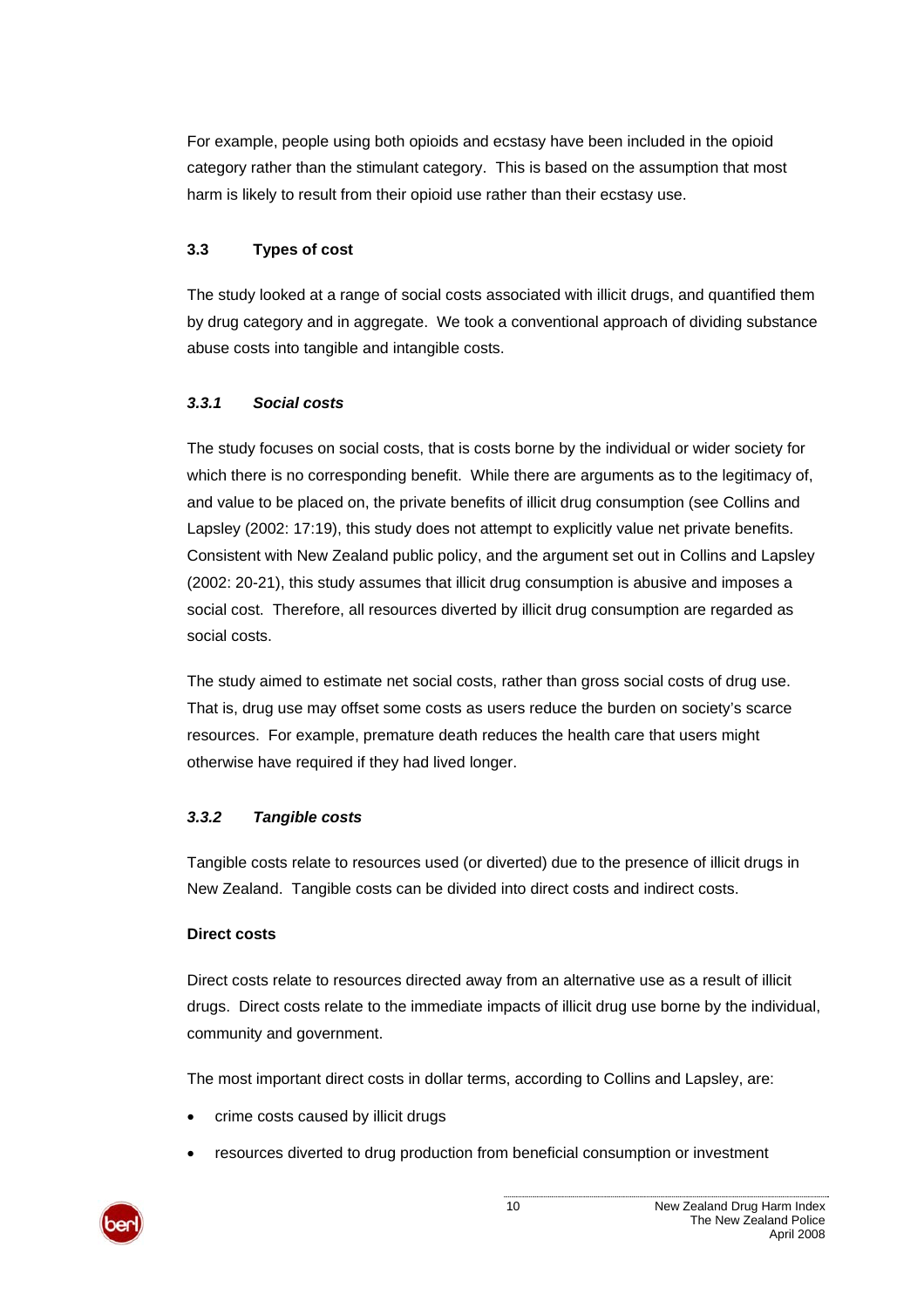- road accidents
- health care costs.

At a conceptual level, direct costs also include the unpaid time given up by family and friends to take care of those who are ill as a result of illicit drugs, as well as time spent seeking or participating in treatment by persons affected by illicit drugs. Estimation of these costs would require information on the quantum and value of time involved, for example, whether such care displaces productive activities or leisure. This study does not estimate these impacts.

#### **Indirect costs**

Indirect costs are borne by the wider society. The primary indirect costs of illicit drugs are:

- production lost to the economy as a result of premature death of users of illicit drugs
- reduced production by those who fall ill as a result of illicit drug abuse
- reduced production by those who stay home to care for those who fall ill as a result of illicit drug abuse.

These costs may be borne by the individuals or may be externalities, that is, costs borne by third parties such as employers rather than the individual.

#### *3.3.3 Intangible costs*

Intangible cost can only be borne by individuals and do not have (productive) resource implications for society. That is, reductions in intangible costs only benefit the individual.

In the case of illicit drugs, intangible costs include:

- premature death as a result of illicit drugs
- reductions in the quality of life due to pain, suffering and loss of life caused by illicit drugs.

These costs are borne by individual drug abusers and other individuals who experience pain, suffering and loss of life through their association with the drug abuser. A decrease in the quality of life of one individual cannot be transferred to another individual; hence, intangible benefits cannot be bought or sold.

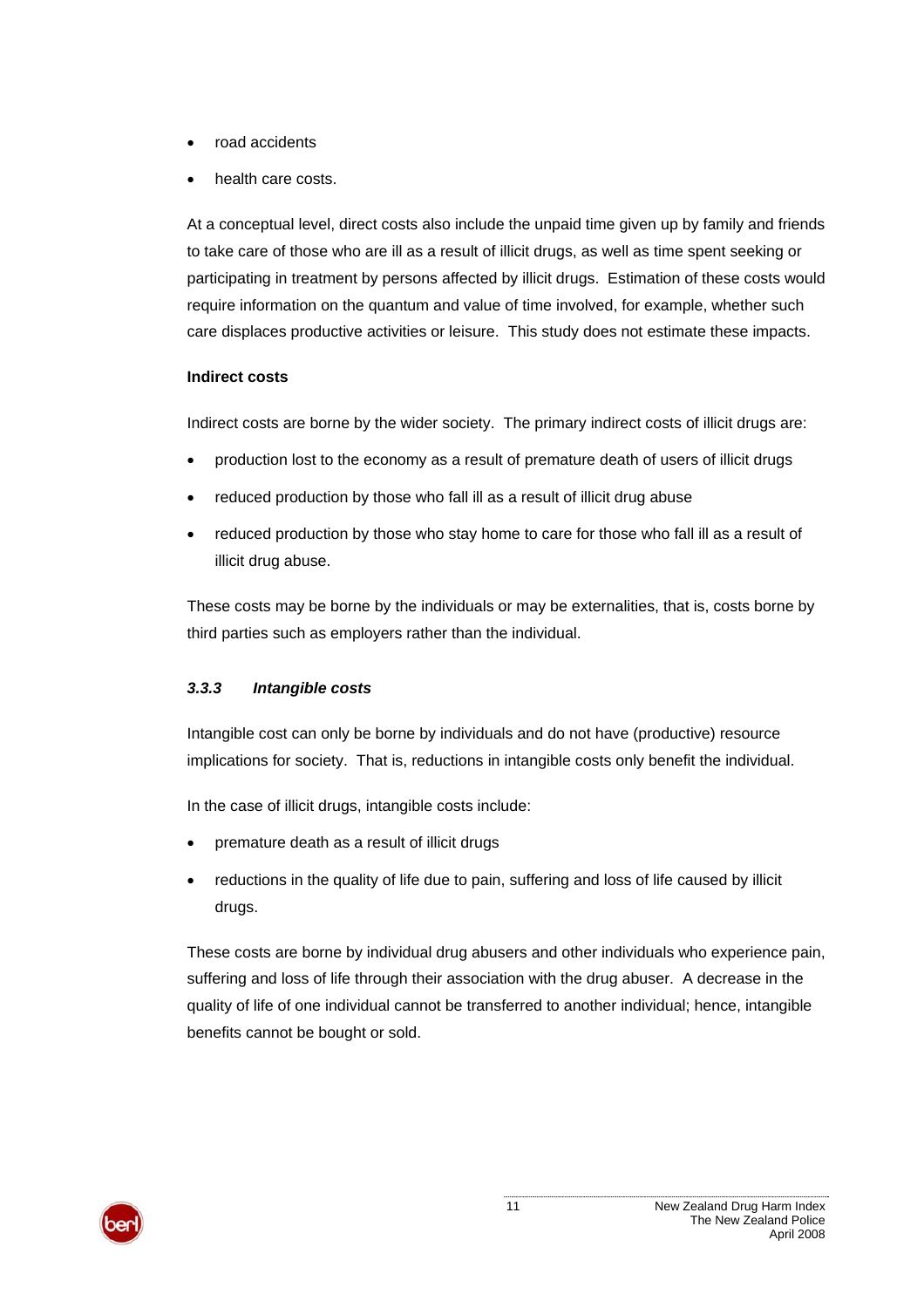# <span id="page-17-0"></span>**4 Drug Use**

The study estimated drug use prevalence and consumption with data from two national drug use surveys (Wilkins and Sweetsur 2003, 2007) and a frequent drug user survey (Wilkins et al 2006).

## **4.1 Prevalence of drug use**

The number of illicit drug users in New Zealand during 2005/06 was calculated from drug use prevalence rates and population estimates. The prevalence rates by drug type were calculated from summary data provided by Centre for Social and Health Outcomes Research and Evaluation (SHORE), Massey University. [Appendix Table 4](#page-68-0) notes drug use prevalence rates for 13-45 year olds in 2005/06. Prevalence in older age groups (46-65 year olds) was based on 2003 data, where available, or the average rate across all ages.

The 2006 national drug use survey (Wilkins and Sweetsur 2007) interviewed more than 2,000 individuals in the 13 to 45 age group about their drug-use history.<sup>[6](#page-17-0)</sup> It reports the percentages of adults who were current users of illicit drugs at the time of survey. The survey breaks down illicit drug use in the last 12 months by age group and sex, for 13 to 45 year-olds. For example, the study found that 36.9 percent of males and 33.2 percent of females in the 20 to 24 age group had used cannabis at least once in the last year.

Census data gave the number of males and females within each age group in New Zealand aged 13-64. These totals were multiplied by the proportions within each age by sex by drugtype category to produce New Zealand prevalence figures by age group by sex by drug-type. For example, it was estimated that 49,800 males and 45,200 females in the 20 to 24 age group used cannabis at least once during 2005/06. Some drug users fall outside the broad 13-64 age group. However, the majority are aged from 15 to 44 years and this method would provide a conservative estimate of numbers of users.

[Table 4.1](#page-18-0) tabulates the estimated number of illicit drug users aged 13-64 in New Zealand during 2005/06. A total is not included as the table includes poly-drug users, so a single person may appear in more than one category. [Table 4.3](#page-21-0), on page [16,](#page-21-0) estimates the total number of drug users by drug type, allocating each individual to one category only.



 6 Wilkins and Sweetsur's (2003, 2007) results were based on a randomised telephone survey. It is likely that some participants would not honestly report their own drug use, for example, experimental drug users who did not continue to use regularly. However, it is probably the best information currently available on illicit drug use in the New Zealand general population.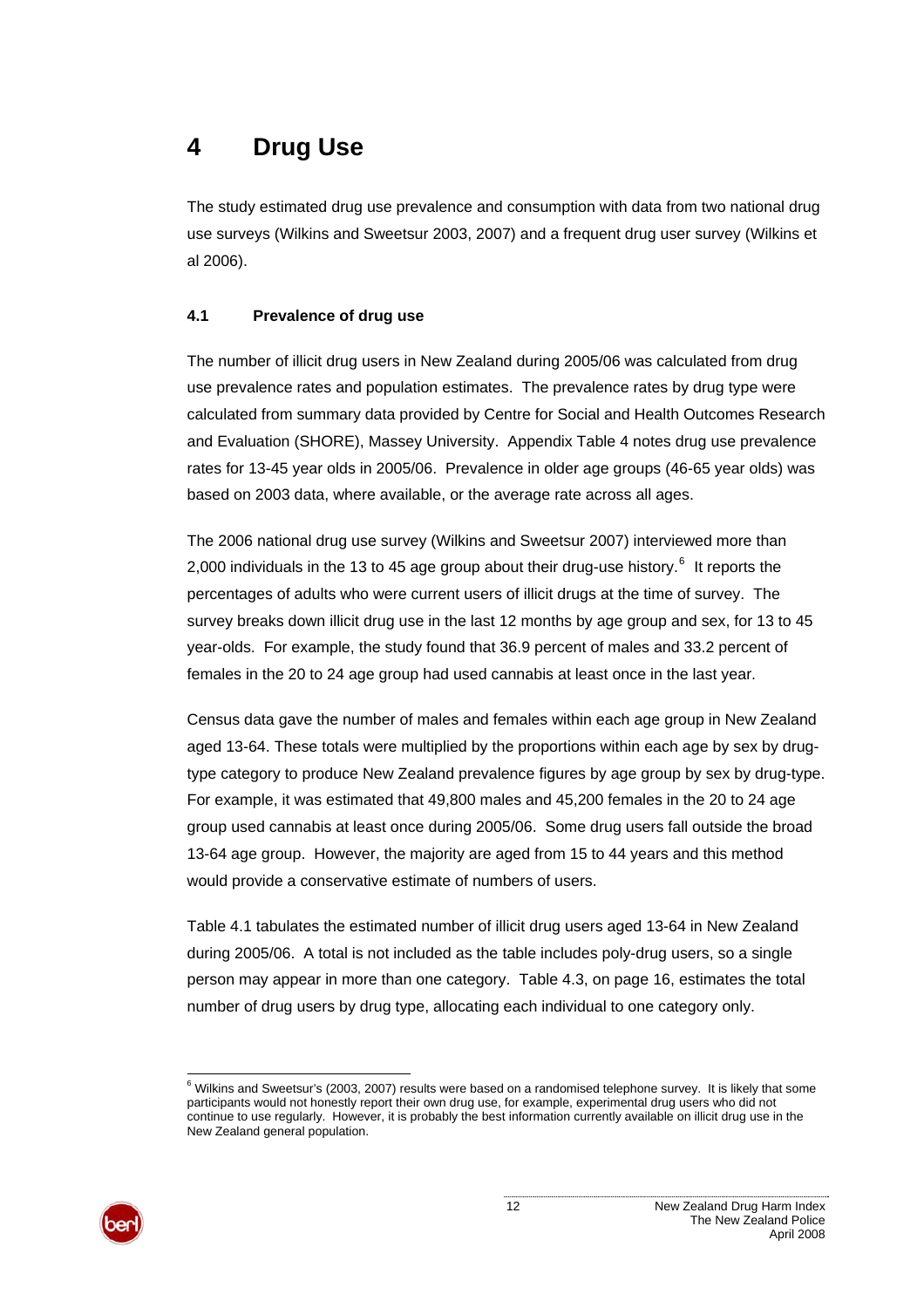| <b>Illicit drug</b>     | <b>Users</b> | <b>Frequent users</b><br>(% of drug users) |
|-------------------------|--------------|--------------------------------------------|
| Cannabis                | 373,310      | 16.5%                                      |
| Opiates                 | 17,880       | 33.9%                                      |
| Cocaine                 | 38,390       | 87.7%                                      |
| Amphetamines            | 95,170       | 48.9%                                      |
| Crystal methamphetamine | 22,700       | 36.4%                                      |
| Ecstasy (MDMA)          | 81,890       | 24.4%                                      |
| LSD                     | 51,840       | 19.2%                                      |

<span id="page-18-1"></span><span id="page-18-0"></span>**Table 4.1 Illicit drug users by drug type in New Zealand, 2005/06** 

The sub-populations of drug users were divided into occasional and frequent drug users. This was based on the frequency of use in the 2006 national drug user survey and 2006 frequent users survey. The average number of days a drug was used in the last year by frequent drug users was used to differentiate frequent and occasional use.<sup>[7](#page-18-1)</sup> These estimates were used to provide conservative estimates of the volume of drugs consumed.

#### **4.2 Illicit drug consumption in New Zealand**

Drug consumption estimates were based on how often the drug-using sub-populations used drugs in the last year and how much they consumed on average per occasion.

The SHORE drug use surveys detailed the frequency of use of each drug type by age and gender. Based on these figures, for example, it is estimated that approximately 18,200 females aged 25 to 29 used cannabis an average of 57.5 times in 2005/06.

Illicit Drug Monitoring System (IDMS) data on frequent drug users provided a measure of the amount (in common measurement units, typically grams, pills, tabs, joints or points) of each drug-type consumed on each occasion. Opiate consumption was not available from the IDMS. Opioid use per occasion was based on estimates by Sheerin (2004).<sup>[8](#page-18-1)</sup>

Similarly, data from the 2003 national drug user survey (Wilkins and Sweetsur 2003) were used to estimate the quantity consumed per occasion by occasional users of cannabis, ecstasy and amphetamines. The amount used per occasion for opioids, cocaine, crystal methamphetamine and LSD were assumed to be proportional to the frequent user levels. The relativities were designed to give an overall average use per occasion that was similar to the estimates used in the Australian study.

 $8$  Grossing the estimate up to an annual quantity gave a figure similar to that used by McFadden (2006).



 7 The lower boundary was based on a 95 percent confidence interval for estimated average of days used.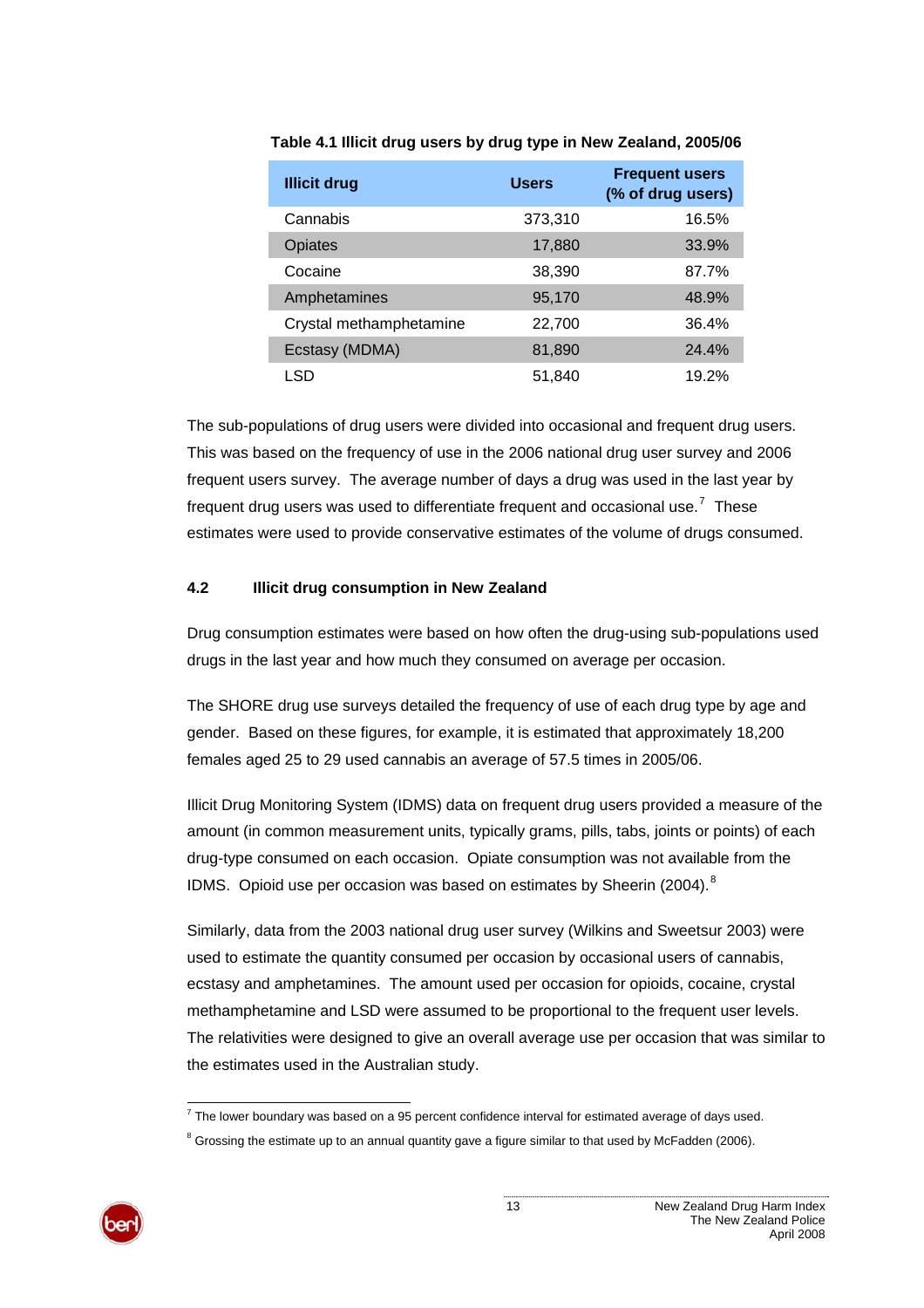The common unit measures were converted to a metric measure (grams). The data on the amount used per occasion and number of users by age, gender and frequency were used to estimate the total grams of each drug-type consumed by user category.

Adding each of the cross-tabulated categories gave a total consumption for each drug type. [Table 4.2](#page-19-1) summarises the average frequency of use per annum and amount consumed per occasion based on these cross-tabulations. These averages cover both occasional and frequent drug users. For example, 51 micrograms of LSD is equivalent to just over one tab of LSD. This reflects the underlying behaviour of the 81 percent of LSD users who use occasionally and use one tab per occasion, plus the remaining 19 percent of users who use LSD frequently and who use slightly more than one tab per occasion on average.

<span id="page-19-1"></span>

| <b>Illicit drug</b>     | <b>Average occasions</b><br>per annum | <b>Average quantity</b><br>per occasion |
|-------------------------|---------------------------------------|-----------------------------------------|
| Cannabis                | 89.3                                  | 1.1 grams                               |
| <b>Opiates</b>          | 34.2                                  | 500 milligrams                          |
| Cocaine                 | 9.2                                   | 1.49 grams                              |
| Amphetamines            | 20.4                                  | 560 milligrams                          |
| Crystal methamphetamine | 31.3                                  | 30 milligrams                           |
| Ecstasy (MDMA)          | 7.4                                   | 60 milligrams                           |
| LSD                     | 2.6                                   | 51 micrograms                           |

#### **Table 4.2 Patterns of illicit drug use by drug type**

#### <span id="page-19-0"></span>*4.2.1 Poly-drug use*

Approximately one quarter of drug users in New Zealand are estimated to use more than one type of drug. Poly-drug use poses an issue for some calculations in this study where they are based on the number of drug users by drug type. For example, drug-related absenteeism should focus on an individual rather their drug use, which may see them recorded twice: once as a heroin user and once as a cannabis user. For this person, a day off work should be counted once, and split across the drug categories they use. In the absence of detailed information, the impact was assigned to the drug category that has the largest fraction of drug-attributable morbidity, for example, heroin rather than cannabis.

To minimise this risk of double counting, the number of people using mutually exclusive drug categories was calculated. For example, the total number of cannabis users is made up by the mutually exclusive categories of users of cannabis only, users of cannabis plus one other drug type only, users of cannabis plus two other drug types and users of all four types of drugs studied.

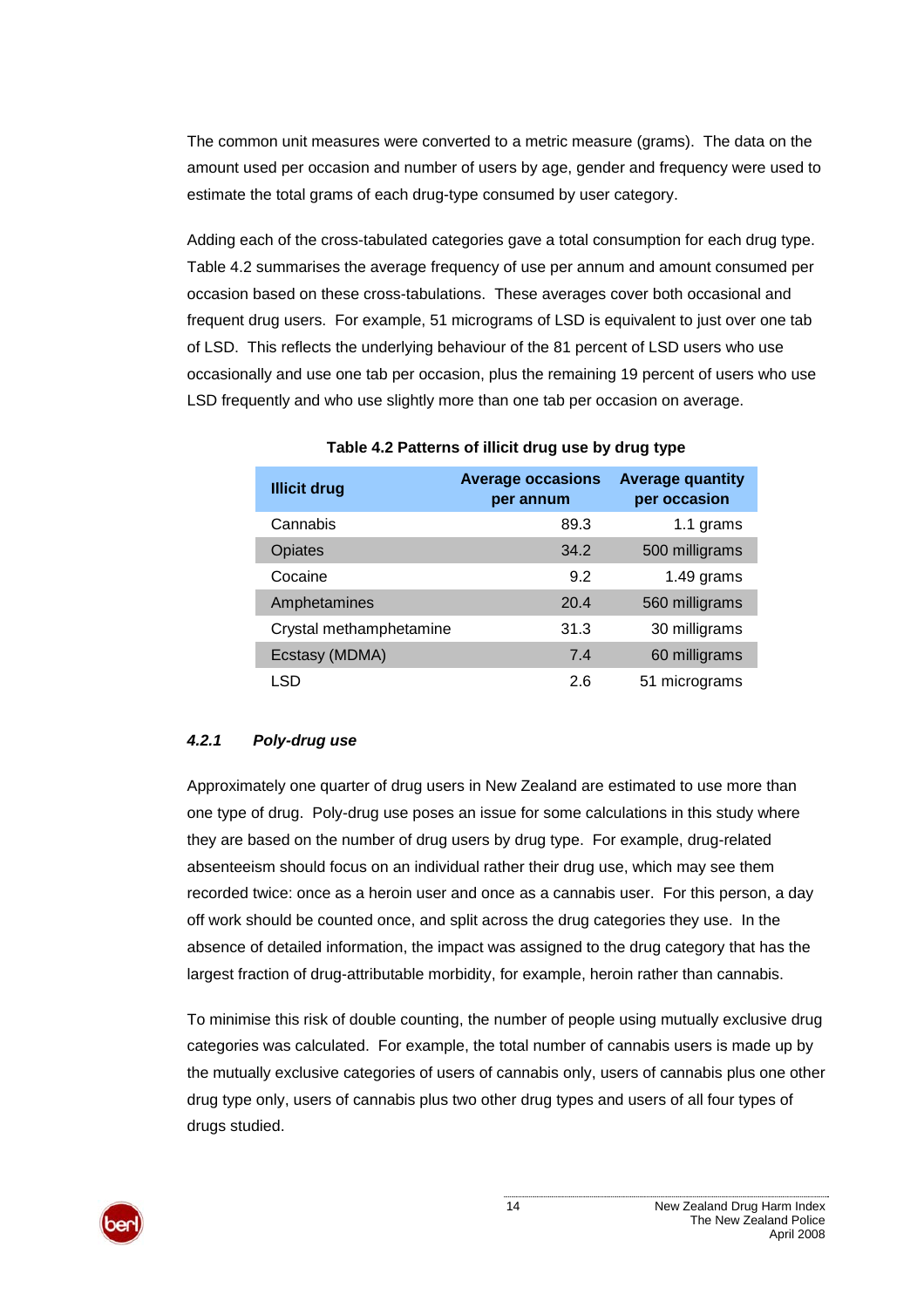<span id="page-20-1"></span>The IDMS report estimated the proportions of users of the four main drug-types who also used one of the other main drug-types, plus any one or combination of cocaine, LSD or crystal methamphetamines. The report indicated, for instance, that 59 percent of ecstasyusers also used cannabis in 2005/06.

Having already calculated the total number of cannabis and ecstasy users, it was possible to calculate how many ecstasy-users were also cannabis users. Similarly, it was possible to calculate numbers for the other mutually exclusive poly-drug user categories.

<span id="page-20-0"></span>[Figure 4.1](#page-20-0) illustrates some mutually exclusive user categories for cannabis. Due to the range of categories, it does not show all the mutually exclusive cannabis user categories.



**Figure 4.1 Example of sub-sets of cannabis users** 

Everyone represented in the figure used cannabis. But only the people in the outer band used cannabis and no other illicit drug. The second band indicates people who used cannabis plus ecstasy, and only that combination.

The first step was to calculate the number of people using the largest range of drugs in the last year.<sup>[9](#page-20-1)</sup> In the example, this would be cannabis, methamphetamines, ecstasy and opiates. This group of drug-users formed the smallest sub-set of all drug-users.

People who use one of these substances and any of the other main drugs (methamphetamines, opiates or ecstasy) are allocated in proportion to poly-drug use for which data are available. For example, 23 percent of ecstasy users also consume LSD. Therefore, it is assumed that 23 percent of people using ecstasy plus cannabis plus one other drug use LSD.



 9 Due to a lack of data on poly-drug use for the following drugs, it was not possible to allocate poly-drug users of combinations of these drugs to a specific sub-group: cannabis, cocaine, crystal methamphetamine and LSD. This would include sub-sets such as, cannabis plus cocaine, cannabis plus cocaine plus LSD, etc. This study implicitly assumes no users in these sub-categories, but further research is required to improve on this assumption.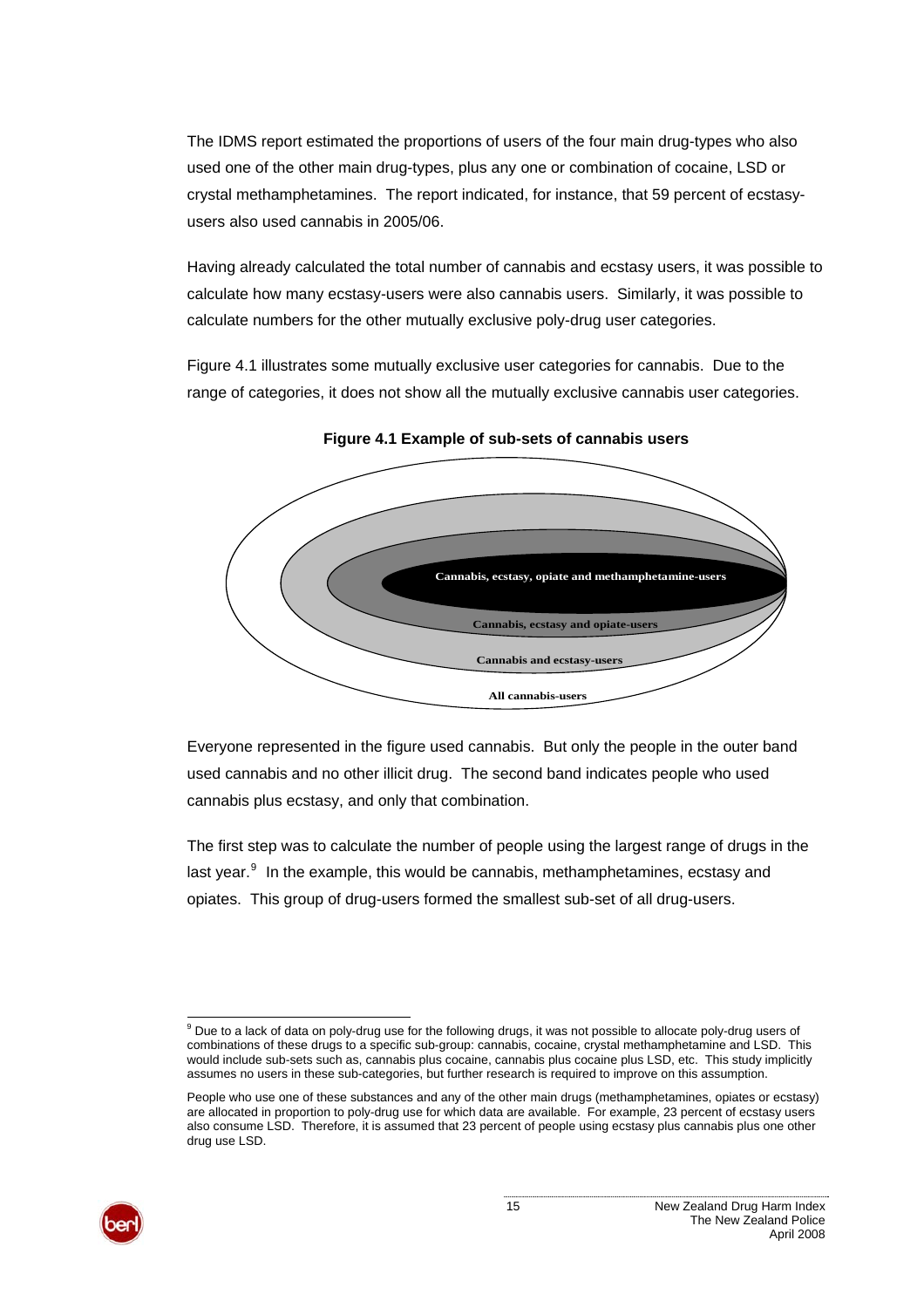<span id="page-21-1"></span>The second step in the example would be to calculate the number of people using cannabis, ecstasy and opiates. The number of users in the smallest sub-set would then be subtracted from those using three drug-types to avoid double-counting.

A similar process was followed for all drug-types and combinations, in order to isolate the number of users who exclusively used each particular drug-type or drug-type combination.

These exclusive user subs-sets were then aggregated into the four drug type categories. For sub-sets involving several drug types, the figures were split across the sub-sets broadly in line with the relative harm attributed to a given drug type. For example, a person using both opioids and ecstasy was allocated to the opioid category rather than the stimulant category as most drug harm for that individual is likely to stem from their opioid use. In the case of opioids and amphetamines, users were allocated in proportion to the relative prevalence of the two drugs.

In light of the caveats above, [Table 4.3](#page-21-0) shows the tentative estimates of total number of drug users (aged 13-64) by drug type, where a single drug user is allocated to one category only.

#### <span id="page-21-0"></span>**Table 4.3 Number of illicit drug users excluding double counting of poly-drug users**

|       | Cannabis |        | <b>Opioids</b> Stimulants | <b>LSD</b> | Total   |
|-------|----------|--------|---------------------------|------------|---------|
| Users | 254.090  | 14.710 | 204.300                   | 26.860     | 499.960 |

#### **4.3 Illicit drug seizures**

The drug harm index uses a times series of illicit drug seizures. This time series was built from data provided by the National Drug Intelligence Bureau (NDIB) and verified by the NZP. [Appendix Table 5](#page-68-1) reports the time series of kilograms seized per year.

The seizures data cover annual recorded seizures by Customs and the NZP. The data set contains information on drug type (e.g. cannabis), drug form (e.g. seed, leaf), quantity, and units (e.g. grams) for all the drugs seized over the period 2000-2007.<sup>[10](#page-21-1)</sup>

The various forms and units of drugs were converted to kilograms as a common metric measure. This involved some conversion assumptions where seizures were recorded in a non-metric unit. For example:

• a cannabis plant conservatively yields 227.2 grams of consumable cannabis.<sup>[11](#page-21-1)</sup>

 $11$  This is a conservative yield estimate according to advice received from the NDIB and analysis in Maxwell (2007) 'New Cannabis': The Cornerstone of Illicit Drug Harm in New Zealand - 2007 Strategic Assessment.



l  $10$  The data for 2007 are incomplete, and have not been included in this analysis.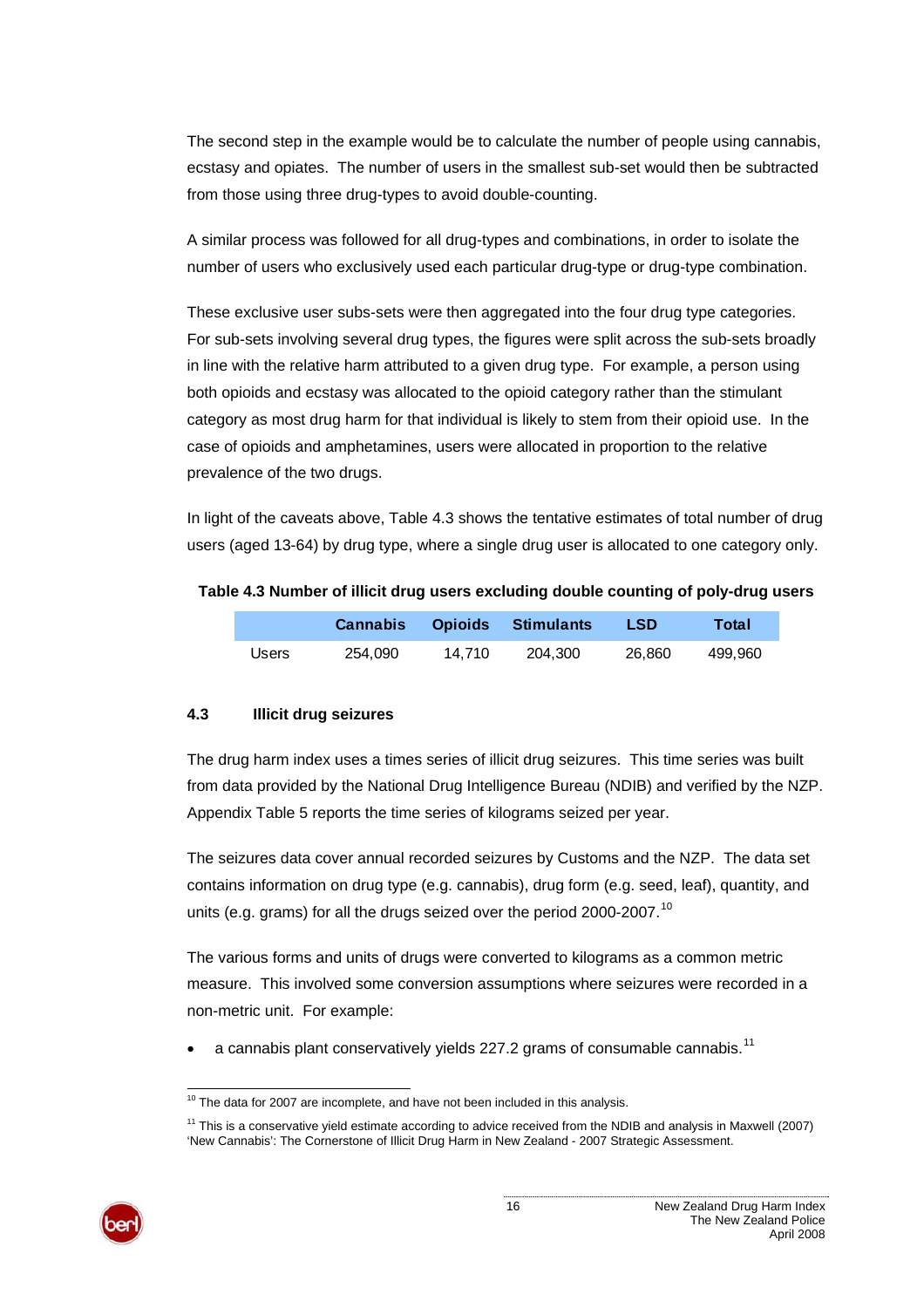- <span id="page-22-0"></span>• an LSD tab is assumed to contain 50 micrograms of pure lysergic acid diethylamide.<sup>[12](#page-22-0)</sup>
- an ecstasy (MDMA) tablet is assumed to contain 50 milligrams of methylenedioxy-methamphetamine.<sup>[13](#page-22-0)</sup>

[Table 4.4](#page-22-1) indicates the quantity and drug type seized by the NZP and Customs. All units and quantities were converted to kilograms. Conversion assumptions relating common units to metric quantities are noted in [Appendix Table 6.](#page-69-0)

<span id="page-22-1"></span>

| <b>Kgs</b>     | 2000   | 2001   | 2002   | 2003   | 2004   | 2005   | 2006   |
|----------------|--------|--------|--------|--------|--------|--------|--------|
| Cannabis       | 36.742 | 55.103 | 45.589 | 41.585 | 43.663 | 39.426 | 33.480 |
| <b>Opioids</b> | 0.003  | 10.053 | 0.811  | 2.938  | 0.385  | 0.089  | 0.013  |
| Stimulants     | 18.12  | 14.18  | 32.42  | 41.20  | 99.73  | 46.94  | 155.50 |
| Other          | 0.0024 | 0.0001 | 0.0000 | 0.0007 | 0.0000 | 0.0001 | 0.0002 |

#### **Table 4.4 Illicit drug seizures (kilograms), 2000-2006**

The time series is likely to be a conservative estimate of total seizures by the NZP and Customs, particularly for cannabis. For example, the recorded statistics may not include some cannabis plants that were eradicated or destroyed on site or confiscated during the large scale National Cannabis and Crime Operation.

Cannabis seizures were the largest drug type by volume (33,480 kilograms in 2006). The majority of cannabis was seized by the Police (99.9 percent), with a small amount seized by Customs (0.1 percent). This reflects the high proportion of domestically produced cannabis.

For other drug types interdiction at the border plays a greater role. For example, in 2006 approximately 90 percent of methamphetamine was seized by Customs.

Seizures of other drugs were smaller by volume, in part reflecting their strength and the small volume used per occasion. Stimulant seizures were around 155.5 kilograms in 2006. Small amounts of opioids were seized in 2006 (12.5 grams), with average seizures over 2000 to 2006 equalling just over two kilograms per annum. Measures of hallucinogens in kilograms belie their strength. Although only 170 milligrams were seized in 2006, this represented almost 3,500 tabs of LSD. This is enough to supply between 345 and 480 frequent LSD users for one year.

<sup>&</sup>lt;sup>13</sup> ESR analysis found the contents of a tablet or capsule of Ecstasy may range from 25mg - 175mg and higher. (NDIB 2005 Drug Identification and Effects, p 4). This report uses an estimate from the lower end of this range, 50mg, which has been used in previous Police analysis (NZP 2003 An overview of the drug harm index in Australia and the United Kingdom, p 10).



l  $12$  This is based on a New Zealand Drug Foundation reference that 5-6 kilograms of pure LSD yields approximately 100,000 tabs.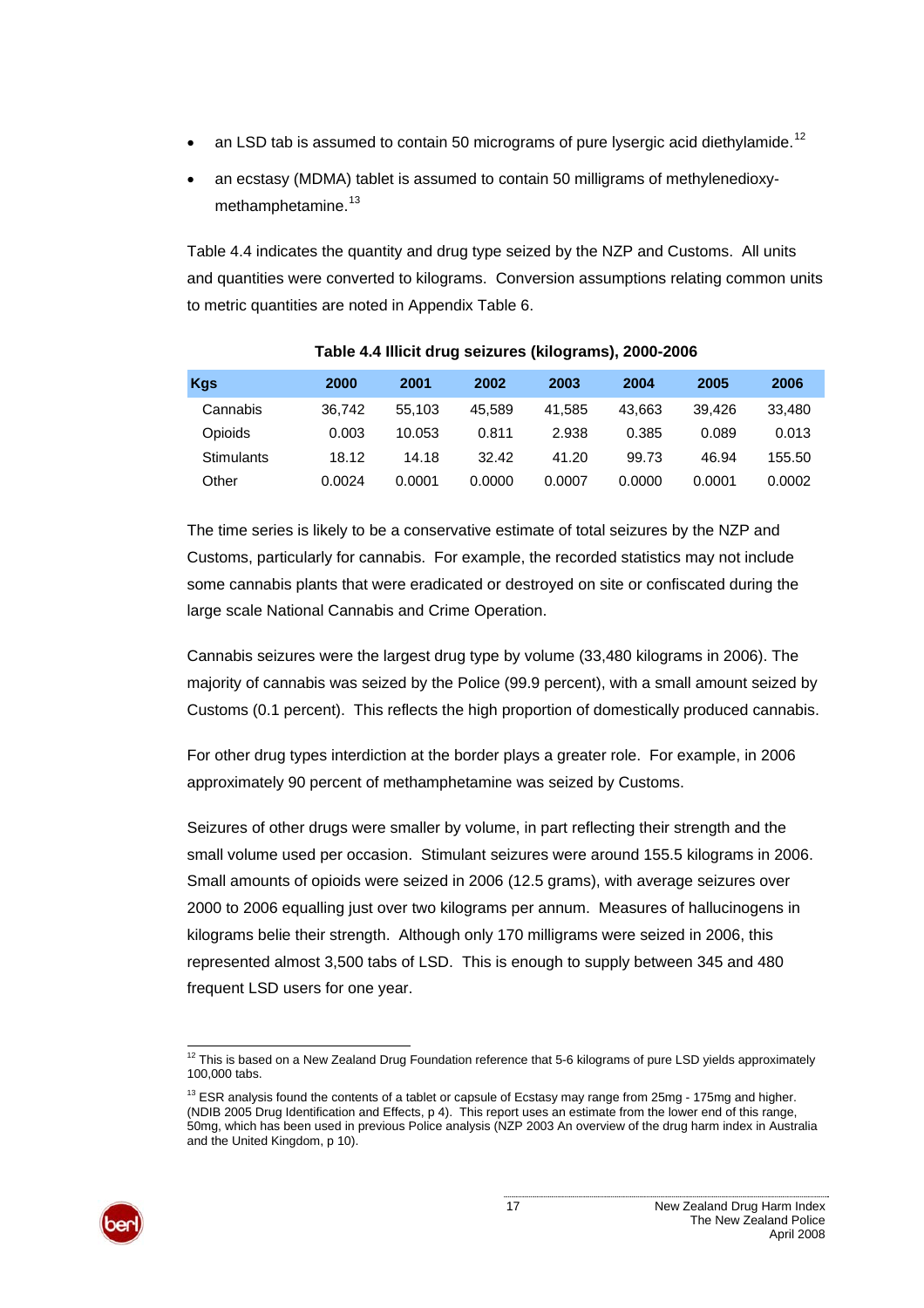#### <span id="page-23-1"></span>**4.4 Illicit drug-attributable mortality**

Assessing the impacts of drug use on society involves comparing the current situation with drug use (the factual) to a hypothetical New Zealand without drug use (the counterfactual). The prevalence approach used in this study draws on available health data on mortality to determine what the additional population would be in the absence of drug use.

Data were supplied by the New Zealand Health Information Service (NZHIS) on all deaths in New Zealand over the five-year period from 2001 to 2005 that were either wholly attributable (e.g. T40.1 Poisoning by Heroin) or partly attributable (e.g. B17.1 Acute Hepatitis C; some cases would be caused by drug injection) to the use of illicit drugs. The list of ICD-10 AM codes for which data were supplied is given in [Appendix Table 18.](#page-77-0)

For those deaths only partly attributable to illicit drug use, 'attributable fractions' were taken from the Australian work by Ridolfo and Stevenson (2001). It is possible that these attributable fractions over-estimate the levels in New Zealand, Use of Class A or Class B drugs, such as heroin and cocaine, appears relatively more prevalent in Australia.

The distribution of deaths by drug type was based on the recorded attribution where possible. Where deaths were not attributed to a specific drug type, the distribution was based on research by the NZHIS (2001) into drug attributable deaths between 1990 to 1996. [Table 4.5](#page-23-0) summarises the resulting distribution of drug-attributable premature mortality by drug type for all causes of death over the five year period from 2001 to 2005.

#### <span id="page-23-0"></span>**Table 4.5 Distribution of drug-attributable premature mortality by drug type, 2001-2005**

|           | <b>Cannabis</b> |       | <b>Opioids</b> Stimulants | <b>LSD</b> |
|-----------|-----------------|-------|---------------------------|------------|
| Mortality | $0.6\%$         | 98.7% | $0.0\%$                   | $0.6\%$    |

#### *4.4.1 Estimated mortality*

[Appendix Table 7](#page-69-1) gives deaths for the period 2001 to 2005 by main category. Some noteworthy points are:

• The largest single category is that of deaths 'Directly attributable to opiates'.<sup>[14](#page-23-1)</sup>

In general then, the total of deaths attributed to illicit drug use includes suicides in which the agent was an illicit drug, but does not specifically include suicides of illicit drug users 'caused' by their drug use, but using some other means of suicide. This could mean some under-estimation of mortality.



l <sup>14</sup> Deaths from "accidental poisoning by and exposure to narcotics and psychodysleptics (hallucinogens), not elsewhere classified" (code X42; 88 deaths) are included in the overall total, but are included under the general heading 'Directly attributable to opiates', rather than 'Self-poisoning'.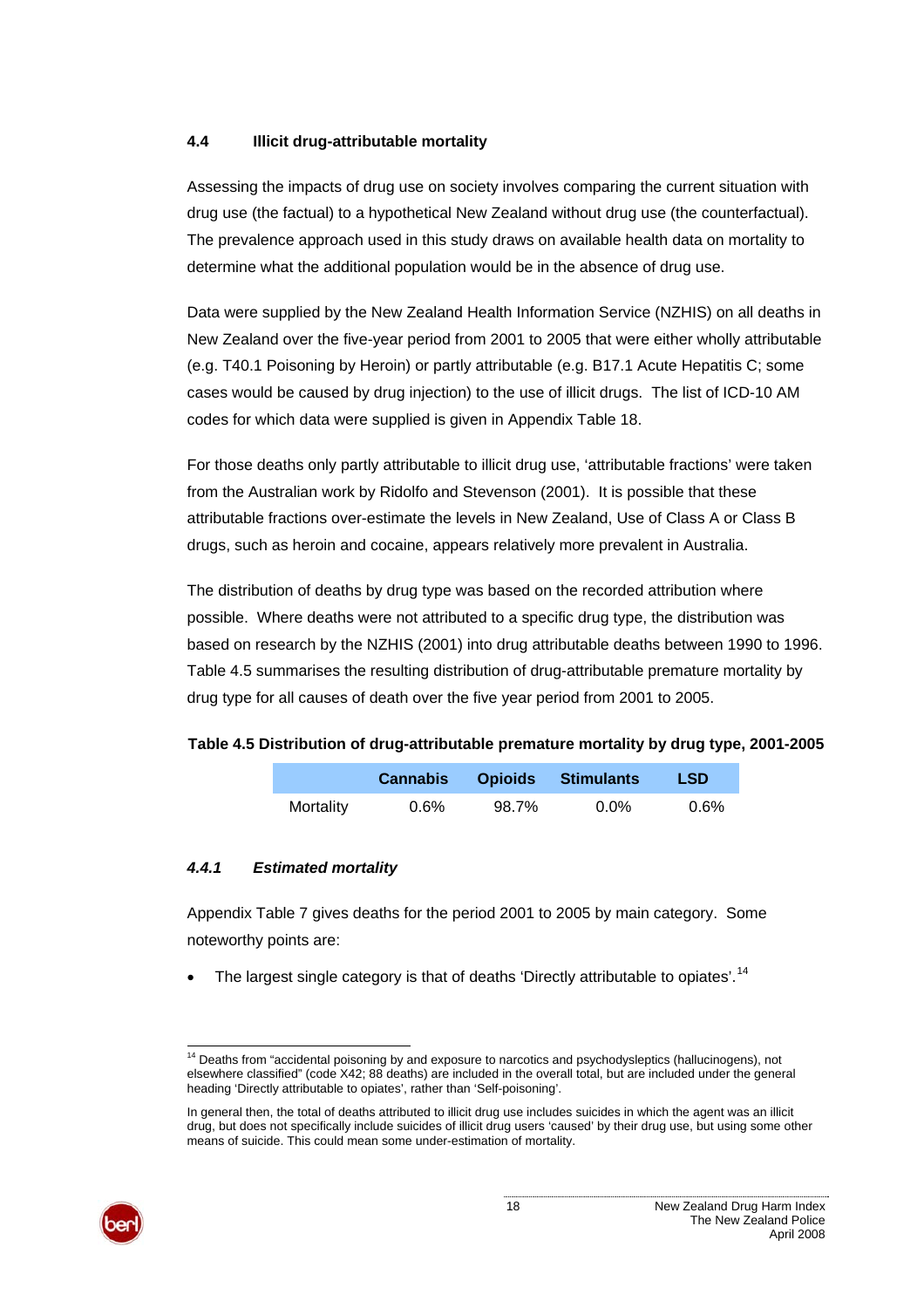- <span id="page-24-0"></span>• This is followed by deaths by poisoning, whether intentional, or of 'uncertain intent' (codes  $X62$  and  $Y12$ ).<sup>[15](#page-24-0)</sup> This category appears to account for a significantly larger proportion of deaths in New Zealand than in Australia.
- The greater number of hepatitis deaths attributable to the hepatitis B virus (HBV) rather than other forms of hepatitis, in particular the hepatitis C virus (HCV).

As noted above, the method used here applies Australian attributable fractions to New Zealand data. This method is likely to over-estimate deaths attributable to conditions such as HBV or HIV/AIDS as the prevalence of these diseases have been found to be lower than in Australia (Sheerin 2004). However, premature mortality associated with HCV is understated because of the long-term progressive nature of this disease (Crofts et al 2001).

[Appendix Table 8](#page-70-0) gives estimated mortality and mortality rates (per 1,000 people) by agegroup and gender for the period 2001 to 2005. Total deaths in the five years amounted to 299; an average of 59.8 per year. Mortality is highest in the age range 20 to 49 years.

### *4.4.2 Estimates of the 'Additional Population'*

One input to the drug harm model is an estimate of the 'additional' or 'missing' population who would currently be alive were it not for the deaths caused in the past by illicit drugs. Essentially, this involves estimating the population that would have existed in 2005/06 based on the modified mortality rates assuming no drug use in the past.

This estimation process involves the following steps.

- Apply current mortality rates for illicit drug use (as in table I above) to past populations to estimate past deaths.
- Calculate the proportion of those past deaths that would subsequently have died anyway from normal causes during the intervening period.
- Sum the remainder to get the estimated additional population who would currently be alive. Following standard practice, no attempt is made to quantify the births which did not take place because of lives lost through drug usage (Collins and Lapsley, 2002: 84).

For this report, past deaths have been calculated back to 1951, applying the mortality rates derived for the 2001-2005 period. This has been done at 5-yearly intervals, from 1951 to

 $15$  Deaths counted here include deaths from, in the words of the ICD-10 coding list, "narcotics and psychodysleptics (hallucinogens), not elsewhere classified" (codes X62 and Y12; 51 and 18 deaths respectively over the five-year period). They do not include "antiepileptic, sedative-hypnotic, antiparkinsonism and psychotropic drugs, not elsewhere classified" (codes X61 and Y11; 132 and 31 deaths respectively). They also exclude deaths from 'sequelae of intentional self-harm' (code Y870; 5 deaths).



l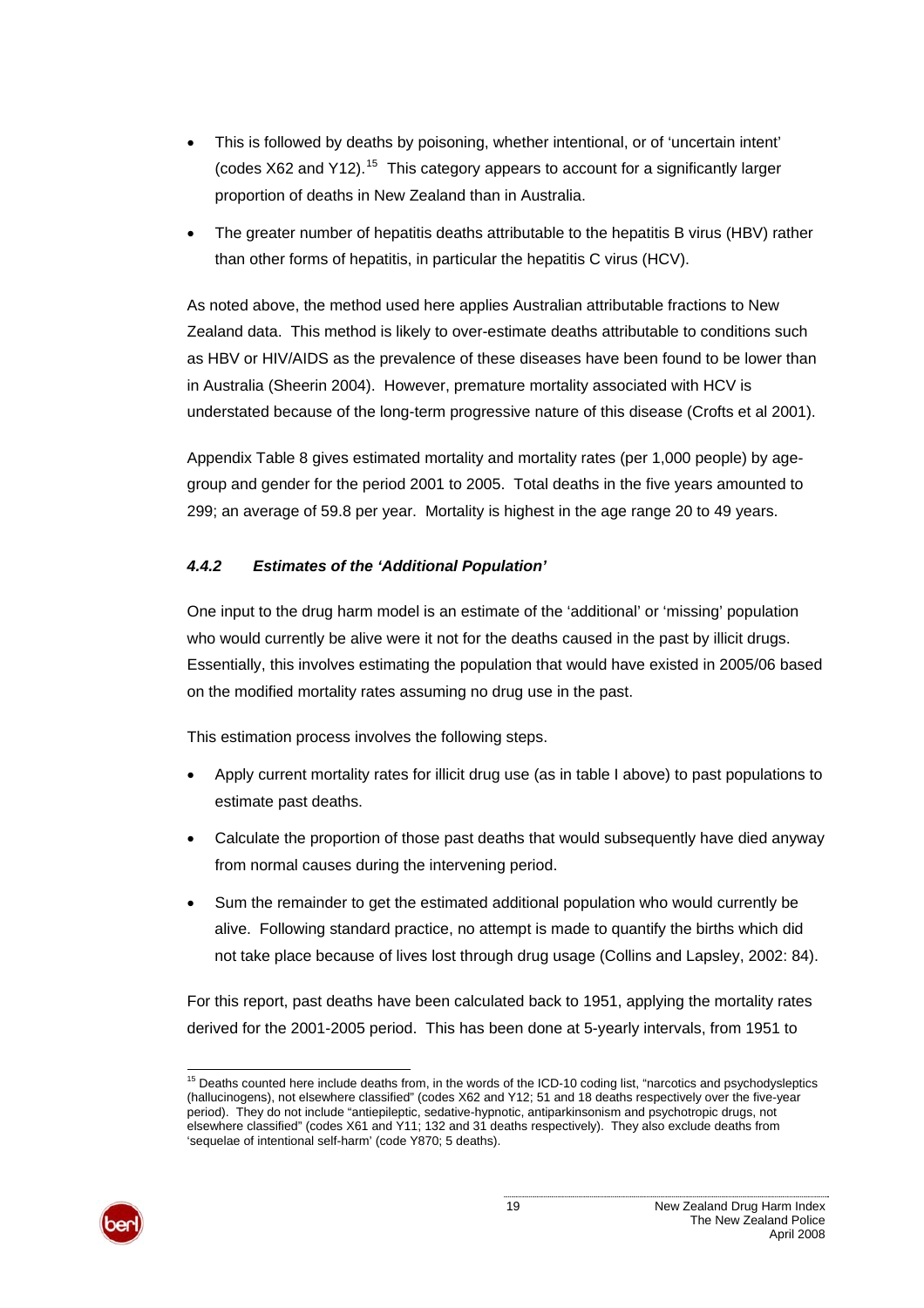<span id="page-25-0"></span>2001. Estimates for intervening years have been calculated by straight-line interpolation, within each 5-year age-gender group. Finally, the proportion of those dying from illicit drug use that would otherwise have died of normal causes is calculated using 'survivorship factors' derived from the 2000-2002 New Zealand Life Tables published by Statistics New Zealand (StatsNZ).<sup>[16](#page-25-0)</sup>

The aggregated results of these calculations are reported by age and gender in [Appendix](#page-71-0)  [Table 9](#page-71-0) to [Appendix Table 11](#page-73-0). The total additional population in 2005/06 would have been 1,919 ([Appendix Table 11](#page-73-0)), if there had been no use of illicit drugs. Put another way, 1,919 life-years were lost in 2005/06 as a result of illicit drug use.

For comparison, Collins and Lapsley (2002: 85-87) had an Australian total of 15,545 males plus 4,218 females for a total of 19,763. That was for June 1999, based on projecting forward 50 years from 1947. Dividing by 5 gives an approximate NZ equivalent of 3,988. So our New Zealand numbers are proportionately considerably lower than in Australia.

#### **Assumptions underlying the additional population estimates**

Some simplifying assumptions were required in deriving these estimates. These include:

- That the mortality experience of those dying as a result of illicit drug use would otherwise have been identical to that of the rest of the population.
- That mortality rates summarised in the New Zealand Life tables for 2000-2002 are applicable to earlier periods. In fact mortality rates were higher in earlier years, and the numbers otherwise surviving to the current period will be somewhat overstated.
- That the mortality experience, and usage of illicit drugs, of emigrants and immigrants was identical to that of the rest of the population.
- That the age-structure, by gender, of the population prior to 1991, back to 1951, was identical to that observed in 1991. This was required by the lack of readily available information on the age-structure in those earlier years. (Total populations prior to 1991 were scaled up by a factor of 2 percent, to make the earlier totals correspond to the 'Estimated Resident' population definition used by StatsNZ from 1991 onwards.)
- That illicit drug usage rates, and the consequences for premature mortality, were the same in earlier years, prior to 2001-2005.

l  $16$  Note that only half the deaths are included for the 'current' year, 2006; assuming these die on average halfway through the year.

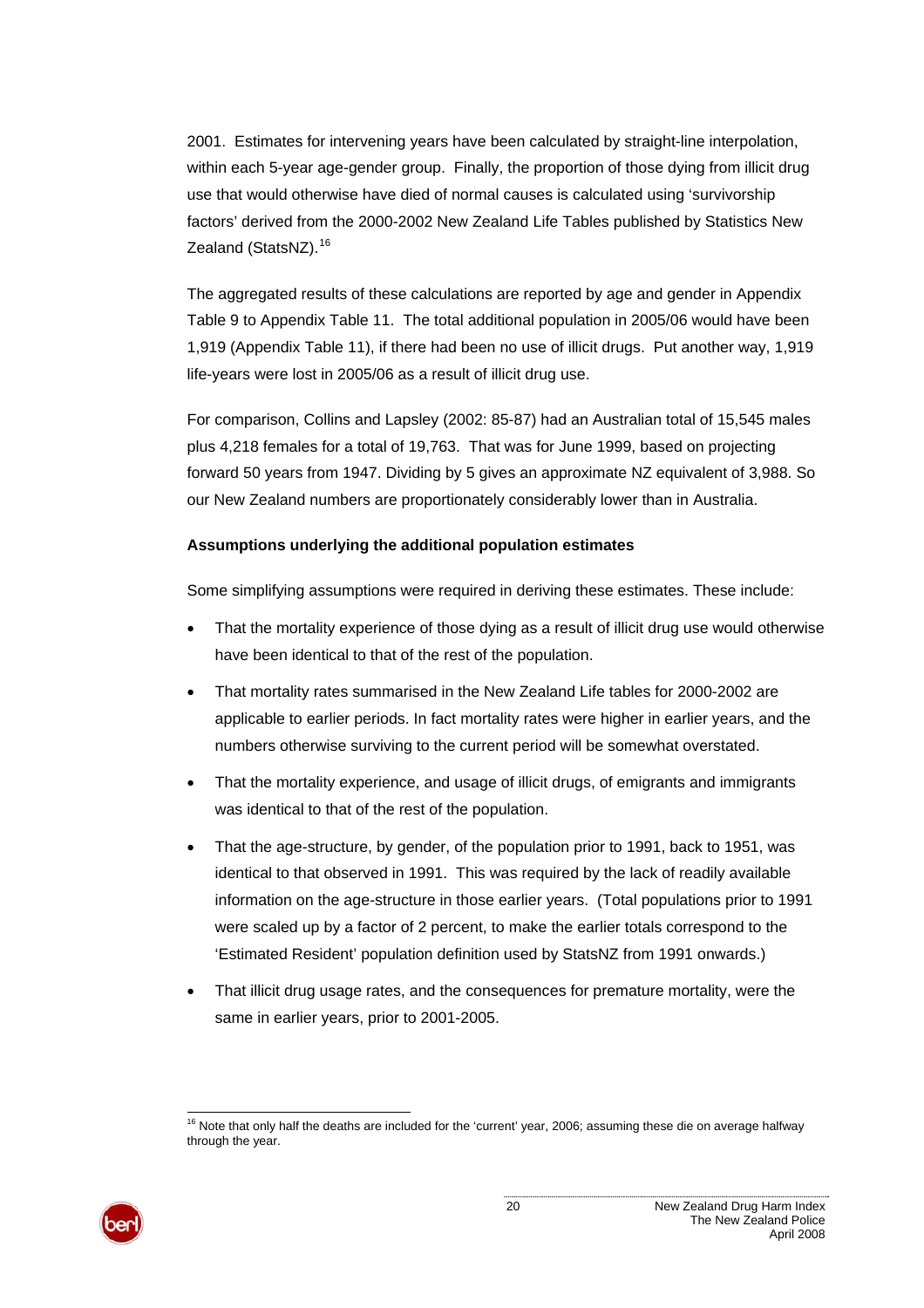Of these assumptions, that most likely to lead to significant error is the last. It seems likely that illicit drug usage has increased since the 1950s and 1960s, and that therefore the estimates given here are somewhat over-stated.

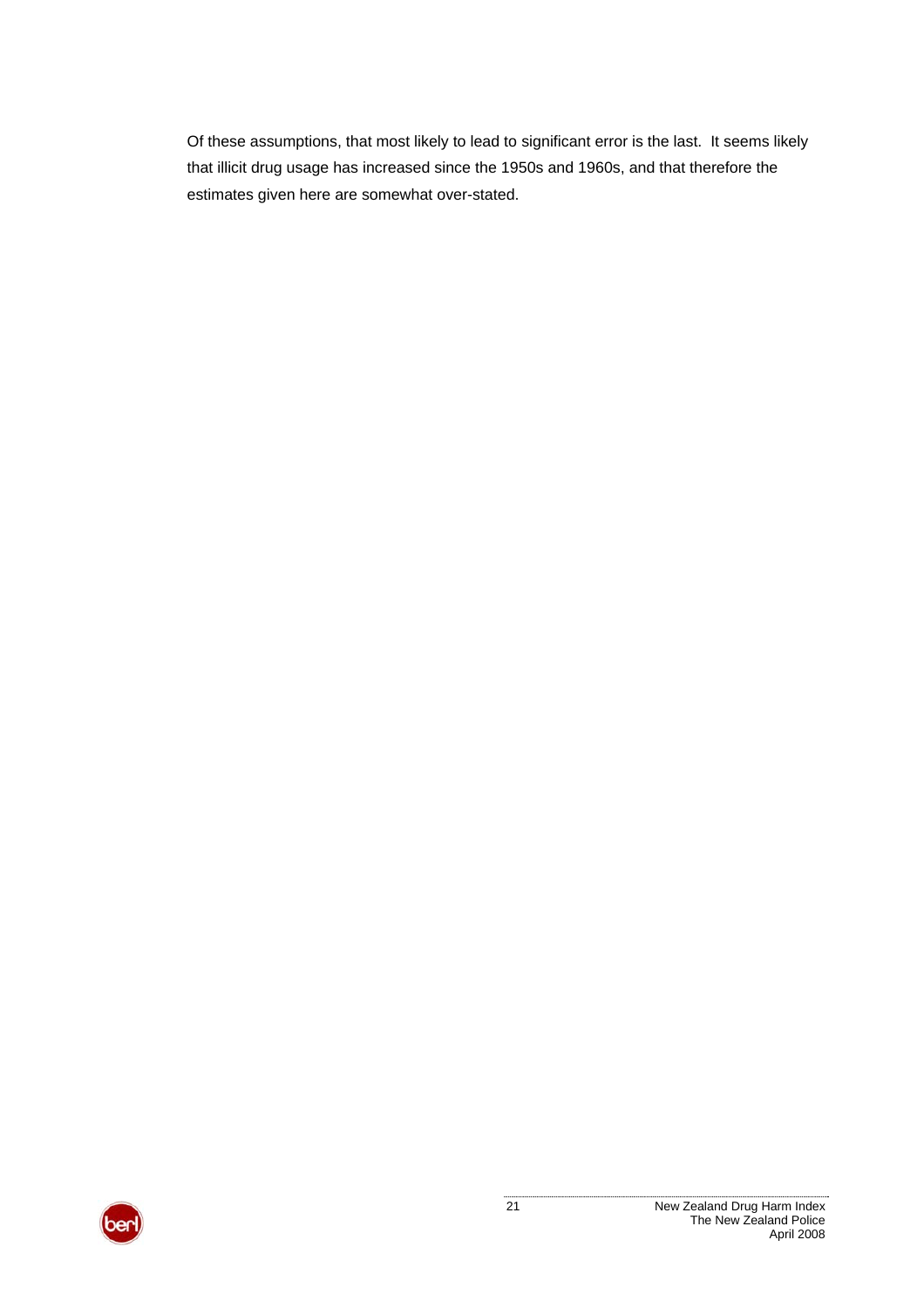# <span id="page-27-1"></span><span id="page-27-0"></span>**5 Drug Harm Calculations**

The sections below describe how the harms of illicit drugs used in 2005/06 were calculated. The calculations primarily draw on cost data for the 2005/06 financial year.

The study focuses on total harm resulting from the following illegal drugs:

- cannabis, for example, marijuana and hashish (cannabis resin)
- opiates, for example heroin and homebake
- stimulants, for example, cocaine, amphetamine, methamphetamine and ecstasy
- hallucinogens, for example, LSD.

The study does not consider licit drugs such as legal party pills, such as benzylpiperazine  $(BZPs).<sup>17</sup>$  $(BZPs).<sup>17</sup>$  $(BZPs).<sup>17</sup>$  Nor does it include harm from other legally available substances such as alcohol or tobacco.<sup>[18](#page-27-1)</sup>

#### **5.1 Crime**

Crime related drug costs extend beyond specific drug offences. The analysis reported in this section aims to capture a range of offences that result from drug use. It covers drug uses and also people affected by, and agencies that deal with, drug crime.

[Appendix Table 3](#page-67-1) breaks down the crime cost estimates into the underlying components described below.

#### *5.1.1 Customs*

The Customs Service provided information on its total budget (\$118.9 million) and drug enforcement expenditure (\$28.7 million) in the 2006/07 financial year.<sup>[19](#page-27-1)</sup> Enforcement expenditure was based on the Customs Service's analysis of the proportion of its budget dedicated to drug enforcement activity. It covered a range of cost centres, such as drug detector dog teams and drug investigations units (100 percent drug-attributable), mail centre operations (30 percent) and intelligence targeting (30 percent).

<sup>&</sup>lt;sup>19</sup> Total enforcement expenditure is composed of \$16.4 million of operational expenditure plus \$12.3 million of nonoperational expenditure. This latter figure equals the fraction of total non-operational expenditure that is proportional to drug enforcement operational expenditure.



l  $17$  At the time this report was prepared, Parliament BZP reclassified BZP as a class C drug under the Misuse of Drugs (Classification of BZP) Amendment Act, effective from April 1 2008.

 $18$  However, in the calculation of road accident costs, where both alcohol and illicit drug use contributed to an accident, only impacts primarily attributable to illicit drug use were included.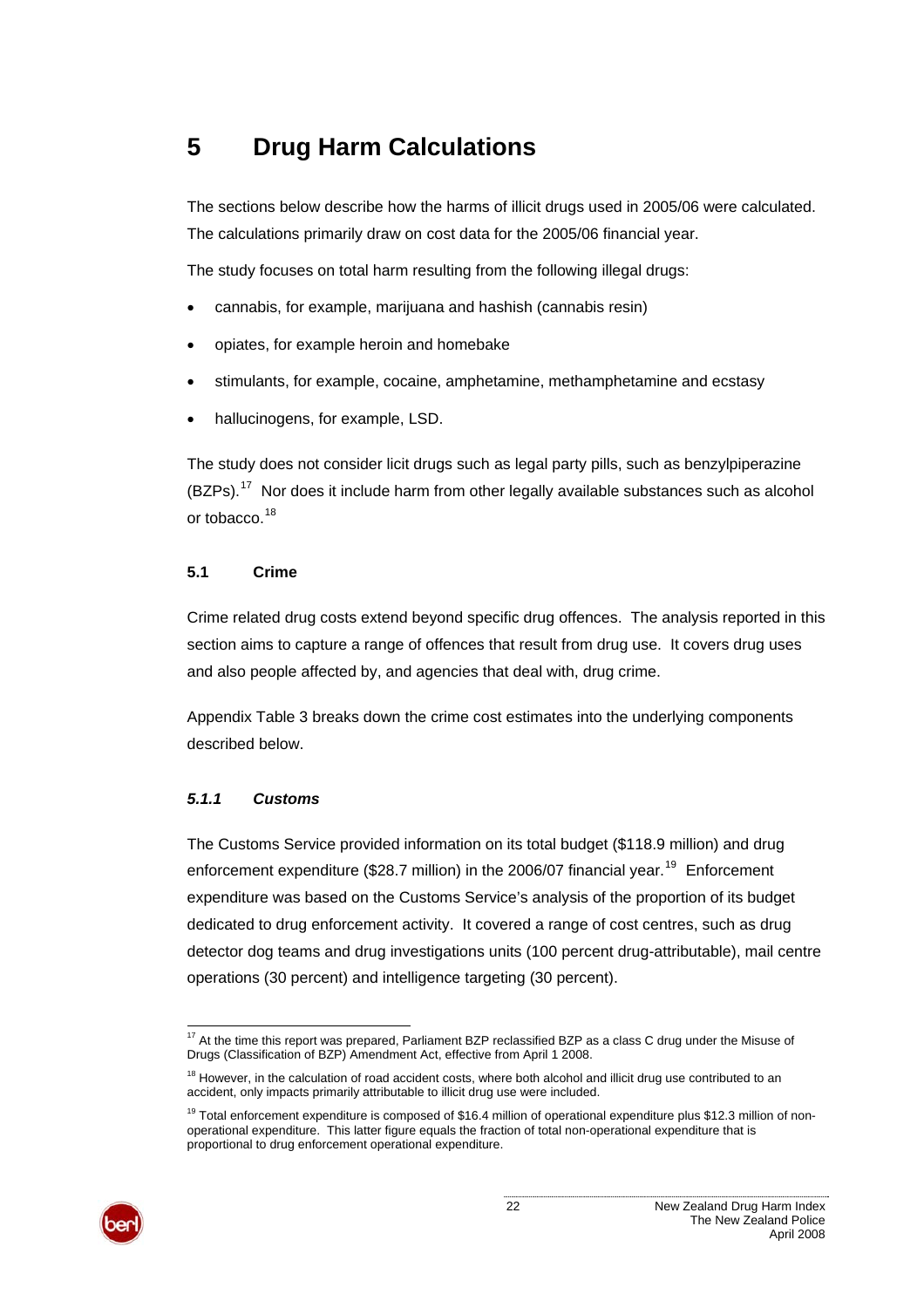<span id="page-28-0"></span>The Customs figure was developed using estimates of drug-related activity under its various costs centres. In practice, it is difficult to accurately separate out drug enforcement activities from Customs' other border roles. This is particularly an issue for screening and search activity. For example, screening a passenger at the airport, searching a craft or examining a cargo container all address a range of border related risks or commodities. This caveat also applies to overhead expenditure, which was allocated in proportion to estimated drug enforcement expenditure.

Given the study's focus on net expenditure in the 2005/06 financial year, the supplied figures were scaled down. Net expenditure in 2005/06 was 86.1 percent of the figure for total appropriation in the 2006/07 year. This gave estimated drug enforcement expenditure of \$24.7 million. The distribution by drug type was based on Customs' resource priorities.<sup>[20](#page-28-0)</sup>

|                  | <b>Cannabis</b> | <b>Opioids</b> | <b>Stimulants</b> | LSD  |
|------------------|-----------------|----------------|-------------------|------|
| Drug enforcement | 5.0%            | 2.5%           | 90.0%             | 2.5% |

#### **Table 5.1 Customs' resource priorities by drug type**

#### *5.1.2 Community costs: victims of crime*

Drug-related costs borne by victims of crime were estimated using an approach similar to that in Roper and Thompson (2006). This included preventative expenditure, $^{21}$  $^{21}$  $^{21}$  property losses, lost output, health service use and intangible costs.

Intangible costs result from the pain, suffering, and – in the case of homicide – loss of life of crime victims in 2005/06. $^{22}$  $^{22}$  $^{22}$  The loss of life values in the Treasury report (2006) were calculated using a different method to the prevalence approach used in this research. Where relevant, intangible costs of crime have been rebased from a human capital cost to be consistent with the life year values used in this study. Section [5.6](#page-46-0) discusses this process.

Community costs were calculated as the number of drug-attributable crimes multiplied by the average cost per offence. These calculations were based on estimated actual crime rather

<sup>&</sup>lt;sup>22</sup> Ideally, the study would have calculated the additional population that would have existed in 2005/06 in the absence of drug-attributable homicides. However, there were insufficient data on the pattern of homicides to robustly calculate this. As such, this component is likely to be very conservative. It measures drug-attributable homicides estimated from Police data in 2005/06 year rather than the people that would have survived to 2005/06.



l

 $^{20}$  The proportion of resources allocated to stimulants includes resources to interdict stimulant precursors.

<sup>&</sup>lt;sup>21</sup> Preventative expenditure "comprises all those costs that individuals, households, businesses and institutions incur to prevent crime, e.g. security alarms, fencing and deadlocks… [and] insurance administration" (Roper and Thompson 2006: 13). It focuses on measures to protect property, and does not aim to include health prevention interventions or treatment, such as methadone programmes for opioid users.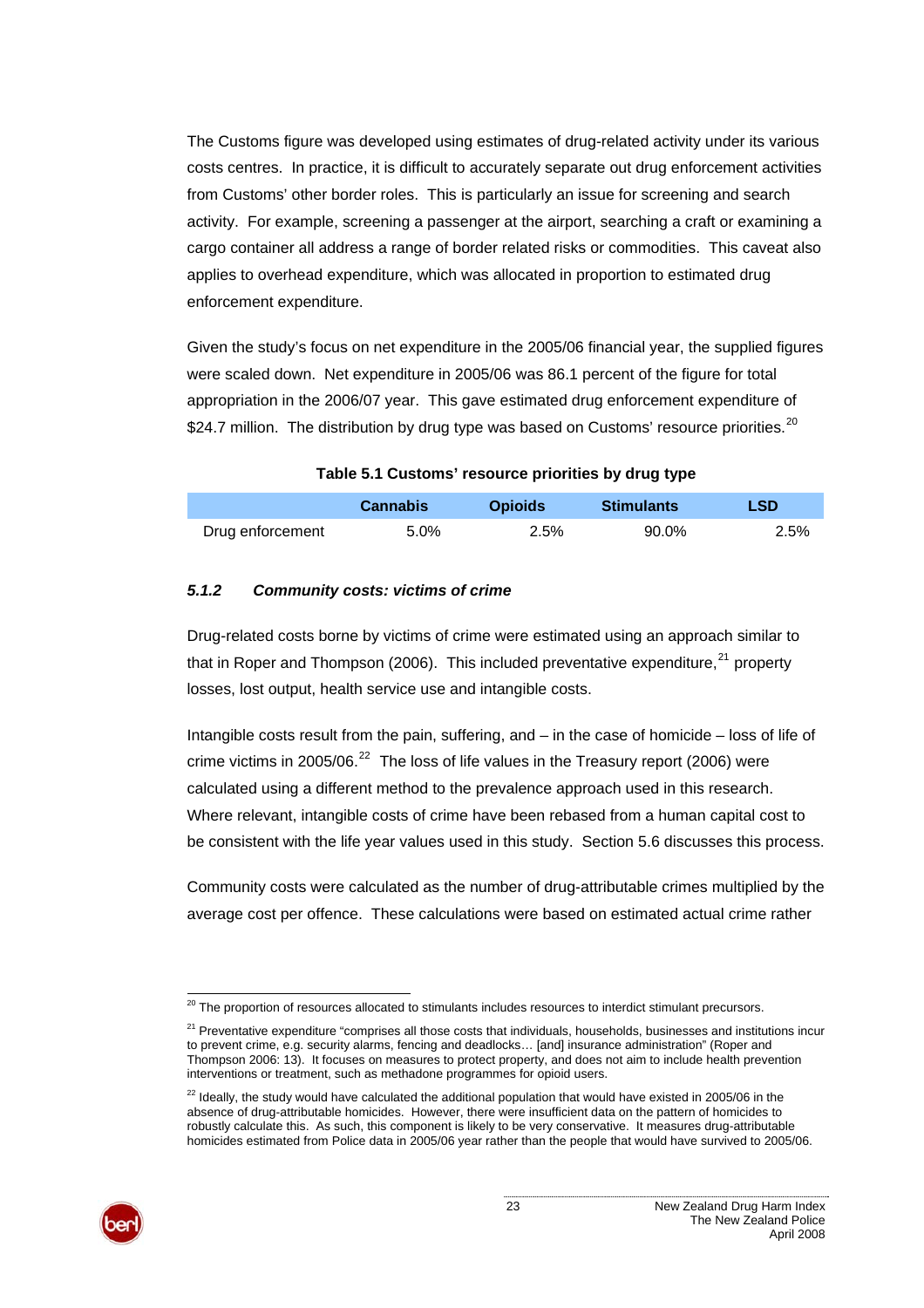<span id="page-29-0"></span>than recorded crime. This involved applying crime multipliers from the Treasury study to the offences recorded in 2005/06 to estimate actual crime levels (see [Appendix Table 13\)](#page-74-0). $^{23}$  $^{23}$  $^{23}$ 

The fraction of total criminal offences related to drug use and the distribution by drug type was based on information from the New Zealand Arrestee Drug Abuse Monitoring (NZ-ADAM) programme and New Zealand data on drug crime, described in section [5.1.3](#page-29-1) [below.](#page-29-1)

### <span id="page-29-1"></span>*5.1.3 Police*

NZP resources diverted due to drug consumption were estimated from total Budget appropriations for the 2005/06. Crown revenue and receipts were removed from the total appropriations to get net expenditure of \$943m.

First, NZP expenditure was allocated to eight offence categories. It was allocated using data from the NZP's Activity Monitoring System (AMS) on police hours spent dealing with different offences in 2005/06. $^{24}$  $^{24}$  $^{24}$  These proportions are shown in [Table 5.2.](#page-29-2)

<span id="page-29-2"></span>

| <b>Offence</b><br>category |       | <b>Violent Property Drugs</b> |      |       | Traffic Breaches Disorder |         | <b>Drink</b><br><b>Driving</b> | <b>Other</b> |
|----------------------------|-------|-------------------------------|------|-------|---------------------------|---------|--------------------------------|--------------|
| % of hours                 | 14.3% | 47.4%                         | 4.0% | 15.9% | 7.5%                      | $3.1\%$ | $0.0\%$                        | 7.7%         |

#### **Table 5.2 Police activity by offence category, 2005/06**

Research on the proportion of different offence types due to drug use were used to determine drug-attributable police expenditure. The fraction of offences attributable to drugs and the distribution by drug type was based on the NZ-ADAM research.<sup>[25](#page-29-0)</sup> The fractions are based on participants who believed that their drug taking had contributed "Some" or "A lot" to the commission of their offence.

To strengthen the statistical power of the NZ-ADAM sample, data from the 2005 and 2006 waves of NZ-ADAM were combined. The calculated rates, therefore, represent averages over this two-year period.

 $25$  Data were extracted for the NZDHI research by Health Outcomes International Ltd.



l  $^{23}$  Roper and Thompson (2006: 8) note that "multipliers derived from the New Zealand National Survey of Crime Victims 2001 are not readily convertible to the particular crime sub-categories covered in this study." A similar caveat holds here with respect to the more recent 2006 New Zealand Crime and Safety Survey (Mayhew and Reilly 2007). The appendix in section 10 examines how the estimates might differ if selected multipliers imputed from the 2006 survey are used instead.

<sup>&</sup>lt;sup>24</sup> Traffic offence data did not separately identify drink driving offences. However, Collins and Lapsley (2002) reported that this category accounted for no significant percentage of Australian police resource time. Therefore we have assumed that little resource time in the traffic offence category was due to drink driving offences, and have listed drink driving as a separate category with zero percent of resource time.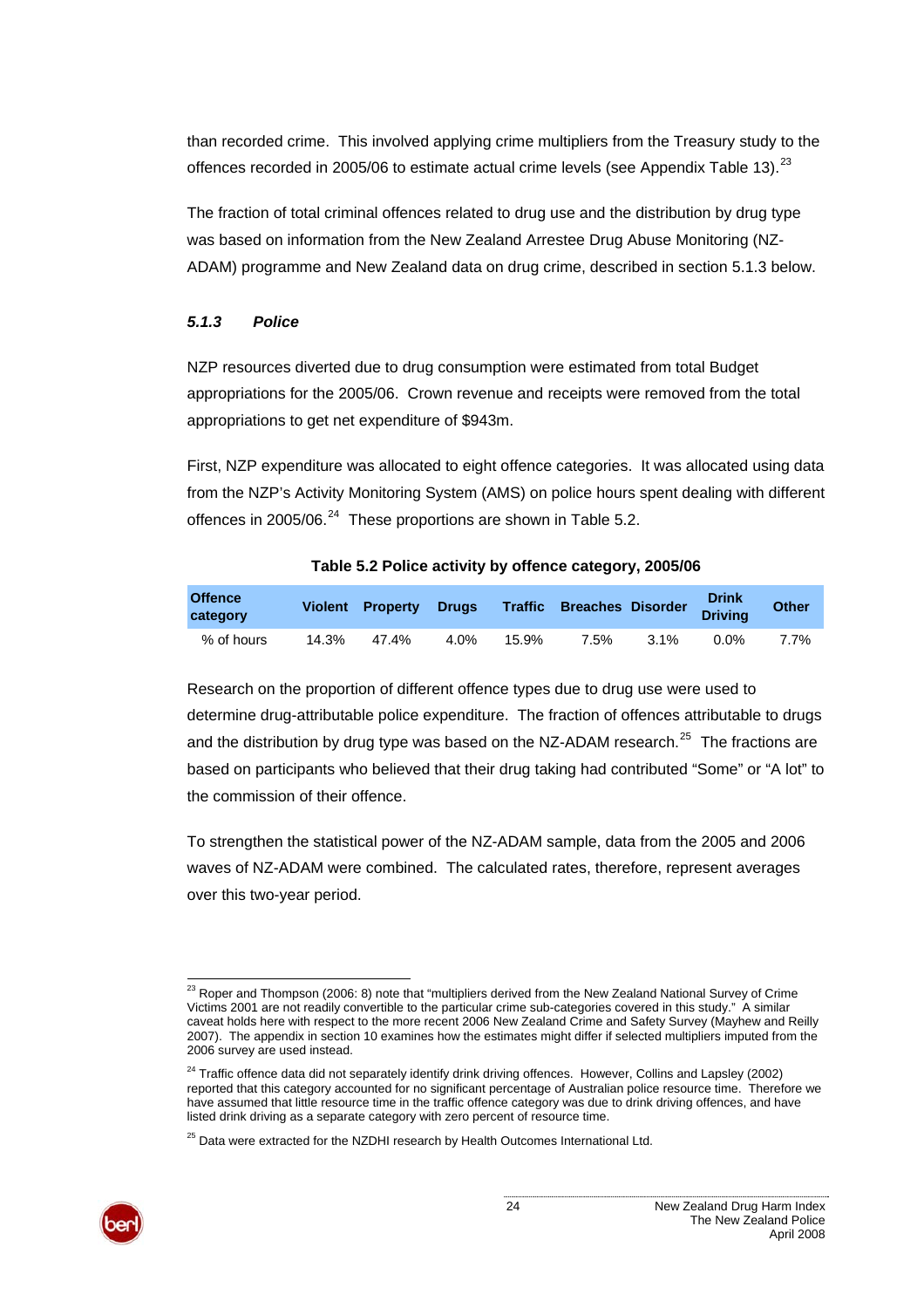<span id="page-30-0"></span>[Table 5.3](#page-30-1) gives the fraction of reported crimes related to drug use for all drug types examined in this study. In the case of drug offences, a 100 percent proportion was used in this study, while a zero percent of drink driving was attributed to illicit drug use.<sup>[26](#page-30-0)</sup> The offence categories are detailed in [Appendix Table 14](#page-74-1).

**Table 5.3 Drug-related apprehensions by offence category – all drug types** 

<span id="page-30-1"></span>

| <b>Offence</b><br>category |      | Violent Property Drugs |        |      | <b>Traffic Breaches Disorder</b> |      | <b>Drink</b><br><b>Driving</b> | <b>Other</b> |
|----------------------------|------|------------------------|--------|------|----------------------------------|------|--------------------------------|--------------|
| % drug related             | 4.4% | $9.4\%$                | 100.0% | 6.2% | $9.0\%$                          | 3.9% | 0.0%                           | 9.9%         |

NZ-ADAM data were also used to determine the distribution by drug type of drug-attributable crime by offence type. Three adjustments were made to the raw fractions. The adjustments do not alter the total harm estimated from illicit drug consumption in 2005/06, but alter the distribution by drug type. The distribution used in this study is given in [Table 5.4.](#page-31-0) $^{27}$  $^{27}$  $^{27}$ 

The first adjustment allowed for poly-drug use by cannabis users. The raw NZ-ADAM fraction for a given offence category for cannabis users was reallocated in proportion to number of cannabis users who used other drugs, as these other drug types tend to be more strongly associated with the commission of crime. Approximately one third of cannabis users are estimated to use cannabis and at least one other illicit drug type. Reflecting this pattern, one third of cannabis related crime was reallocated to the other illicit drug categories according to the combination of drugs used by poly-drug cannabis users.

Second, the proportion of recorded crime attributed to LSD use was extremely high relative to LSD prevalence and time spent by police dealing with LSD related offences. The LSD figures were scaled to reflect the distribution of the NZP's activity by drug type, as per [Table](#page-31-1)  [5.5](#page-31-1) . LSD related offences accounted for 0.24 percent of NZP time in 2005/06.

Third, due to the small number of opiate users recorded in the NZ-ADAM data, the distribution of opiate-related crime was double checked against the relative prevalence of opiate use and New Zealand research on opiate related crime (Adamson and Sellman 1998, Sheerin 2004). The main effect of this adjustment was to re-weight property crime towards opiates and away from other drug types. A first step was to assume crime related to opiate and stimulant use was similar, and to scale the stimulant crime fractions in proportion to the relative prevalence of opiate and stimulant use. For example, opiate use is approximately 7% as prevalent as stimulant use. This was used to scale down the fraction of stimulant

 $27$  Appendix Table 12 gives the raw NZ-ADAM fractions.



l  $^{26}$  The fraction of drug offences NZ-ADAM participants attributed to drug use was 28.7 percent. Consistent with the conceptual framework of this study, we assume that, in the absence of drugs, there would be no drug offences. Conversely, all drug offences are due to the presence of illicit drugs, that is an attributable fraction of 100 percent.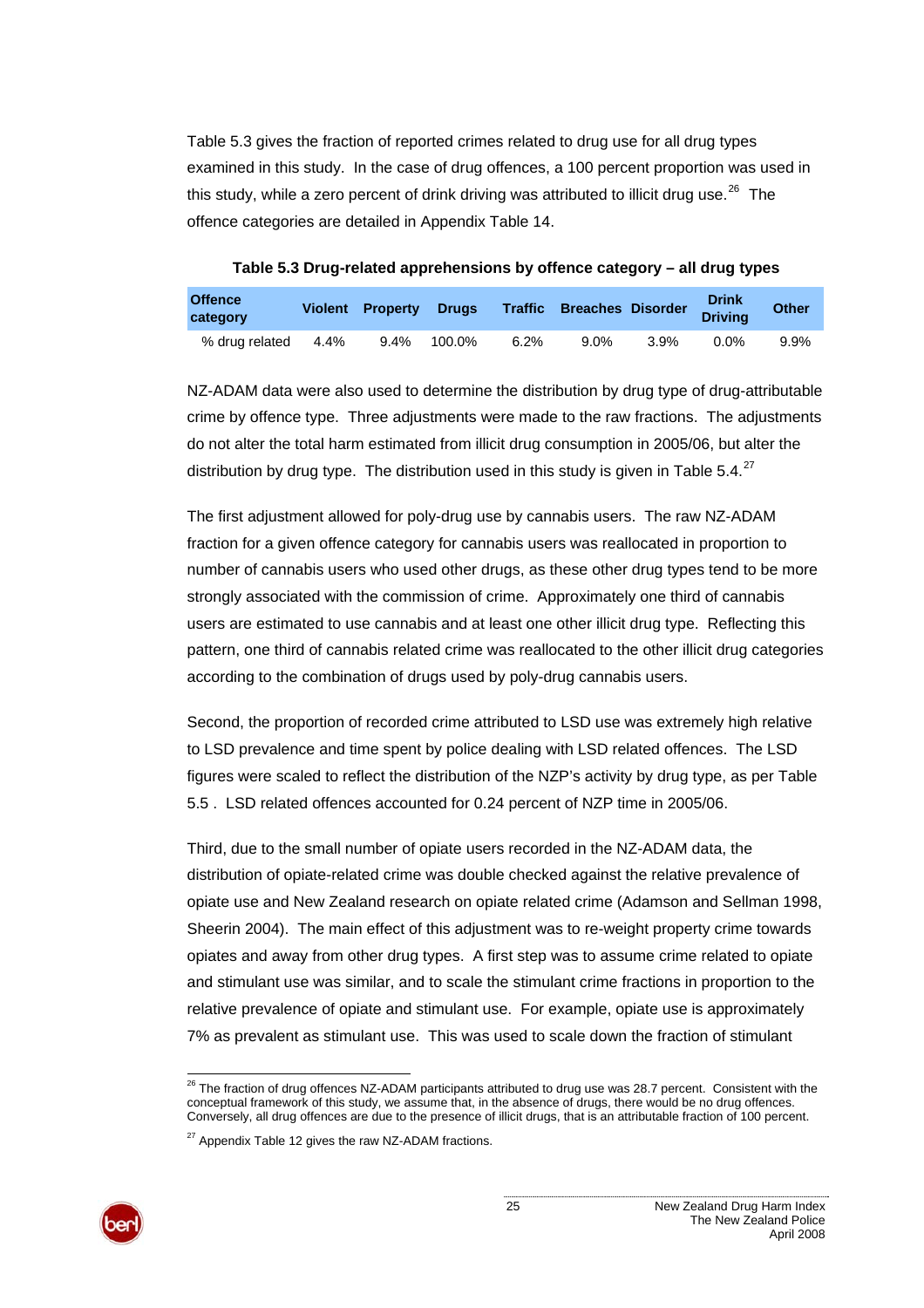crime to find the fraction of opiate crime. A second step was to use research on opiate users' average illegal income from property crime to calibrate the property crime figures.

<span id="page-31-0"></span>

| <b>Offence</b><br>category | <b>Violent</b> | <b>Property</b> | <b>Drugs</b> | <b>Traffic</b> | <b>Breaches</b> | <b>Disorder</b> | <b>Drink</b><br><b>Driving</b> | <b>Other</b> |
|----------------------------|----------------|-----------------|--------------|----------------|-----------------|-----------------|--------------------------------|--------------|
| Cannabis                   | 27.5%          | 21.9%           | 36.6%        | 48.2%          | 32.9%           | 26.5%           | 0.0%                           | 29.1%        |
| Opiates                    | 4.8%           | 35.5%           | 5.4%         | 12.6%          | 5.1%            | 5.0%            | $0.0\%$                        | 7.9%         |
| <b>Stimulants</b>          | 66.6%          | 41.5%           | 57.7%        | 38.3%          | 61.2%           | 68.5%           | 0.0%                           | 62.4%        |
| LSD                        | 1.0%           | 1.0%            | 0.2%         | 1.0%           | 0.7%            | $0.0\%$         | 0.0%                           | 0.7%         |

**Table 5.4 Drug-related apprehensions by offence category and drug type** 

In the case of drug offences, AMS data were used in preference to the NZ-ADAM data to allocate police time by drug type, as shown in [Table 5.5.](#page-31-1) The NZP spent approximately 598,000 hours dealing with drug offences in 2005/06.

#### **Table 5.5 Police activity related to drug offences by drug type**

<span id="page-31-1"></span>

|               | <b>Cannabis</b> | <b>Opioids</b> | <b>Stimulants</b> | <b>LSD</b> |
|---------------|-----------------|----------------|-------------------|------------|
| Drug offences | 55.8%           | 0.9%           | 43.0%             | $0.2\%$    |

### *5.1.4 Courts*

Court related expenditure was based on the 2005/06 Budget appropriations for Vote: Courts and the output classes of Custody of Remand Prisoners plus Escort and Custodial Supervision from Vote: Corrections. After removing Crown revenue and receipts, net court related expenditure was \$353 million.

Total court related expenditure was allocated to the offence categories using the police time proportions given in [Table 5.2](#page-29-2). The fraction of expenditure and distribution by drug type was determined using the NZ-ADAM figures. An exception was made for drug offences. For this specific offence category, the distribution by drug type was made according to Ministry of Justice information on drug offence prosecutions. Approximately 72.6 percent of drug offence prosecutions were related to cannabis. The remaining 27.4 percent of drug offences were listed in a catchall 'Other Drug' category. This was split up across the three other drug types using detailed NZP data on apprehensions for drug offences.

# *5.1.5 Prisons*

Prison expenditure was based on the inmates incarcerated due to drug-related crime in the 2005/06 financial year times the average cost per prisoner in 2005/06.

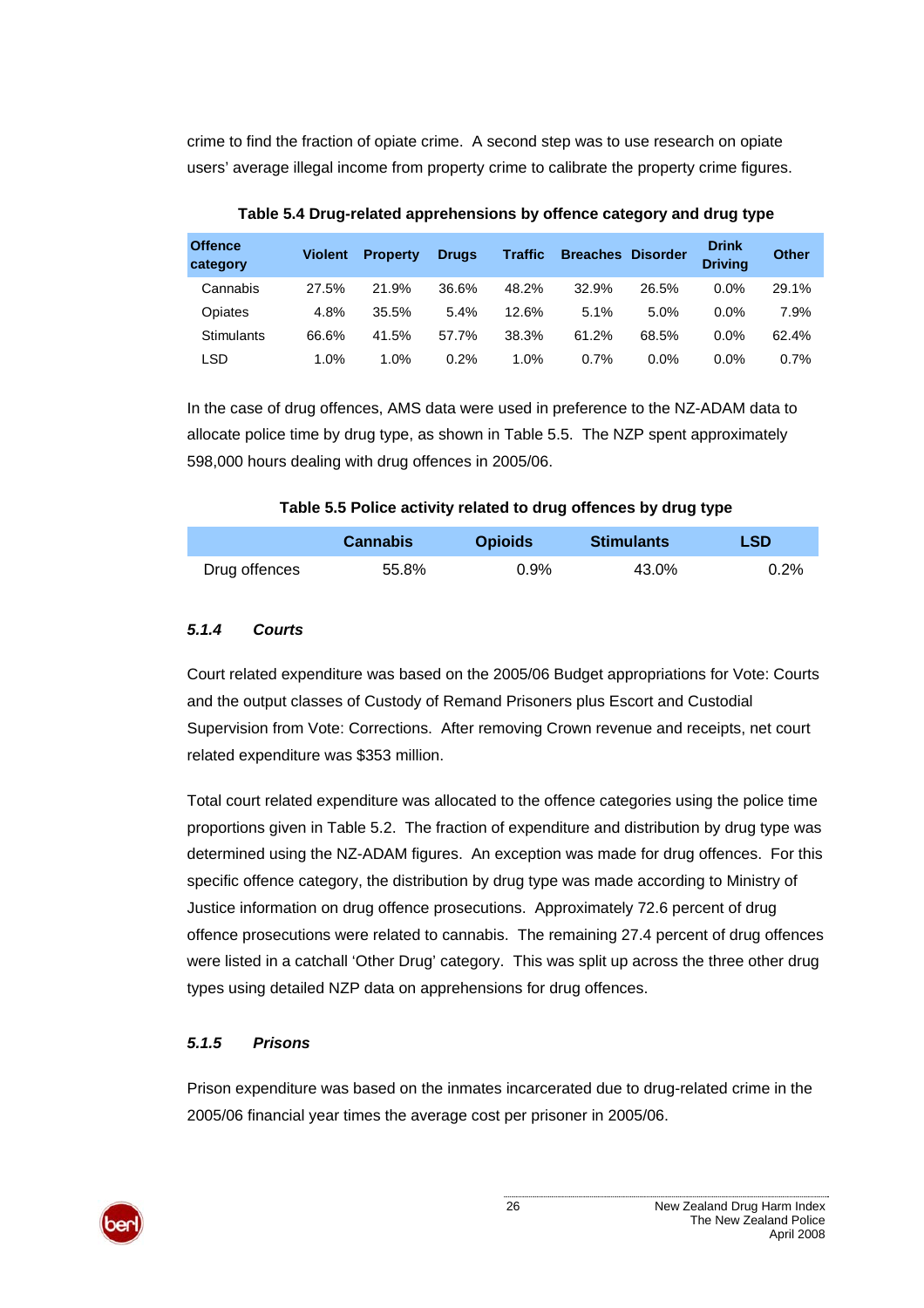<span id="page-32-0"></span>The Department of Corrections provided information on the prison muster in 2005/06 by offence type, age and sex. Drug-attributable prisoner fractions were based on the Australian Institute of Criminology's Drug Use Careers of Offenders (DUCO) survey as New Zealand data were unavailable.

Based on these figures, approximately 1,578 people (16.7 percent of the prison population) were incarcerated as a result of drug-related crime.<sup>[28](#page-32-0)</sup> Using an average cost per prisoner of \$68,879, this generated a total of \$108.7 million. As this estimate is based on Australian attributable fractions, and in light of the high proportion of the New Zealand prison population that have drug and alcohol problems, the actual cost of drug-related imprisonment in New Zealand could be considerably higher than this conservative estimate.

Incarceration poses a further cost due to the lost output of inmates. Lost output estimates were calculated on the basis of the age and gender profile of inmates jailed due to drug use, and totalled \$38.4 million. Section [5.2](#page-33-0) describes the general process to calculate lost output.

The estimates of lost output are an exception to the general approach of estimating net costs. That is, the estimates do not take into account prisoners' earning while in prison. The Department of Corrections, however, advises that working prisoners are paid a token amount per day (approximately \$1). Therefore, the gross and net figures are unlikely to differ substantially. For example, if all 1,578 drug-attributable prisoners were paid for every standard working day (5 days a week, 46 weeks a year), this would amount to just under \$363,000 or less than one percent of the estimated loss of prisoner output.

#### *5.1.6 Community sentences and home detention*

Drug-related community sentence expenditure was based on the number of people serving community-based sentences and orders in 2005/06. Net appropriations for this output class were \$69.8m (Department of Corrections 2007). This equals total appropriations less a small surplus.

The distribution of community sentences by offence type was available from Ministry of Justice sentencing statistics. The drug-attributable conviction fractions used for the prison estimates were applied to the community sentence figures. These figures were used to estimate the part of net expenditure that related to drug use. This amounted to \$20.9 million.

l  $^{28}$  A Ministry of Health report (2007:16) suggests that a substantially larger proportion (almost 90 percent) of the prison population have an alcohol and/or drug problem. While it covers alcohol as well as illicit drugs and does not determine for what fraction of this group illicit drugs was a factor in their offending, it suggests the estimated proportion of drug-attributable incarceration is likely to be conservative.

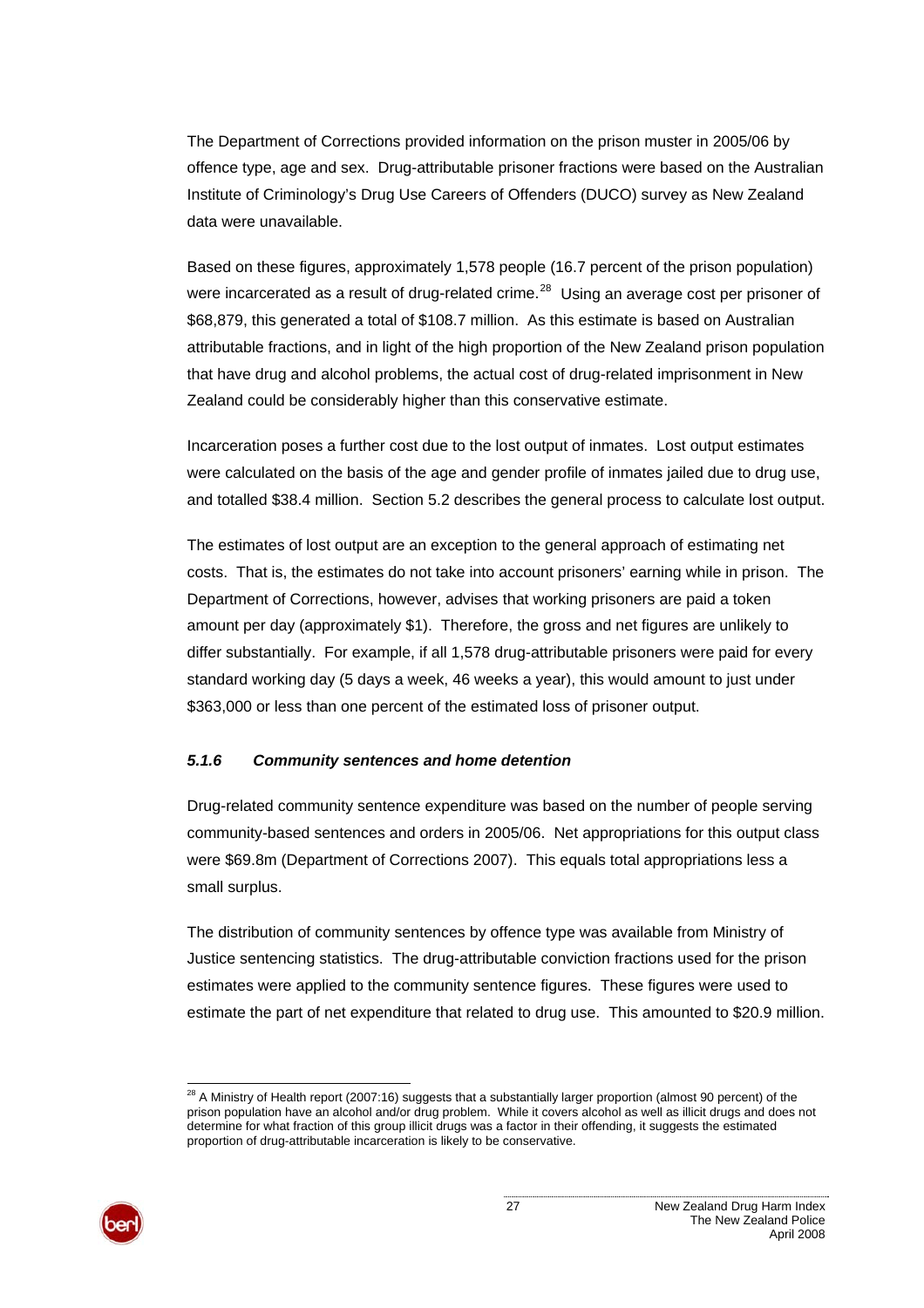<span id="page-33-1"></span>The total was distributed by drug type according to the proportion of people who committed drug offences who were given a community sentence. Approximately 78.9 percent of drug offence community sentences were related to cannabis. The remaining 'Other Drug' category was distributed across the three other drug types using NZP data on drug-related apprehensions.

Home detention involves Corrections Services managing adult offenders within the precincts of a specified residence during specified hours.<sup>[29](#page-33-1)</sup> Drug-related home detention numbers were based on the proportion of corrective services population on home detention and the overall proportion of crime leading to a criminal sentence (16.7 percent). This process gave a figure of 20 drug-related home detainees.

The cost of a home detainee per year of \$14,800 was based on the average length of time on home detention multiplied by the capital and operational cost per person.<sup>[30](#page-33-1)</sup> In total, drugrelated home detentions amounted to approximately \$300,000. To avoid double counting, the home detention estimate was deducted from the estimate for community sentences.

All home detention expenditure was allocated to the cannabis category, as it is assumed that few Class A or Class B offenders would be eligible for this type of sentence.

#### <span id="page-33-0"></span>**5.2 Lost output**

A society's capacity to produce output depends on its labour force as a factor of production and the non-market resources in households. This study considers two forms of production loss due to the effects of harmful drug use on the labour force and households. $31$ 

Premature death and illness of those not in paid employment reduce a country's capacity to support itself. That is, although unpaid, the non-market activities people do for their own household and those around them are valuable. We note, however, that there is no agreed substitute non-market valuation for the contribution of these people. Furthermore, nonmarket contributions are not counted as part of a country's Gross Domestic Product (GDP), and it would be inconsistent to include this when expressing aggregate harm as a proportion of GDP.

[Table 5.6](#page-34-0) and [Table 5.7](#page-34-1) show the distribution of working-age additional population and drug users in 2005/06 by drug type and work force status. The work force structure and

 $31$  Single et al (2001) note a third source of productivity loss where drug use reduces productivity.



l  $29$  Home detention was made a separate sentence type in 2007.

 $30$  The underlying figures were based on two Ministry of Justice reports on home detention (Ministry of Justice 1997 and 2007).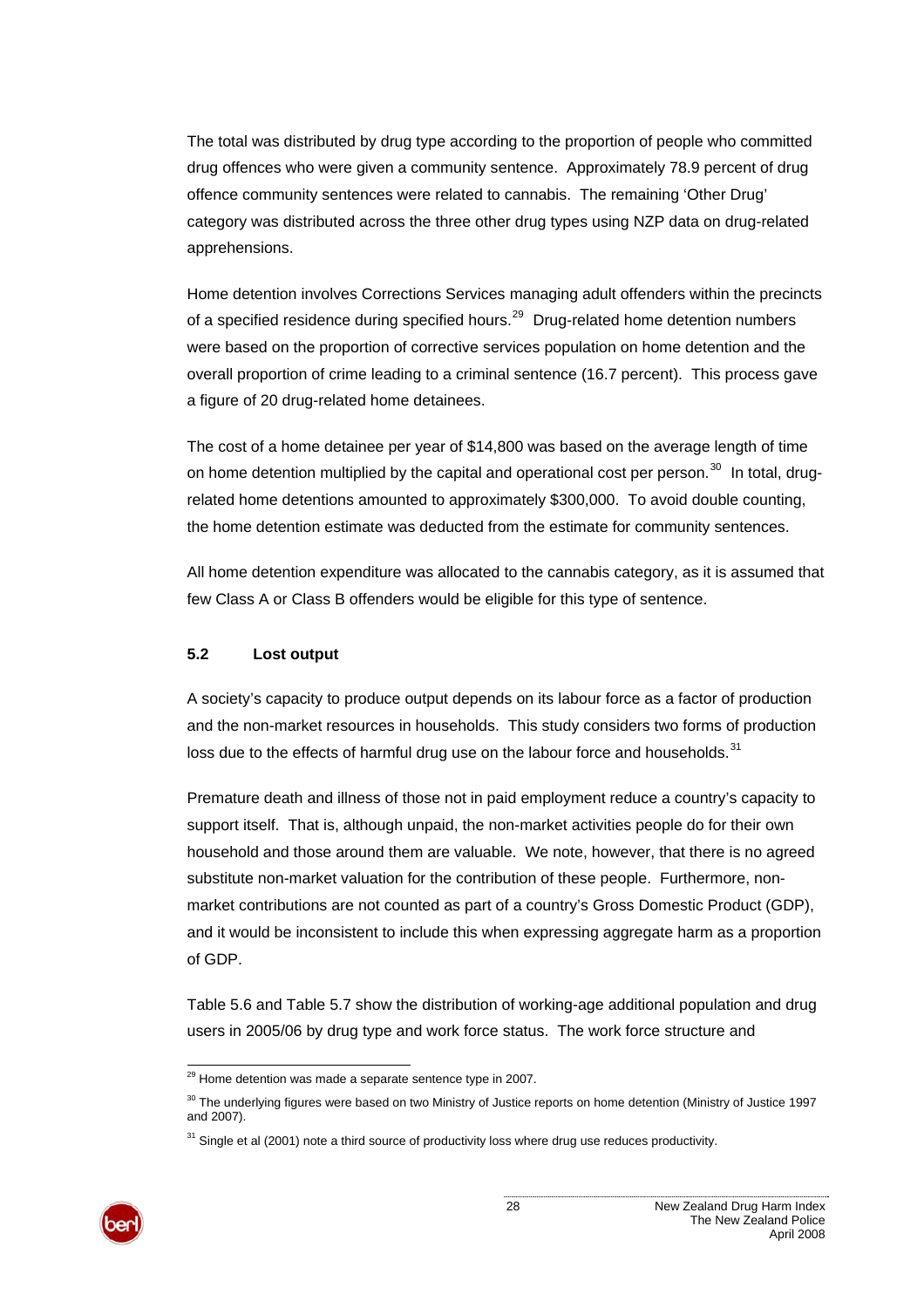<span id="page-34-2"></span>participation rate mirrors the working-age population structure in 2005/06, and is based on StatsNZ INFOS data. These figures are used to calculate the labour costs due to premature mortality and illness described below.

| <b>Additional people Cannabis</b> |    | <b>Opioids</b> | Stimulants | LSD |
|-----------------------------------|----|----------------|------------|-----|
| Full time                         | 60 | 754            |            |     |

Part time  $16$  201 6 9 UE/NiLF 54 683 20 29

#### <span id="page-34-0"></span>**[32](#page-34-2) Table 5.6 Work force status of the additional population in the absence of drug use**

<span id="page-34-1"></span>

|                          |                 |                | $1000$ of their follow status of analy doctor in 2000/00 by analy type |        |
|--------------------------|-----------------|----------------|------------------------------------------------------------------------|--------|
| <b>Work force status</b> | <b>Cannabis</b> | <b>Opioids</b> | <b>Stimulants</b>                                                      | LSD    |
| Full time                | 142.245         | 8,832          | 120.246                                                                | 15,847 |
| Part time                | 37,957          | 2.357          | 32.087                                                                 | 4,229  |
| UE/NiLF                  | 70,715          | 3,522          | 50,713                                                                 | 6,785  |

#### **Table 5.7 Work force status of drug users in 2005/06 by drug type**

The impact of drug use on mortality and labour market outcomes differs depending on the type(s) of drug used. The hypothetical situation where a person never engaged in harmful drug use, however, assumes that all people would have an equal likelihood of mortality or illness and a similar pattern of labour market outcomes. However, not all of the estimated labour market costs would be avoidable by reducing harmful drug use. Previous drug use may have persistent negative effects on a person's integration into the work force where drug use has restricted a person's skills, experience or other relevant factors.

#### <span id="page-34-3"></span>*5.2.1 Workforce losses due to premature mortality*

Drug-attributable mortality causes a reduction in society's productive capacity that society could have benefited from in the counterfactual case (a world without illicit drug use). This cost is a function of how many people die prematurely due to drug use and what those people could have earned.

The first element was drawn from working-age groups of BERL's estimates of the population lost due to drug use by drug type. These estimates provided a profile of illicit drug users by age and gender. To determine the earning capacity of these groups, it was matched to age and gender labour force characteristics. This included estimating the proportion of people engaged in the labour market and of those people how many were unemployed, in part-time employment and in full-time employment.

l  $32$  UE/NiLF: Unemployed and Not in the Labour Force.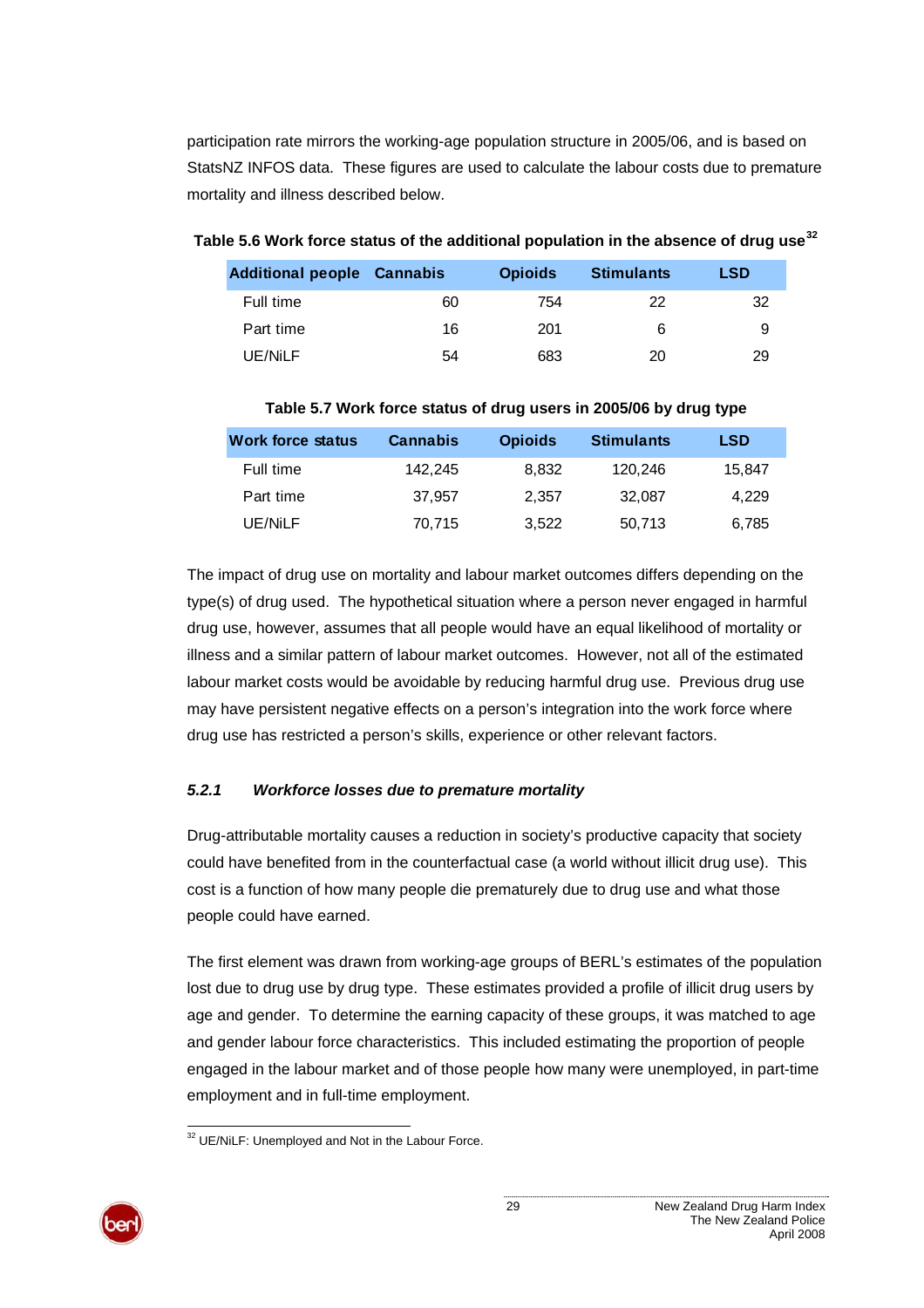Earnings were calculated using data on median earnings per hour and the average number of hours worked per week by age, sex and employment status (part-time and full-time). Earnings statistics were sourced from the StatsNZ New Zealand Income Survey for the June 2006 quarter. The Household Labour Force Survey (2004) provided hours worked per week.

The earnings profiles were then applied to the lost workforce profiles to give drug-attributable production losses due to premature mortality. The losses by drug type were aggregated to give gross mortality related production losses.

Premature mortality has an offsetting effect by reducing the demand on society's scarce resources through reduced consumption. Consumption resources released by the lost population were based on average private and public consumption expenditure per person. Private expenditure was derived from Household Economic Survey figures on average household expenditure and the average number of persons per household. Public expenditure per capita (excluding transfers such as benefits) was based on a study of population-related expenditure completed by BERL for the Department of Labour (BERL project reference #4497).

#### *5.2.2 Workplace losses due to absenteeism*

This study estimates drug-attributable absenteeism in a similar fashion to Collins and Lapsley (2002). It begins by drawing on probability estimates from Bush and Wooden (1994) on the impact of substance smoking and alcohol on absences from the workplace. As in Collins and Lapsley (2002) we assume that the probability of absenteeism is the same for tobacco use and illicit drug use. Overall, male drug users are assumed to be absent 70 percent more days and females 20 percent more days a year than abstainers.

The probability of excess absenteeism by gender was distributed by drug type according to health service use. This had the effect of making absenteeism differ by the type of drug used. For example, male cannabis users were estimated to take 8 percent more sick days than the average (abstinent) male worker, while opioid users took off 40 percent more days.

Australian Bureau of Statistics (2003) survey data on employee absences were used in the absence of robust New Zealand data. The survey provided information on how many hours a person taking sick leave took per week and the proportion of workers taking sick leave. These weekly figures used to estimate the number of hours of sick leave per worker per annum.

Estimates of the illicit drug-using population by age and gender were used to develop a workforce profile using a process similar to that in section [5.2.1.](#page-34-3) To ensure poly-drug users were not counted twice, the estimates were based on mutually exclusive drug user

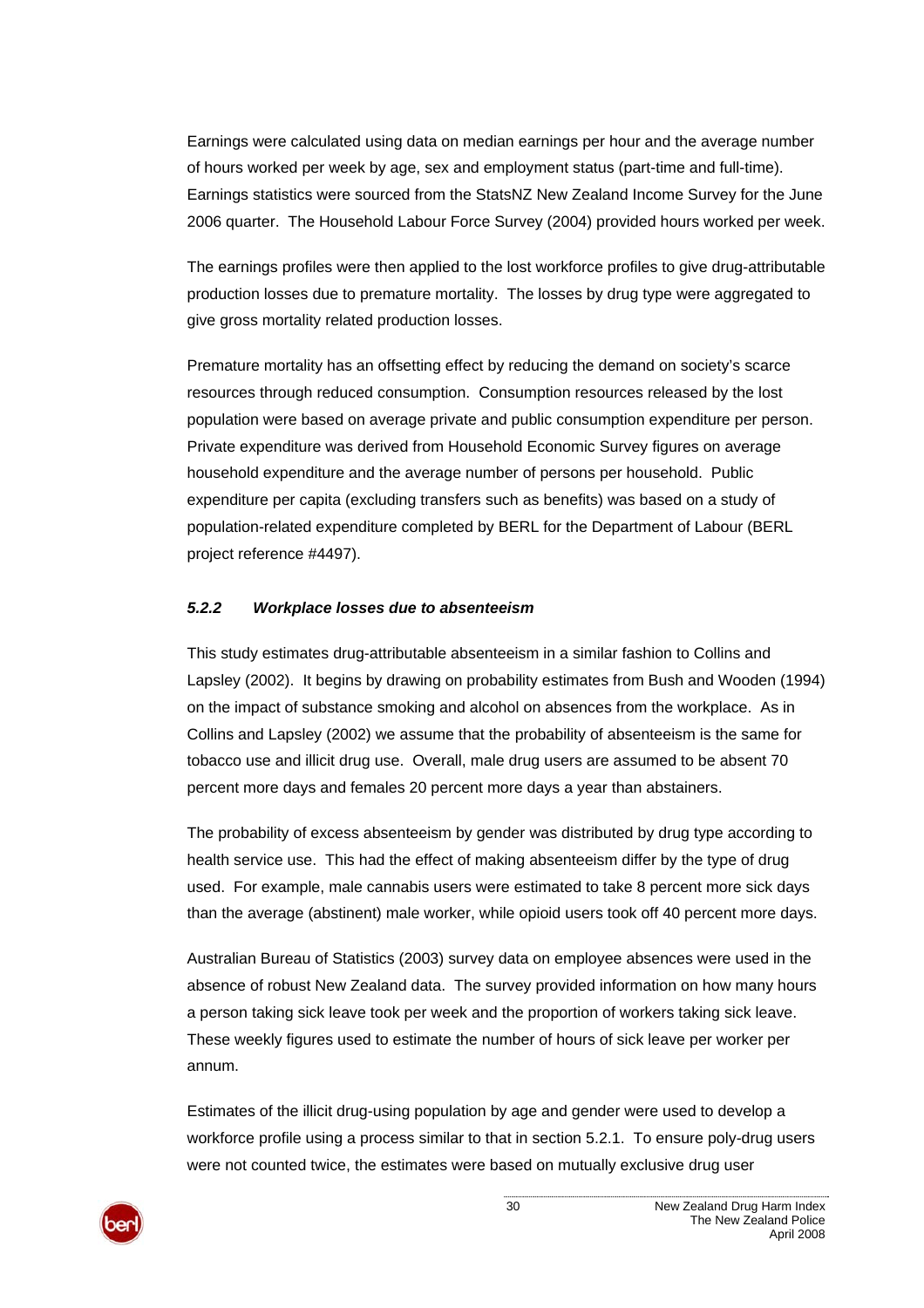categories. As absenteeism varies by drug type, it seems plausible that excess absenteeism is determined by the more harmful drug. As such, a poly-drug user was allocated to the more harmful drug category. For example, where a person uses both cannabis and methamphetamine, the person was allocated to the stimulant category but not counted in the cannabis category.

Combining the estimates of hours of sick leave, hourly wages and the number of workers affected generated the value of drug-related absenteeism by drug type and the total cost of absenteeism.

## <span id="page-36-0"></span>*5.2.3 Household losses due to premature mortality*

This section focuses on the lost population, by gender, who were unemployed or not engaged in the labour market. It was calculated as the complement to the lost working population in section [5.2.1.](#page-34-0)

The second element required to calculate lost household output is the amount and value of time spent on unpaid activity. The number of hours per person spent on unpaid activities in the home were based on StatsNZ's Time Use Survey (2001). This survey found that women spent an average of 4.8 hours per day on unpaid work and men 2.8 hours per day. Grossed up to an annual figure, this equates to a woman spending approximately 1,750 hours on unpaid work and men 1,020 hours. The Time Use Survey is based on a sample of people inside and outside the labour force. If non-employed people do more unpaid work than employed people, then these annual estimates would tend to under-estimate household losses due to premature mortality.

Ratcliffe et al (1996) have examined the value placed on activities in the household. Based on this research, we conservatively assume that lost output in households was valued at half the median hourly wage for elementary occupations. The value of an hour of unpaid activity was assumed to be the same for men and women.

## *5.2.4 Household losses due to sickness*

Household losses due to sickness were calculated in a similar fashion to that in section [5.2.3.](#page-36-0) This involved determining the number of hours of unpaid work per year lost to sickness by people using drugs multiplied by the hourly value of these activities.

Inability to do unpaid work due to sickness was assumed to be proportional to inability to do paid work due to sickness. That is, a worker who is absent due to illness is, on average, off work for approximately 40.7 percent of their working week. Equivalently, unpaid hours lost due to sickness were based on 40.7 percent of the time that would usually be spent on

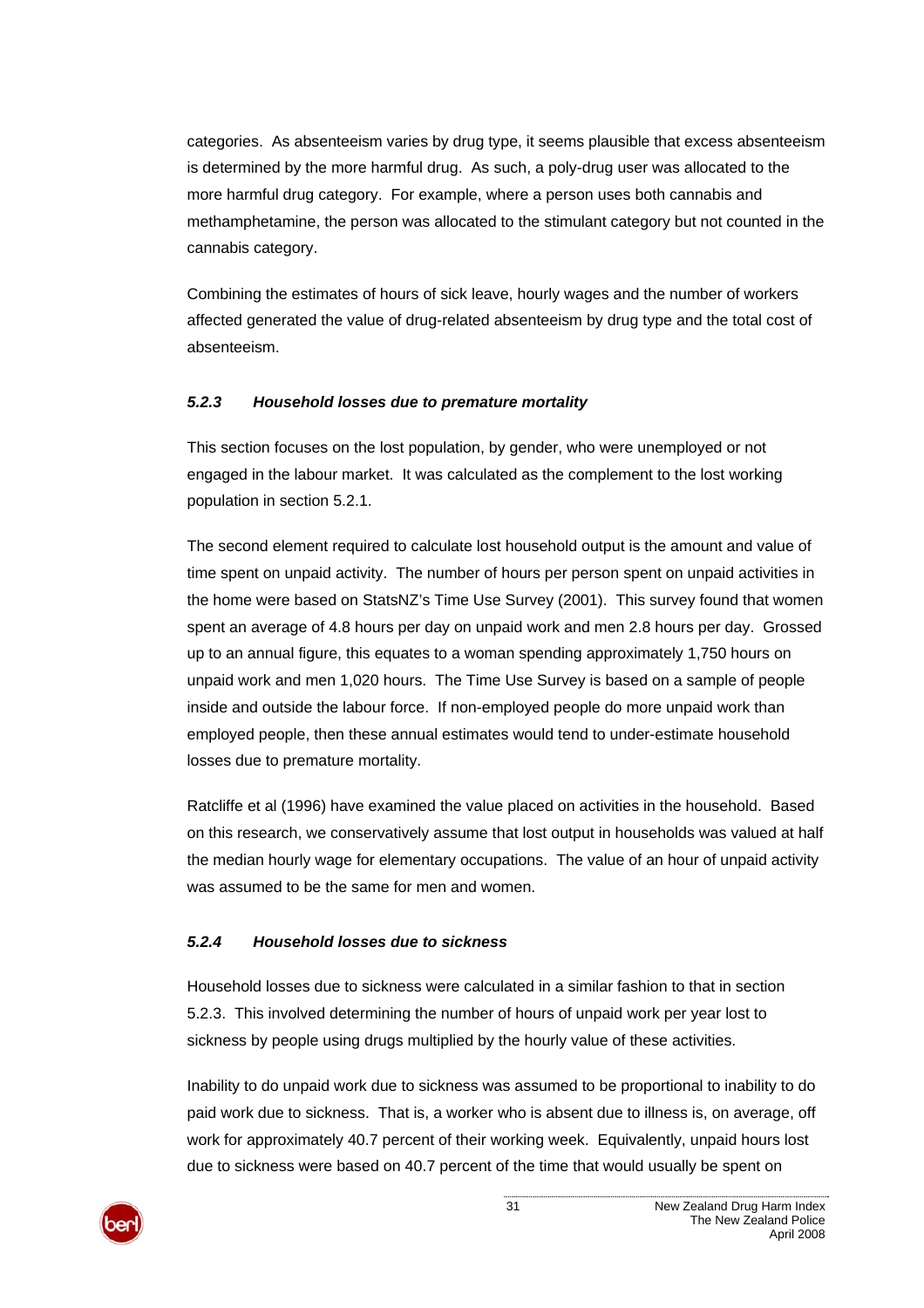unpaid work per week. The calculations also assumed that a similar fraction of householders and workers were sick per week.

The hourly values described in section [5.2.3](#page-36-0) were applied to the estimated number of unpaid hours lost to drug-attributable illness.

## <span id="page-37-0"></span>**5.3 Illicit drug production**

Single et al (2001) discuss the value that should be placed on inputs diverted from legitimate uses to illicit drug production. This study takes the view that resources used in drug production have alternative uses. While drug production arguably delivers benefits to some communities in New Zealand, this study assumes that resources freed up by lower drug production would flow to another, equally productive use. It is possible that some resources are better suited to illicit drug production than to their best alternative. However, this seems unlikely given the wide range of industries these resources could alternatively be employed in. Therefore illicit drug production imposes an opportunity cost on society.

Estimating the resource cost of illicit drugs is complicated by limited data on production levels and inputs. Collins and Lapsley (2002:21) argue "[t]he correct measure of these resources is the value of consumption rather than the value of production since the latter fails to take into account imports or exports of the abused substances." We agree that a domestic production measure fails to count the resources used to produce imported drugs.

A consumption measure, however, fails to account for domestic production that does not reach the market. Illicit drugs seized by the authorities are not counted in a consumption measure but impose a cost by diverting inputs from legitimate purposes. This study considers consumption plus seized drugs.

In the absence of data on the production cost of illicit drugs in New Zealand, we follow the approach used by Collins and Lapsley (2002). They value the production cost of a drug as a fraction of its street price. This assumes that there is a significant risk premium factored into the price of illicit drugs and that the resource cost of the inputs would be lower in their best alternative legitimate use. The value of resources diverted is assumed to be five percent of the street price for all illicit drugs except for cannabis, opioids and methamphetamine produced from domestically sourced inputs. Cannabis is assumed to have a lower risk premium so the resource cost is equal to 25 percent of the street value. This approach is likely to yield a conservative estimate of the value of diverted inputs.

The value of pharmaceuticals diverted for opioid production from domestic inputs was based on work by Sheerin (2004). Sheerin estimates the cost of diverted morphine sulphate tablets

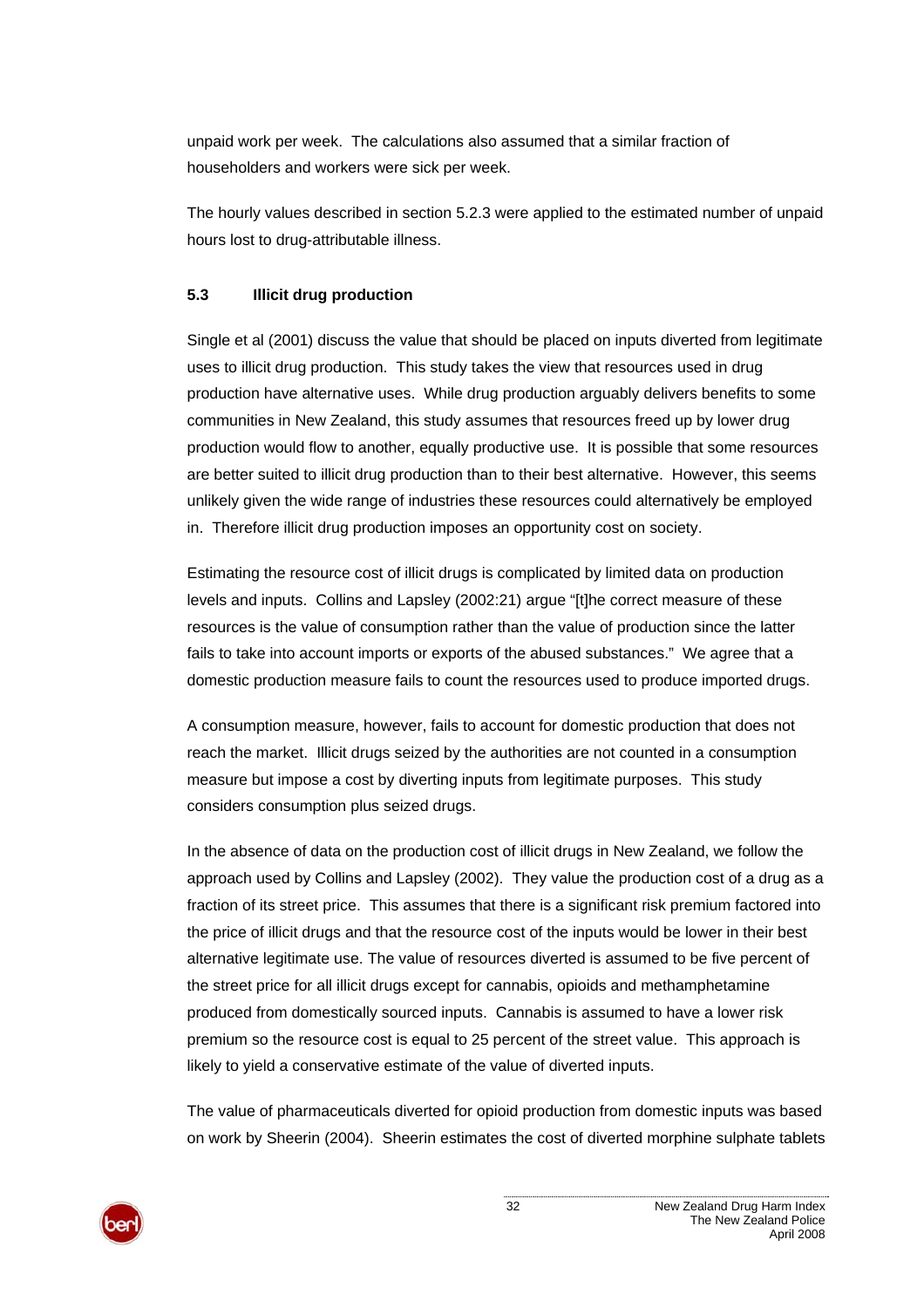<span id="page-38-0"></span>(MSTs) in New Zealand is approximately 6 percent of the street price in the illicit drug market.<sup>[33](#page-38-0)</sup> These figures suggest diverted inputs of \$59.99 per gram of opioids on average.

Resources diverted for methamphetamine production allowed for differences in the production cost of imported and domestically produced methamphetamine. Using the approach in Collins and Lapsley, the resources diverted to produce one gram of methamphetamine is \$50. This level may be appropriate for imported methamphetamine given that the cost of precursors and other factors of production in source countries may be lower than in New Zealand. Therefore, we follow the approach set by Collins and Lapsley for imported methamphetamine.

Domestically produced methamphetamine is likely to cost much more given the price and quantity of over-the-counter precursors in New Zealand that are required to produce one gram of methamphetamine.  $34,35$  $34,35$  $34,35$  Therefore, domestically produced methamphetamine is valued at the higher cost of \$845 per gram.<sup>[36](#page-38-0)</sup>

Based on Customs seizures data for 2005/06 and advice from the NDIB (personal communication, 17 March 2008), just under three fifths (57.4 percent) of methamphetamine consumed in New Zealand is assumed to be imported. Just over a further fifth (22.2 percent) is manufactured domestically from imported inputs and the remainder is manufactured from diverted domestic inputs (20.4 percent). This gives a weighted average cost of diverted inputs of \$212 per gram of methamphetamine.

#### **5.4 Health care**

Health care costs are compiled from several components. The components are: pharmaceuticals, hospitals and other medical costs such as primary care, ambulances, and, accident and emergency services. These costs are calculated as gross costs net of reductions in health care services stemming from drug-related premature mortality.

<sup>&</sup>lt;sup>36</sup> There is considerable uncertainty about what proportion of methamphetamine is manufactured in New Zealand and what proportion is imported. Of the methamphetamine manufactured within New Zealand, it is also unknown what proportion is made using "legal" medicines containing ephedrine and pseudoephedrine. (A range of different processes and inputs are possible for manufacturing methamphetamine.) This study has assumed 25 percent of methamphetamine is domestically produced from diverted legal medicines.



l  $33$  The proportion of imported opioids was calculated from opioid consumption levels and Customs interdictions. The calculations assumed that Customs caught approximately one in five units imported into New Zealand (NDIB personal communication). These calculations suggested about 0.06 percent of consumed opioids are imported.

<sup>&</sup>lt;sup>34</sup> The over-the-counter price for Coldrex was used to estimate the cost to New Zealand. This was \$16.90 for a box of 24 tablets containing 30mg of pseudoephedrine. Assuming a yield of two-thirds of methamphetamine can be obtained from one kilo of pseudoephedrine (ESR 2008), this gives a cost of \$845 per gram of methamphetamine.

 $35$  This price is slightly higher than the cost that P users report that they normally pay (Wilkins et al 2007).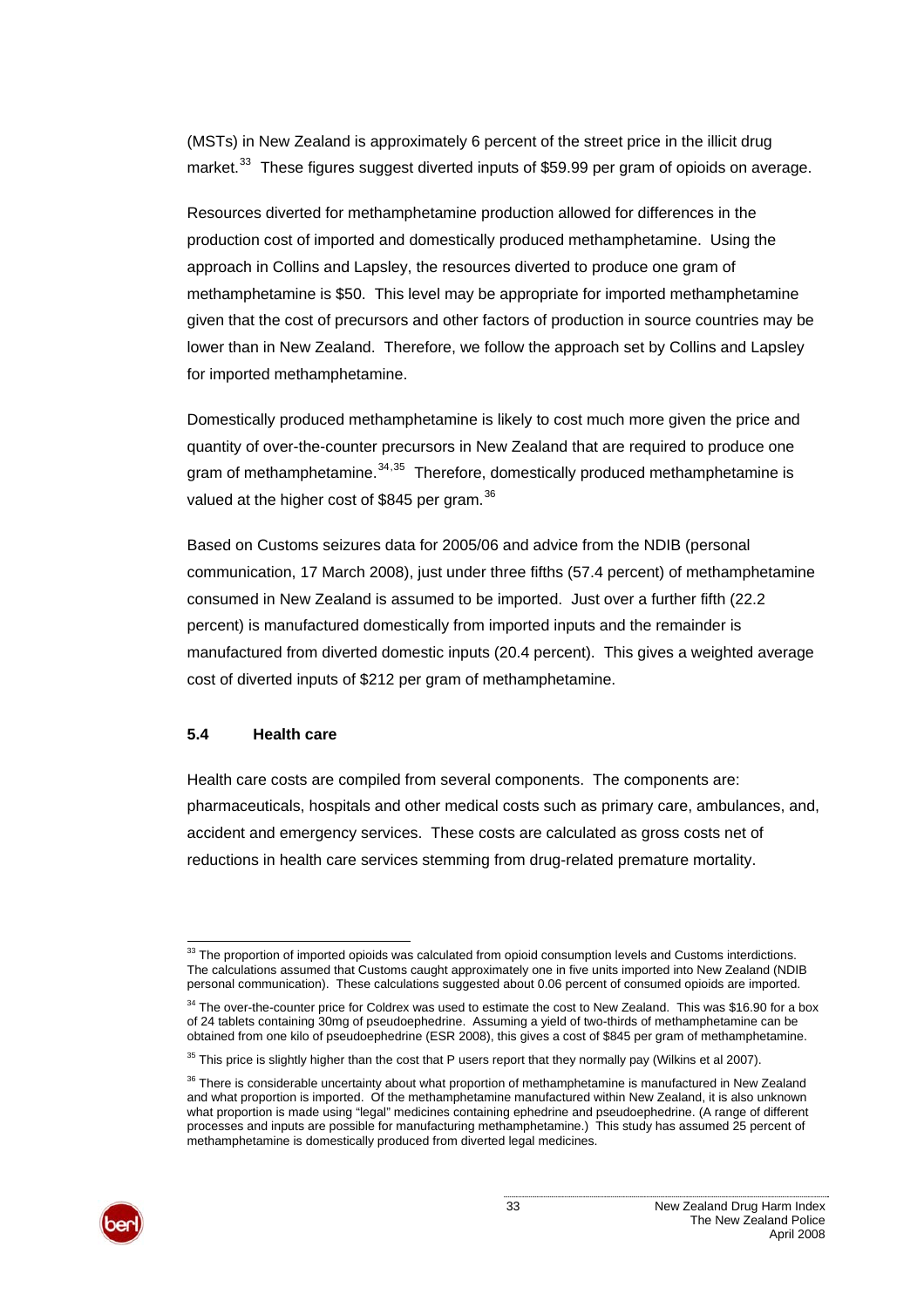#### <span id="page-39-0"></span>*5.4.1 Pharmaceuticals*

This section concentrates on the pharmaceutical cost of treating major health conditions of drug users. The estimates in this subsection are for pharmaceuticals only, and do not include costs of medical consultations, counselling or other therapies. These are included in other health service use, which is described below.

There is considerable research evidence that legal medicines are diverted for illicit drug use.<sup>[37](#page-39-0)</sup> Legal medicines diverted for illicit drug production are captured in the estimates in section [5.3 above](#page-37-0).

#### **Illicit drug-using population**

Estimates of the drug-using population were taken from Wilkins et al (2002, 2007) as described in section [4.1.](#page-17-0) In addition to the main illicit drug types, the study includes a measure of tranquiliser use in 2005/06, described below, to capture pharmaceuticals used to treat co-morbid depression in drug users.

#### **Licit drug prices**

Drug prices are based on the Pharmac schedule of December 2007 to estimate costs of diverted MSTs, Ritalin and tranquillisers (using Valium as a commonly used drug). These prices reflect costs to the taxpayer and do not include consumer co-payments. In this study, the consumers are the illicit drug users, so it would not reflect a value to wider society if consumer co-payments were included.<sup>[38](#page-39-0)</sup> Estimated total expenditure was deflated to 2006 dollar terms for consistency.

## **Major health conditions of illicit drug users**

There is considerable research evidence that illicit drug users have a range of conditions affecting their mental and physical health, requiring treatment in the health system (e.g. see Sheerin 2004 for a review of the evidence concerning injecting drug users). This study estimates costs for three health conditions that are recognised widely as affecting many drug users: depression, HCV and HIV/AIDS. It should be noted that there are many other disorders that affect drug users, so these estimates are conservative.



l

 $37$  Examples include: morphine sulphate tablets that are used for injecting opioids; Ritalin used for injecting stimulants; ephedrine and pseudoephedrine used for manufacturing methamphetamines; and tranquillisers consumed as illicit drugs.

<sup>&</sup>lt;sup>38</sup> If consumer co-payments were to be included, the appropriate co-payment would be \$3 per prescription as most regular illicit drug users have high user health cards.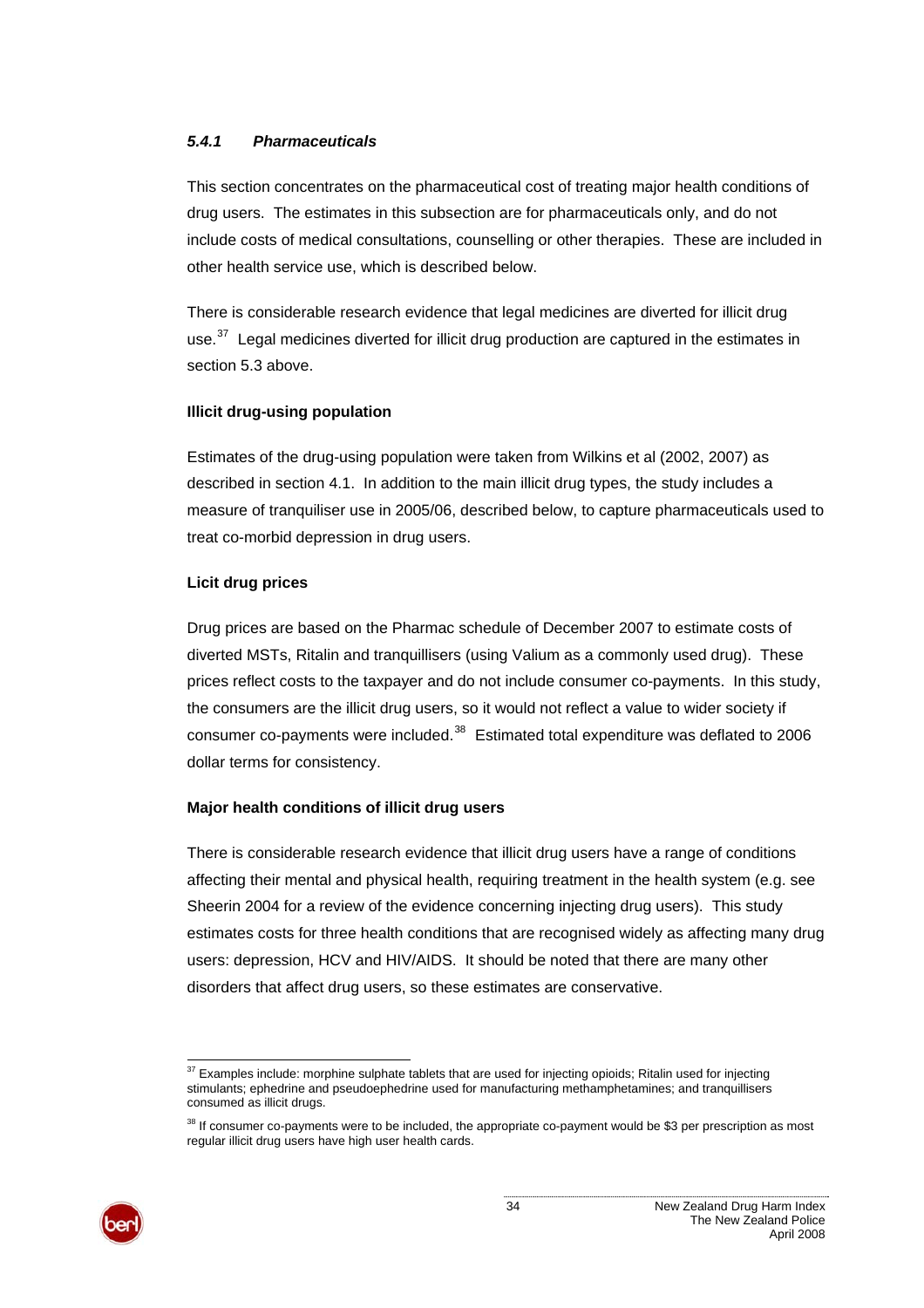Many studies have shown the importance of psychiatric co-morbidity in illicit drug users. This includes a wide range such as psychosis, anti-social personality disorder, anxiety disorders, post-traumatic stress disorders and depression. Many of these are sufficiently serious to require treatment. In this study, the only psychiatric condition included is depression because it is the most common. Therefore, these estimates are conservative and provide a "low" estimate of costs of pharmaceutical treatments for psychiatric disorders.

Depression occurs with a range of severity. However, in this study the percentages affected by depression are as reported by Wilkins et al (2007) for drug users who reported having suicidal thoughts. This criterion was adopted in order to exclude less severe depression that may not be formally treated. Estimates of pharmaceutical costs were based on fluoxetine, which is a first line SSRI (selective serotonin reuptake inhibitor) therapy for depression.

There are estimated to be at least 30,000 people in New Zealand with HCV. HCV is mainly contracted from sharing of needles and injecting equipment by injecting drug users (IDUs). Infections are also caused by other means, such as blood transfusions and tattoos, but at least 85 percent of HCV infections are considered to be caused by sharing needles during injecting of illicit drugs. In New Zealand, approximately 84 percent of IDUs who have been injecting for some years have chronic HCV (Sheerin 2004). HCV is a major health problem, and the sequelae of HCV infection include liver cirrhosis and liver cancer.

The annual costs of pharmaceuticals for HCV treatment are based on a current maximum estimated treatment capacity in New Zealand of 400 people p.a. This reflects that currently, combination therapy for HCV is provided through specialist liver clinics in general hospitals. When one considers that there are approximately 1300 new HCV infections per year, this limit to numbers who can access treatment means the estimate is lower than if this barrier were removed, as presently most HCV infections in New Zealand remain untreated.

Estimated pharmaceutical costs are based on Pharmac costs for combination therapy, using pegylated interferon and ribavirin. No allowance has been made for life long anti-rejection medication for people who have received liver transplants.

HIV/AIDS has relatively low prevalence in New Zealand, and unlike other countries it is not a major health problem associated with illicit drugs. The Ministry of Health (2007) report that most HIV infections are caused by sexual contact and that only 2 percent were caused by illicit drugs (mainly sharing needles). Here, pharmaceutical costs are based on an estimated 55 people in New Zealand who have HIV/AIDS as a result of drug use. Costs of pharmaceuticals used in their treatment (Combivir plus efavirenz) are based on a review by Deeks (2006).

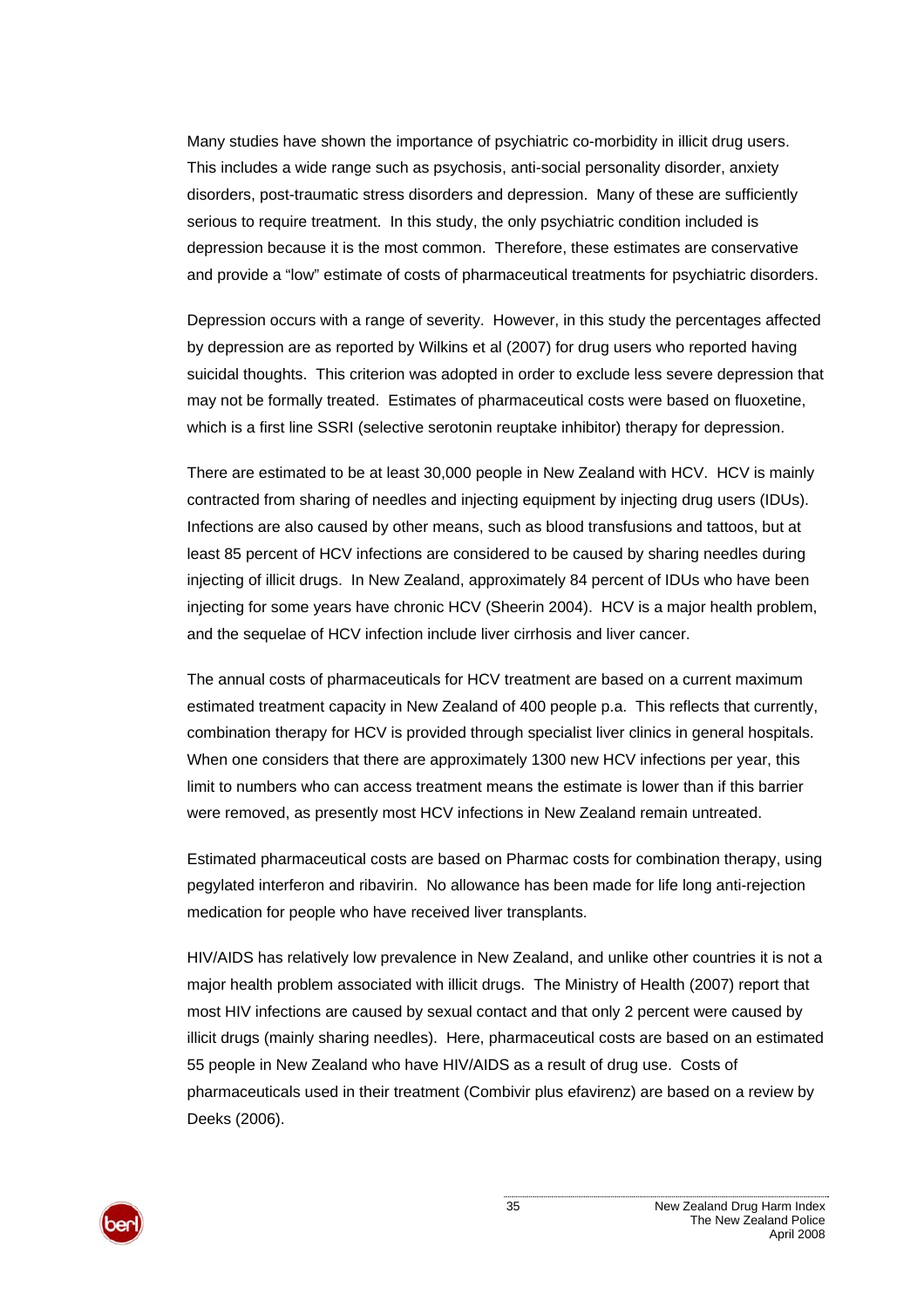#### *5.4.2 Hospitals*

#### **Data**

Data on relevant publicly-funded hospital discharges was supplied by NZHIS for the six years from 2001 to 2006. The number of cases in the data-set for this period was a little under 65,000. For a large number of these, however, only a relatively small proportion was attributed to illicit drug use, such as cases of low birth-weight. Those selected were cases where the primary diagnosis was for a condition either wholly or partly attributable to illicit drug use, as for the mortality data-set (also supplied by NZHIS). The selected diagnosis codes, from ICD-10-AM, are the current equivalents of those tabulated in Collins and Lapsley (2002: 92, Table B3), and listed in detail in [Appendix Table 18.](#page-77-0) It should be noted that some diagnosis codes do not identify precisely the illicit drug concerned. For example, low birth-weight caused by opiates, and low birth-weight caused by cocaine, have the same diagnosis code.

#### **Attributable Fractions**

The attributable fractions (or aetiological fractions) used were the same as those compiled for Australia in Ridolfo and Stevenson (2001: 84-92, 94-98), which in turn drew on English et al (1995). The fractions used for this report are based on the diagnosis codes tabulated in [Appendix Table 18](#page-77-0). Usually the fractions are the same for males and females, but they differ by gender for HIV/AIDS diagnoses. In some instances, for example low birth-weight caused by opiates or cocaine, it is likely that the New Zealand fractions should be lower than those used in the Australian calculations. In this instance, the Australian fractions have been retained pending better New Zealand information.

#### **Case Weights and Cost Multipliers**

Each discharge has a case-weight attributed to it, given in the data-set as weighted inlier equivalent separations (WIES). This broadly shows the relative complexity of the particular case, relative to the average over all cases. This case-weight can then be applied to the 'average cost' (or 'case-weight multiplier') for a specified year to give the approximate treatment cost to the hospital of that case in that year. The case-weight method is likely to be a conservative estimate of illicit drug-related hospital costs as they were not designed to capture the total cost of hospital procedures.

[Table 5.8](#page-42-0) shows case-weight multipliers for medical/surgical inpatient cases, excluding GST, for recent years. A case-weight multiplier shows the average cost of treating a patient with a case-weight of one, or multiple thereof.

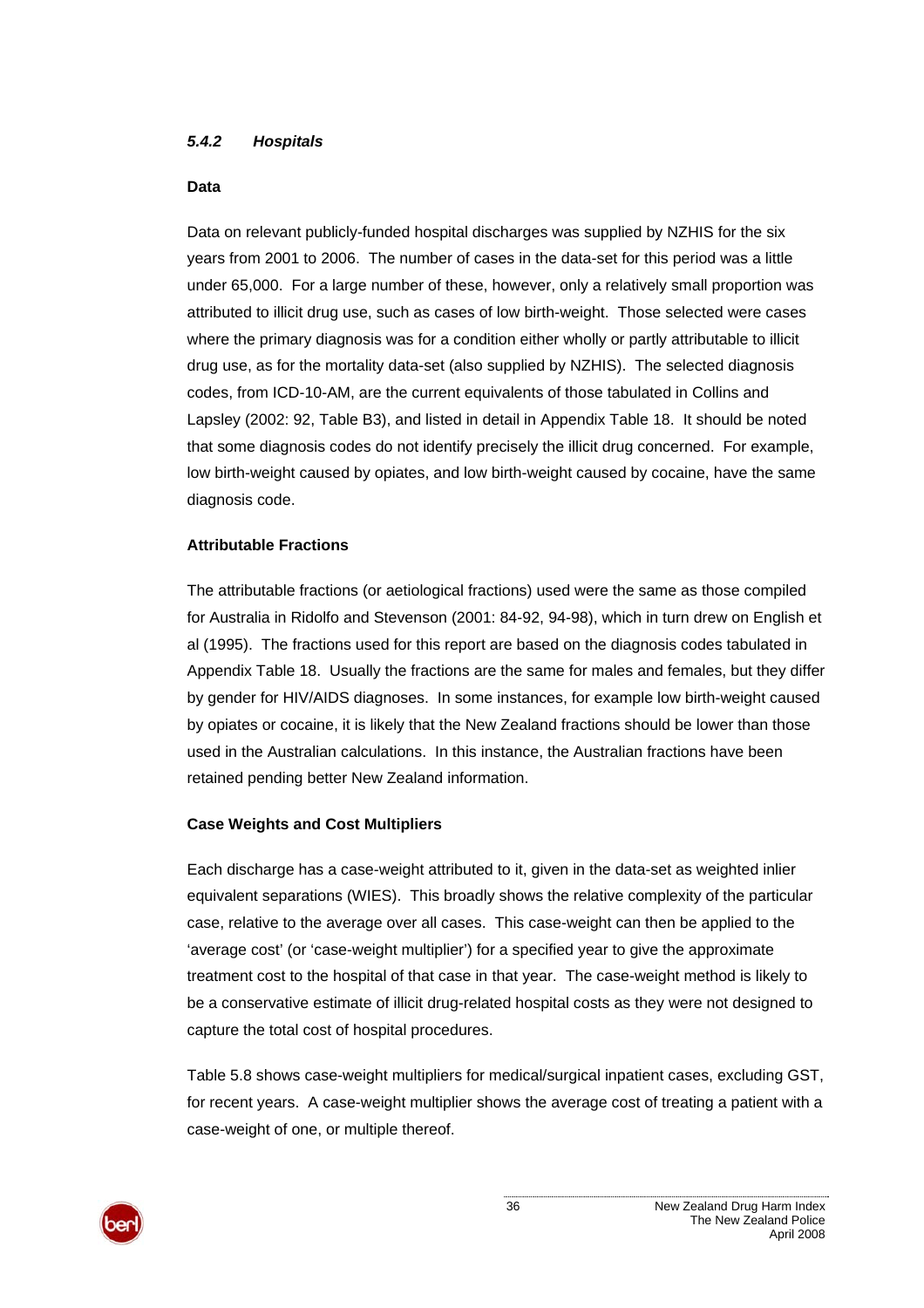<span id="page-42-2"></span><span id="page-42-0"></span>

| <b>Financial year</b> | <b>Medical/Surgical</b><br>Inpatient | <b>Neonatal Inpatient</b> |
|-----------------------|--------------------------------------|---------------------------|
| 1998/99               | 2433.62                              | <b>None</b>               |
| 1999/00               | 2399.22                              | 2761.48                   |
| 2000/01               | 2487.16                              | 2732.47                   |
| 2001/02               | 2479.01                              | 2677.23                   |
| 2002/03               | 2617.72                              | 2827.03                   |
| 2003/04               | 2728.55                              | 2946.72                   |
| 2004/05               | 2854.88                              | 3124.17                   |
| 2005/06               | 2949.09                              | 3124.17                   |
| 2006/07               | 3151.01                              | No longer used            |
| 2007/08               | 3740.38                              |                           |
| Source: NZHIS.        |                                      |                           |

**Table 5.8 Case-weight multipliers, 1998/99 – 2007/08** 

The case-weight multipliers given are for financial years, ending June. This report uses the case-weight multiplier for the 2005/06 financial year, namely \$2,949.09.

## **Total Hospital Costs**

<span id="page-42-1"></span>Total publicly-funded hospital costs caused by illicit drug use were calculated by multiplying the number of case-weights by the case-weight multiplier. [Table 5.9](#page-42-1) shows the annual costs for the six years 2001 to 2006, in 2006 dollar terms.

| Year    | <b>Case-weights</b> | Cost (\$m) |
|---------|---------------------|------------|
| 2000/01 | 2,352.3             | 6.937      |
| 2001/02 | 2,277.8             | 6.717      |
| 2002/03 | 2,137.1             | 6.303      |
| 2003/04 | 2,027.1             | 5.978      |
| 2004/05 | 2,383.2             | 7.028      |
| 2005/06 | 2,292.5             | 6.761      |

## **Table 5.9 Hospital costs of illicit drug-caused cases 2001 to 2006**

[Table 5.9](#page-42-1) shows that gross drug-attributable hospital costs amounted to \$6.76 million in 2005/06. Detailed cost breakdowns in [Appendix Table 15](#page-75-0) show the distribution of hospital costs by drug type averaged over the period from 2001 to 2006. $^{39, 40}$  $^{39, 40}$  $^{39, 40}$  $^{39, 40}$  $^{39, 40}$ 

l  $39$  The figures in Table 5.9 are for the actual years, while the figures in Appendix Table 15 are based on annual average statistics for the period from 2001 to 2006. As such, the figures in the two tables do not equal.

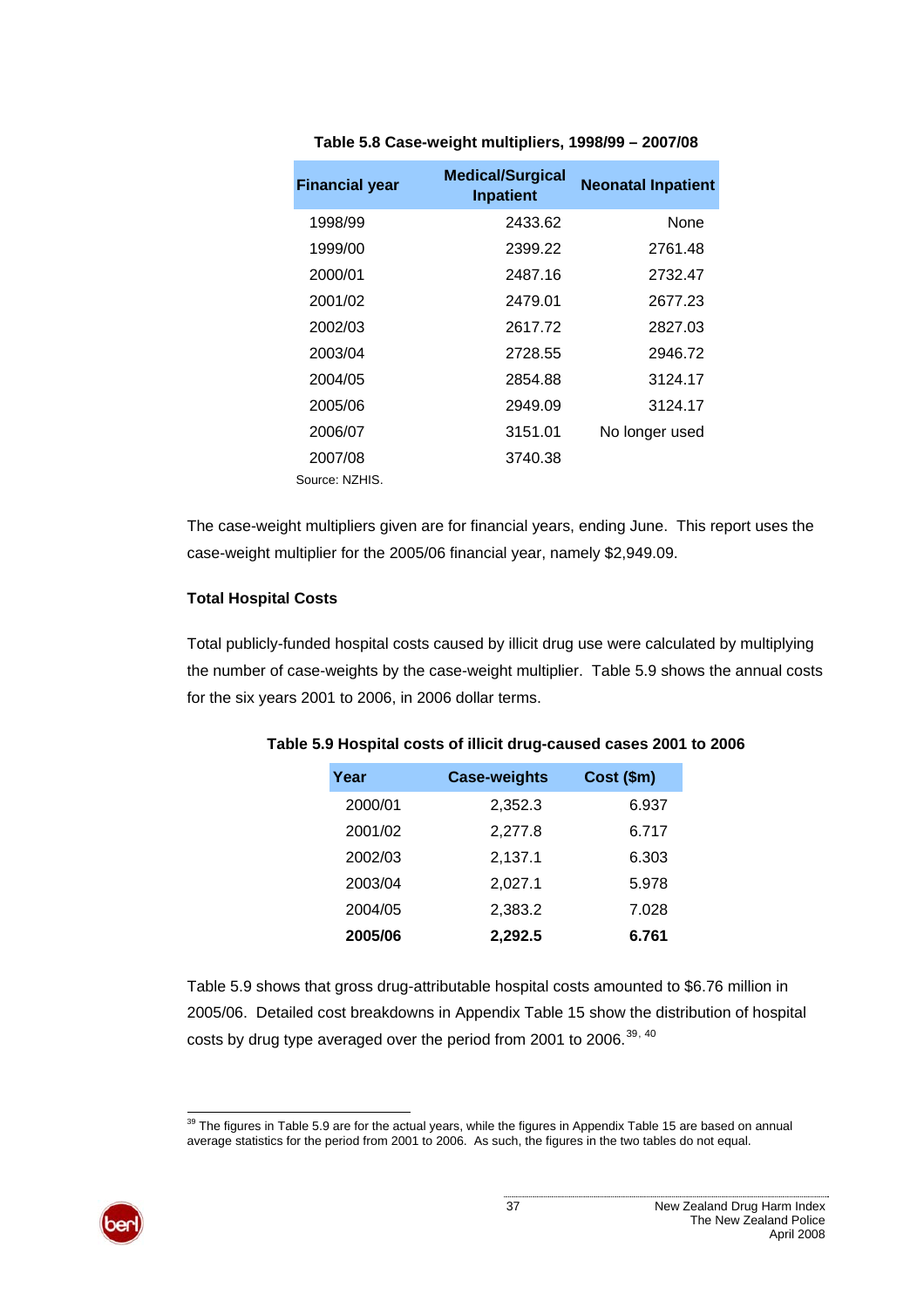Savings in hospital costs from premature mortality were based on the figures in Collins and Lapsley (2002). Collins and Lapsley found savings were approximately 38 percent of gross costs. This level was adjusted for New Zealand's lower rate of premature mortality. This gave savings of \$1.44 million, yielding net hospital costs of \$5.32m.

#### **Distribution of Hospital Costs by Drug Type**

The following table gives a breakdown of hospital costs by the drugs they are attributable to. The 'other' category is made up of infrequently used drugs such as anabolic steroids, volatile solvents, and sedatives and hypnotics. The attribution is particularly difficult for the final two categories, so the breakdown is given first without, and then including these final two categories. Opiates account for the biggest share of costs, followed by cocaine. It should be noted, however, that costs attributable to cocaine are almost all for the 'low birthweight' diagnosis. This draws on the Australian analyses, and the results could well be overstated for the New Zealand context.

|                                           | $\mathsf{sm}$              | % of Total                 | $\mathsf{sm}$ | % of Total         |
|-------------------------------------------|----------------------------|----------------------------|---------------|--------------------|
| <b>Drug Type</b>                          |                            | <b>Before reallocation</b> |               | After reallocation |
| Opiates                                   | 1.826                      | 27.6%                      | 2.502         | 37.8%              |
| Cocaine                                   | 1.393                      | 21.0%                      | 1.394         | 21.1%              |
| Cannabis                                  | 0.348                      | 5.3%                       | 1.073         | 16.2%              |
| Amphetamines (including psychostimulants) | 0.172                      | 2.6%                       | 0.373         | 5.6%               |
| Hallucinogens                             | 0.071                      | 1.1%                       | 0.078         | 1.2%               |
| Other                                     | 0.025                      | 0.4%                       | 0.102         | 1.5%               |
| Unallocated                               | 2.784                      | 42.0%                      |               |                    |
|                                           | Maternal & newborn effects |                            | 0.507         | 7.7%               |
|                                           |                            | Drug Psychoses             | 0.592         | 8.9%               |
| Total                                     | 6.621                      | 100.0%                     | 6.621         | 100.0%             |

#### **Table 5.10 Hospital costs by drug category (\$m), 2001-2006**

In [Table 5.11](#page-44-0) the Other category is distributed across the main drug categories in proportion to the distribution of hospital costs. The remaining two 'unallocated' items are Maternal drug dependence and Newborn drug toxicity; and Drug psychoses caused by Multiple Drug Use, or by Psychoactive substances. These have been split between opioids and stimulants in proportion to the distribution of harm across these categories.

l <sup>40</sup> Appendix Table 15 uses the same categories as in Collins and Lapsley (2002: 92). Note, antepartum haemorrhage is split between opiates and cocaine in ratio 0.01225 / 0.03725 from Ridolfo & Stevenson (2001). Low birthweight split between opiates and cocaine in ratio 0.02125 / 0.02575 from Ridolfo & Stevenson (2001).

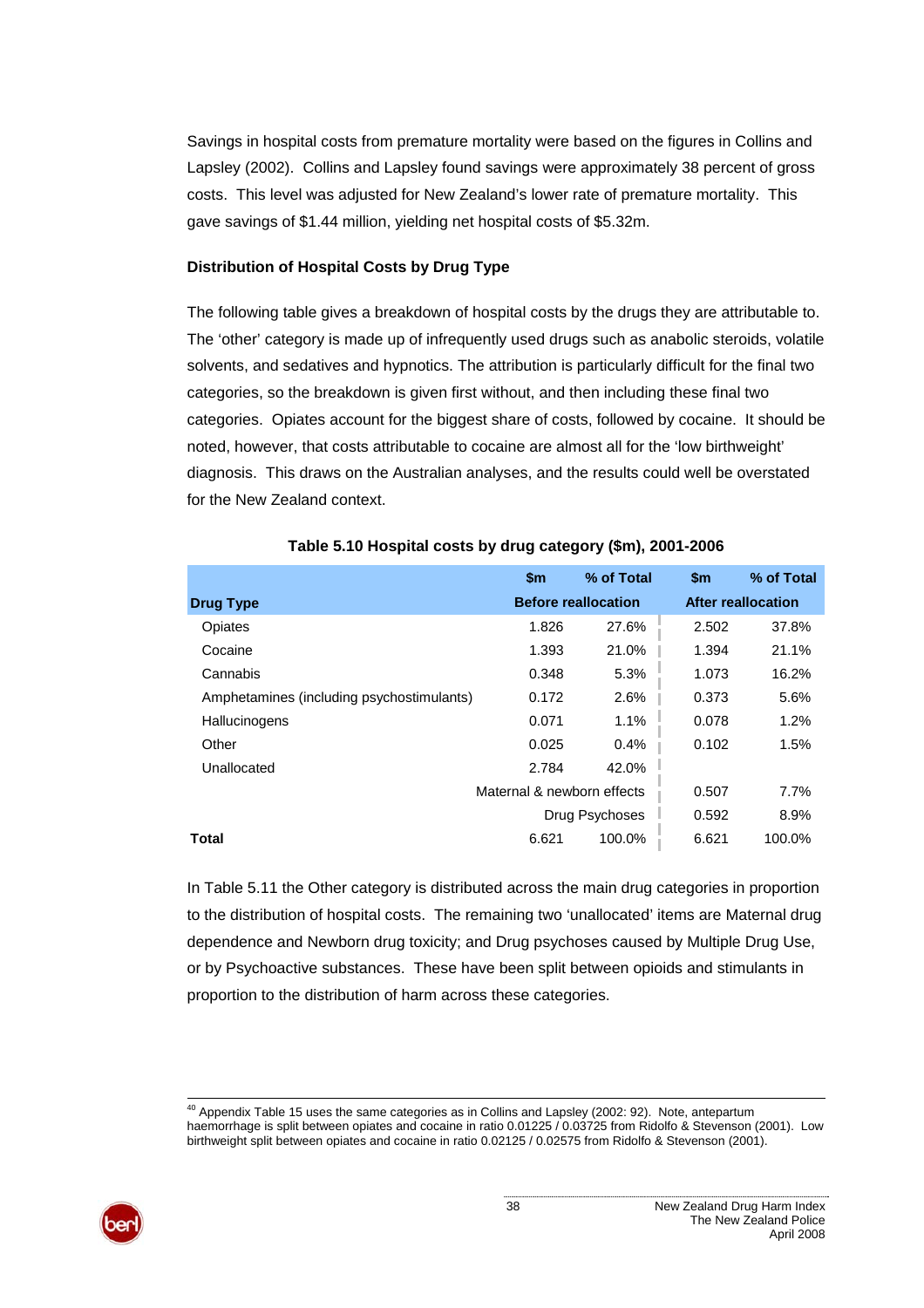<span id="page-44-1"></span><span id="page-44-0"></span>[Table 5.11](#page-44-0) gives the distribution of hospital costs by drug type used in this study.

|           |       |       | <b>Cannabis Opioids Stimulants</b> | <b>LSD</b> |
|-----------|-------|-------|------------------------------------|------------|
| Morbidity | 16.4% | 48.3% | 34.1%                              | $1.2\%$    |

**Table 5.11 Distribution of hospital costs by drug type** 

#### *5.4.3 Primary care and accident & emergency care*

Illicit drug-related primary care use was based on reported health service use by frequent drug users in Wilkins, Girling and Sweetsur (2007). The primary health care services examined include general practitioners (GPs), counsellors, drug and alcohol workers, social workers, psychologists, and psychiatrists. Hospital based accident and emergency (A&E) service use was also reported.

Wilkins, Girling and Sweetsur (2007) interviewed methamphetamine, ecstasy and injecting drug users. For this study, we conservatively assume that other stimulant and LSD users have similar levels to ecstasy users (who have the lowest rates out of the three groups interviewed). We assume that cannabis users have no excess primary care use. No information was available on health service use by occasional drug users. $41$ 

The proportion of people using health care services as a result of their drug use was applied to the number of frequent drug users by age and drug type. The number of people in mutually exclusive drug use sub-sets were used to avoid double counting. This gave the number of people using specific health services. This figure was multiplied by the average cost of the specified health services.<sup>[42](#page-44-1)</sup>

Savings from premature mortality were calculated where counterfactual data were available.

- Data from the General Practice Computer Databases were used to develop an age-gender profile GP use.<sup>[43](#page-44-1)</sup> This was applied to the lost population to estimate savings.
- Ambulance service data recorded the total number of New Zealanders transported to hospital. We use this to generate a conservative estimate of the number of people that would not usually have used the ambulance service and A&E due to premature mortality.
- Savings in other primary care services were not estimated.

<sup>&</sup>lt;sup>43</sup> The databases draw on the Royal New Zealand College of General Practitioners Computer Research Network.



l  $41$  A sensitivity analysis indicated that if occasional drug users' level of use was one fifth that of frequent drug users, then this would add \$150,000 to the net health care cost. Therefore, excluding occasional drug users from these calculations is unlikely to substantially alter the estimate.

 $42$  These rates were based on expert advice from the Schools of Medicine in Wellington, Christchurch and Dunedin, except for GP rates. GP rates were based on publicly available rates and a recent Health Research Council report.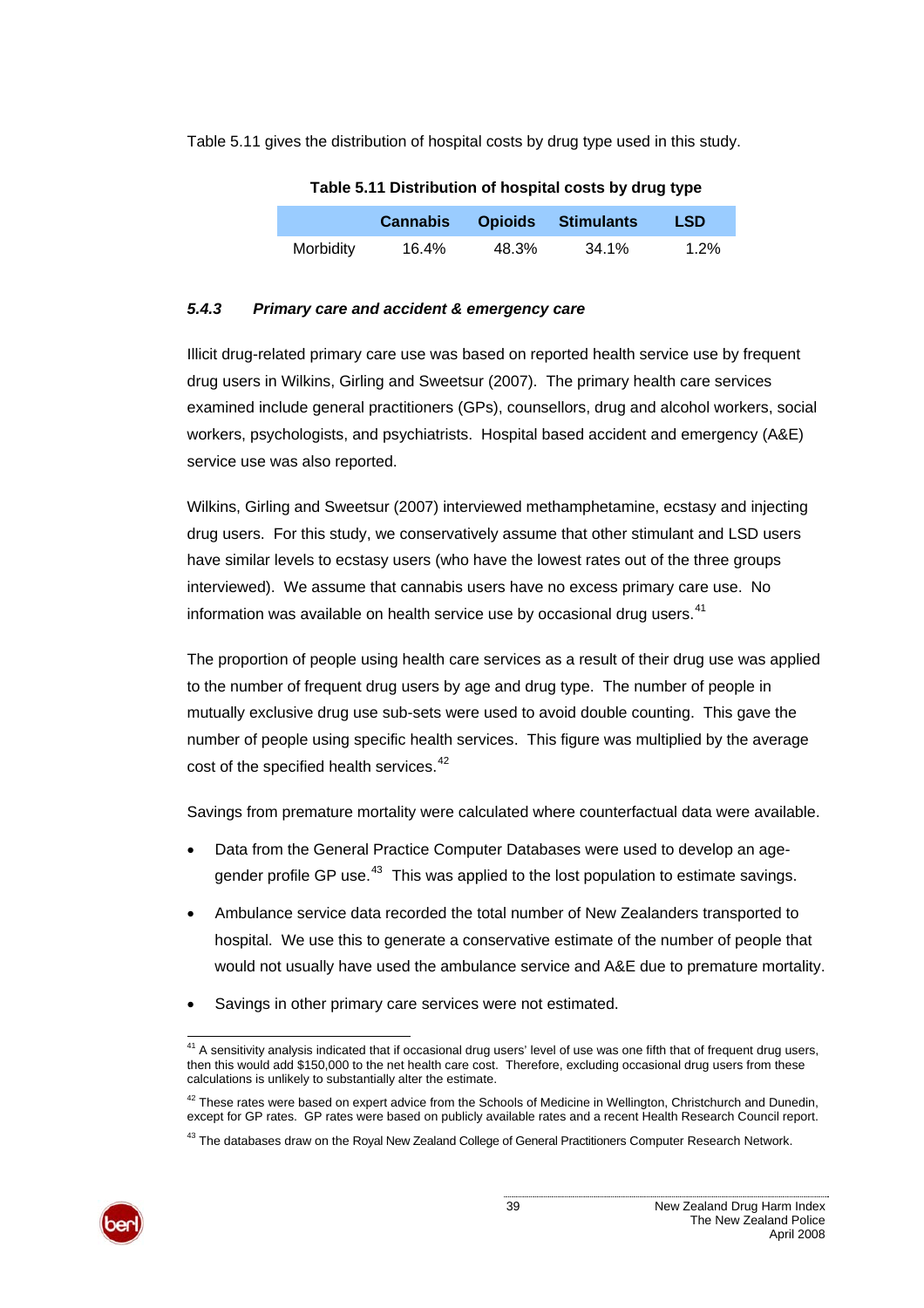## *5.4.4 Ambulance services*

Estimates of illicit drug-related ambulance service use was based on information provided by the St John Ambulance Service. The data related specifically to drug-related overdose, ingestion and poisoning. They do not cover other drug-related callouts such as falls or violent assaults. Therefore the estimates are likely to under-estimate actual ambulance service use.

## **5.5 Road accidents**

This section details the methods and data sources used to cost road accident components that are not explained elsewhere in the report. They include:

- travel delays Transit New Zealand (TNZ)
- insurance administration Insurance Council of New Zealand (ICNZ)
- fire/emergency services New Zealand Fire Service (NZFS).

Other road accident costs were based on Ministry of Transport (2006) research, but are incorporated in other components of the research, such as health care costs.

## *5.5.1 Travel delays*

Travel delay estimates were based on the Bureau of Transport Economics' (BTE) study of road crash costs in Australia (BTE 2000).

The value of travel delays was estimated by multiplying four components:

- average length of time a vehicle is delayed by an accident
- value of time per vehicle
- traffic flow per hour gives indications of how many vehicles would be involved when an accident happens
- number of crashes in a particular year.

## *5.5.2 Insurance*

Insurance costs were based on data from ICNZ's annual report. This covered administration costs and the number of claims by category, for example, motor, marine, or earthquake.

Total insurance claim costs for the year ending September 2006, according to ICNZ, were approximately \$763 million. Motor vehicle claims were estimated to be almost 50 percent of

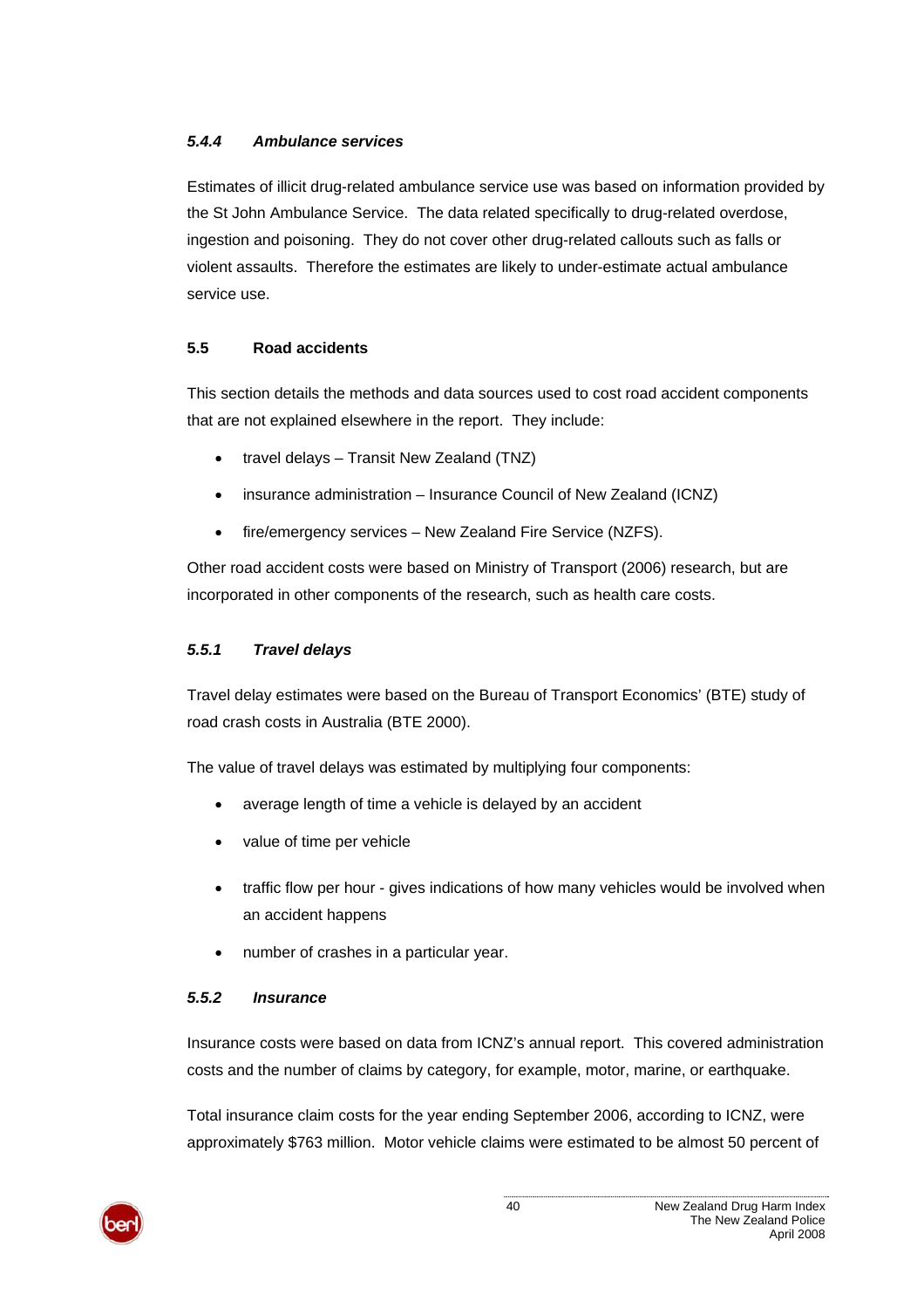<span id="page-46-0"></span>the total. Administration expenses were assumed to be proportional to motor vehicle claims. Based on road accident claims accounting for 89 percent of the total motor vehicle claims, the total cost of road accidents is approximately \$312m. Drug-attributable portion of road accident related insurance costs was based on the number of drug-attributable crashes.

## *5.5.3 Fire/emergency service*

Total operating expenditure (excluding funds) was obtained from the NZFS annual report 2006. The 2006 annual report recorded operating expenditure of \$254.2 million, of which 18 percent was related to motor vehicle incidents.<sup>[44](#page-46-0)</sup> These figures gave motor vehicle-related expenditure of approximately \$46m in the 2005/06 financial year.

The annual report also noted that there were 5,211 motor vehicle incidents (excluding fires) during the financial year 2005/06. Therefore, we calculated the cost per vehicle incident (excluding fires) at approximately \$8,780. The cost of emergency services attending road accidents was based on the number of drug-attributable crashes.

## *5.5.4 Intangible costs of road accidents*

The Ministry of Transport (2006) study valued loss of life and pain and suffering using a human capital approach. This approach differs from the prevalence approach here, which values the loss experienced in a single year. As such, the value placed on a fatality is scaled to the value of a statistical life year lost, as for other intangible costs estimated in this study. Equivalently, the dollar values placed on lost quality of life due to severe and minor accidents are scaled accordingly.

## **5.6 Intangible costs from loss of life and lost quality of life**

Intangible costs result from the pain, suffering and loss of life resulting from the impacts of drug use. They represent psychological costs. These costs differ from the tangible costs of lost output as they do not divert society's productive resources.

## **Loss of life**

This study uses a value of \$106,600 per year of life lost due to the premature mortality of drug users, and drug-related homicides and road accident fatalities. This value is based on LTNZ's VOSL of \$3.05 million (in 2006 dollars). The VOSL is converted to a single year estimate using the Pharmac discount rate of 3.5 percent.



l <sup>44</sup> Neil Challands, Information Analyst, NZFS. Personal communication.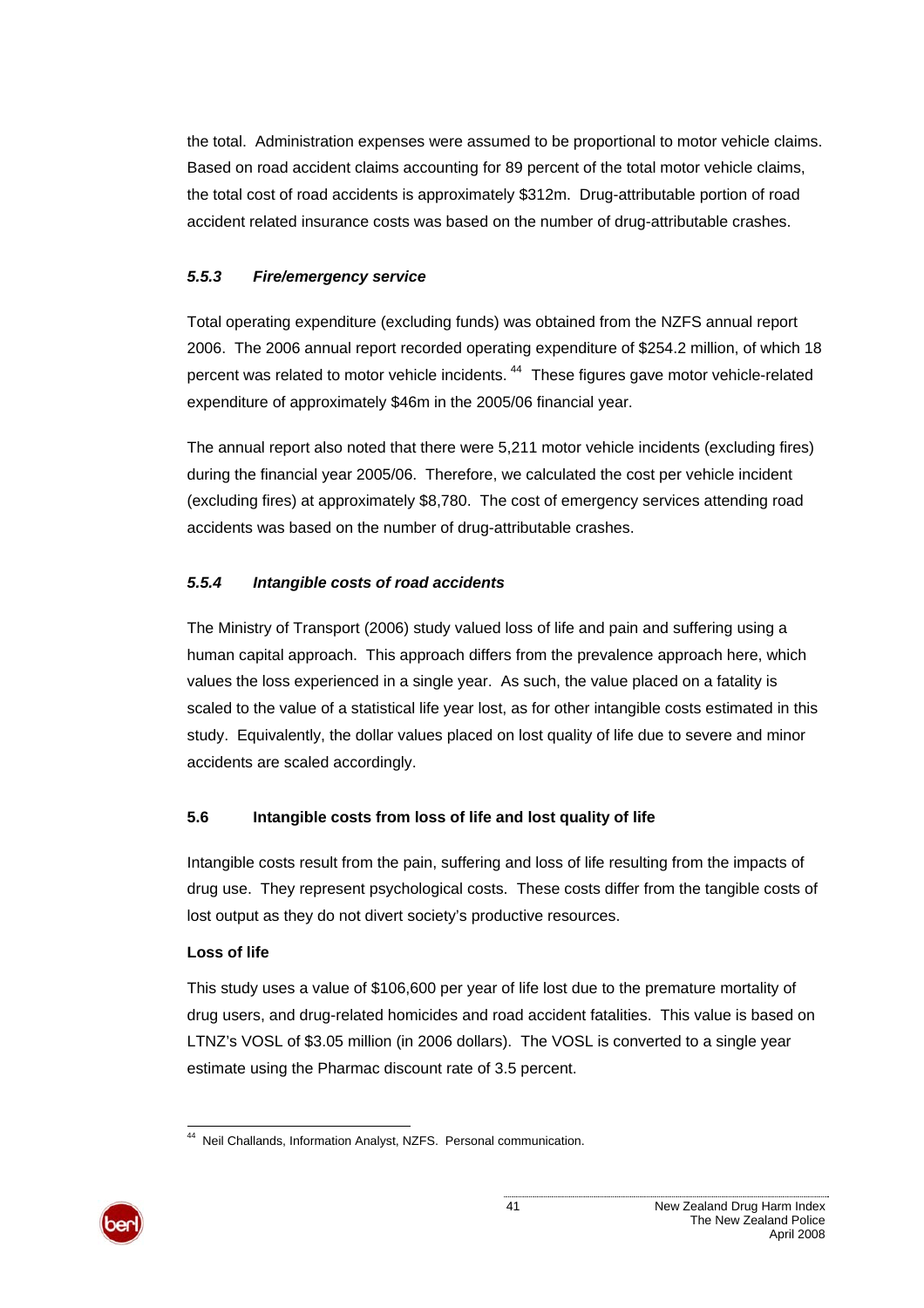<span id="page-47-0"></span>The number of people who died in 2006 as a result of their drug use draws on the estimates in section [4.4.](#page-23-0) Homicides committed as a result of drug use were estimated in section [5.1.2](#page-28-0).

Road accident fatalities in 2005/06 were estimated from Ministry of Transport data on crashes and casualties where drugs (other than alcohol) were identified as a contributing factor. The drug types examined in this study were implicated in eight road fatalities during 2005. However, as these records do establish causality. In addition, they only capture fatalities in the current year rather than the additional population that would have survived to 2005/06 in the absence of illicit drugs. Therefore, the fraction of the estimated additional population based on drug-attributable road deaths from NZHIS data were used.

#### **Lost quality of life due to crime**

The Treasury (2006) report on the costs of crime based intangible costs on the VOSL. The intangible costs per offence by offence type were scaled so that they are consistent with the prevalence approach and life year values used in this research. In particular, the cost per homicide is set at \$106,600 and the average intangible cost, for example, of other violent offences is \$244.<sup>[45](#page-47-0)</sup> The average intangible cost of property damage and theft, which reflects the fear and stress induced by such crime, is \$22 per offence.

#### **Lost quality of life due to road accidents**

The Ministry of Transport (2006) value the pain and suffering resulting from a serious traffic accident at one tenth of the value of a lost life, that is, \$304,700. Pain and suffering from a minor accident is valued at 0.4 percent, or \$12,200. This study applies these proportions to the value of a statistical life year. These values are used in calculating the intangible costs of road accidents.

Road accident injuries were also estimated from Ministry of Transport data on crashes where drugs were a contributing factor. However, as these records do establish causality. In order to be conservative, the figures were adjusted downwards in proportion to the difference between Ministry of Transport and NZHIS data on drug-attributable road deaths.

l  $45$  The average intangible cost of violent offences borne in a given year covers assaults ranging across threatening behaviour to grievous assault.

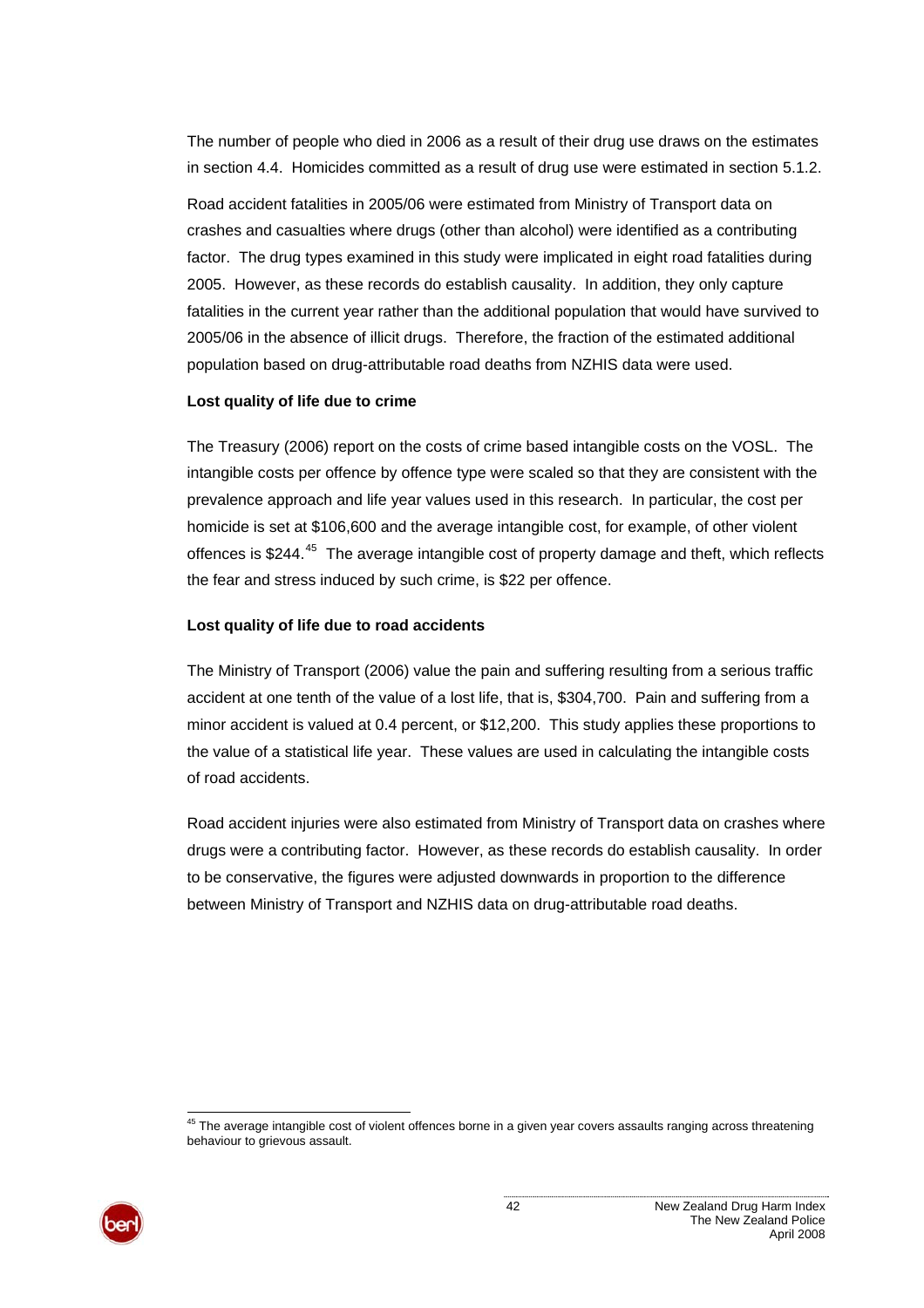## **6 Results**

This section summarises the harm generated by drug use in 2005/06 and the estimates of the harm that can be avoided by drug seizures.

## **6.1 Harm from drugs consumed in 2005/06**

[Table 6.1](#page-48-0) summarises the resource costs and psychological harm caused by illicit drug consumption in New Zealand in 2005/06.

<span id="page-48-0"></span>

| <b>Sm</b>                 | <b>Cannabis</b> | <b>Opioids</b> | <b>Stimulants</b> | <b>LSD</b> | Total   |
|---------------------------|-----------------|----------------|-------------------|------------|---------|
| Tangible costs            | 425.8           | 1224           | 538.3             | 5.7        | 1.092.3 |
| Intangible costs          | 4.7             | 203.9          | 7.4               | 14         | 217.5   |
| <b>Total social costs</b> | 430.5           | 326.4          | 545.7             | 7.1        | 1,309.8 |
| % of social costs         | 32.9%           | 24.9%          | 41.7%             | 0.5%       | 100.0%  |

## **Table 6.1 Social costs of illicit drug use (\$m), 2005/06**

Illicit drug use in 2005/06 caused an estimated \$1.31 billion of social costs. This was made up of \$1.09 billion of tangible resource costs (0.70 percent of GDP in 2005/06) and \$217 million of intangible psychological costs.

Stimulants account for over two fifths of social costs (41.7 percent, \$546 million). Cannabis is responsible for almost one third of the social costs of illicit drug use (32.9 percent, \$431 million). Opioids generate almost one quarter of the drug harm (24.9 percent, \$326 million). LSD, and similar hallucinogens, caused \$7.1 million (0.5 percent) of harm in 2005/06.

[Table 6.2](#page-48-1) provides a breakdown of the tangible costs of drug use in 2005/06 according to the major cost components by drug type. [Appendix Table 1](#page-66-0) provides further detail.

<span id="page-48-1"></span>

| <b>Tangible costs</b>       | \$m | <b>Cannabis</b> | <b>Opioids</b> | <b>Stimulants</b> | <b>LSD</b> | <b>Total</b> |
|-----------------------------|-----|-----------------|----------------|-------------------|------------|--------------|
| Illicit drug production     |     | 243.2           | 18.2           | 257.0             | 0.2        | 518.7        |
| Crime n.i.e.                |     | 140.6           | 77.6           | 191.6             | 4.0        | 413.9        |
| Labour costs                |     | 33.6            | 12.5           | 59.5              | 0.8        | 106.4        |
| Health care                 |     | 7.5             | 13.8           | 29.4              | 0.6        | 51.4         |
| Road accidents n.i.e.       |     | 0.9             | 0.2            | 0.8               | 0.0        | 2.0          |
| <b>Total tangible costs</b> |     | 425.8           | 122.4          | 538.3             | 5.7        | 1,092.3      |
| % of tangible costs         |     | 39.0%           | 11.2%          | 49.3%             | 0.5%       | 100.0%       |

#### **Table 6.2 Tangible social costs of illicit drug use by drug type (\$m), 2005/06**

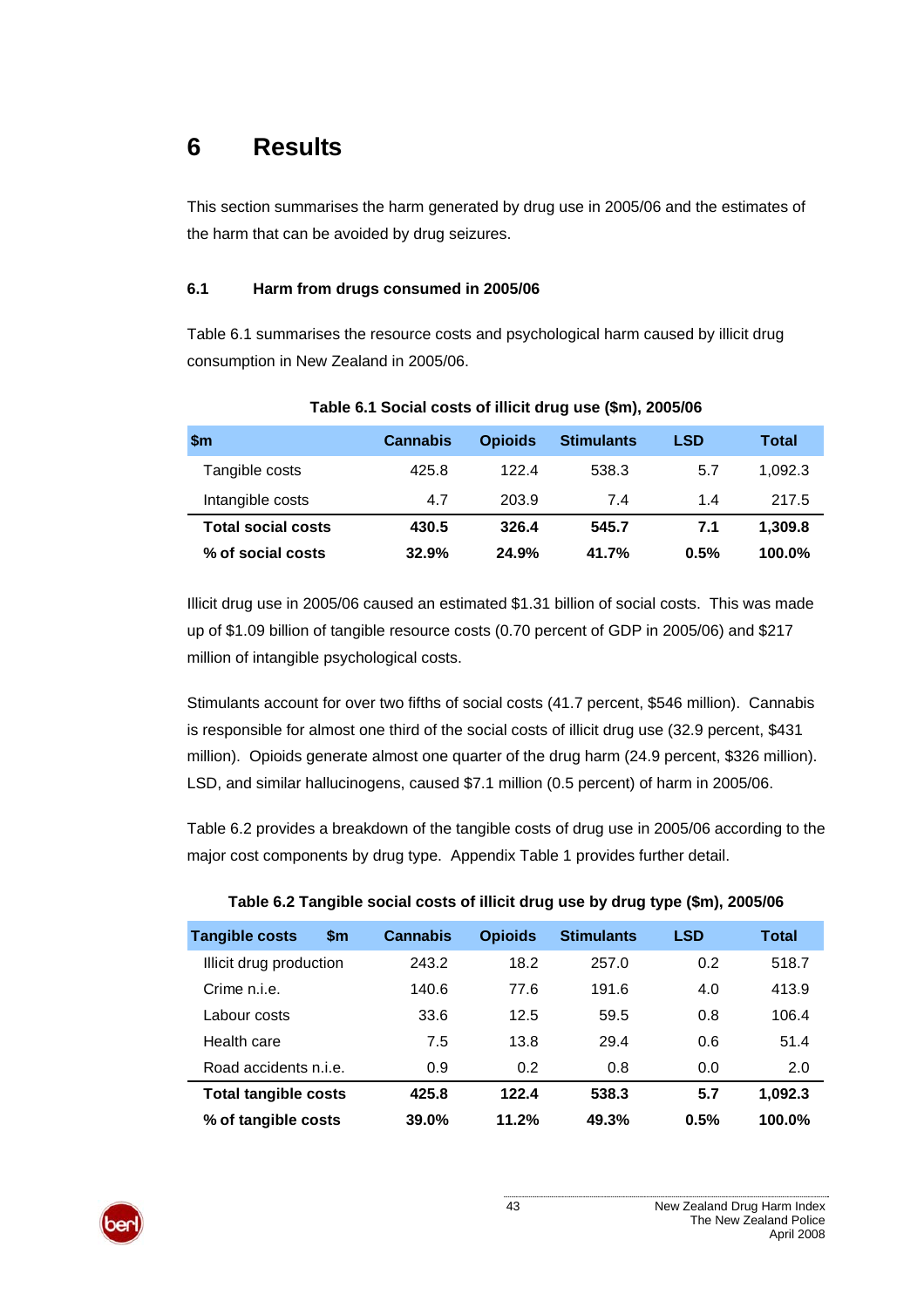Stimulants were the largest source of tangible social costs, in particular due to the resources diverted for drug production and crime costs. Cannabis is the second largest resource drain, and the single drug responsible for most harm (almost two fifths). Opioid use led to over \$122 million of tangible harm, despite the relatively small number of users and volume of drugs. Hallucinogens caused \$5.7 million of harm, mainly due to crime and justice costs.

<span id="page-49-0"></span>[Figure 6.1](#page-49-0) shows the distribution of resources diverted by illicit drugs by cost component.



**Figure 6.1 Tangible social costs of illicit drug use by cost component (\$m), 2005/06** 

The two largest cost drivers were drug production and crime, accounting for 85 percent of drug harm in 2005/06. Gross labour costs were \$148.4 million. After taking account of \$42.0 million of consumption resources saved due to premature mortality, net labour costs amounted to \$106.4 million. Health care and road accidents diverted \$53.3 million due to harmful drug use. Drug-attributable road accidents costs included insurance costs of \$1.21 million, travel delays of \$230,000 and emergency service attendance costing \$180,000.

[Table 6.3](#page-49-1) shows the breakdown of morbidity and mortality costs due to illicit drug use in 2005/06. [Appendix Table 2](#page-67-0) breaks down these categories further according to their source.

<span id="page-49-1"></span>

| Inangible costs<br>\$m        | <b>Cannabis</b> | <b>Opioids</b> | <b>Stimulants</b> | <b>LSD</b> | Total  |
|-------------------------------|-----------------|----------------|-------------------|------------|--------|
| Loss of life                  | 1.4             | 202.1          | 0.3               | 1.3        | 205.2  |
| Lost quality of life          | 3.3             | 1.8            | 71                | 0.1        | 12.3   |
| <b>Total intangible costs</b> | 4.7             | 203.9          | 7.4               | 1.4        | 217.5  |
| % of intangible costs         | 2.2%            | 93.8%          | 3.4%              | 0.6%       | 100.0% |

**Table 6.3 Intangible social costs of illicit drug use by drug type (\$m), 2005/06** 

Based on the premature deaths of 1,919 drug users (including 215 road accident fatalities) plus five homicide victims in 2005/06, the total intangible costs of lost life in 2005/06 amounted to \$205.2 million.

The loss of life due to opioid use dominates the intangible harm of drugs. Lost quality of life is mainly a result of the suffering borne by victims of cannabis- and stimulant-related crime.

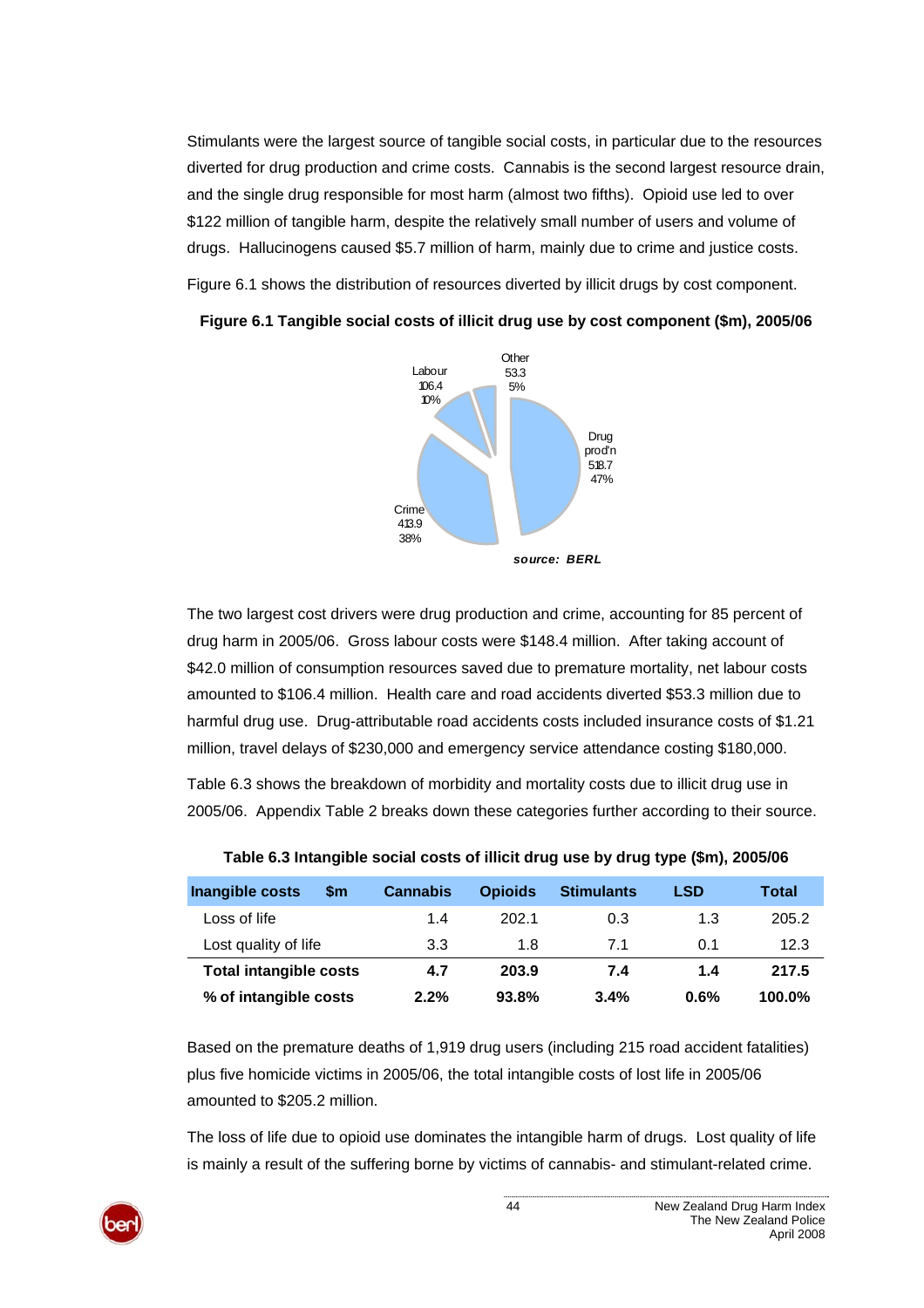<span id="page-50-0"></span>The sensitivity analyses in section [10](#page-84-0) suggest that the estimates of harm in 2005/06 are generally robust to modest changes in the underlying assumptions.

## **6.2 Harm by drug type in 2005/06**

[Table 6.4](#page-50-1) provides the core results of the NZDHI model, and one of the two inputs to the NZDHI. It shows the estimated harm per kilogram of the four drug categories. It also shows the harm per user per annum, based on average consumption. $46$ 

<span id="page-50-1"></span>

| \$ drug harm | <b>Cannabis</b> | <b>Opioids</b> | <b>Stimulants</b> | <b>LSD</b>    |
|--------------|-----------------|----------------|-------------------|---------------|
| Per kilogram | 11.790          | 1.074.130      | 403.470           | 1.054.900.000 |
| Per user     | 1.694           | 22.186         | 2.671             | 265           |

The most damaging drug per kilogram is LSD, at over \$1.05 billion per kilogram. This reflects the strength of this drug and the large number of units that can be created from one kilogram of the pure drug. However, the small quantity of LSD used per occasion (50 micrograms on average) elevates the relative harm per kilogram of LSD as a kilogram contains enough LSD for approximately 20,000 tabs.

<span id="page-50-2"></span>The cost per user per year adjusts for differences in consumption across the drug types. [Table 6.5](#page-50-2) and [Table 6.6](#page-51-0) focus on the harm per person per year. These figures implicitly adjust for differences in the quantity of a drug an average drug user consumes in a year.

| \$ per user               | <b>Cannabis</b> | <b>Opioids</b> | <b>Stimulants</b> | <b>LSD</b> |
|---------------------------|-----------------|----------------|-------------------|------------|
| Tangible costs            | 1.676           | 8.322          | 2.635             | 213        |
| Intangible costs          | 19              | 13.864         | 36                | 52         |
| <b>Total social costs</b> | 1.694           | 22.186         | 2,671             | 265        |

**Table 6.5 Harm per user by drug type (\$ per user), 2005/06** 

Opioids generate the highest annual social cost per user (\$22,190). Premature mortality drives much of the total cost (almost 60 percent), and has both tangible and intangible costs. LSD had the smallest harm per user (\$265) due to the relatively small amount consumed and the harm caused by its use.

l  $46$  The per user estimates are based on the users in exclusive drug use sub-sets. This approach aims to avoid double counting of impacts for people using more than one drug type. However, these estimates should be interpreted carefully. First, the poly-drug user estimates are based on patterns of drug use by frequent drug users not population estimates. Second, the pattern of drug harm may differ from patterns of drug use. For example, people using both opioids and ecstasy have been included in the opioid category rather than the stimulant category. This is based on the assumption that most harm is likely to result from their opioid use rather than their ecstasy use.

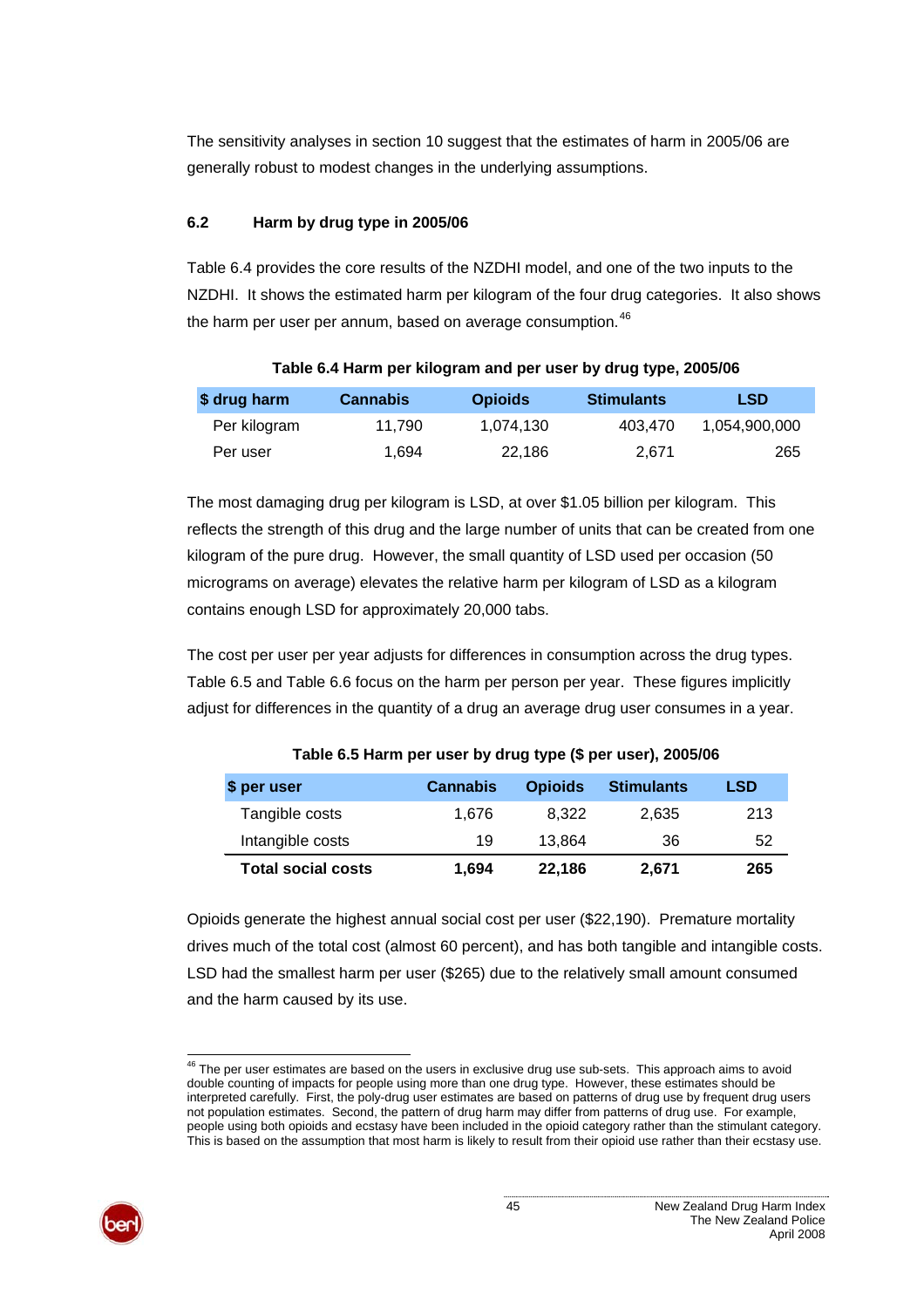<span id="page-51-0"></span>

| \$ per user                 | <b>Cannabis</b> | <b>Opioids</b> | <b>Stimulants</b> | LSD |
|-----------------------------|-----------------|----------------|-------------------|-----|
| Illicit drug production     | 957             | 1,239          | 1,258             | 9   |
| Crime n.i.e.                | 553             | 5,278          | 938               | 149 |
| Labour costs                | 132             | 848            | 291               | 32  |
| Health care                 | 29              | 940            | 144               | 23  |
| Road accidents n.i.e.       | 4               | 17             | 4                 |     |
| <b>Total tangible costs</b> | 1.676           | 8.322          | 2,635             | 213 |

**Table 6.6 Tangible cost per user by drug type (\$ per user), 2005/06** 

Opioids stand out as the largest source of tangible costs, at \$8,300 per user. This is over three times higher than stimulants, almost five times more than for cannabis and over forty times as high as LSD. Both opioids and stimulants stand out as the substantial sources of tangible costs per user. Drug production and crime costs drive the harm per user for cannabis. However, the pattern for LSD tends towards crime, labour and health care costs.

## **6.3 New Zealand Drug Harm Index**

The Index is compiled by multiplying drug seizures per annum for each drug type by the respective unit cost (per kilogram). The total for each drug type is summed to give total drug-related harm for that year.

The Index captures the social costs potentially avoided by drug seizures in a given year in constant dollar terms. The drug harm base estimates use figures for the 2005/06 reference year. Changes in the index reflect changes in the volume of drugs seized, but do not reflect changes in the unit cost of the harms (e.g. the rise in health care costs or general inflation).

<span id="page-51-1"></span>[Table 6.7](#page-51-1) presents the main NZDHI figures. It shows the potential harm avoided by seizures between 2000 and 2006, by drug type and the total per annum.

| Year | <b>Cannabis</b> | <b>Opioids</b> | <b>Stimulants</b> | LSD  | Total |
|------|-----------------|----------------|-------------------|------|-------|
| 2000 | 433.3           | 0.00           | 7.3               | 2.53 | 443.1 |
| 2001 | 649.8           | 10.80          | 5.7               | 0.07 | 666.4 |
| 2002 | 537.6           | 0.87           | 13.1              | 0.04 | 551.6 |
| 2003 | 490.4           | 3.16           | 16.6              | 0.70 | 510.9 |
| 2004 | 514.9           | 0.41           | 40.2              | 0.04 | 555.6 |
| 2005 | 464.9           | 0.10           | 18.9              | 0.08 | 484.0 |
| 2006 | 394.8           | 0.01           | 62.7              | 0.18 | 457.7 |

## **Table 6.7 Potential harm avoided by drug seizures by drug type (\$m), 2000-2006**

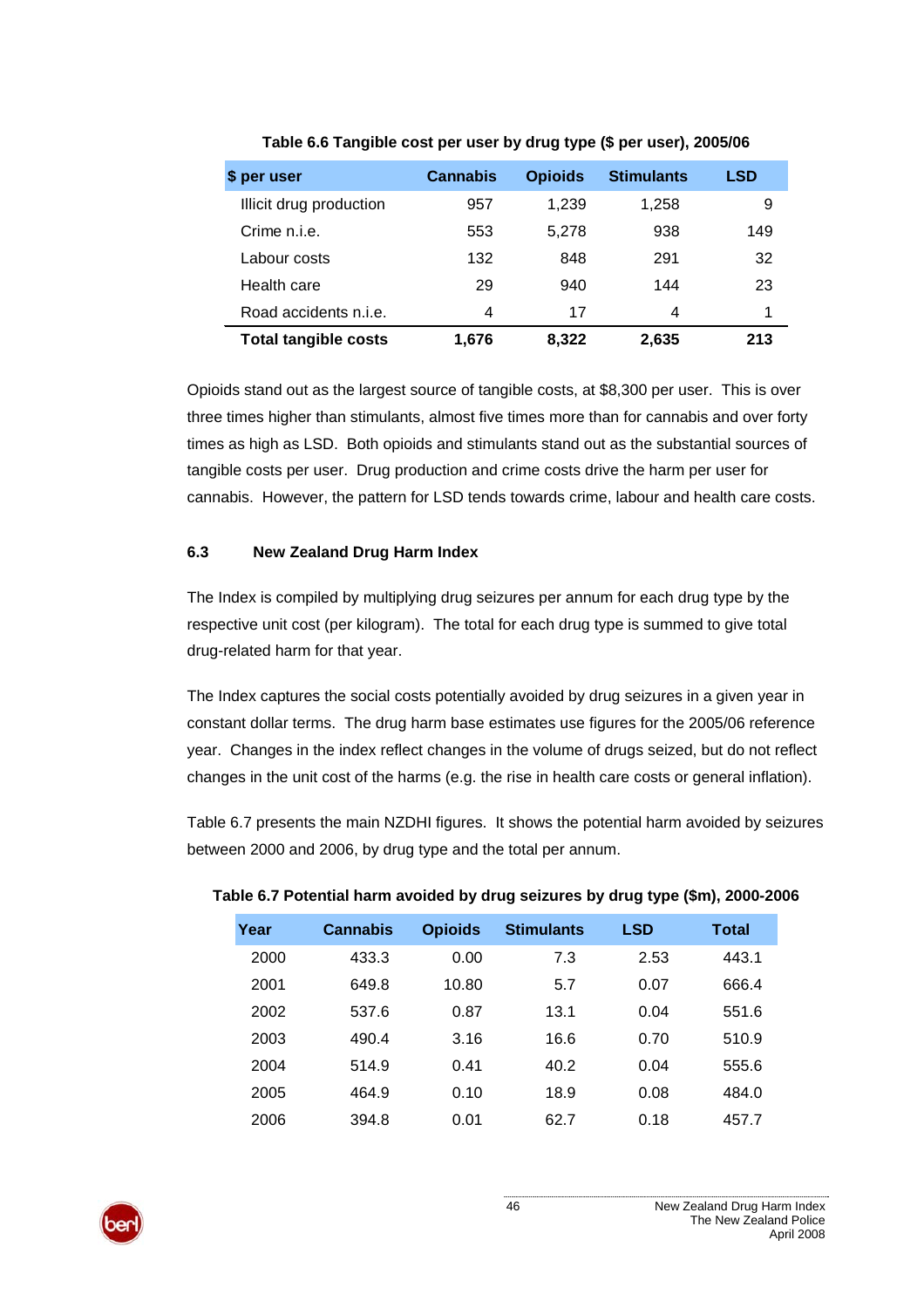[Figure 6.2](#page-52-0) presents the NZDHI. It uses the total figures in [Table 6.7](#page-51-1) to show the pattern of potential drug harm avoided from 2000 to 2006.

<span id="page-52-0"></span>

**Figure 6.2 New Zealand Drug Harm Index (base year = 2005/06)** 

The NZDHI shows that drug seizures could have conservatively saved New Zealand from almost \$458 million of drug harm in 2006. Over the seven years of 2000 to 2006, the reduction in illicit drug supply from seizures had the potential to save \$3.67 billion of harm.

The NZDHI concentrates on the potential harm avoided by drug seizures. Changes between years do not necessarily mirror changes in actual harm, which depends on consumption. For example, while seizures may rise (increasing the NZDHI), if the volume of drugs reaching consumers also rises then actual drug harm is likely to rise. It is likely, though not necessary, that were these drugs to have reached consumers, however, that drug harm would have been greater.

## *6.3.1 NZDHI sub-indices*

The NZDHI is composed of the total potential harm avoided by seizures of the underlying drug categories. [Figure 6.3](#page-53-0) and [Figure 6.4](#page-53-1) break down the NZDHI into the separate drug categories that contribute to it.

Overall, the Index is driven by cannabis seizures due to the sheer volume of cannabis seized. The NZP and Customs collectively seized just over 33,480 kilograms in 2006 and just under 295,590 kilograms over the seven year period of 2000 to 2006.

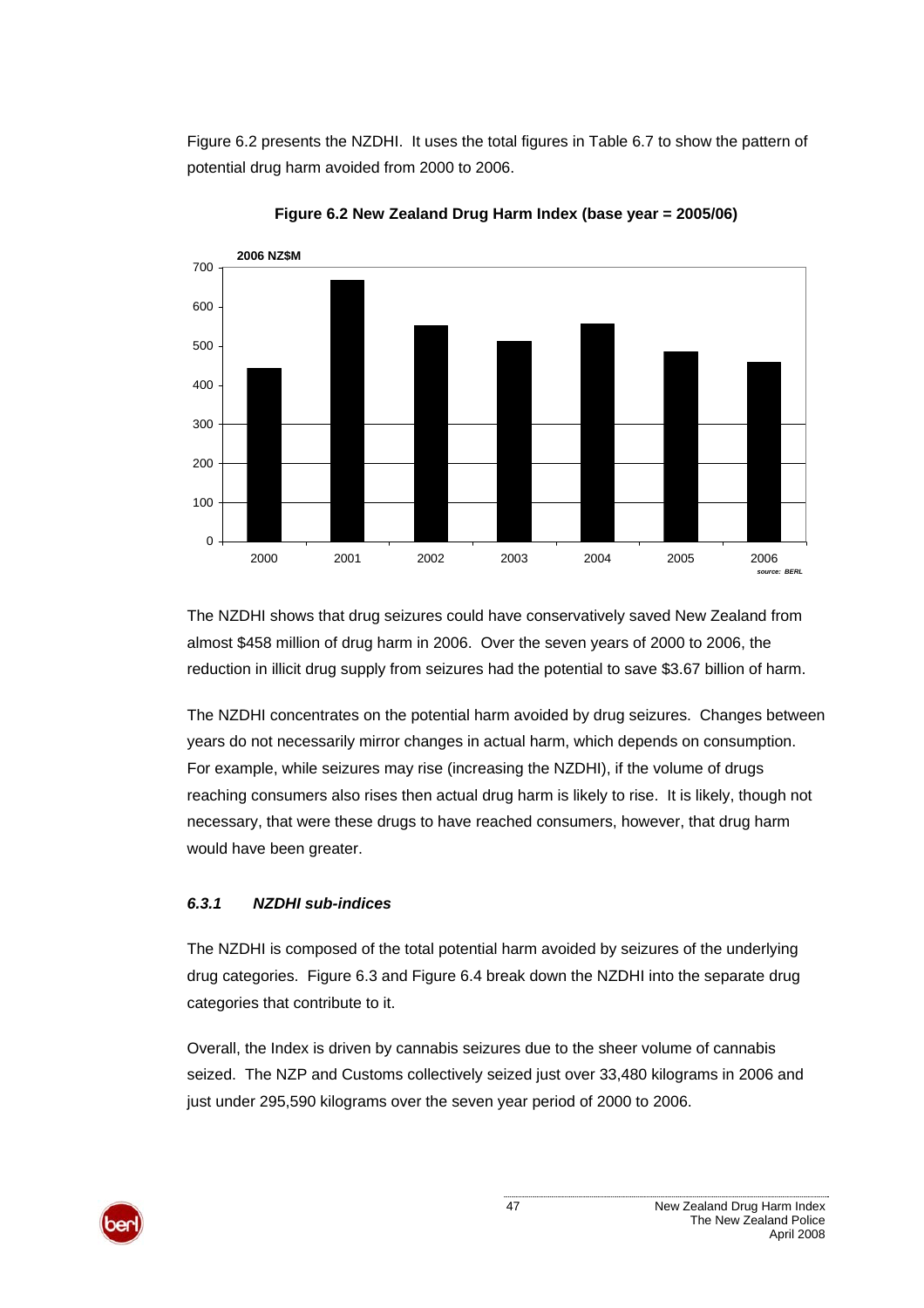<span id="page-53-0"></span>

#### **Figure 6.3 Drug Harm Index - cannabis**



<span id="page-53-1"></span>

[Table 6.1](#page-48-0) shows illicit drug consumption still resulted in substantial harm in 2005/06. Drug seizures capture a portion of total supply; the remainder is available for consumption. For example, cannabis seizures were estimated to be approximately equal to the quantity consumed in New Zealand in 2005/06. Opiate seizures, however, were estimated to be about 0.02 percent of the volume consumed. As a result, non-cannabis illicit drug seizures composed 13.7 percent of the Index in 2006. But a large quantity of these types of drugs reached the market and their use caused 67.1 percent of actual drug harm in 2005/06.

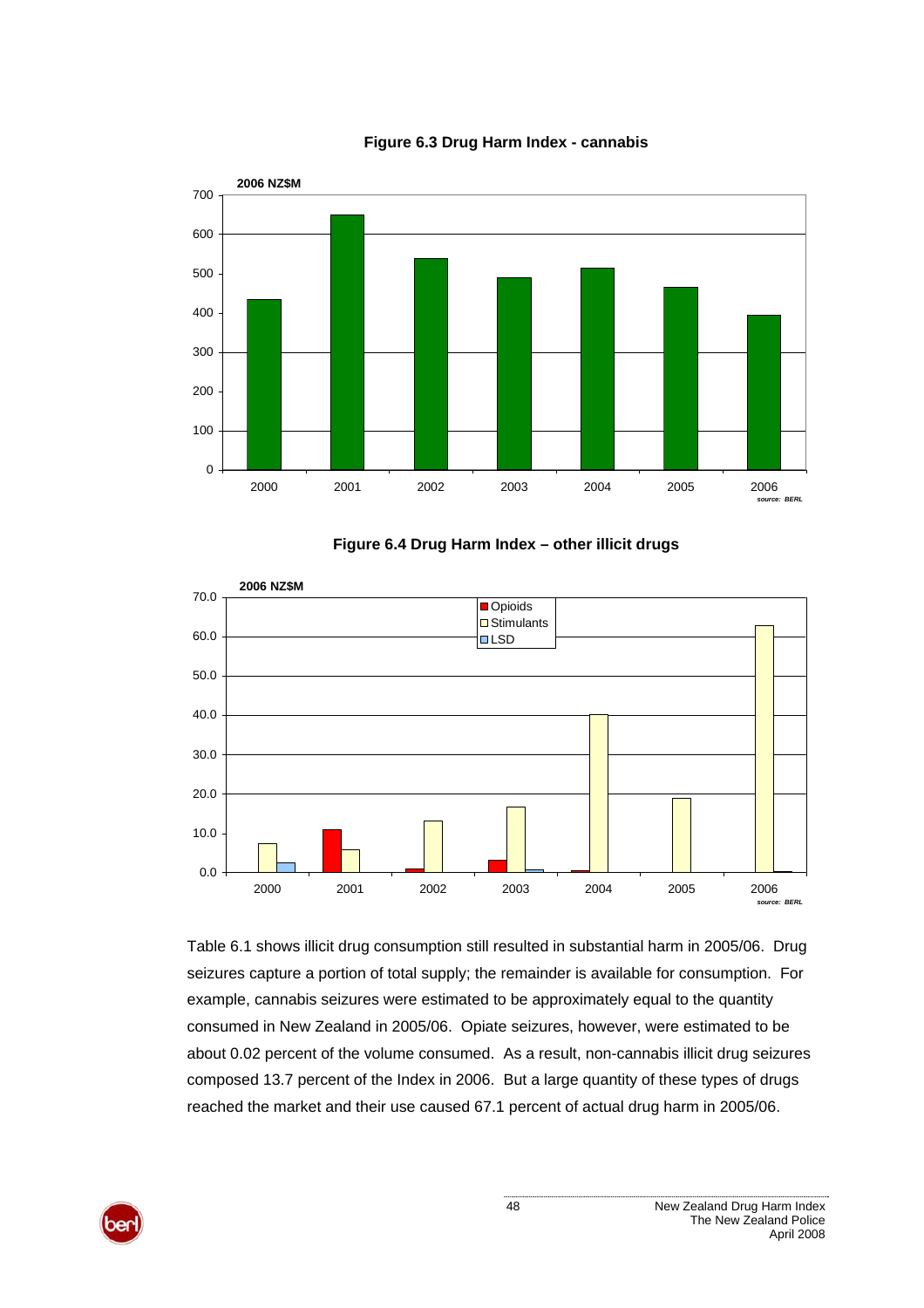This indicates that there is substantial scope for supply, demand and harm reduction. Successful interventions would, initially, lead to an increase in the Index, as harm avoided by drug seizures rose and actual costs from harmful drug use fell.

## *6.3.2 Interpreting the NZDHI*

The NZDHI shows the potential harm avoided rather than how drug seizures actually reduce harm. Therefore, the NZDHI should be interpreted in the light of the following issues.

The NZDHI does not directly measure harm avoided by seizures but rather harm that could be avoided had illicit drugs never been introduced to society. Drug seizures will not avoid all of the harm generated by drugs. For example, Customs or NZP operations divert in order to carry out drug seizures. These resources would not have been diverted if drugs had never been introduced, but they are diverted as a result of drug seizures. The NZDHI incorporates the value of Customs and NZP time spent on these activities, but these costs result from drug seizures rather than being prevented by them. Applied analyses of interventions, such as a cost-benefit analysis, are an appropriate way to measure avoidable harm.

> Implication 1. A rise in the NZDHI, for example, does not show the resources that society saved through increased drug seizures. In fact, rising drug seizures are likely to involve diverting more resources for this purpose. The net effect - avoidable harm – depends on the balance between expended resources and the consequent harms avoided.

The impact of drug seizures on drug harm also depends on how the system reacts to drug seizures. For example, the net, or equilibrium, effect of a drug seizure on consumption may be smaller than the seizure itself. This may be because the quantity of drugs supplied from other sources responds to the increase in scarcity (and potentially higher street price), offsetting some of the initial reduction.

> Implication 2. A rise in seizures does not necessarily correspond with a reduction in actual harm. For example, if a large seizure of imported drugs pushes up the street price of that drug then it may encourage greater domestic production. In this case, some level of harm will occur in spite of the seizure.

The NZDHI reflects seizures in a given year rather than the quantity of drugs used.

Implication 3. A low value of the NZDHI does not indicate that actual drug harm in a given year is low. This depends on drug use not drug seizures.

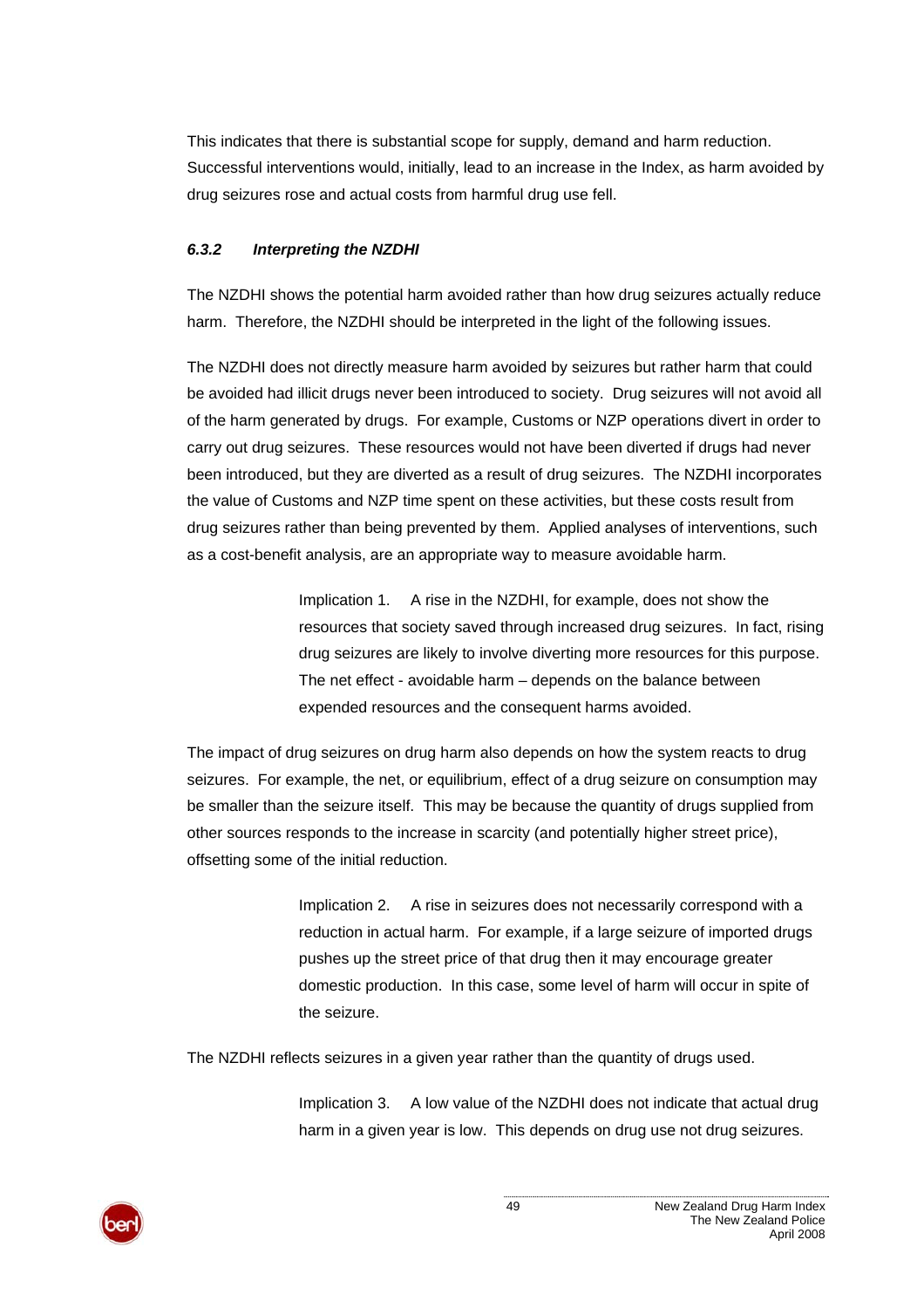<span id="page-55-0"></span>As noted above, while the two are connected, the relationship requires further examination.

Implication 4. Equivalently, a fall in the NZDHI does not necessarily indicate that drug consumption, and therefore harm, is rising. For example, an interdiction programme targeting a particular drug may effectively reduce supply and consumption over time. This success would appear as a fall in the relevant drug sub-index and would pull the overall NZDHI down.

## **6.4 Comparison with the Australian DHI**

This section compares the NZDHI with the Australian DHI. Methodological differences mean the indices are not directly comparable. To facilitate comparison, this section recalculates the NZDHI estimates so that the two indices have, as far as possible, a common basis.

## *6.4.1 Drug use prevalence*

New Zealand has lower drug use prevalence than Australia for all drug types except ecstasy.

|                                 | <b>New Zealand</b> | <b>Australia</b> |             |
|---------------------------------|--------------------|------------------|-------------|
| <b>Illicit drug</b>             | 15-45 y.o.         | 15-45 v.o.       | 14 y.o. $+$ |
| Cannabis                        | 17.9%              | 24.2%            | 33.7%       |
| <b>Opioids</b>                  | $0.2\% - 0.4\%$    | 1.0%             | 1.5%        |
| Cocaine                         | 1.1%               | 1.8%             | 2.6%        |
| Amphetamines (excl CM and MDMA) | 3.4%               | 5.0%             | 7.0%        |
| Crystal methamphetamine (CM)    | 0.8%               | n.a.             | n.a.        |
| Ecstasy (MDMA)                  | 3.9%               | 3.2%             | 4.5%        |
| <b>LSD</b>                      | 1.8%               | 4.0%             | 5.7%        |

**[47](#page-55-0) Table 6.8 New Zealand and Australian illicit drug use prevalence by age group**

There are also differences in reported drug purity levels across the countries. For example, "most powder methamphetamine available in New Zealand is of 60-80%... [which] are considerably higher than the 20-30% purity levels typically seen in Australia" (NDIB 2007c: 73). These differences have not been explicitly accounted for here. However, they are likely to explain some of the observed differences.

l  $^{47}$  This table is based on the 2006 figures for New Zealand (Wilkins et al 2006) and 1998 Australian figures reported in McFadden 2006 (based on AIHW 2000). For comparability we have estimated the Australian 15-45 year old prevalence rates, as well as the rates for all people aged 14 years old and over as reported in AIHW (2000).

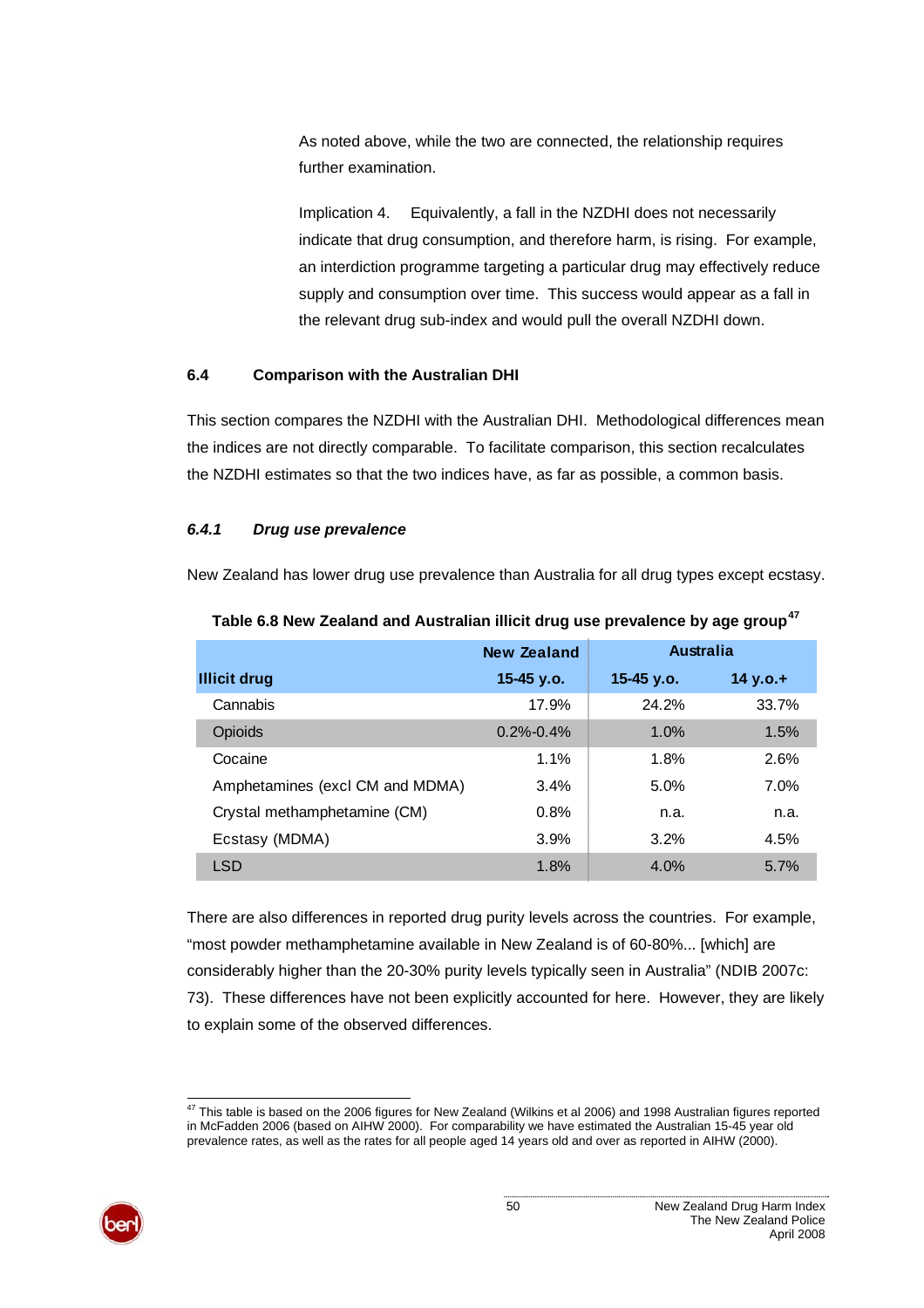## <span id="page-56-0"></span>*6.4.2 Methodological differences*

The New Zealand and Australian DHIs are constructed and reported differently. This study did not estimate nursing home expenditure resulting from illicit drug consumption.<sup>[48](#page-56-0)</sup> It extends the Australian study by including:

- drug interdiction expenditure by Customs as a crime cost
- community sentences expenditure by Corrections as a crime cost
- private expenditure related to the prevention of crime as a crime cost
- lost output of crime victims as a labour cost
- homicide as an intangible cost
- crime related pain and suffering as an intangible cost.

In addition, this study uses crime multipliers to estimate total criminal offences, whereas the Australian approach used recorded crime only. This study also bases the intangible cost of life lost on a New Zealand VOSL.

To facilitate comparison, this section removes the additional components in the New Zealand study. It uses actual criminal offences, and uses the Australian life year value. As such, the New Zealand and Australian figures cover the same areas bar nursing home expenditure. Lost output of prisoners is reallocated within the overall tangible cost group from labour to crime, to match the Australian categories.

The comparisons below, however, do not allow for substantial differences in average wage and cost levels. For example, the average Australian wage is approximately 20 percent higher than the New Zealand equivalent. This would have the effect of making Australian labour costs substantially higher than the New Zealand equivalent.

[Table 6.9](#page-57-0) compares the adjusted 2005/06 figures for New Zealand with the 1998 figures for Australia. All figures are reported in comparable terms (2006 NZ\$). [Appendix Table 16](#page-76-0) and [Appendix Table 17](#page-76-1) provide fuller breakdowns of these summaries.

The negative figure indicates that the savings from premature death outweigh the additional nursing home expenditure resulting from illicit drug consumption. While sizable, this estimate is not large in the context of the other estimated harms. Its exclusion is unlikely to significantly affect the comparisons drawn in this section.



l  $48$  This component was excluded due to limited data and the expected small contribution to overall drug harm.

To give an indication of the magnitude of illicit drug-related nursing home expenditure in New Zealand, the Australian estimate could be reduced to 13.6 percent to allow for differences in population size and drug use prevalence. This would assume behaviour, harm and nursing home use is otherwise the same in both countries. This conversion gives net nursing home expenditure of -\$3.2 million in 2006 New Zealand dollar terms.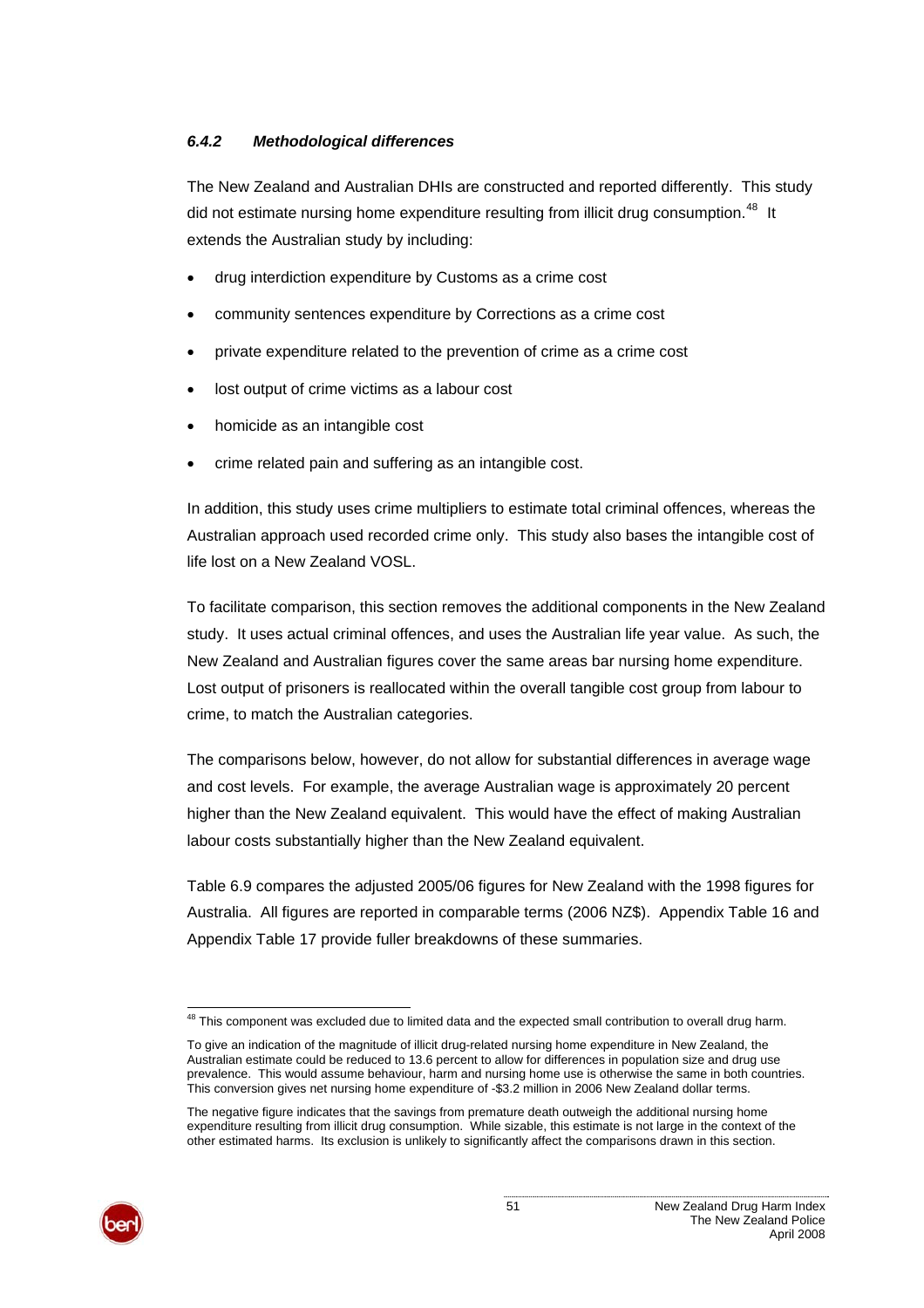<span id="page-57-0"></span>

| <b>New Zealand</b>        | $\mathsf{sm}$ | <b>Cannabis</b> | <b>Opioids</b> | <b>Stimulants</b> | <b>LSD</b> | Total        |
|---------------------------|---------------|-----------------|----------------|-------------------|------------|--------------|
| Tangible costs            |               | 381.3           | 105.4          | 452.7             | 4.0        | 943.5        |
| Intangible costs          |               | 0.8             | 123.4          | 0.0               | 0.8        | 125.0        |
| <b>Total social costs</b> |               | 384.2           | 229.9          | 457.3             | 4.9        | 1,076.3      |
| % of social costs         |               | 35.7%           | 21.4%          | 42.5%             | 0.5%       | 100.0%       |
|                           |               |                 |                |                   |            |              |
| <b>Australia</b>          | $\mathsf{sm}$ | <b>Cannabis</b> | <b>Opioids</b> | <b>Stimulants</b> | <b>LSD</b> | <b>Total</b> |
| Tangible costs            |               | 3,921.6         | 1,715.4        | 1,174.6           | 375.6      | 7,187.2      |
| Intangible costs          |               | 6.0             | 1.311.4        | 30.6              | 15.5       | 1.363.4      |
| <b>Total social costs</b> |               | 3,927.6         | 3,026.8        | 1,205.3           | 391.1      | 8,550.6      |
| % of social costs         |               | 45.9%           | 35.4%          | 14.1%             | 4.6%       | 100.0%       |

#### **Table 6.9 New Zealand and Australian social costs of illicit drug use (\$m), 2005/06**

After adjusting the method, the main study estimates of harm from illicit drug consumption in New Zealand reduce by approximately one fifth, to \$1,076 million.

As a percentage of the Australian levels, New Zealand's social costs equate to 12.6 percent, with tangible costs at 13.1 percent and intangible costs at 9.2 percent. These levels are slightly lower than might be accounted for by New Zealand's smaller population (20 percent) and lower drug use prevalence (approximately 67 percent across all illicit drug types). As noted below, however, other differences between New Zealand and Australia that are not drug-related may explain some of these differences.

The patterns by drug type differ notably between the two countries.

- Stimulants are a much more significant source of harm in New Zealand, and were the largest source of harm in New Zealand. They account for 42.5 percent of total harm, which is just over three times the Australian proportion. Stimulants in New Zealand were estimated to have significantly higher production and criminal costs.
- Cannabis is the second largest source of drug harm in New Zealand compared to the largest source in Australia.
- Opioid harm is less significant than in the Australian context, accounting for 21.4 percent of total harm versus 35.4 percent in Australia. This is partly due to the lower prevalence of opioid use in New Zealand.
- Hallucinogens account for a relatively small share of overall harm in New Zealand, but the tangible costs of LSD use are relatively smaller than in Australia.

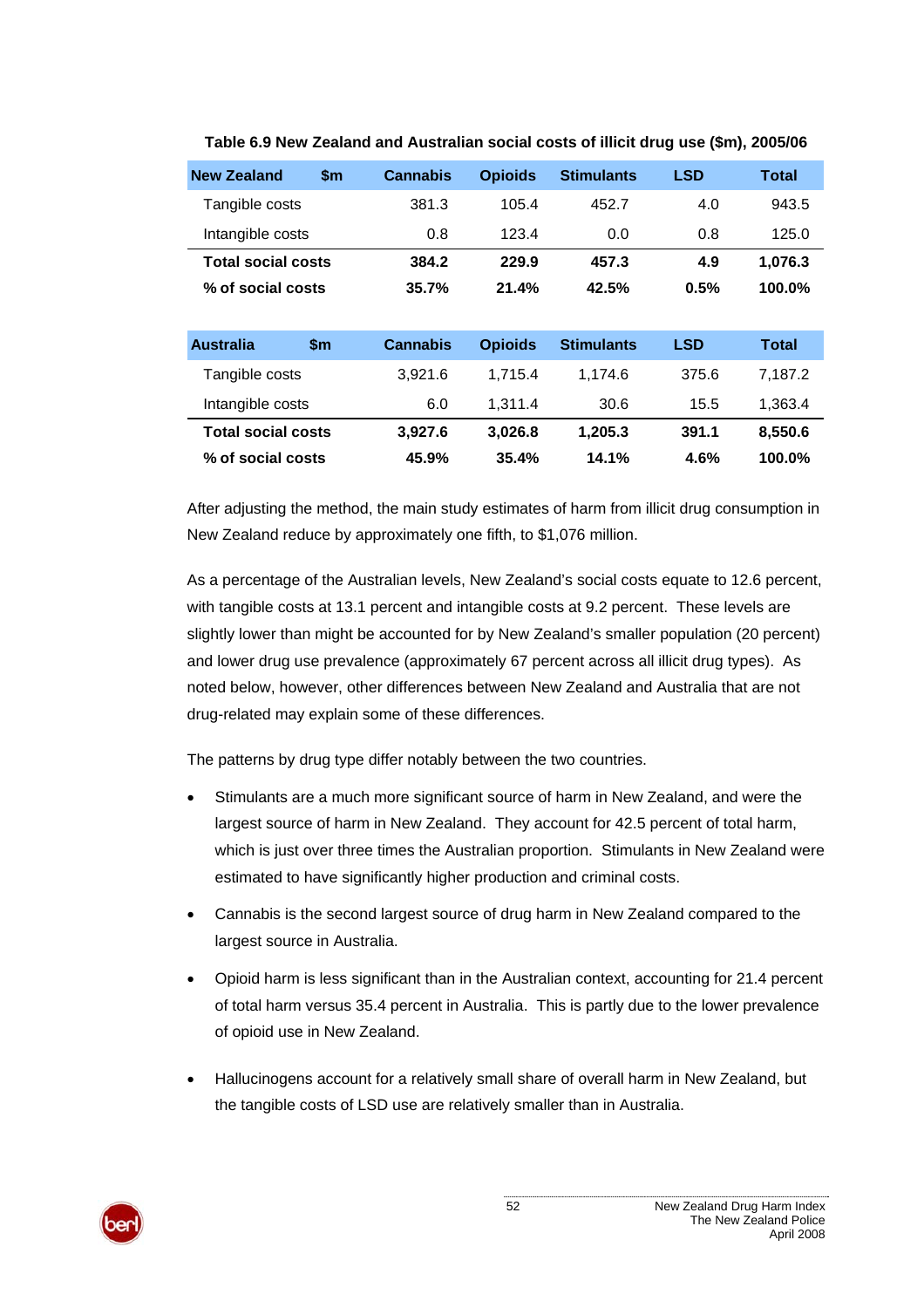Aggregate costs may be expected to differ for a number of reasons. For example, with respect to crime costs, a recent report to the Minister of Justice noted that New Zealand has the highest rate of imprisonment among western countries apart from the United States. In relation to labour costs, the Australian estimates may be higher due to wage differences. For example, the median wage in Australia is approximately 20 percent higher than in New Zealand. Other things equal, this means lost output in New Zealand would be lower.

It is not possible to calculate costs per user as Australian exclusive user figures were not available. Dividing aggregate costs by total users would result in double counting due to poly-drug use. That is, the actual number of people is less than the number of users in each drug category as some people use more than one drug type. The effect of this double counting would be to make the per user figures lower than is actually the case.

## **6.5 Applications, issues and updates**

The NZDHI provides a standardised measure of the social harm that can be avoided by reducing illicit drug consumption in New Zealand. As a consumption-based measure, it can be applied to a wide range of interventions that aim to reduce supply or demand.

Drug seizures have a high media profile. For example, three major Australasian seizures were reported while preparing this report alone. Yet the reported values fail to accurately capture the impact of these drugs as they are based on street prices, not social harm.

- One article reported on a hydroponic cannabis growing operation in Wellington that could produce an annual crop of 18 cannabis plants (Stuff 23 Feb 2008). This would have a conservative yield of almost 4.1 kilograms of cannabis and a street value of \$54,500. Based on the NZDHI model, if this cannabis reached the market it could have caused drug harm of just over \$48,200.
- A joint operation between the NZP and Customs seized methamphetamine and precursors in Tauranga (Stuff 13 March 2008). The 32 kilograms of methamphetamine would be worth \$35 million on the street, while the 127 kilograms of ContacNT could produce approximately 30 kilograms of methamphetamine with a street value of \$15 million. The NZDHI model suggests these two seizures could prevent approximately \$12.9 million and \$12.1 million of drug harm each.
- Australian authorities seized 250 kilograms of cocaine with a street value of NZ\$100.7m (Sydney Morning Herald 13 March 2008). The NZDHI shows that if such a quantity of stimulants were to reach New Zealand consumers, it would cause just under \$100.9 million of crime, health and other drug harm.

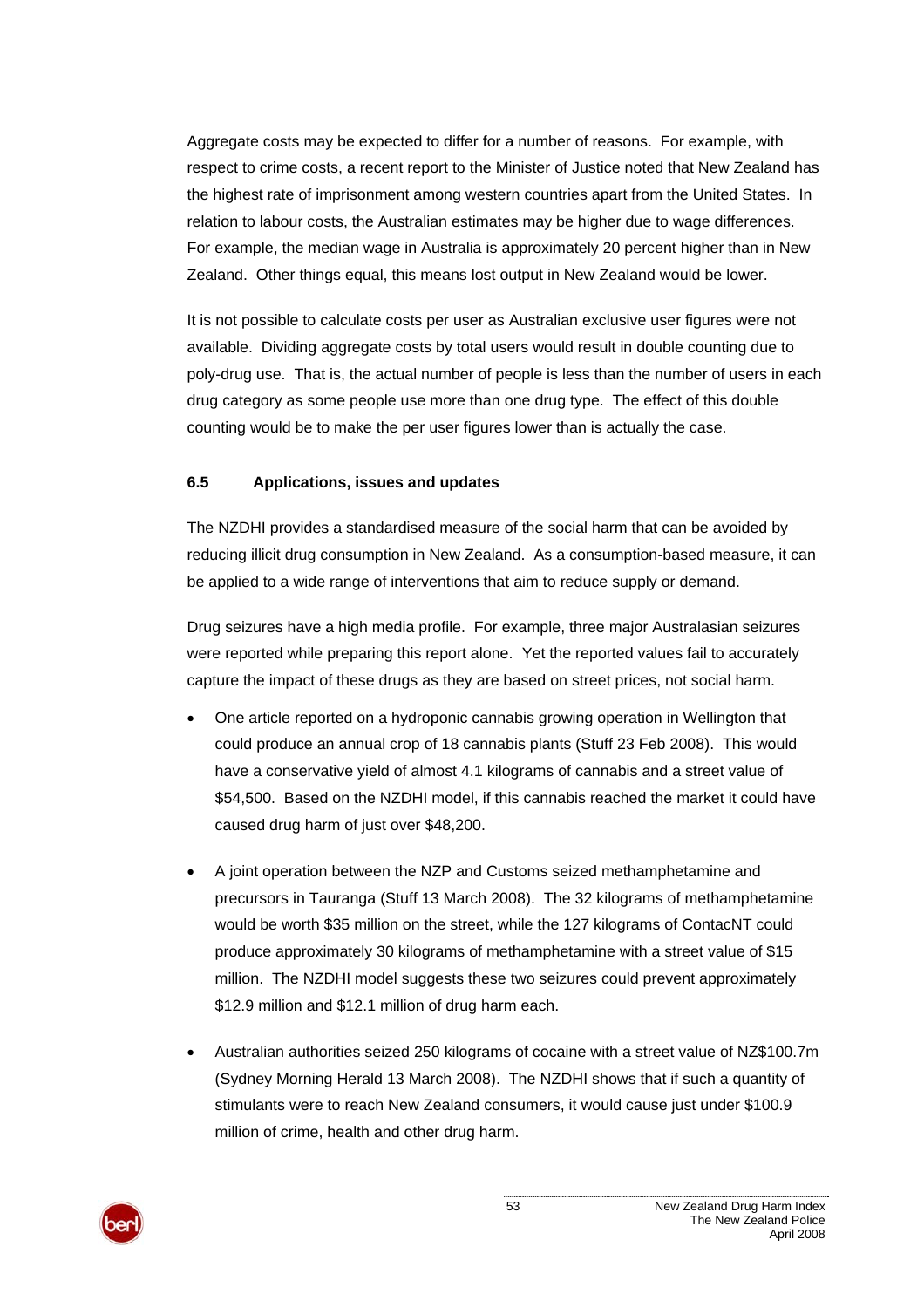The NZDHI metric uses consistent, real value terms so future drug seizures can be readily compared across time. This will allow New Zealand authorities to track their progress over time and to monitor the impact of interdiction and harm reduction strategies.

The NZDHI model draws data from a low level to develop aggregate estimates. This fine level of information can contribute to cost-benefit analysis of specific interventions, such as initiatives that aim to reduce drug offences or drug-related crime.

For example, the crime component of NZDHI model measures resources diverted for Customs and NZP drug enforcement. The detailed information in this component could be used to examine the cost-effectiveness of drug intervention programmes. Equivalently, this component separately enumerates resources used to police drug offences versus other drug-related crime. These data could be used in a cost-benefit analysis of drug enforcement and to provide a measure of avoidable harm.

#### *6.5.1 Issues in future applications of the harm estimates*

The harms estimated in this study are based on drug consumption in 2005/06 and the cumulative effects of past consumption that manifest in that year. Future applications of the harm estimates should consider the following issues.

- The harm avoided by drug seizures in the future will be affected by both drug purity and prevalence of consumption of specific drugs. Changes in drug purity are likely to affect the level of drug harm resulting from the consumption of a kilogram of that drug.
- Changes in the level of drug use or mix of drugs consumed will affect the harms that would have resulted from a given quantity of drugs reaching the market.
- Drug harm and the costs that may be avoided by preventing consumption differ. Collins and Lapsley (2002: x) note,

a significant proportion of abuse costs are not preventable. Some costs will continue to be borne because of previous events or previously contracted illnesses, while other costs will continue to be incurred because some level of drug abuse is likely to remain.

Over time, changes in drug enforcement, and the personal impacts and social consequences of drug use will alter the composition of harms and the resources diverted by drug use. Therefore, it will be appropriate to revisit the base harm estimates in the future to verify how robustly they measure drug harm at that point in time.

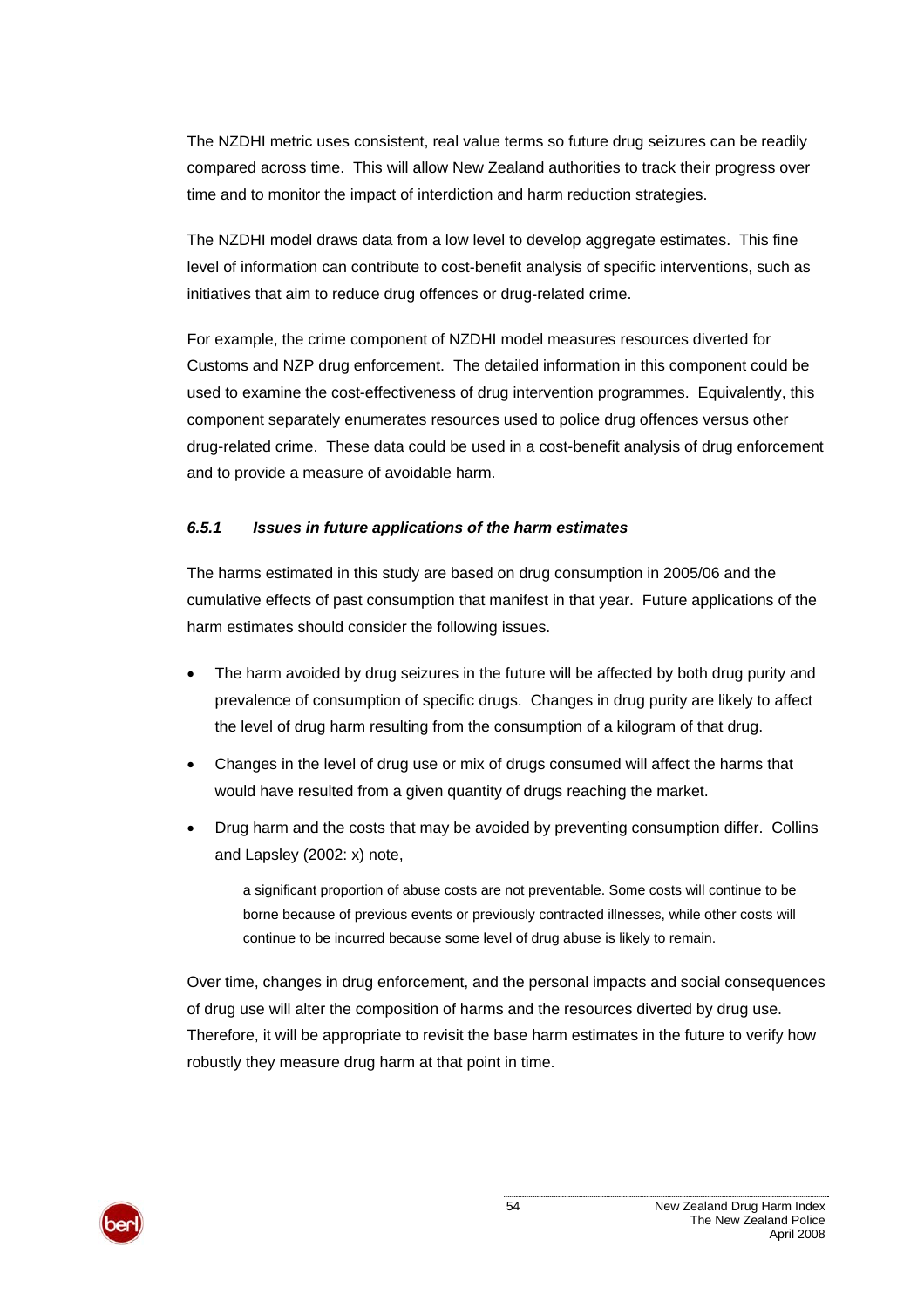#### *6.5.2 Updates and future research*

The NZDHI can be readily updated and extended as additional time series data on drug seizures becomes available.

The base estimates will best reflect the harmful impact of drug use in the near term, but should be re-evaluated as time passes and behaviours change. Rebasing the drug harm estimates will be a larger task. It will have to repeat much of the work done by this study to re-calculate the base harm estimates from the NZDHI model. For example, the 2005/06 harm per kilogram estimates are based on 2006 surveys of drug use. Changing patterns of drug use will change the pattern of drug harm. Future updates should seek to incorporate newer and more detailed information on drug use prevalence. One potential source is updates of drug prevalence rates planned by SHORE using their CATI lab.

Future research should also consider validating the assumptions used in this study or, where possible, replacing them with appropriate research-based behavioural estimates. Key areas for such work include:

- detailed breakdowns on the volume of drugs used by user and drug type
- the prevalence and intensity of drug use by age, sex and drug type
- the resources used in drug production in New Zealand and the fraction of New Zealand's drug supply that are imported and the resource cost of imported drugs
- actual criminal offences by offence type, the fraction of offences attributable to drug use and the distribution of drug type
- labour and consumption patterns of people who do and do not use drugs
- attributable fractions of drug-related death and disease in New Zealand, including information on illicit drug usage rates in earlier years and the consequences for premature mortality
- a value of life statistic specific to drug-related harm.

Extensions to the current study could include researching avoidable drug harm and economic analysis of the net impact specific interventions on drug harm.

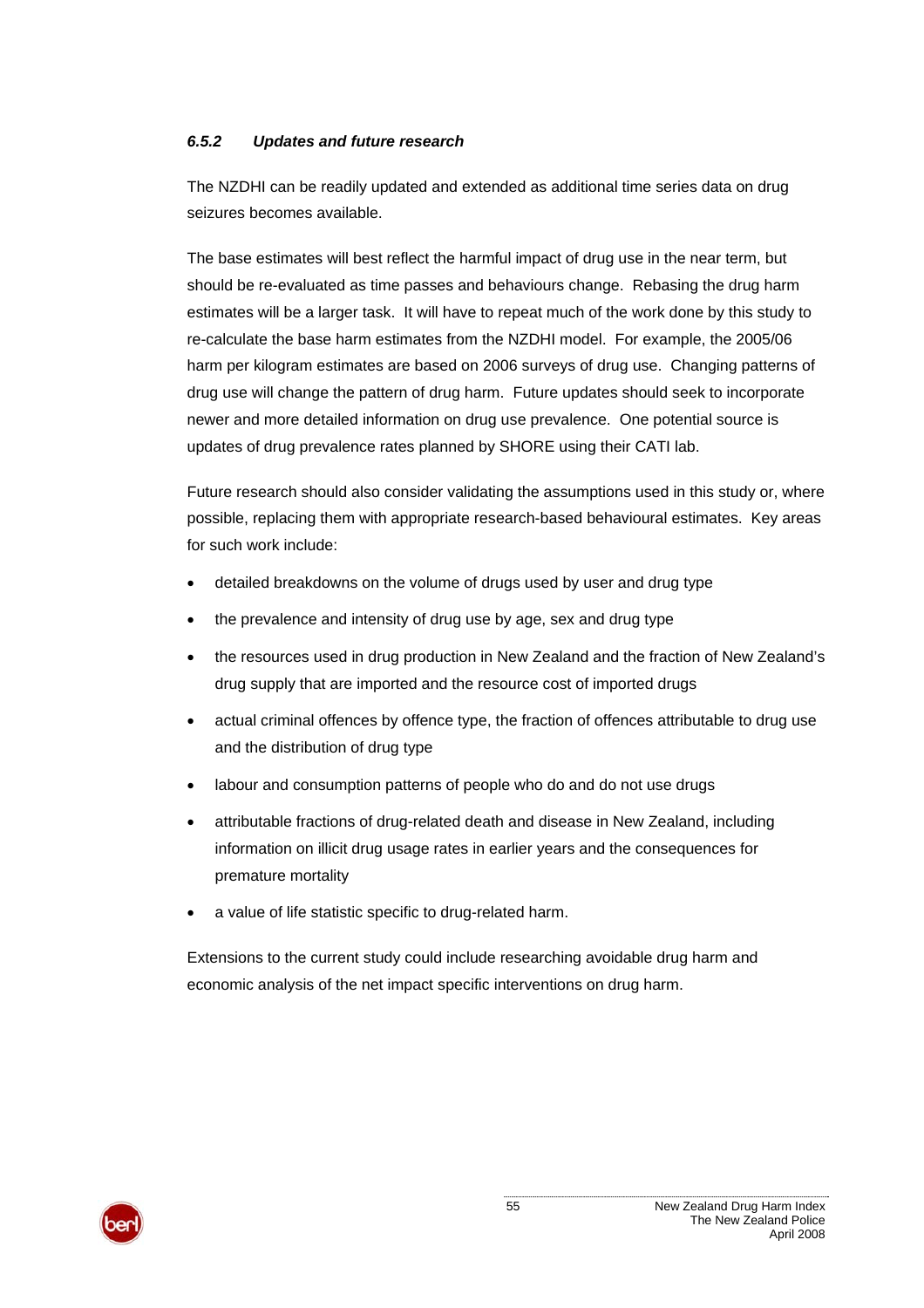# **7 Glossary**

| <b>Abbreviation</b>  | <b>Description</b>                                                        |
|----------------------|---------------------------------------------------------------------------|
| A&E                  | Accident and emergency                                                    |
| <b>AMS</b>           | New Zealand Police's Activity Monitoring System                           |
| <b>BZPs</b>          | Benzylpiperazines                                                         |
| DHI                  | Drug Harm Index                                                           |
| <b>DUCO</b>          | Drug Use Careers of Offenders survey, Australian Institute of Criminology |
| GDP                  | <b>Gross Domestic Product</b>                                             |
| GP                   | General practitioner                                                      |
| <b>HBV</b>           | Hepatitis B virus                                                         |
| <b>HCV</b>           | Hepatitis C virus                                                         |
| <b>HIV/AIDS</b>      | Human immunodeficiency virus/ acquired immunodeficiency syndrome          |
| <b>IDMS</b>          | <b>Illicit Drug Monitoring System</b>                                     |
| <b>IDUS</b>          | Injecting drug users                                                      |
| <b>LSD</b>           | Lysergic acid diethylamide                                                |
| <b>MDMA</b>          | Methylenedioxy-methamphetamine                                            |
| <b>MSTs</b>          | Morphine sulphate tablets                                                 |
| NZ-ADAM              | New Zealand Arrestee Drug Abuse Monitoring                                |
| <b>NZDHI</b>         | New Zealand Drug Harm Index                                               |
| <b>SSRI</b>          | Selective serotonin reuptake inhibitor                                    |
| <b>VOSL</b>          | Value of Statistical Life                                                 |
| <b>WIES</b>          | Weighted inlier equivalent separations                                    |
| <b>Organisations</b> |                                                                           |
| <b>BERL</b>          | <b>Business and Economic Research Ltd</b>                                 |
| <b>BTE</b>           | <b>Bureau of Transport Economics</b>                                      |
| <b>ESR</b>           | Institute of Environmental Science and Research Limited                   |
| HOI                  | Health Outcomes International Ltd                                         |
| <b>ICNZ</b>          | Insurance Council of New Zealand                                          |
| <b>LTNZ</b>          | Land Transport New Zealand                                                |
| <b>NDIB</b>          | National Drug Intelligence Bureau                                         |
| <b>NZFS</b>          | <b>New Zealand Fire Service</b>                                           |
| <b>NZHIS</b>         | New Zealand Health Information Service                                    |
| <b>NZP</b>           | New Zealand Police                                                        |
| <b>SHORE</b>         | Centre for Social and Health Outcomes Research and Evaluation             |
| StatsNZ              | <b>Statistics New Zealand</b>                                             |
| <b>TNZ</b>           | <b>Transit New Zealand</b>                                                |

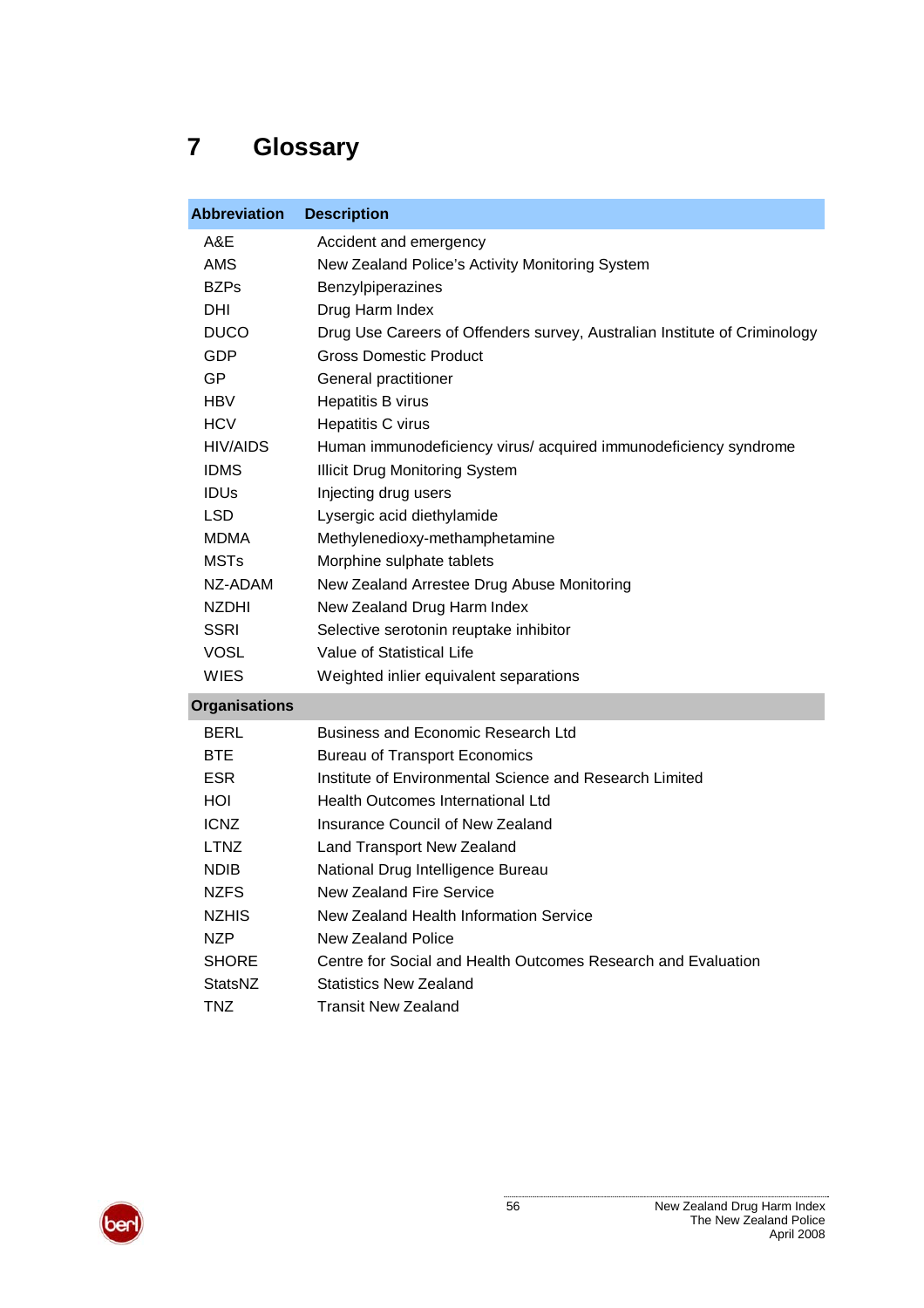## **8 References**

Anonymous author. Secrets of methamphetamine manufacture. 3rd edition. Accessed January 2008. www.homemadedrugs.net.

Australian Federal Police (2004) Research Note 5: AFP Drug Harm Index. AFP Research Note Series.

Australian Institute of Health and Welfare (2000) 1998 National Drug Strategy Household Survey.

Australian Institute of Health and Welfare (2005) Statistics on Drug Use in Australia 2004.

BERL (2007) Fiscal impacts of immigration 2005/06 (project reference #4497).

Brand and Price (2005) The economic and social costs of crime. UK Home Office.

Bureau of Transport Economics (2000) Road Crash Costs in Australia. BTE Report 102.

Bureau of Transport Economics (2007) Road Crash Cost Estimation - A Proposal Incorporating a Decade of Conceptual and Empirical Developments.

Carcach and McDonald (1997) National Police Custody Survey 1995.

Choi et al (1997) Estimating the Economic Costs of the Abuse of Tobacco, Alcohol and Illicit Drugs - A Review of Methodologies and Canadian Data Sources.

Collins and Lapsley (1996) The social costs of drug abuse in Australia in 1988 and 1992.

Collins D and Lapsley H (2002) Counting the cost - estimates of the social costs of drug abuse in Australia in 1998-9.

Collins D and Lapsley H (2008). The costs of tobacco, alcohol and illicit drug abuse to Australian society in 2004/05. Commonwealth Department of Health and Ageing.

Crofts, N, Dore G, Locarnini S (eds) (2001) Hepatitis C: An Australian perspective. Melbourne: IP Communications.

Darke et al (2000) Illicit drug use in Australia - epidemiology, use patterns and associated harm.

Deeks S (2006) Antiretroviral treatment of HIV infected adults. British Medical Journal 332: 1489-1493. bmj.com/cgi/content/full/332/7556/1489.

Department of Corrections (2004) Census of Prison Inmates and Home Detainees.

Department of Corrections (2007) Annual report 2007 - section B financial statements.

Drummond M, Stoddart G and Torrance G (1994) Methods for the economic evaluation of health care programmes. Oxford Medical Publications.

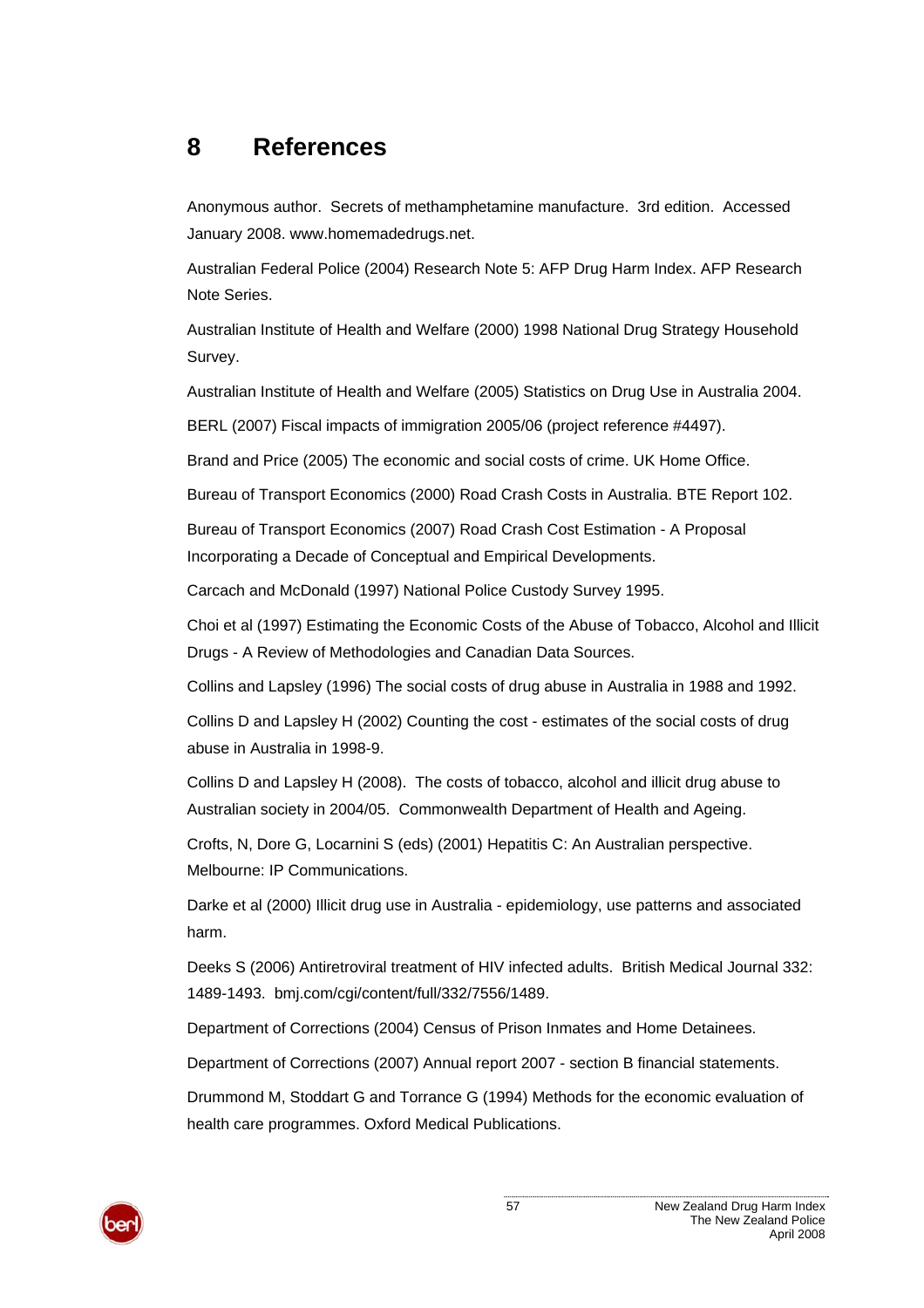Dubourg R, Hamed J and Thorns J (2005) The economic and social costs of crime against individuals and households 2003-04- UK Home Office Online Report 30-05.

Easton B (1997). The social costs of tobacco use and alcohol misuse. University of Otago.

English D, Holman C, Milne E et al (1995) The quantification of drug caused morbidity and mortality in Australia. 1995 edition. Canberra: Commonwealth Department of Human Services and Health.

Field A and Casswell S (1999) Drug use in New Zealand: National Survey 1998. Alcohol and Public Health Research Unit, University of Auckland.

Fielden J, Cumming J, Horne G, Devane P, Slack A and Gallagher L (2005) Waiting for Hip Arthroplasty - Economic Costs and Health Outcomes. Journal of Arthroplasty 20(8): 990-97.

Hales J, Bowen J and Manser J (2007) NZ-ADAM 2006 annual report. Prepared for the New Zealand Police. (Confidential Report).

Hales J, Bowen J and Manser J (2007) NZ-ADAM 2007 annual report. Draft. Prepared for the New Zealand Police. (Confidential Report).

MacDonald et al (2005) Measuring the harm from illegal drugs using the Drug Harm Index. UK Home Office.

Matrix Knowledge Group (2007) The illicit drug trade in the United Kingdom. UK Home **Office** 

Mayhew (2003) Counting the Costs of Crime in Australia - Technical report.

Mayhew and Reilly (2007) The New Zealand Crime and Safety Survey 2006.

McFadden M (2006) The Australian Federal Police Drug Harm Index - A New Methodology for Quantifying Success in Combating Drug Use.

McFadden M and Mwesigye SE (2004) Drug Harm Index – Revised.

McLaren and Mattick (2007) Cannabis in Australia - Use, supply, harms and responses.

Media Awareness Project (13 March 2008) New Zealand - Drugs And Ingredients Worth More Than \$50m Seized.

Ministry of Health (2007) HIV and AIDS information. Issue 60. Accessed February 2008. www.moh.govt.nz/mh.nsf/indexmh/aids-nz-issue60.

Ministry of Justice (1997) Home Detention - The evaluation of the home detention pilot programme 1995-1997.

Ministry of Justice (2006) Conviction and sentencing of offenders in New Zealand - 1996 to 2005.

Ministry of Justice (2007) Benchmarking Study of Home Detention Programs in Australia and New Zealand.

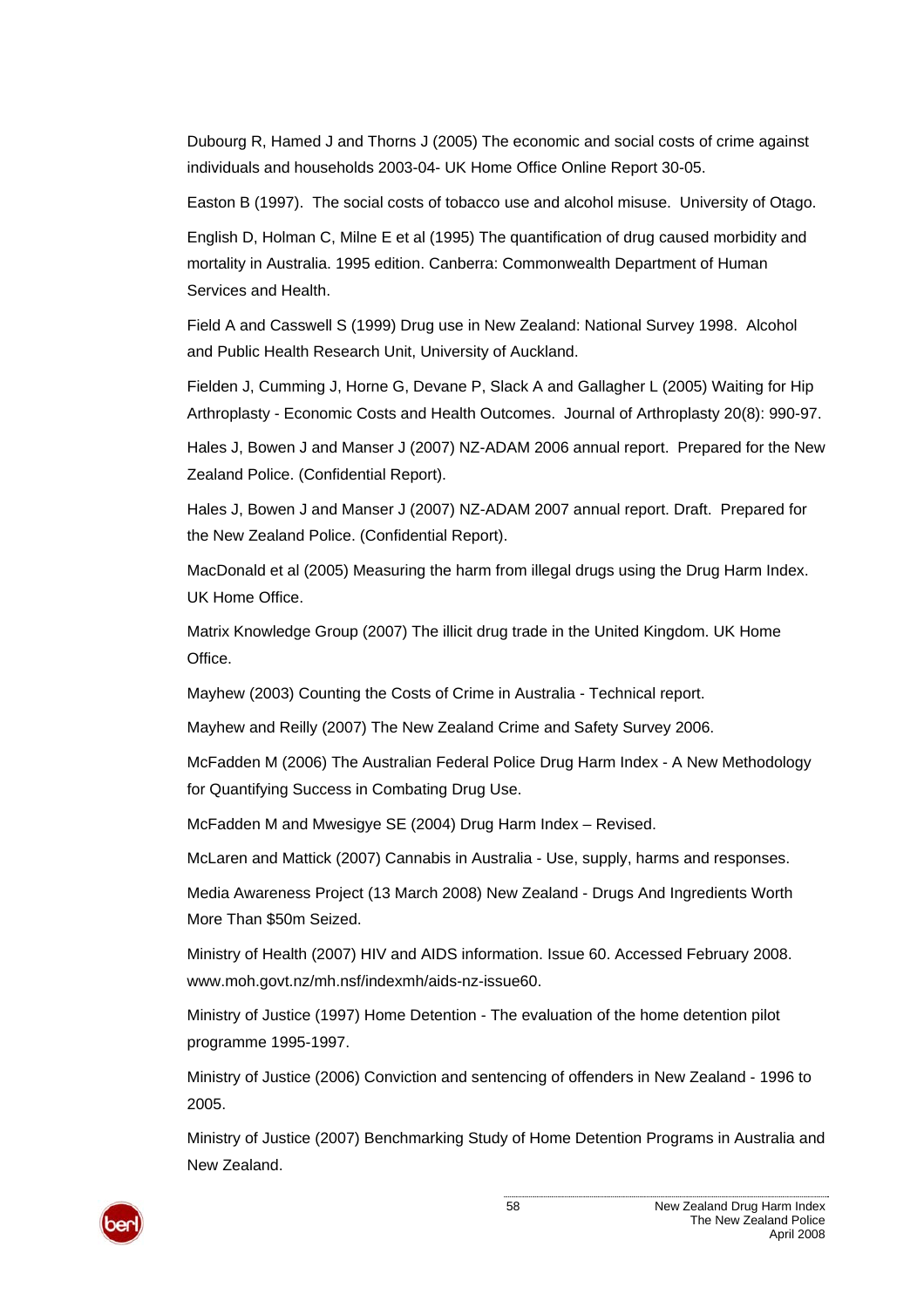Ministry of Transport (2005) The social cost of road crashes and injuries – update.

Moore (2007) Working estimates of the social costs per gram and per user of cannabis, cocaine, opiates and amphetamines (TPA&DC).

NDIB (2000) Lysergic acid diethylamide (LSD) in New Zealand 2000. (Confidential Report).

NDIB (2007a) 'New Cannabis': The Cornerstone of Illicit Drug Harm in New Zealand. 2007 Strategic Assessment. (Confidential Report).

NDIB (2007b) Cocaine in New Zealand. 2006. (Confidential Report).

NDIB (2007c) Methamphetamine in New Zealand. 2007 Strategic Assessment. (Confidential Report).

New Zealand Drug Foundation. Health and safety information - cannabis. Accessed January 2008. www.nzdf.org.nz/cannabis.

New Zealand Drug Foundation. Health and safety information - cocaine. Accessed January 2008. www.nzdf.org.nz/cocaine.

New Zealand Drug Foundation. Health and safety information - ecstasy. Accessed January 2008. www.nzdf.org.nz/ecstasy.

New Zealand Drug Foundation. Health and safety information - heroin and opiates. Accessed January 2008 www.nzdf.org.nz/heroin-opiates.

New Zealand Drug Foundation. Health and safety information - LSD. Accessed January 2008. www.nzdf.org.nz/LSD.

New Zealand Drug Foundation. Health and safety information - methamphetamine/ amphetamines. Accessed February 2007. www.nzdf.org.nz/methamphetamine.

New Zealand Health Information Service (2001) New Zealand Drug Statistics. Ministry of Health.

New Zealand Police (2003) An overview of the drug harm index in Australia and the United Kingdom.

Nice M (2007) New Zealand methamphetamine purity trends – technical report.

O'Dea D and Tucker S (2005) The Cost of Suicide to Society. Wellington: Ministry of Health.

O'Dea D, Thomson G, Edwards R, and Gifford H (2007) Tobacco Taxation in New Zealand. Wellington: Smokefree Coalition and ASH NZ.

O'Dea D (December 2007) Economic and Social Costs of Smoking in New Zealand - Some Valuation Issues. Auckland: HSPR conference.

Ratcliffe J, Ryan M and Tucker J (1996) The costs of alternative types of routine antenatal care for low-risk women: shared care vs care by general practitioners and community midwives. Journal of Health Services Research and Policy 1(3):135-40.

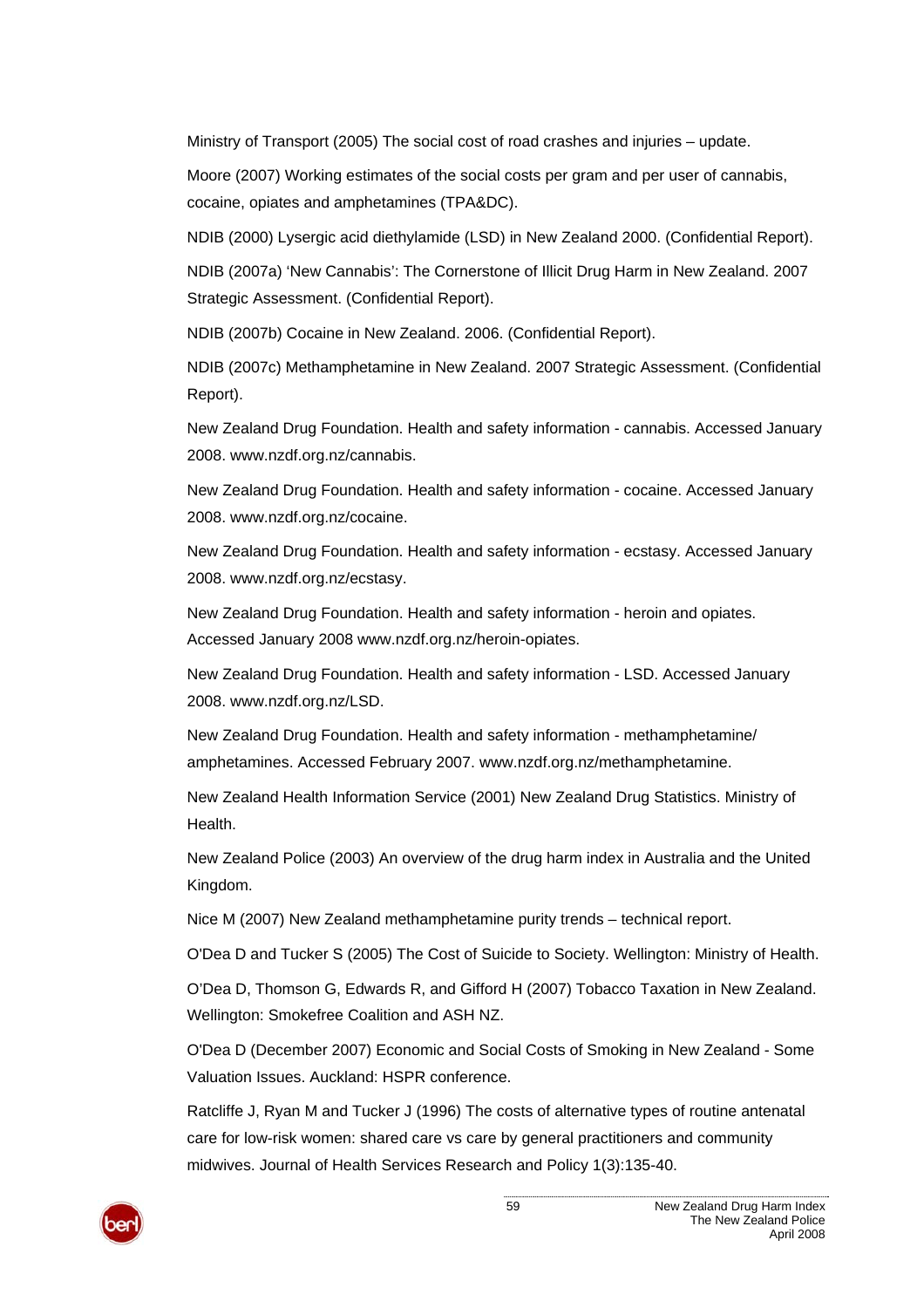Ridolfo B and Stevenson C (2001) The quantification of drug-caused mortality and morbidity in Australia, 1998.

Roper and Thompson (2006) Estimating the costs of crime in New Zealand in 2003-04 - Treasury Working Paper.

Sheerin I (2004) Consequences of drug use and benefits of methadone maintenance therapy. University of Otago; PhD Thesis.

Sheerin I, Green T, Sellman D, Adamson S and Deerlin D (2004) Reduction in crime by drug users on a methadone maintenance therapy programme in New Zealand. New Zealand Medical Journal 117(1190): 1-10.

Sheerin I, Green T and Sellman D (2003) The costs of not treating hepatitis C virus infection in injecting drug users in New Zealand. Drug and Alcohol Review 22: 159-167.

Single (1995) International guidelines for estimating the costs of substance abuse.

Single et al (2001) International Guidelines for Estimating the Costs of Substance Abuse.

Statistics New Zealand (2001) Around the clock. Findings from the New Zealand Time Use Survey 1998-99.

Stephens A (2007) Weighing up crime: the estimation of criminal drug-related harm. Oslo: Conference of the International Society for the Study of Drug Policy.

Stuff (13 Mar 2008) Double drug bust worth over \$50m.

Stuff (23 Feb 2008) Stanlake drug crops 'worth \$33,000 each'.

Sydney Morning Herald (13 March 2008) Money trail ends in \$87m cocaine seizure.

Taylor and Bareja (2005) National Police Custody Survey 2002.

United Nations Office on Drugs and Crime (2005) World Drug Report - Volume 1.

United Nations Office on Drugs and Crime (2005) World Drug Report - Volume 2.

Wilkins C and Sweetsur P (2003) Drug Use in New Zealand. 2003 Health Behaviour Survey.

Wilkins C and Sweetsur P (2007) Trends in drug use in the population in New Zealand: Findings from national household drug surveying in 1998, 2001, 2003 and 2006. SHORE.

Wilkins C, Casswell S, Bhatta K et al (2002) Drug use in New Zealand: National surveys comparison 1998 & 2001. Alcohol & Public Health Research Unit, University of Auckland.

Wilkins C, Girling M, Sweetsur P and Butler R (2005) Key findings from the methamphetamine module of the 2005 illicit drug monitoring system (IDMS). SHORE. Accessed February 2007. http://www.shore.ac.nz/projects/idms\_study.htm.

Wilkins C, Girlng M and Sweetsur P (2006) Recent trends in illegal drug use in New Zealand, 2006. SHORE.

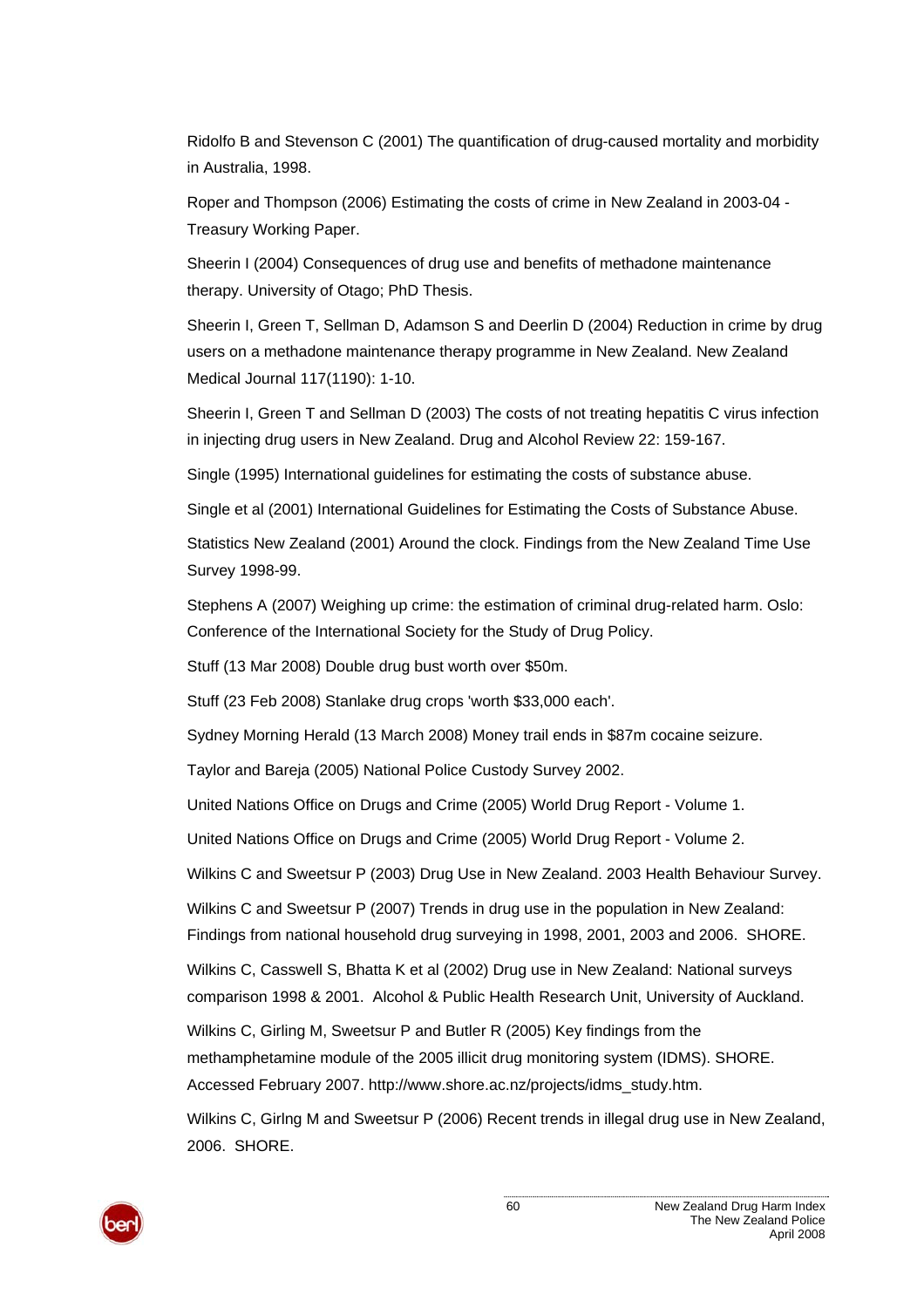## **9 Appendix – Additional Tables**

<span id="page-66-0"></span>

| <b>Cost category</b>               | \$m\$        | <b>Cannabis</b>                       | <b>Opioids</b> | <b>Stimulants</b> | <b>LSD</b> | <b>Total</b> |  |
|------------------------------------|--------------|---------------------------------------|----------------|-------------------|------------|--------------|--|
|                                    |              | <b>Diverted inputs</b>                |                |                   |            |              |  |
| <b>Total diverted inputs</b>       |              | 243.2                                 | 18.2           | 257.0             | 0.2        | 518.7        |  |
|                                    | Crime n.i.e. |                                       |                |                   |            |              |  |
| Customs                            |              | 1.2                                   | 0.6            | 22.2              | 0.6        | 24.7         |  |
| Police                             |              | 39.5                                  | 17.3           | 49.3              | 0.7        | 106.9        |  |
| Criminal courts                    |              | 17.2                                  | 6.5            | 16.1              | 0.3        | 40.0         |  |
| Prisons                            |              | 41.9                                  | 13.8           | 53.7              | 1.1        | 110.5        |  |
| Community sentences                |              | 16.4                                  | 0.1            | 4.2               | 0.1        | 20.9         |  |
| Preventative expenditure           |              | 6.9                                   | 11.0           | 13.0              | 0.3        | 31.2         |  |
| Property lost                      |              | 17.5                                  | 28.3           | 33.1              | 0.8        | 79.7         |  |
| Total crime n.i.e.                 |              | 140.6                                 | 77.6           | 191.6             | 4.0        | 413.9        |  |
|                                    |              | Lost output                           |                |                   |            |              |  |
| Labour in the workforce            |              |                                       |                |                   |            |              |  |
| Reduction in workforce             |              | 0.2                                   | 38.0           | 0.0               | 0.2        | 38.5         |  |
| Absenteeism                        |              | 6.4                                   | 1.3            | 11.1              | 0.0        | 18.9         |  |
| Total                              |              | 6.7                                   | 39.3           | 11.1              | 0.3        | 57.4         |  |
| Labour in the household            |              |                                       |                |                   |            |              |  |
| Premature death                    |              | 0.0                                   | 6.2            | 0.0               | 0.0        | 6.3          |  |
| <b>Sickness</b>                    |              | 0.6                                   | 0.1            | 0.8               | 0.0        | 1.5          |  |
| Total                              |              | 0.6                                   | 6.3            | 0.8               | 0.0        | 7.8          |  |
| Crime related lost output          |              |                                       |                |                   |            |              |  |
| Victims of crime                   |              | 33.8                                  | 53.9           | 59.5              | 1.1        | 148.4        |  |
| Prisoners                          |              | 13.4                                  | 4.0            | 30.6              | 0.4        | 48.5         |  |
| Total paid and unpaid labour costs |              | 13.4                                  | 4.0            | 30.6              | 0.4        | 48.5         |  |
| Less consumption resources saved   |              | $-0.3$                                | $-41.5$        | 0.0               | $-0.3$     | $-42.0$      |  |
| <b>Total net labour costs</b>      |              | 33.6                                  | 12.5           | 59.5              | 0.8        | 106.4        |  |
|                                    |              | Health care and road accidents n.i.e. |                |                   |            |              |  |
| Pharmaceuticals                    |              | 0.1                                   | 8.6            | 1.2               | 0.3        | 10.2         |  |
| Hospital                           |              | 1.1                                   | 3.3            | 2.3               | 0.1        | 6.8          |  |
| Medical                            |              | 0.0                                   | 1.1            | 11.1              | 0.0        | 12.3         |  |
| Ambulances                         |              | 0.0                                   | 0.6            | 0.0               | 0.0        | 0.6          |  |
| Treatment for victims of crime     |              | 6.5                                   | 1.3            | 15.5              | 0.2        | 23.6         |  |
| Less health resources saved        |              | $-0.3$                                | $-1.0$         | $-0.7$            | 0.0        | $-2.0$       |  |
| Total net health care              |              | 7.5                                   | 13.8           | 29.4              | 0.6        | 51.4         |  |
| Road accidents n.i.e.              |              | 0.9                                   | 0.2            | 0.8               | 0.0        | 2.0          |  |
| <b>Total tangible</b>              |              | 425.8                                 | 122.4          | 538.3             | 5.7        | 1,092.3      |  |

## **Appendix Table 1 Tangible costs of illicit drug use (\$m), 2005/06 - detail**

Note: n.i.e. denotes not included elsewhere.

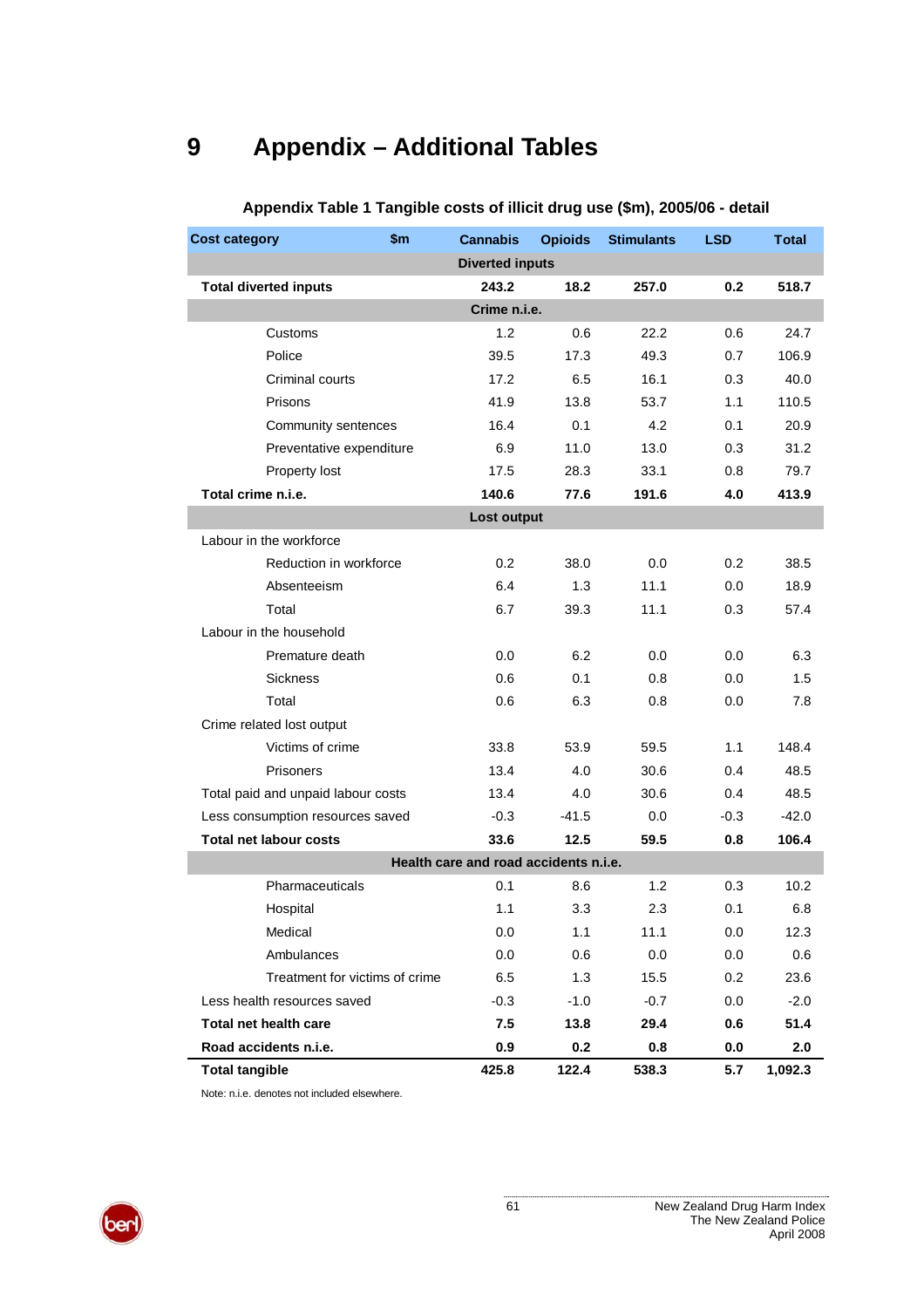<span id="page-67-0"></span>

| <b>Cost category</b>            | \$m                        | <b>Cannabis</b>      | <b>Opioids</b> | <b>Stimulants</b> | <b>LSD</b> | <b>Total</b> |
|---------------------------------|----------------------------|----------------------|----------------|-------------------|------------|--------------|
|                                 |                            | Loss of life         |                |                   |            |              |
|                                 | Premature mortality n.i.e. | 1.1                  | 179.5          | 0.0               | 1.1        | 181.8        |
|                                 | Road fatalities            | 0.1                  | 22.6           | 0.0               | 0.1        | 22.9         |
|                                 | Homicide                   | 0.14                 | 0.02           | 0.33              | 0.01       | 0.50         |
| Total loss of life              |                            | 1.4                  | 202.1          | 0.3               | 1.3        | 205.2        |
|                                 |                            | Lost quality of life |                |                   |            |              |
|                                 | Road accidents             | 0.06                 | 0.02           | 0.05              | 0.00       | 0.13         |
|                                 | Crime                      | 3.2                  | 1.8            | 7.0               | 0.1        | 12.2         |
| <b>Total pain and suffering</b> |                            | 3.3                  | 1.8            | 7.1               | 0.1        | 12.3         |
| <b>Total intangible</b>         |                            | 4.7                  | 203.9          | 7.4               | 1.4        | 217.5        |

## **Appendix Table 2 Intangible costs of illicit drug use (\$m), 2005/06 – detail**

Note: n.i.e. denotes not included elsewhere.

| <b>Crime costs</b>            | <b>Cannabis</b><br>$\mathbf{\$m}$ | <b>Opioids</b>              | <b>Stimulants</b> | <b>LSD</b>     | <b>Total</b> |  |  |  |
|-------------------------------|-----------------------------------|-----------------------------|-------------------|----------------|--------------|--|--|--|
|                               | <b>Tangible costs</b>             |                             |                   |                |              |  |  |  |
| Customs                       | 1.2                               | 0.6                         | 22.2              | 0.6            | 24.7         |  |  |  |
| Police                        | 39.5                              | 17.3                        | 49.3              | 0.7            | 106.9        |  |  |  |
| Criminal courts               | 17.2                              | 6.5                         | 16.1              | 0.3            | 40.0         |  |  |  |
| Prisons                       | 41.9                              | 13.8                        | 53.7              | 1.1            | 110.5        |  |  |  |
| Community sentences           | 16.4                              | 0.1                         | 4.2               | 0.1            | 20.9         |  |  |  |
| Preventative expenditure      | 6.9                               | 11.0                        | 13.0              | 0.3            | 31.2         |  |  |  |
| Property lost                 | 17.5                              | 28.3                        | 33.1              | 0.8            | 79.7         |  |  |  |
| Health care of victims        | 6.5                               | 1.3                         | 15.5              | 0.2            | 23.6         |  |  |  |
| Lost output of victims        | 13.4                              | 4.0                         | 30.6              | 0.4            | 48.5         |  |  |  |
| Lost output of prisoners      | 13.1                              | 4.3                         | 16.9              | 0.3            | 34.7         |  |  |  |
| <b>Total tangible</b>         | 173.7                             | 87.2                        | 254.6             | 5.0            | 520.6        |  |  |  |
|                               |                                   | <b>Intangible costs</b>     |                   |                |              |  |  |  |
| Homicide                      | 0.1                               | 0.0                         | 0.3               | 0.0            | 0.5          |  |  |  |
| Pain and suffering            | 3.2                               | 1.8                         | 7.0               | 0.1            | 12.2         |  |  |  |
| <b>Total intangible costs</b> | 3.4                               | 1.8                         | 7.4               | 0.1            | 12.7         |  |  |  |
|                               |                                   | <b>Total costs of crime</b> |                   |                |              |  |  |  |
| <b>Total costs</b>            | 177.1                             | 89.1                        | 262.0             | 5.1            | 533.3        |  |  |  |
| Tangible n.i.e.               | 140.6                             | 77.6                        | 191.6             | 4.0            | 413.9        |  |  |  |
| Intangible n.i.e.             |                                   |                             |                   | $\blacksquare$ |              |  |  |  |
| Total crime n.i.e.            | 140.6                             | 77.6                        | 191.6             | 4.0            | 413.9        |  |  |  |
| % of Total crime n.i.e.       | 34.0%                             | 18.8%                       | 46.3%             | 1.0%           | 100.0%       |  |  |  |

## **Appendix Table 3 Crime costs of illicit drug use (\$m), 2005/06 - detail**

*Note: n.i.e. denotes not included elsewhere.*

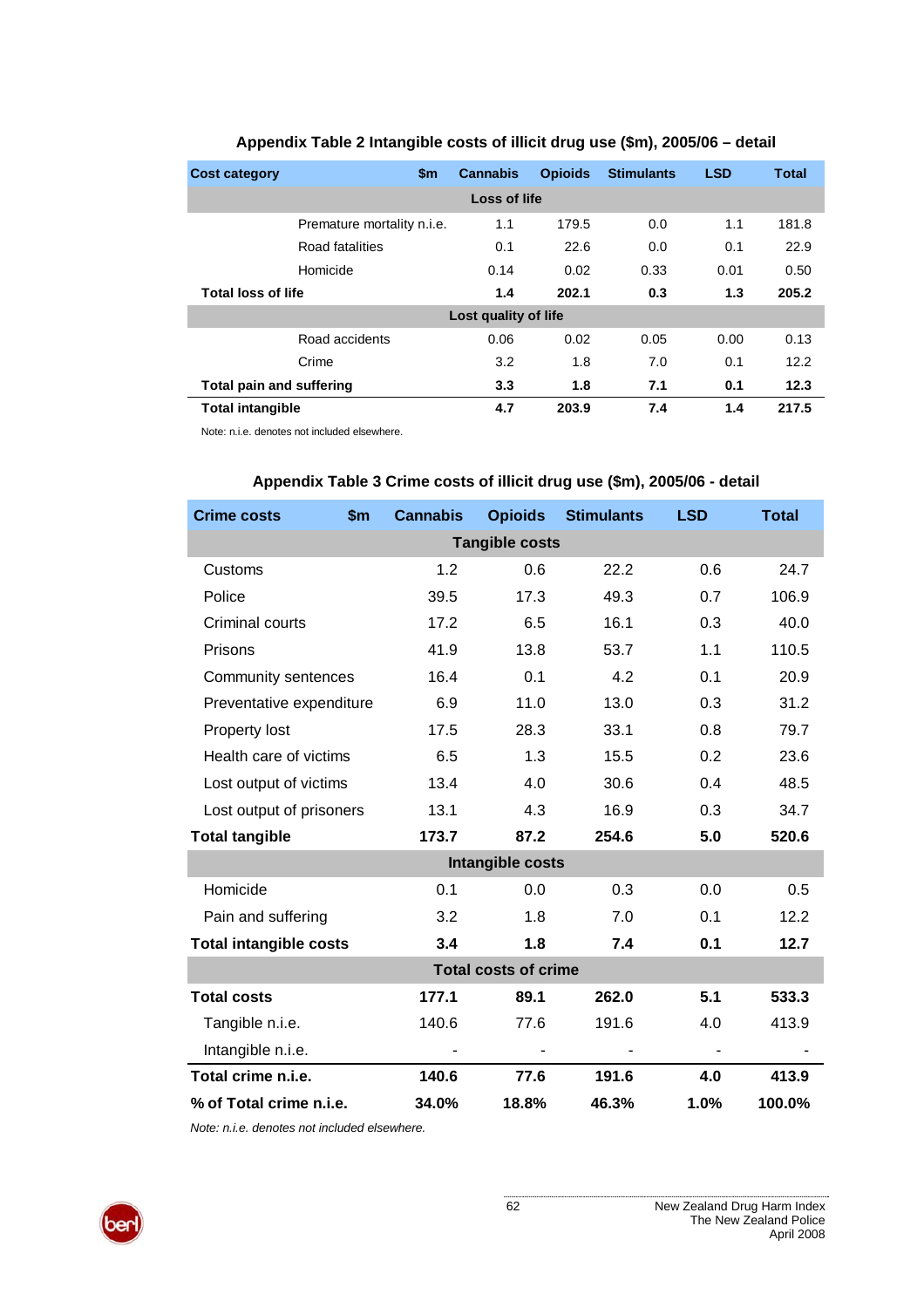| Age       | <b>Cannabis</b> | <b>Opioids</b> | <b>Cocaine</b> | <b>Ecstasy</b> | <b>LSD</b> | <b>Amphetamines</b> | Crystal meth-<br>amphetamine |
|-----------|-----------------|----------------|----------------|----------------|------------|---------------------|------------------------------|
|           |                 |                |                | <b>Male</b>    |            |                     |                              |
| $13 - 14$ | 5.0%            | 0.0%           | 0.0%           | 0.0%           | 0.0%       | 0.0%                | 0.0%                         |
| $15 - 17$ | 20.8%           | 1.1%           | 1.1%           | 2.8%           | 3.9%       | 2.5%                | 1.1%                         |
| 18-19     | 41.2%           | 2.0%           | 0.7%           | 7.2%           | 4.6%       | 5.9%                | 2.0%                         |
| $20 - 24$ | 36.9%           | 0.6%           | 2.1%           | 11.6%          | 3.7%       | 9.5%                | 0.6%                         |
| $25 - 29$ | 23.0%           | 4.0%           | 4.0%           | 9.4%           | 4.0%       | 5.8%                | 0.0%                         |
| 30-34     | 21.6%           | 0.0%           | 1.0%           | 4.6%           | 0.0%       | 4.9%                | 0.0%                         |
| 35-39     | 15.0%           | 2.0%           | 0.7%           | 0.7%           | 0.0%       | 3.3%                | 0.0%                         |
| 40-45     | 13.7%           | 0.7%           | 2.0%           | 1.5%           | 2.2%       | 3.2%                | 1.5%                         |
|           |                 |                |                | <b>Female</b>  |            |                     |                              |
| $13 - 14$ | 2.4%            | 0.0%           | 0.0%           | 2.4%           | 0.0%       | 0.0%                | 0.0%                         |
| $15 - 17$ | 15.1%           | 0.6%           | 0.9%           | 0.0%           | 0.0%       | 1.5%                | 0.0%                         |
| 18-19     | 28.2%           | 0.0%           | 1.7%           | 5.2%           | 1.7%       | 5.7%                | 1.7%                         |
| $20 - 24$ | 33.2%           | 0.0%           | 0.9%           | 9.7%           | 5.9%       | 5.0%                | 3.5%                         |
| 25-29     | 13.6%           | 0.7%           | 1.1%           | 7.1%           | 3.2%       | 3.2%                | 1.1%                         |
| 30-34     | 11.6%           | 0.0%           | 0.5%           | 1.9%           | 0.0%       | 1.7%                | 0.9%                         |
| 35-39     | 2.0%            | 0.0%           | 0.5%           | 0.2%           | 0.0%       | 0.0%                | 0.2%                         |
| 40-45     | 5.5%            | 0.0%           | 0.6%           | 0.4%           | 0.2%       | 0.6%                | 0.0%                         |
| Overall   | 17.0%           | 0.6%           | 1.1%           | 3.7%           | 1.7%       | 3.1%                | 0.8%                         |

#### **Appendix Table 4 Drug use prevalence 13-45 year olds, 2005/06**

Source: BERL estimates. The estimates use data provided from SHORE's drug use surveys.

| Year | <b>Cannabis</b> | <b>Opioids</b> | <b>Stimulants</b> | <b>LSD</b> |
|------|-----------------|----------------|-------------------|------------|
| 2000 | 36,742          | 0.003          | 18.1              | 0.0024     |
| 2001 | 55,103          | 10.053         | 14.2              | 0.0001     |
| 2002 | 45,589          | 0.811          | 32.4              | 0.0000     |
| 2003 | 41,585          | 2.938          | 41 2              | 0.0007     |
| 2004 | 43,663          | 0.385          | 99.7              | 0.0000     |
| 2005 | 39,426          | 0.089          | 46.9              | 0.0001     |
| 2006 | 33,480          | 0.013          | 155.5             | 0.0002     |

#### **Appendix Table 5 Illicit drug seizures (kilograms), 2000-2006**

Source: BERL estimates based on data provided by the Police and NDIB.

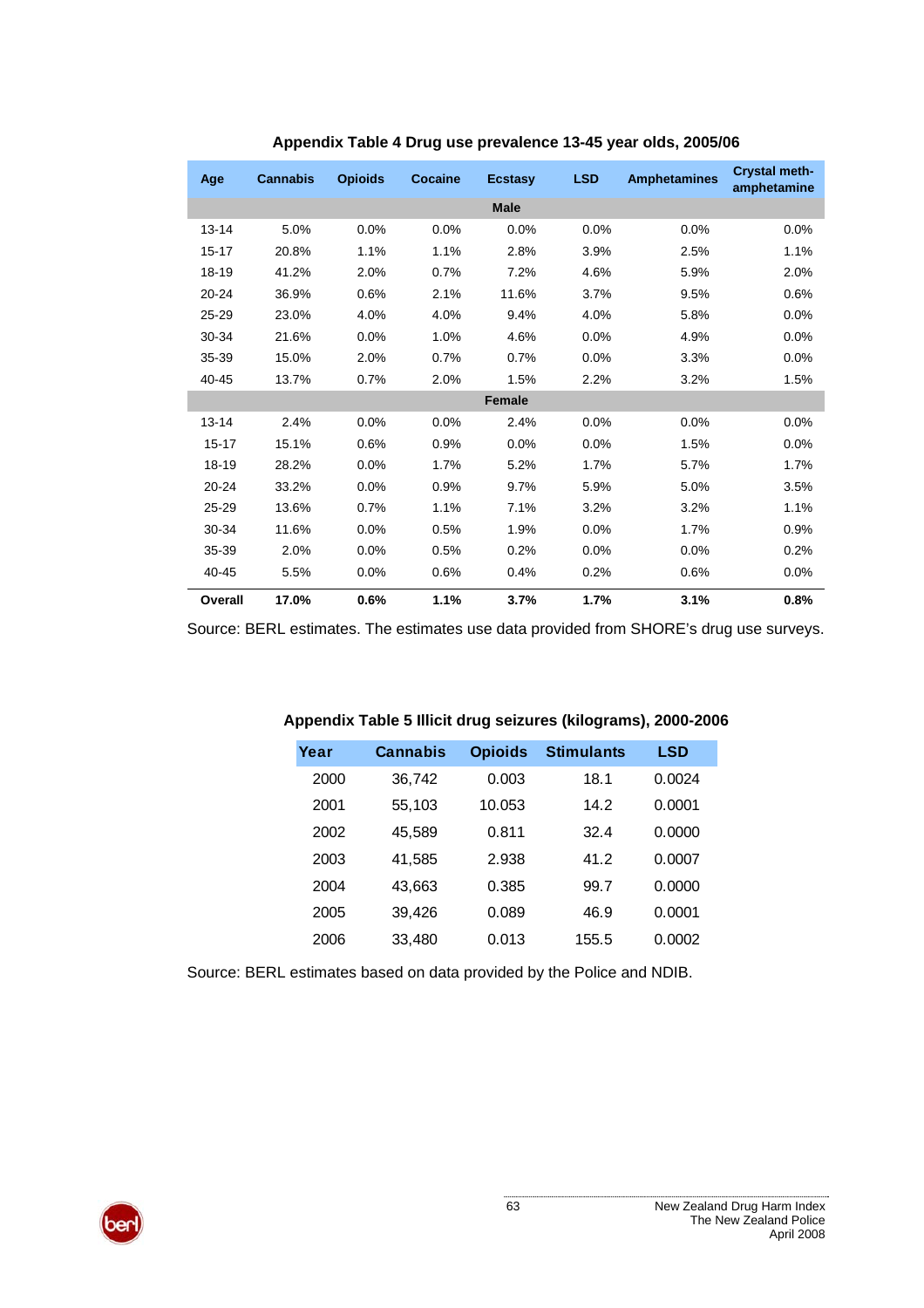| <b>Drug type</b>        | <b>Common unit</b> | Grams       |
|-------------------------|--------------------|-------------|
| Cannabis                | joint              | 0.33        |
|                         | bullet/tinnie      | 1. $\Omega$ |
|                         | plant              | 227.2       |
|                         | cap/straw          | 0.4         |
| Cocaine                 | point              | 0.1         |
| Methamphetamine/        | point              | 0.1         |
| crystal methamphetamine | tablet             | 0.1         |
|                         | cap                | 0.2         |
| Pseudoephedrine         | tablet             | 0.08        |
| Ecstasy (MDMA)          | tablet             | 0.05        |
| LSD                     | tab/ticket         | 0.00005     |

## **Appendix Table 6 Metric conversion assumptions**

## **Appendix Table 7 Illicit drug caused deaths by nature of cause, 2001-2005**

| Cause of deaths from illicit drug use          | <b>Females</b> | <b>Males</b> | <b>Total</b> |
|------------------------------------------------|----------------|--------------|--------------|
| Directly attributable to opiates               | 51.0           | 103.0        | 154.0        |
| Directly attributable to other illicit drugs   | 0.0            | 1.0          | 1.0          |
| Low birthweight due to opiates and cocaine     | 5.8            | 6.2          | 11.9         |
| <b>Hepatitis B</b>                             | 5.8            | 11.3         | 17.1         |
| Hepatitis C                                    | 1.3            | 0.0          | 1.3          |
| <b>HIV/AIDS</b>                                | 2.3            | 1.7          | 4.1          |
| Acute and sub-acute endocarditis               | 2.9            | 4.3          | 7.3          |
| Road Injuries                                  | 10.5           | 22.9         | 33.4         |
| Poisoning, accidental or deliberate (X42, Y42) | 35.0           | 34.0         | 69.0         |
| <b>All Causes</b>                              | 114.6          | 184.4        | 299.1        |

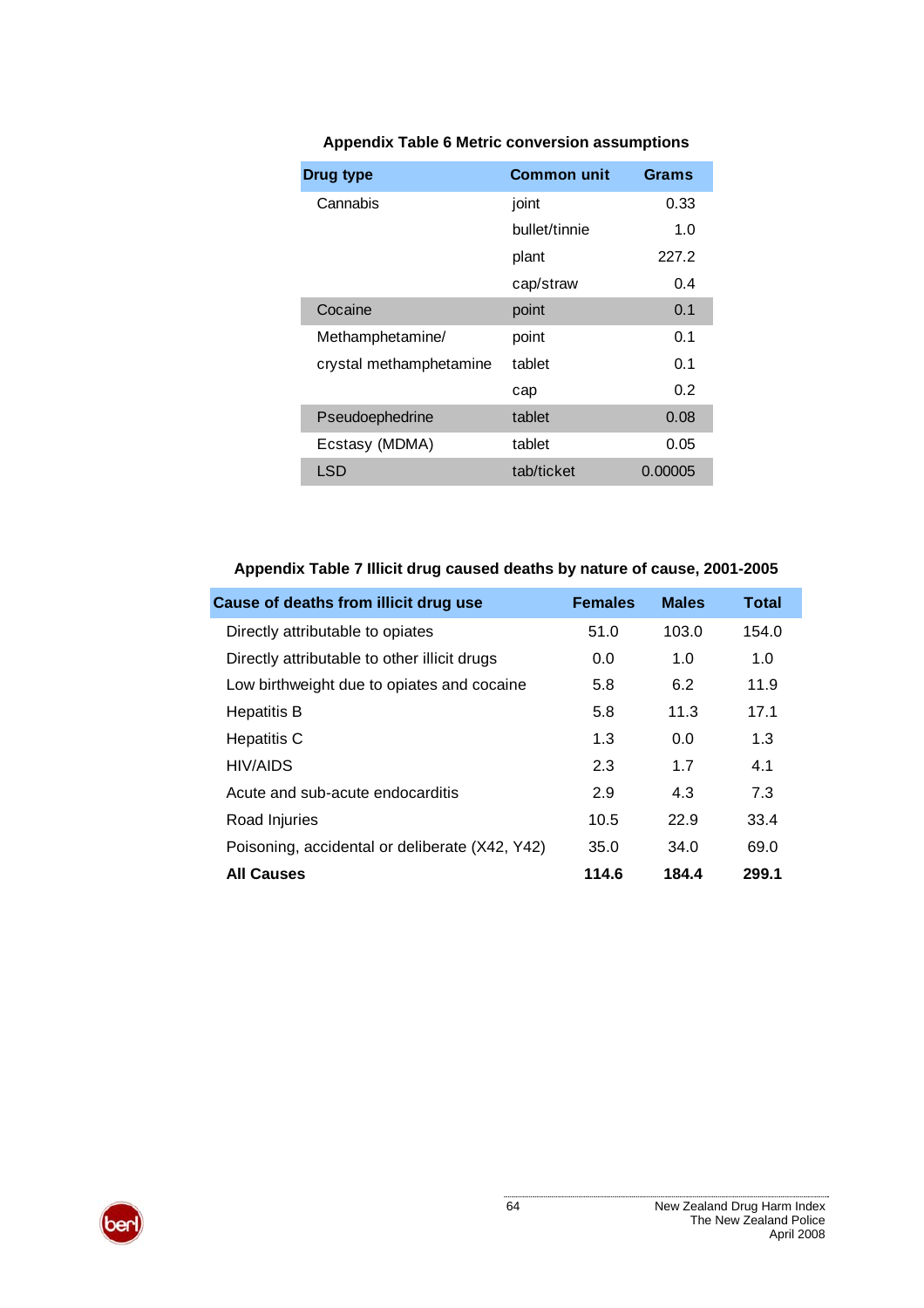|                 | <b>Deaths</b>  |              | <b>Mortality Rates per 1000</b> |              |
|-----------------|----------------|--------------|---------------------------------|--------------|
| Age             | <b>Females</b> | <b>Males</b> | <b>Females</b>                  | <b>Males</b> |
| $0 - 4$         | 6.1            | 6.5          | 0.044                           | 0.045        |
| $5 - 9$         | 0.3            | 0.4          | 0.002                           | 0.002        |
| $10 - 14$       | 0.3            | 0.6          | 0.002                           | 0.004        |
| $15 - 19$       | 5.5            | 8.3          | 0.038                           | 0.055        |
| 20-24           | 6.1            | 16.1         | 0.044                           | 0.116        |
| 25-29           | 9.1            | 16.3         | 0.069                           | 0.131        |
| 30-34           | 10.9           | 28.5         | 0.070                           | 0.202        |
| 35-39           | 19.2           | 33.4         | 0.120                           | 0.226        |
| 40-44           | 15.0           | 17.5         | 0.093                           | 0.115        |
| 45-49           | 11.1           | 15.1         | 0.078                           | 0.110        |
| 50-54           | 9.0            | 10.0         | 0.072                           | 0.081        |
| 55-59           | 5.7            | 7.6          | 0.053                           | 0.072        |
| 60-64           | 1.2            | 6.6          | 0.013                           | 0.078        |
| 65-69           | 3.0            | 3.9          | 0.042                           | 0.058        |
| 70-74           | 4.8            | 4.7          | 0.076                           | 0.082        |
| 75-79           | 1.4            | 2.6          | 0.025                           | 0.058        |
| 80-84           | 4.2            | 3.5          | 0.100                           | 0.134        |
| $85+$           | 2.1            | 3.0          | 0.056                           | 0.188        |
| <b>All Ages</b> | 114.6          | 184.4        | 0.056                           | 0.094        |

**Appendix Table 8 Illicit drug caused deaths and age-gender mortality rates, 2001-2005**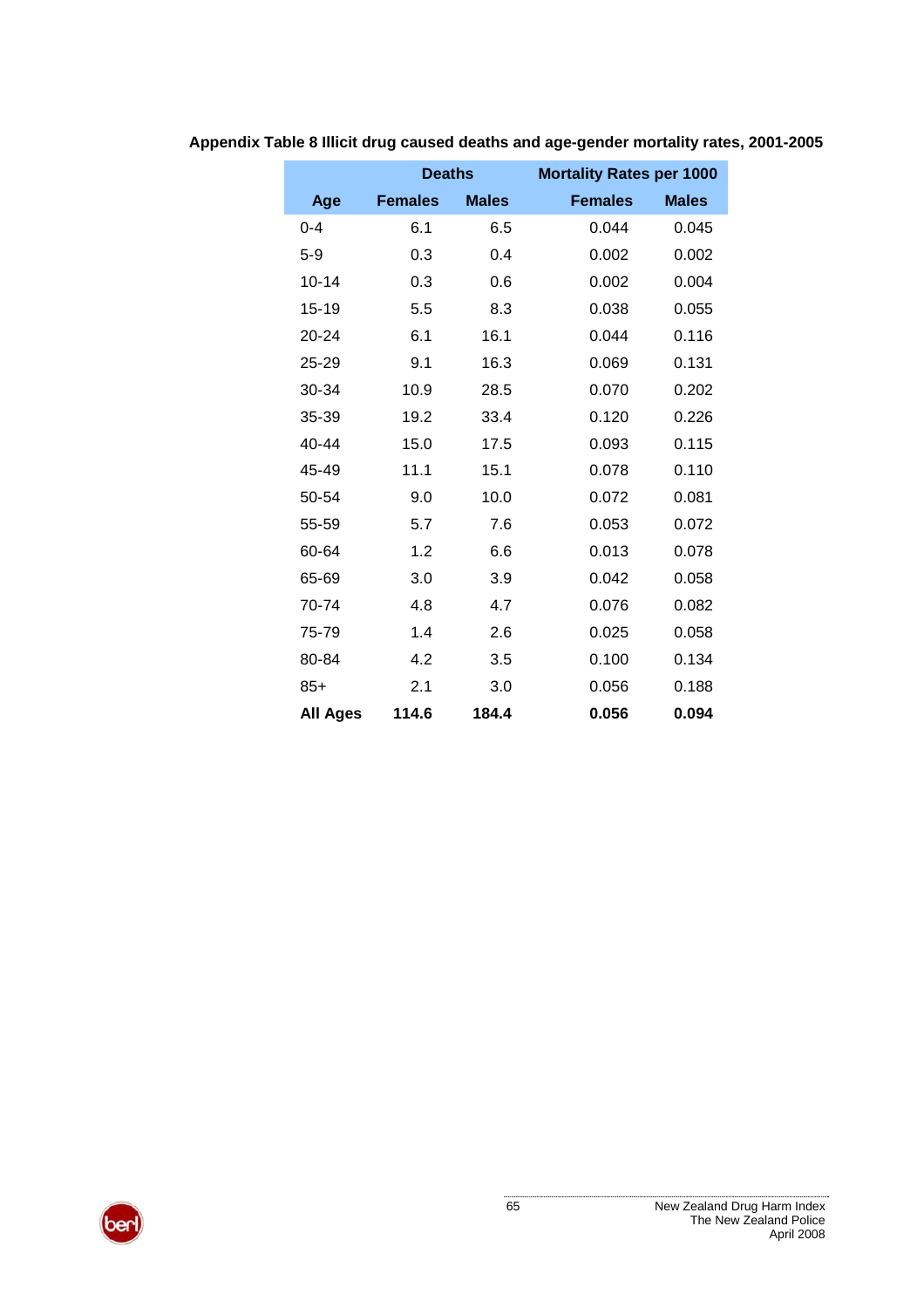| <b>Males</b>     | <b>Estimated resident</b><br>population | <b>Estimated resident</b><br>population | <b>Additional</b><br>population |
|------------------|-----------------------------------------|-----------------------------------------|---------------------------------|
| <b>Age Group</b> |                                         | - no illicit drug use                   | - no illicit drug use           |
| $0 - 4$          | 146,420                                 | 146,423                                 | 3                               |
| $5-9$            | 149,230                                 | 149,237                                 | 7                               |
| $10 - 14$        | 159,500                                 | 159,507                                 | $\overline{7}$                  |
| $15 - 19$        | 159,470                                 | 159,482                                 | 12                              |
| 20-24            | 146,030                                 | 146,053                                 | 23                              |
| 25-29            | 127,100                                 | 127,138                                 | 38                              |
| 30-34            | 136,420                                 | 136,481                                 | 61                              |
| 35-39            | 149,190                                 | 149,283                                 | 93                              |
| 40-44            | 156,030                                 | 156,148                                 | 118                             |
| 45-49            | 149,130                                 | 149,259                                 | 129                             |
| 50-54            | 129,950                                 | 130,079                                 | 129                             |
| 55-59            | 119,820                                 | 119,948                                 | 128                             |
| 60-64            | 92,300                                  | 92,417                                  | 117                             |
| 65-69            | 75,650                                  | 75,756                                  | 106                             |
| 70-74            | 57,470                                  | 57,559                                  | 89                              |
| 75-79            | 47,590                                  | 47,657                                  | 67                              |
| 80-84            | 30,070                                  | 30,112                                  | 42                              |
| 85-89            | 13,180                                  | 13,201                                  | 21                              |
| $90+$            | 4,990                                   | 4,997                                   | $\overline{7}$                  |
| <b>All males</b> | 2,049,540                               | 2,050,737                               | 1,197                           |

#### **Appendix Table 9 Counterfactual population estimates – males, 2005/06**

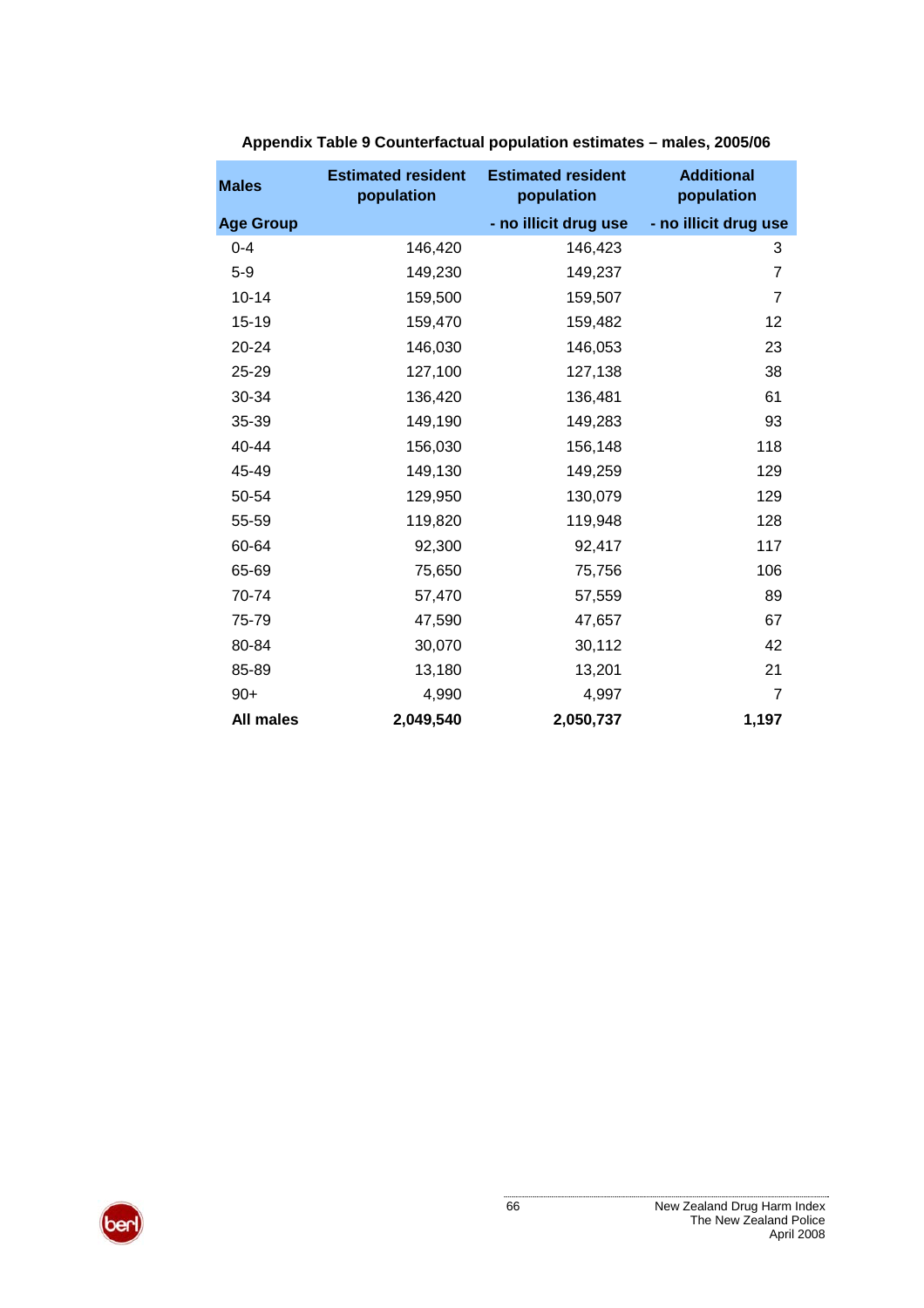| <b>Females</b>     | <b>Estimated resident</b><br>population | <b>Estimated resident</b><br>population | <b>Additional</b><br>population |
|--------------------|-----------------------------------------|-----------------------------------------|---------------------------------|
| <b>Age Group</b>   |                                         | - no illicit drug use                   | - no illicit drug use           |
| $0 - 4$            | 139,830                                 | 139,833                                 | 3                               |
| $5-9$              | 142,610                                 | 142,616                                 | 6                               |
| $10 - 14$          | 150,990                                 | 150,997                                 | $\overline{7}$                  |
| $15 - 19$          | 154,280                                 | 154,290                                 | 10                              |
| 20-24              | 145,540                                 | 145,555                                 | 15                              |
| 25-29              | 133,940                                 | 133,961                                 | 21                              |
| 30-34              | 149,830                                 | 149,862                                 | 32                              |
| 35-39              | 163,430                                 | 163,478                                 | 48                              |
| 40-44              | 166,650                                 | 166,714                                 | 64                              |
| 45-49              | 156,070                                 | 156,143                                 | 73                              |
| 50-54              | 133,750                                 | 133,825                                 | 75                              |
| 55-59              | 122,710                                 | 122,785                                 | 75                              |
| 60-64              | 95,110                                  | 95,177                                  | 67                              |
| 65-69              | 80,000                                  | 80,061                                  | 61                              |
| 70-74              | 62,800                                  | 62,855                                  | 55                              |
| 75-79              | 56,060                                  | 56,106                                  | 46                              |
| 80-84              | 43,900                                  | 43,935                                  | 35                              |
| 85-89              | 25,940                                  | 25,962                                  | 22                              |
| $90+$              | 13,950                                  | 13,959                                  | 9                               |
| <b>All females</b> | 2,137,390                               | 2,138,112                               | 722                             |

### **Appendix Table 10 Counterfactual population estimates – females, 2005/06**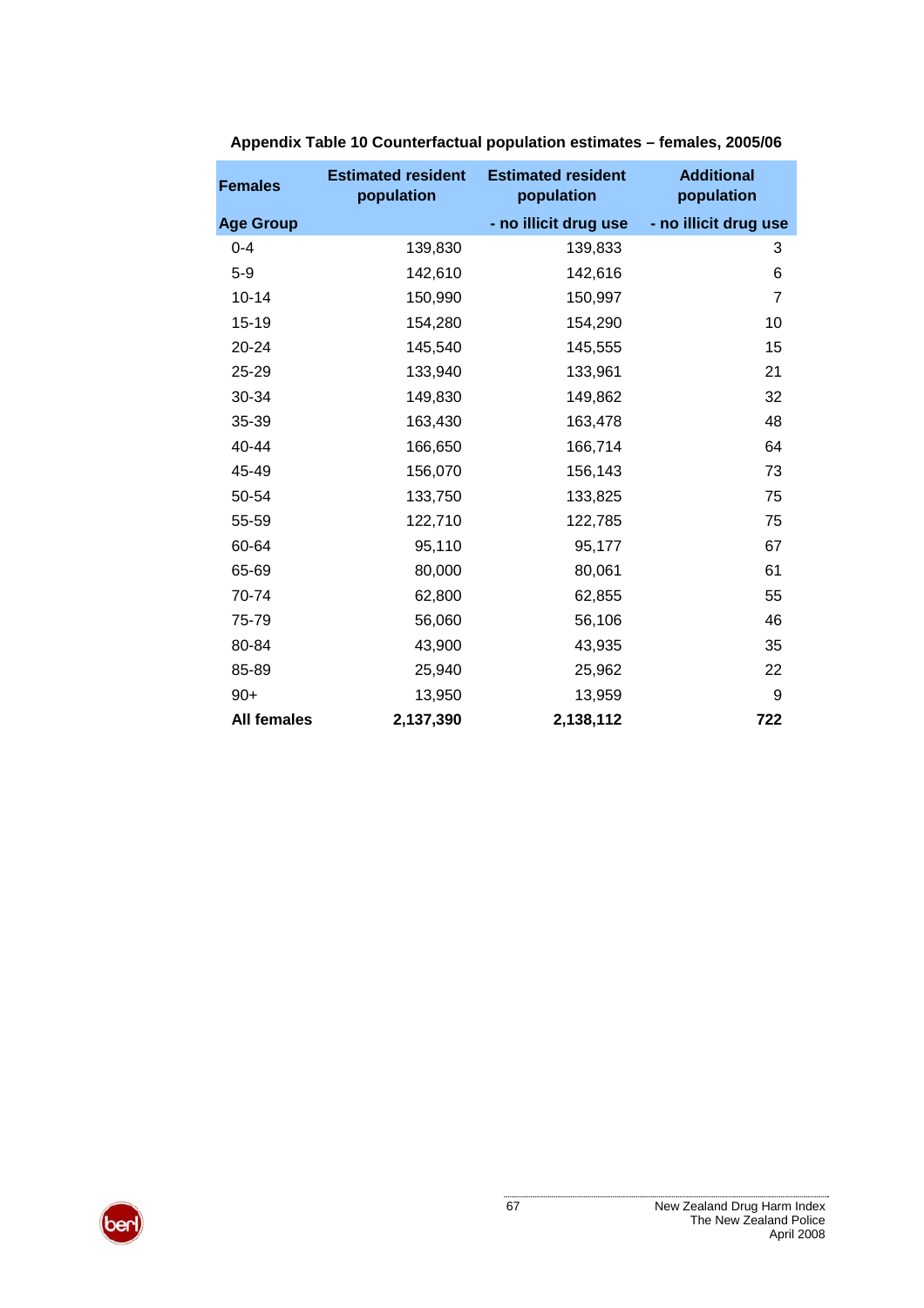| <b>Total</b>     | <b>Estimated resident</b><br>population | <b>Estimated resident</b><br>population | <b>Additional</b><br>population |
|------------------|-----------------------------------------|-----------------------------------------|---------------------------------|
| <b>Age Group</b> |                                         | - no illicit drug use                   | - no illicit drug use           |
| $0 - 4$          | 286,250                                 | 286,256                                 | 6                               |
| $5-9$            | 291,840                                 | 291,853                                 | 13                              |
| $10 - 14$        | 310,490                                 | 310,504                                 | 14                              |
| $15 - 19$        | 313,750                                 | 313,772                                 | 22                              |
| 20-24            | 291,570                                 | 291,608                                 | 38                              |
| 25-29            | 261,040                                 | 261,099                                 | 59                              |
| 30-34            | 286,250                                 | 286,343                                 | 93                              |
| 35-39            | 312,620                                 | 312,761                                 | 141                             |
| 40-44            | 322,680                                 | 322,862                                 | 182                             |
| 45-49            | 305,200                                 | 305,401                                 | 201                             |
| 50-54            | 263,700                                 | 263,904                                 | 204                             |
| 55-59            | 242,530                                 | 242,733                                 | 203                             |
| 60-64            | 187,410                                 | 187,594                                 | 184                             |
| 65-69            | 155,650                                 | 155,817                                 | 167                             |
| 70-74            | 120,270                                 | 120,414                                 | 144                             |
| 75-79            | 103,650                                 | 103,763                                 | 113                             |
| 80-84            | 73,970                                  | 74,047                                  | 77                              |
| 85-89            | 39,120                                  | 39,163                                  | 43                              |
| $90+$            | 18,940                                  | 18,956                                  | 16                              |
| <b>Total</b>     | 4,186,930                               | 4,188,849                               | 1,919                           |

## **Appendix Table 11 Counterfactual population estimates – total, 2005/06**

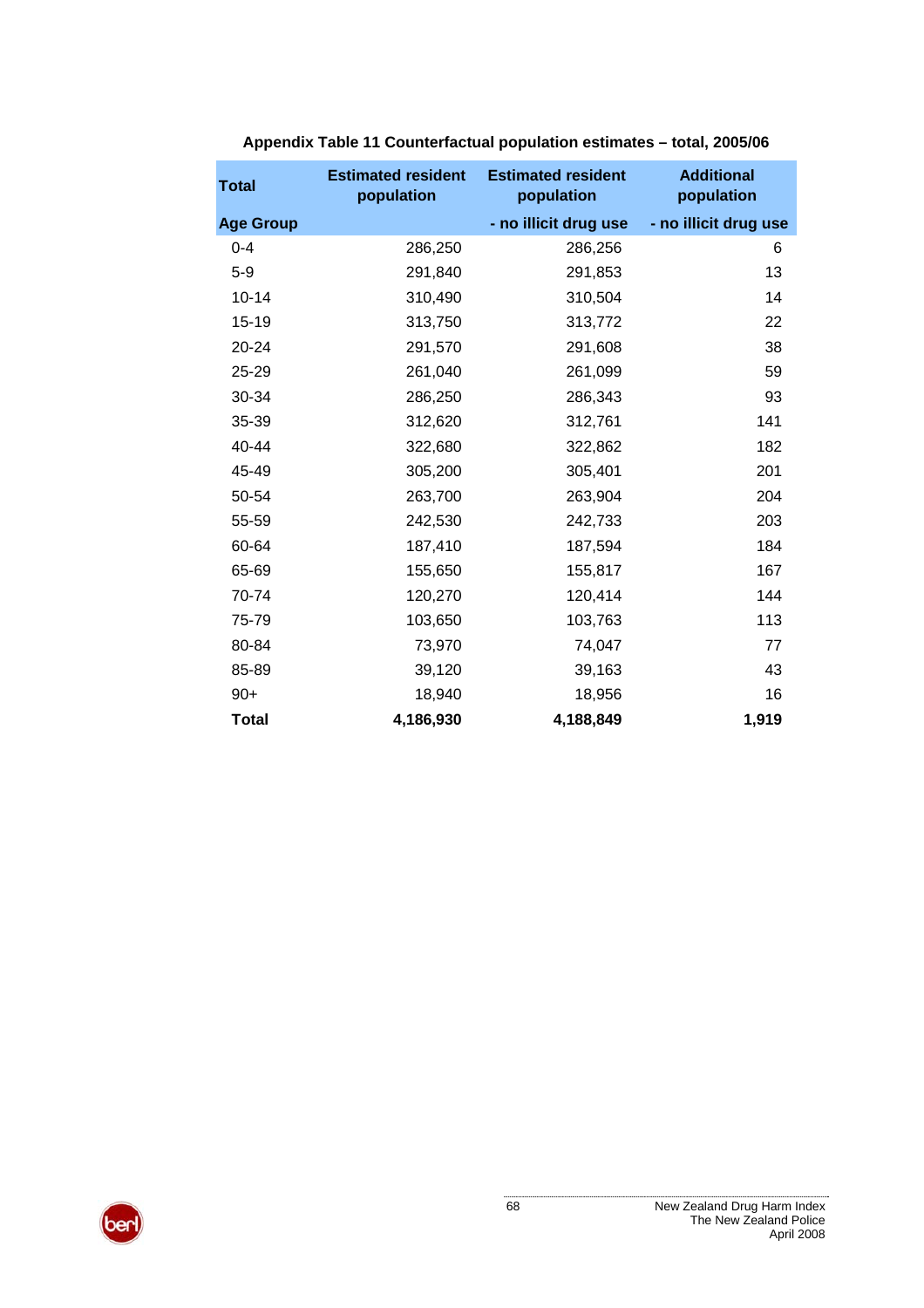| <b>Offence</b><br>category | <b>Violent</b> | <b>Property</b> | <b>Drugs</b> | <b>Traffic</b> | <b>Breaches</b> | <b>Disorder</b> | <b>Drink</b><br><b>Drivina</b> | <b>Other</b> |
|----------------------------|----------------|-----------------|--------------|----------------|-----------------|-----------------|--------------------------------|--------------|
| Cannabis                   | 40.0%          | 48.1%           | 52.2%        | 62.5%          | 44.0%           | 44.4%           | $0.0\%$                        | 39.3%        |
| Opiates                    | 0.0%           | 0.0%            | 3.8%         | 9.4%           | 3.4%            | $0.0\%$         | $0.0\%$                        | 6.1%         |
| Stimulants                 | 46.7%          | 38.6%           | 40.8%        | 15.6%          | 42.9%           | 55.6%           | 0.0%                           | 46.0%        |
| LSD                        | 13.3%          | 13.3%           | 3.2%         | 12.5%          | 9.6%            | $0.0\%$         | $0.0\%$                        | 8.5%         |

### **Appendix Table 12 NZ-ADAM distribution of crime by offence category and drug type**

### **Appendix Table 13 Crime multipliers to estimate actual crime from recorded crime**

| <b>Offence category</b> | <b>Multiplier</b> | <b>Offence category</b> | <b>Multiplier</b> |
|-------------------------|-------------------|-------------------------|-------------------|
| Homicide                | 1.00              | Robbery                 | 3.70              |
| Grievous assaults       | 1.80              | <b>Burglary</b>         | 2.20              |
| Intimidation & threats  | 7.70              | Theft of vehicles       | 1.05              |
| Kidnapping & abductior  | 1.00              | Theft from vehicles     | 2.80              |
| Other assaults          | 7.70              | Other theft & receiving | 8.28              |
| Sexual violation        | 1.50              | Property damage         | 4.30              |
| Other sexual offences   | 6.50              | Fraud                   | 4.00              |

### **Appendix Table 14 NZ-ADAM offence categories**

| Category        | <b>Offence</b>                   | Category        | <b>Offence</b>           |
|-----------------|----------------------------------|-----------------|--------------------------|
|                 | <b>Breaches (Administrative)</b> | <b>Violence</b> | Homicide                 |
|                 | Against justice                  |                 | Kidnapping and abduction |
|                 | Immigration                      |                 | Robbery                  |
| <b>Disorder</b> |                                  |                 | Assaults                 |
| <b>Drugs</b>    | Drugs (cannabis only)            |                 | Intimidation/threats     |
|                 | Drugs (not cannabis)             | Other           | <b>Burglary</b>          |
|                 | Family offences                  |                 | Car conversion etc       |
| <b>Property</b> | Destruction of property          |                 | Theft                    |
|                 | Trespass                         |                 | Receiving                |
|                 | Littering                        |                 | Fraud                    |
|                 | Animals                          |                 | Sexual affronts/attacks  |
| Traffic         |                                  |                 | Immoral behaviour        |

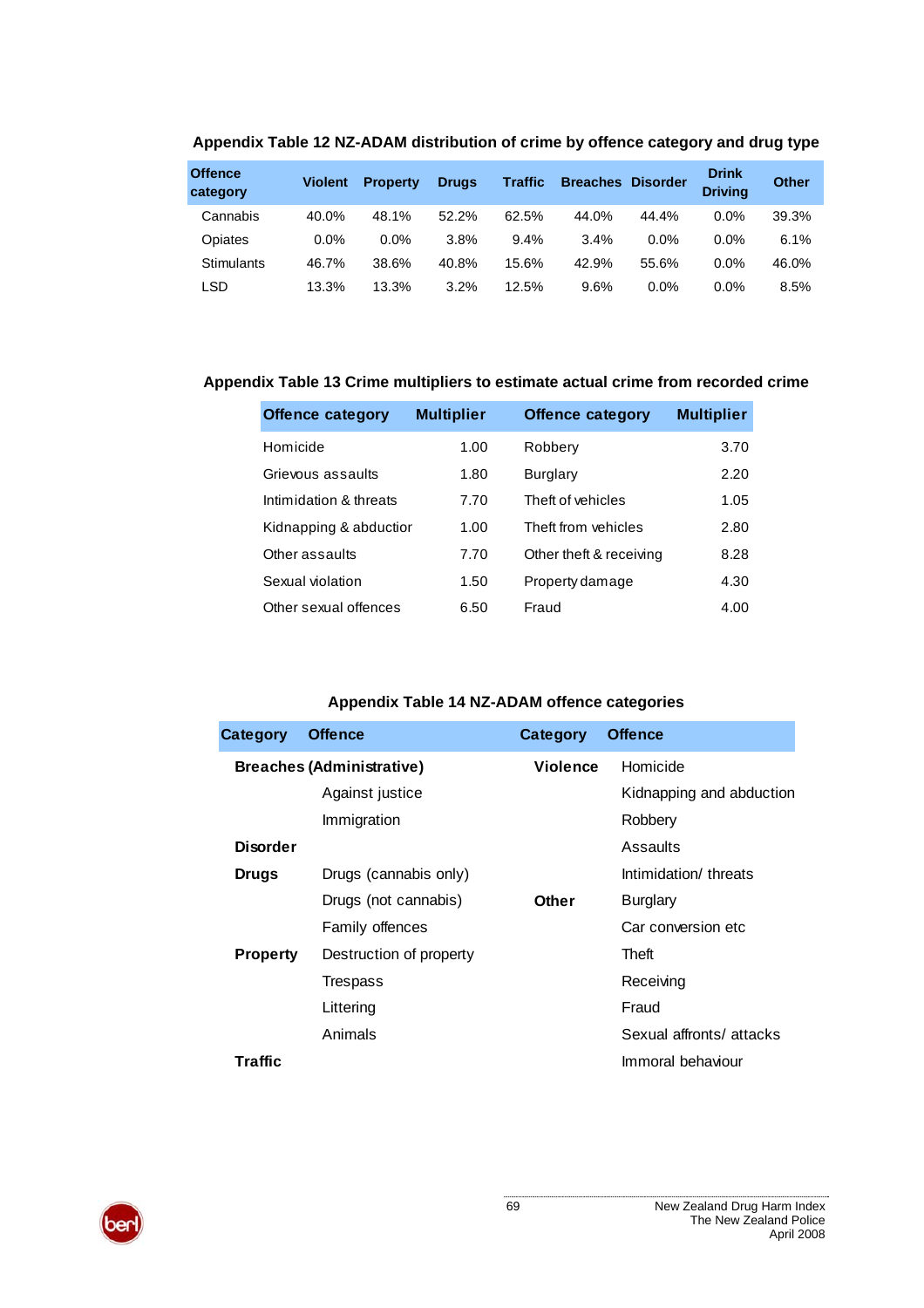| <b>Cost Categories due to Illicit Drug Use</b>    | ICD-10 code                                             | <b>Case-weight sums</b><br>six-year total | <b>Annual average</b><br>cost \$2005/06 |
|---------------------------------------------------|---------------------------------------------------------|-------------------------------------------|-----------------------------------------|
| Directly attributable to opiates                  |                                                         |                                           |                                         |
| Opiate dependence                                 | F11.2-F11.4                                             | 565                                       |                                         |
| Opiate abuse                                      | F11.0-F11.1                                             | 32                                        |                                         |
| Opiate poisoning                                  | T40.0-T40.3                                             | 977                                       |                                         |
| Antepartum haemorrhage due to opiates             | 020, 044.1, 045-046, 067,<br>P02.0-P02.1                | 132                                       |                                         |
| Low birthweight due to opiates                    | P05, P07                                                | 2,010                                     |                                         |
| Sub-total                                         |                                                         | 3,716                                     | 1,826,296                               |
| Directly attributable to other illicit drugs      |                                                         |                                           |                                         |
| Cannabis dependence                               | F12.2-F12.4                                             | 323                                       |                                         |
| Cannabis abuse                                    | F12.0-F12.1                                             | 386                                       |                                         |
| Amphetamine dependence                            | F15.2-F15.4                                             | 42                                        |                                         |
| Amphetamine abuse                                 | F15.0-F15.1                                             | 54                                        |                                         |
| Cocaine dependence                                | F14.2-F14.4                                             | 0                                         |                                         |
| Cocaine abuse                                     | F14.0-F14.1                                             | $\Omega$                                  |                                         |
| Psychostimulant poisoning                         | T43.6                                                   | 254                                       |                                         |
| Hallucinogen dependence                           | F16.2-F16.4                                             | 6                                         |                                         |
| Hallucinogen abuse                                | F16.0-F16.1                                             | 12                                        |                                         |
| Hallucinogen poisoning                            | T40.7-T40.9                                             | 127                                       |                                         |
| Other psychotropic drug poisoning                 | T43.8-T43.9                                             | 48                                        |                                         |
| Anabolic steroid poisoning                        | T38.7                                                   | 4                                         |                                         |
| Antepartum haemorrhage due to cocaine             | 020, 044.1, 045-046, 067,<br>P02.0-P02.1                | 400                                       |                                         |
| Low birthweight due to cocaine                    | P05, P07                                                | 2,435                                     |                                         |
| Sub-total                                         |                                                         | 4,090                                     | 2,010,414                               |
| Attributable to unclassifiable injecting drug use |                                                         |                                           |                                         |
| <b>Hepatitis B</b>                                | B <sub>16</sub> , B <sub>18</sub> .0-B <sub>18</sub> .1 | 328                                       |                                         |
| Hepatitis C                                       | B <sub>17.1</sub> -B <sub>178</sub>                     | 40                                        |                                         |
| HIV/AIDS                                          | B20-B24, R75, Z20.6,Z21                                 | 39                                        |                                         |
| Infective endocarditis                            | 133                                                     | 950                                       |                                         |
| Sub-total                                         |                                                         | 1,356                                     | 666,396                                 |
| Other related causes                              |                                                         |                                           |                                         |
| Drug psychoses                                    | F11-F19                                                 | 3,277                                     |                                         |
| Maternal drug dependence                          | O35.5                                                   | 15                                        |                                         |
| Newborn drug toxicity                             | P04.4, P96.1                                            | 1,016                                     |                                         |
| Road injuries                                     | V codes. Not tallied here.                              |                                           |                                         |
| Self-harm or accidental harm                      | Included in first two categories.                       |                                           |                                         |
| Sub-total                                         |                                                         | 4,308                                     | 2,117,564                               |
| Total                                             |                                                         | 13,470                                    | 6,620,670                               |

## **Appendix Table 15 Hospital costs due to illicit drug use by category, 2001-2006**

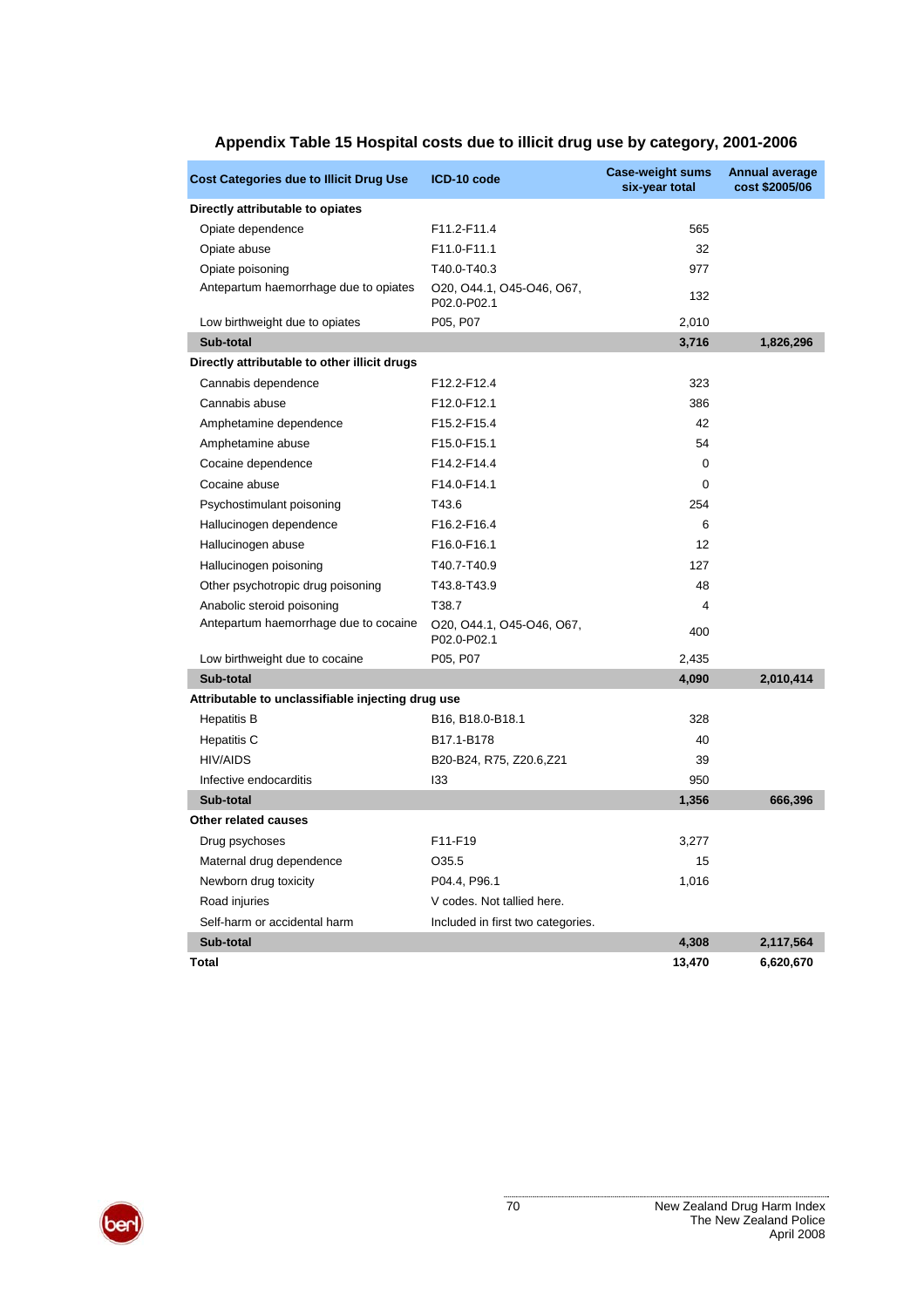| <b>New Zealand</b>          | $\mathsf{sm}$ | <b>Cannabis</b> | <b>Opioids</b> | <b>Stimulants</b> | <b>LSD</b> | <b>Total</b> |
|-----------------------------|---------------|-----------------|----------------|-------------------|------------|--------------|
| Illicit drug production     |               | 243.2           | 18.2           | 257.0             | 0.2        | 518.7        |
| Crime n.i.e.                |               | 116.1           | 65.9           | 152.2             | 3.0        | 337.1        |
| Labour costs                |               | 20.2            | 8.5            | 28.9              | 0.4        | 57.9         |
| Health care                 |               | 0.9             | 12.6           | 13.9              | 0.4        | 27.8         |
| Road accidents n.i.e.       |               | 0.9             | 0.2            | 0.8               | 0.0        | 2.0          |
| <b>Total tangible costs</b> |               | 381.3           | 105.4          | 452.7             | 4.0        | 943.5        |
| % of tangible costs         |               | 40.4%           | 11.2%          | 48.0%             | 0.4%       | 100.0%       |

## **Appendix Table 16 Adjusted New Zealand costs of illicit drug use (\$m), 2005/06 - detail**

| <b>New Zealand</b>            | \$m | <b>Cannabis</b> | <b>Opioids</b> | <b>Stimulants</b> | LSD | Total |
|-------------------------------|-----|-----------------|----------------|-------------------|-----|-------|
| Loss of life                  |     | 0.8             | 1234           | 0.0               | 0.8 | 124.9 |
| Lost quality of life          |     | 0.0             | 0.0            | 0.0               | 0.0 | 0.1   |
| <b>Total intangible costs</b> |     | 0.8             | 123.4          | 0.0               | 0.8 | 125.0 |

**Appendix Table 17 Australian costs of illicit drug use (\$m), 1998 - detail** 

| <b>Australia</b>            | $\mathsf{sm}$ | <b>Cannabis</b> | <b>Opioids</b> | <b>Stimulants</b> | <b>LSD</b> | Total   |
|-----------------------------|---------------|-----------------|----------------|-------------------|------------|---------|
| Illicit drug production     |               | 984.1           | 247.1          | 531.9             | 195.9      | 1,959.0 |
| Crime n.i.e.                |               | 2,543.2         | 511.7          | 257.4             | 25.9       | 3,338.3 |
| Labour costs                |               | 349.7           | 766.4          | 228.8             | 109.1      | 1,453.9 |
| Health care                 |               | 10.1            | 52.2           | 18.6              | 10.2       | 91.1    |
| Road accidents n.i.e.       |               | 34.5            | 138.0          | 138.0             | 34.5       | 344.9   |
| <b>Total tangible costs</b> |               | 3.921.6         | 1.715.4        | 1.174.6           | 375.6      | 7,187.2 |
| % of tangible costs         |               | 54.6%           | 23.9%          | 16.3%             | 5.2%       | $0.0\%$ |

| <b>Australia</b>              | \$m | <b>Cannabis</b> | <b>Opioids</b> | <b>Stimulants</b> | LSD  | Total   |
|-------------------------------|-----|-----------------|----------------|-------------------|------|---------|
| Loss of life                  |     | 2.3             | 1.283.0        | 15.4              | 3.7  | 1.304.3 |
| Lost quality of life          |     | 3.7             | 28.3           | 15.2              | 11.8 | 59.1    |
| <b>Total intangible costs</b> |     | 6.0             | 1.311.4        | 30.6              | 15.5 | 1.363.4 |
| % of intangible costs         |     | 0.4%            | 96.2%          | 2.2%              | 1.1% | 100.0%  |

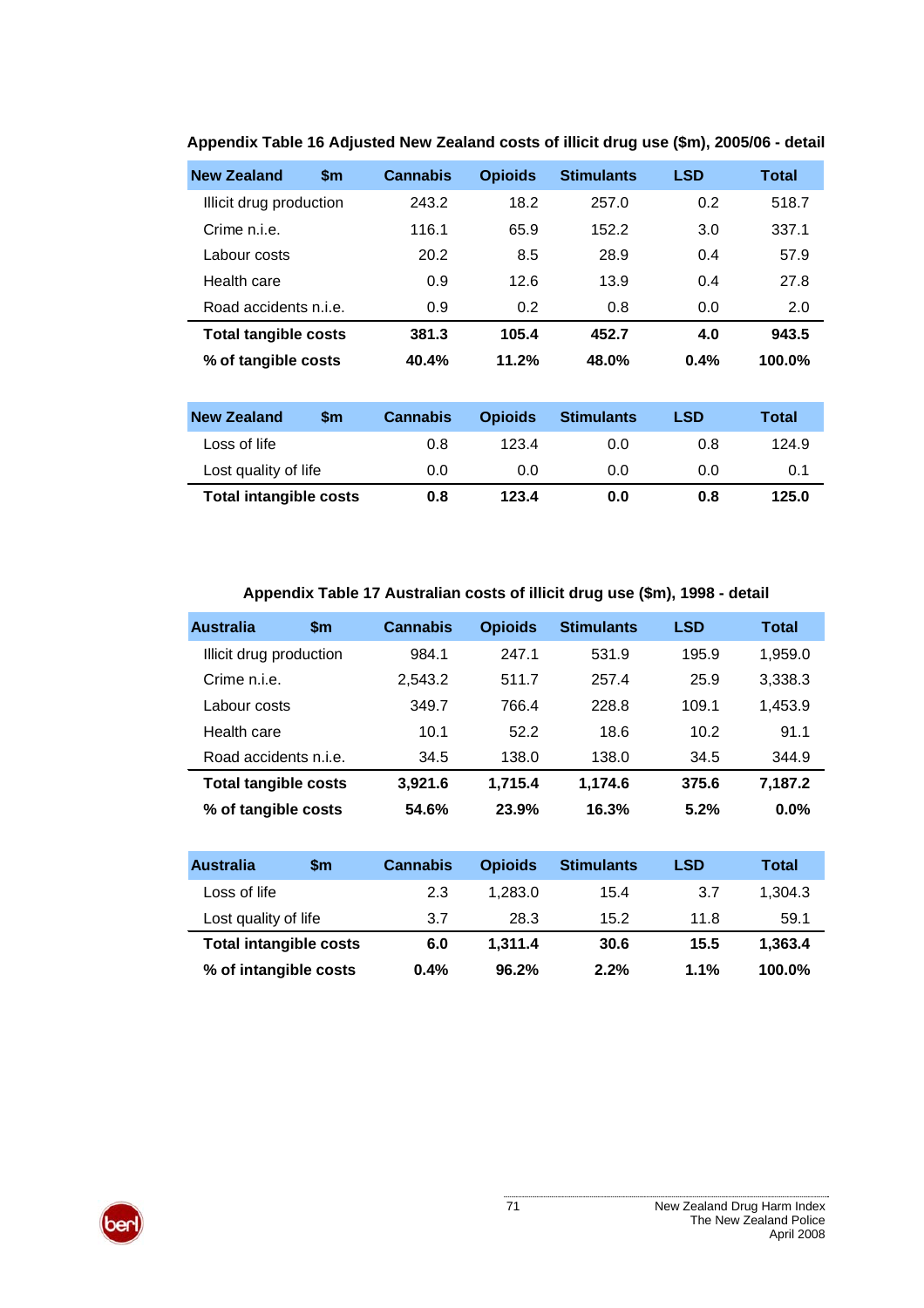

# **Appendix Table 18 Conditions associated with drug-attributable morbidity and mortality**

The following list of ICD-10-AM 1<sup>st</sup> edition codes was used to assess drug-attributable morbidity and mortality. Data were supplied by the New Zealand Health Information Service on Deaths Registration data (Tables A and E) and Publicly Funded Hospital Discharges data (Tables A, B or V).

|                                                                                 | <b>Table</b> | Code              | <b>Description</b>                                                                                       |  |  |  |  |  |  |  |  |
|---------------------------------------------------------------------------------|--------------|-------------------|----------------------------------------------------------------------------------------------------------|--|--|--|--|--|--|--|--|
|                                                                                 | A            | <b>B16</b>        | Acute hepatitis B                                                                                        |  |  |  |  |  |  |  |  |
|                                                                                 | Α            | B17.1             | Acute hepatitis C                                                                                        |  |  |  |  |  |  |  |  |
|                                                                                 | Α            | B <sub>17.2</sub> | Acute hepatitis E                                                                                        |  |  |  |  |  |  |  |  |
|                                                                                 | Α            | B17.8             | Other specified acute viral hepatitis                                                                    |  |  |  |  |  |  |  |  |
|                                                                                 | Α            | B18.0             | Chronic viral hepatitis B with delta-agent                                                               |  |  |  |  |  |  |  |  |
|                                                                                 | Α            | B18.1             | Chronic viral hepatitis B without delta-agent                                                            |  |  |  |  |  |  |  |  |
|                                                                                 | Α            | <b>B20</b>        | Human immunodeficiency virus [HIV] disease resulting in infectious and parasitic diseases                |  |  |  |  |  |  |  |  |
|                                                                                 | Α            | <b>B21</b>        | Human immunodeficiency virus [HIV] disease resulting in malignant neoplasms                              |  |  |  |  |  |  |  |  |
|                                                                                 | A            | <b>B22</b>        | Human immunodeficiency virus [HIV] disease resulting in other specified diseases                         |  |  |  |  |  |  |  |  |
|                                                                                 | Α            | <b>B23</b>        | Human immunodeficiency virus [HIV] disease resulting in other conditions                                 |  |  |  |  |  |  |  |  |
|                                                                                 | A            | <b>B24</b>        | Unspecified human immunodeficiency virus [HIV] disease                                                   |  |  |  |  |  |  |  |  |
| $\approx$                                                                       | Α            | F <sub>11.0</sub> | Mental and behavioural disorders due to use of opioids, acute intoxication                               |  |  |  |  |  |  |  |  |
|                                                                                 | Α            | F <sub>11.1</sub> | Mental and behavioural disorders due to use of opioids, harmful use                                      |  |  |  |  |  |  |  |  |
|                                                                                 | Α            | F11.2             | Mental and behavioural disorders due to use of opioids, dependence syndrome                              |  |  |  |  |  |  |  |  |
|                                                                                 | Α            | F11.3             | Mental and behavioural disorders due to use of opioids, withdrawal state                                 |  |  |  |  |  |  |  |  |
|                                                                                 | Α            | F11.4             | Mental and behavioural disorders due to use of opioids, withdrawal state with delirium                   |  |  |  |  |  |  |  |  |
|                                                                                 | Α            | F11.5             | Mental and behavioural disorders due to use of opioids, psychotic disorder                               |  |  |  |  |  |  |  |  |
|                                                                                 | Α            | F11.6             | Mental and behavioural disorders due to use of opioids, amnesic syndrome                                 |  |  |  |  |  |  |  |  |
|                                                                                 | Α            | F11.7             | Mental and behavioural disorders due to use of opioids, residual and late-onset psychotic disorder       |  |  |  |  |  |  |  |  |
|                                                                                 | A            | F11.8             | Mental and behavioural disorders due to use of opioids, other mental and behavioural disorders           |  |  |  |  |  |  |  |  |
|                                                                                 | Α            | F11.9             | Mental and behavioural disorders due to use of opioids, unspecified mental and behavioural disorder      |  |  |  |  |  |  |  |  |
|                                                                                 | А            | F <sub>12.0</sub> | Mental and behavioural disorders due to use of cannabinoids, acute intoxication                          |  |  |  |  |  |  |  |  |
|                                                                                 | A            | F12.1             | Mental and behavioural disorders due to use of cannabinoids, harmful use                                 |  |  |  |  |  |  |  |  |
|                                                                                 | A            | F <sub>12.2</sub> | Mental and behavioural disorders due to use of cannabinoids, dependence syndrome                         |  |  |  |  |  |  |  |  |
|                                                                                 | A            | F <sub>12.3</sub> | Mental and behavioural disorders due to use of cannabinoids, withdrawal state                            |  |  |  |  |  |  |  |  |
|                                                                                 | A            | F12.4             | Mental and behavioural disorders due to use of cannabinoids, withdrawal state with delirium              |  |  |  |  |  |  |  |  |
|                                                                                 | Α            | F <sub>12.5</sub> | Mental and behavioural disorders due to use of cannabinoids, psychotic disorder                          |  |  |  |  |  |  |  |  |
|                                                                                 | Α            | F12.6             | Mental and behavioural disorders due to use of cannabionoids, amnesic syndrome                           |  |  |  |  |  |  |  |  |
| New Zealand Drug Harm Index<br>The New Zealand Police<br>The New Zealand Police | Α            | F <sub>12.7</sub> | Mental and behavioural disorders due to use of cannabinoids, residual and late-onset psychotic disorder  |  |  |  |  |  |  |  |  |
|                                                                                 | A            | F <sub>12.8</sub> | Mental and behavioural disorders due to use of cannabinoids, other mental and behavioural disorders      |  |  |  |  |  |  |  |  |
|                                                                                 | Α            | F <sub>12.9</sub> | Mental and behavioural disorders due to use of cannabinoids, unspecified mental and behavioural disorder |  |  |  |  |  |  |  |  |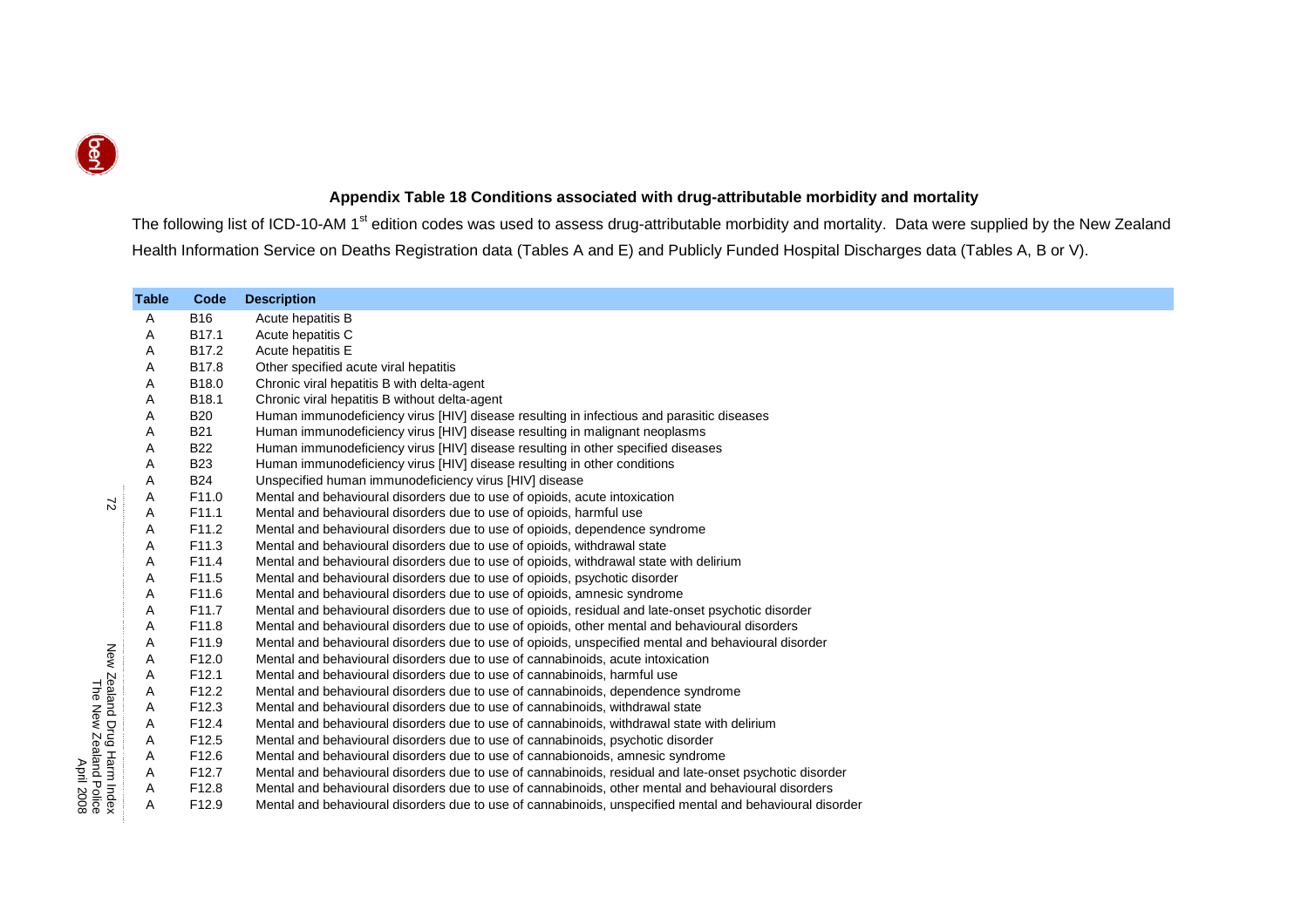|                                                                                 | Table | Code              | <b>Description</b>                                                                                                              |
|---------------------------------------------------------------------------------|-------|-------------------|---------------------------------------------------------------------------------------------------------------------------------|
|                                                                                 | Α     | F13.5             | Mental and behavioural disorders due to use of sedatives or hypnotics, psychotic disorder                                       |
|                                                                                 | Α     | F13.6             | Mental and behavioural disorders due to use of sedatives or hypnotics, amnesic syndrome                                         |
|                                                                                 | Α     | F13.7             | Mental and behavioural disorders due to use of sedatives or hypnotics, residual and late-onset psychotic disorder               |
|                                                                                 | Α     | F13.8             | Mental and behavioural disorders due to use of sedatives or hypnotics, other mental and behavioural disorders                   |
|                                                                                 | A     | F13.9             | Mental and behavioural disorders due to use of sedatives or hypnotics, unspecified mental and behavioural disorder              |
|                                                                                 | Α     | F14.0             | Mental and behavioural disorders due to use of cocaine, acute intoxication                                                      |
|                                                                                 | Α     | F <sub>14.1</sub> | Mental and behavioural disorders due to use of cocaine, harmful use                                                             |
|                                                                                 | Α     | F14.2             | Mental and behavioural disorders due to use of cocaine, dependence syndrome                                                     |
|                                                                                 | Α     | F14.3             | Mental and behavioural disorders due to use of cocaine, withdrawal state                                                        |
|                                                                                 | Α     | F14.4             | Mental and behavioural disorders due to use of cocaine, withdrawal state with delirium                                          |
|                                                                                 | Α     | F14.5             | Mental and behavioural disorders due to use of cocaine, psychotic disorder                                                      |
|                                                                                 | Α     | F14.6             | Mental and behavioural disorders due to use of cocaine, amnesic syndrome                                                        |
|                                                                                 | Α     | F14.7             | Mental and behavioural disorders due to use of cocaine, residual and late-onset psychotic disorder                              |
|                                                                                 | Α     | F14.8             | Mental and behavioural disorders due to use of cocaine, other mental and behavioural disorders                                  |
|                                                                                 | Α     | F14.9             | Mental and behavioural disorders due to use of cocaine, unspecified mental and behavioural disorder                             |
|                                                                                 | Α     | F15.0             | Mental and behavioural disorders due to use of other stimulants including caffeine, acute intoxication                          |
|                                                                                 | Α     | F <sub>15.1</sub> | Mental and behavioural disorders due to use of other stimulants including caffeine, harmful use                                 |
|                                                                                 | Α     | F15.2             | Mental and behavioural disorders due to use of other stimulants including caffeine, dependence syndrome                         |
| 2                                                                               | A     | F15.3             | Mental and behavioural disorders due to use of other stimulants including caffeine, withdrawal state                            |
|                                                                                 | Α     | F15.4             | Mental and behavioural disorders due to use of other stimulants including caffeine, withdrawal state with delirium              |
|                                                                                 | Α     | F <sub>15.5</sub> | Mental and behavioural disorders due to use of other stimulants including caffeine, psychotic disorder                          |
|                                                                                 | Α     | F15.6             | Mental and behavioural disorders due to use of other stimulants including caffeine, amnesic syndrome                            |
|                                                                                 | Α     | F15.7             | Mental and behavioural disorders due to use of other stimulants including caffeine, residual and late-onset psychotic disorder  |
|                                                                                 | Α     | F15.8             | Mental and behavioural disorders due to use of other stimulants including caffeine, other mental and behavioural disorders      |
|                                                                                 | Α     | F15.9             | Mental and behavioural disorders due to use of other stimulants including caffeine, unspecified mental and behavioural disorder |
|                                                                                 | Α     | F16.0             | Mental and behavioural disorders due to use of hallucinogens, acute intoxication                                                |
|                                                                                 | Α     | F16.1             | Mental and behavioural disorders due to use of hallucinogens, harmful use                                                       |
|                                                                                 | Α     | F16.2             | Mental and behavioural disorders due to use of hallucinogens, dependence syndrome                                               |
|                                                                                 | A     | F16.3             | Mental and behavioural disorders due to use of hallucinogens, withdrawal state                                                  |
|                                                                                 | A     | F16.4             | Mental and behavioural disorders due to use of hallucinogens, withdrawal state with delirium                                    |
|                                                                                 | A     | F16.5             | Mental and behavioural disorders due to use of hallucinogens, psychotic disorder                                                |
|                                                                                 | A     | F16.6             | Mental and behavioural disorders due to use of hallucinogens, amnesic syndrome                                                  |
|                                                                                 | A     | F16.7             | Mental and behavioural disorders due to use of hallucinogens, residual and late-onset psychotic disorder                        |
|                                                                                 | A     | F16.8             | Mental and behavioural disorders due to use of hallucinogens, other mental and behavioural disorders                            |
| New Zealand Drug Harm Index<br>The New Zealand Police<br>The New Zealand Police | A     | F16.9             | Mental and behavioural disorders due to use of hallucinogens, unspecified mental and behavioural disorder                       |
|                                                                                 | A     | F17.5             | Mental and behavioural disorders due to use of tobacco, psychotic disorder                                                      |
|                                                                                 | A     | F17.6             | Mental and behavioural disorders due to use of tobacco, amnesic syndrome                                                        |
|                                                                                 |       |                   |                                                                                                                                 |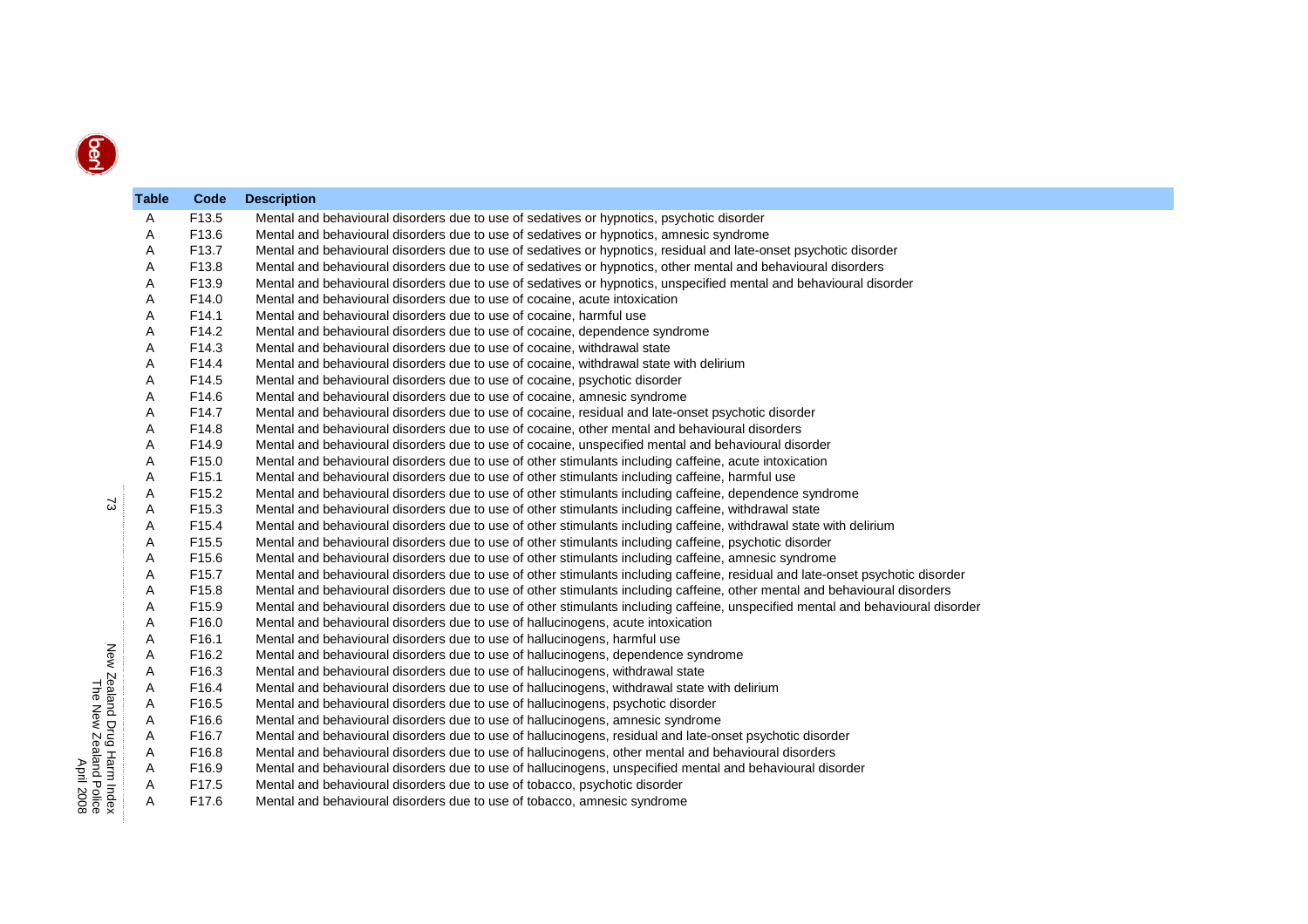|                          | <b>Table</b> | Code            | <b>Description</b>                                                                                                                        |
|--------------------------|--------------|-----------------|-------------------------------------------------------------------------------------------------------------------------------------------|
|                          | A            | F17.7           | Mental and behavioural disorders due to use of tobacco, residual and late-onset psychotic disorder                                        |
|                          | A            | F17.8           | Mental and behavioural disorders due to use of tobacco, other mental and behavioural disorders                                            |
|                          | Α            | F17.9           | Mental and behavioural disorders due to use of tobacco, unspecified mental and behavioural disorder                                       |
|                          | Α            | F18.5           | Mental and behavioural disorders due to use of volatile solvents, psychotic disorder                                                      |
|                          | Α            | F18.6           | Mental and behavioural disorders due to use of volatile solvents, amnesic syndrome                                                        |
|                          | Α            | F18.7           | Mental and behavioural disorders due to use of volatile solvents, residual and late-onset psychotic disorder                              |
|                          | Α            | F18.8           | Mental and behavioural disorders due to use of volatile solvents, other mental and behavioural disorders                                  |
|                          | Α            | F18.9           | Mental and behavioural disorders due to use of volatile solvents, unspecified mental and behavioural disorder                             |
|                          | Α            | F19.5           | Mental and behavioural disorders due to multiple drug use and use of psychoactive substances, psychotic disorder                          |
|                          | A            | F19.6           | Mental and behavioural disorders due to multiple drug use and use of psychoactive substances, amnesic syndrome                            |
|                          | Α            | F19.7           | Mental and behavioural disorders due to multiple drug use and use of psychoactive substances, residual and late-onset psychotic disorder  |
|                          | Α            | F19.8           | Mental and behavioural disorders due to multiple drug use and use of psychoactive substances, other mental and behavioural disorders      |
|                          | Α            | F19.9           | Mental and behavioural disorders due to multiple drug use and use of psychoactive substances, unspecified mental and behavioural disorder |
|                          | Α            | 133             | Acute and subacute endocarditis                                                                                                           |
|                          | Α            | O <sub>20</sub> | Haemorrhage in early pregnancy                                                                                                            |
|                          | Α            | O35.5           | Maternal care for (suspected) damage to fetus by drugs                                                                                    |
|                          | Α            | O44.1           | Placenta praevia with haemorrhage                                                                                                         |
|                          | Α            | O45             | Premature separation of placenta [abruptio placentae]                                                                                     |
| 74                       | Α            | O46             | Antepartum haemorrhage, not elsewhere classified                                                                                          |
|                          | A            | O67             | Labour and delivery complicated by intrapartum haemorrhage, not elsewhere classified                                                      |
|                          | Α            | P02.0           | Fetus and newborn affected by placenta praevia                                                                                            |
|                          | Α            | P02.1           | Fetus and newborn affected by other forms of placental separation and haemorrhage                                                         |
|                          | Α            | P04.4           | Fetus and newborn affected by maternal use of drugs of addiction                                                                          |
|                          | Α            | P <sub>05</sub> | Slow fetal growth and fetal malnutrition                                                                                                  |
|                          | Α            | <b>P07</b>      | Disorders related to short gestation and low birth weight, not elsewhere classified                                                       |
|                          | Α            | P96.1           | Neonatal withdrawal symptoms from maternal use of drugs of addiction                                                                      |
|                          | Α            | <b>R75</b>      | Laboratory evidence of human immunodeficiency virus [HIV]                                                                                 |
| New                      | В            | T38.7           | Poisoning by Androgens and anabolic congeners                                                                                             |
|                          | В            | T40.0           | Poisoning by Opium                                                                                                                        |
| 5                        | В            | T40.1           | Poisoning by Heroin                                                                                                                       |
| Zealand Drug             | В            | T40.2           | Poisoning by Other opioids                                                                                                                |
|                          | В            | T40.3           | Poisoning by Methadone                                                                                                                    |
|                          | В            | T40.7           | Poisoning by Cannabis (derivatives)                                                                                                       |
|                          | В            | T40.8           | Poisoning by Lysergide [LSD]                                                                                                              |
| Harm Index<br>Harm Index | В            | T40.9           | Poisoning by Other and unspecified psychodysleptics [hallucinogens]                                                                       |
|                          | В            | T43.6           | Poisoning by Psychostimulants with potential for use disorder                                                                             |
|                          | B            | T43.8           | Poisoning by Other psychotropic drugs, not elsewhere classified                                                                           |
|                          |              |                 |                                                                                                                                           |

The New Zealand Police New Zealand Drug Harm Index<br>The New Zealand Police<br>The New Zealand Police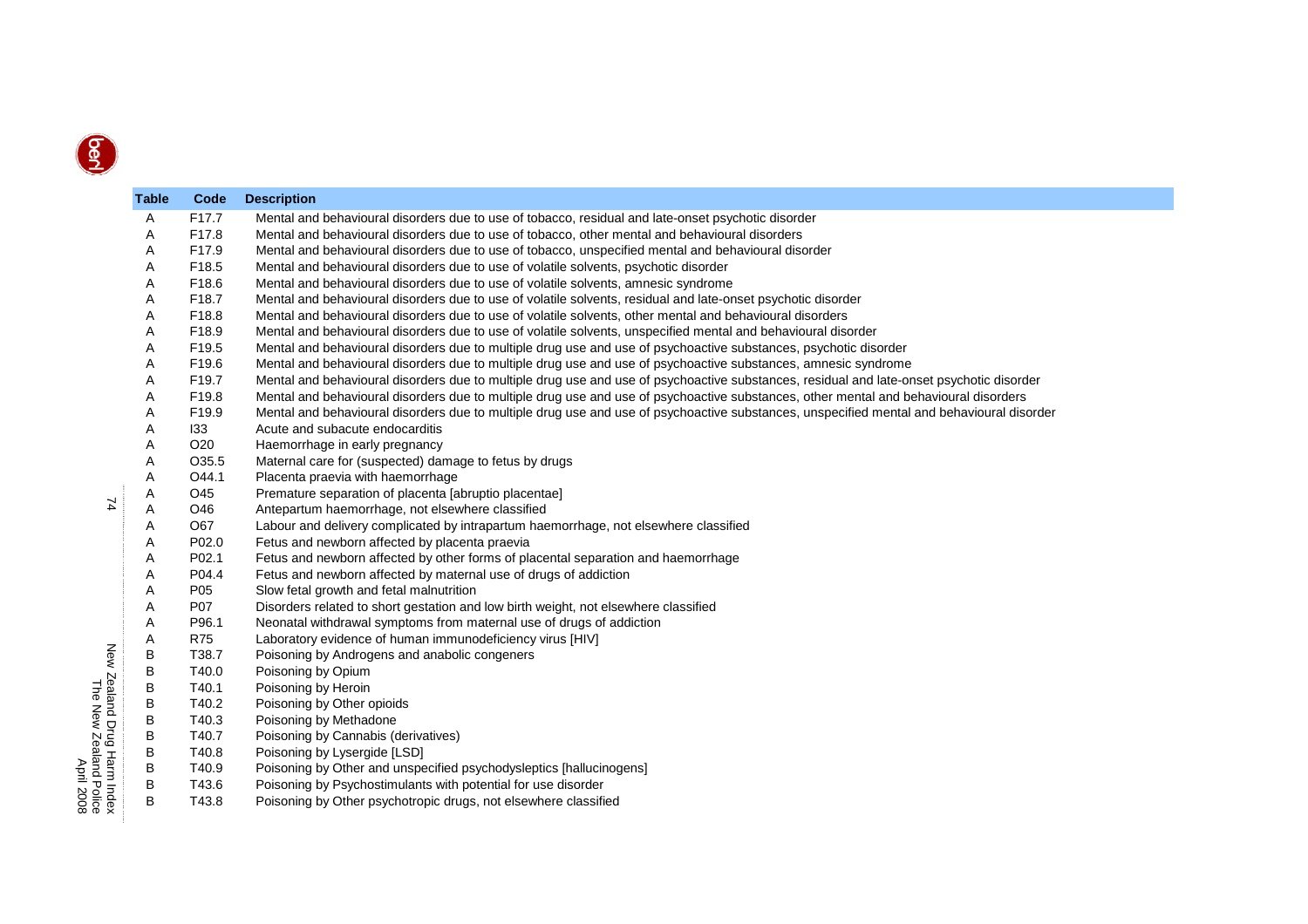| Table       | Code              | <b>Description</b>                                                                                                           |
|-------------|-------------------|------------------------------------------------------------------------------------------------------------------------------|
| В           | T43.9             | Poisoning by Psychotropic drug, unspecified                                                                                  |
| Е           | V <sub>02.1</sub> | Pedestrian injured in collision with two- or three-wheeled motor vehicle, traffic accident                                   |
| E           | V <sub>02.9</sub> | Pedestrian injured in collision with two- or three-wheeled motor vehicle, unspecified whether traffic or nontraffic accident |
| Е           | V <sub>03.1</sub> | Pedestrian injured in collision with car, pick-up truck or van, traffic accident                                             |
| E           | V <sub>03.9</sub> | Pedestrian injured in collision with car, pick-up truck or van, unspecified whether traffic or nontraffic accident           |
| Е           | V <sub>04.1</sub> | Pedestrian injured in collision with heavy transport vehicle or bus, traffic accident                                        |
| Е           | V <sub>04.9</sub> | Pedestrian injured in collision with heavy transport vehicle or bus, unspecified whether traffic or nontraffic accident      |
| Е           | V09.2             | Pedestrian injured in traffic accident involving other and unspecified motor vehicles                                        |
| E           | V09.9             | Pedestrian injured in unspecified transport accident                                                                         |
| Е           | V12               | Pedal cyclist injured in collision with two- or three-wheeled motor vehicle                                                  |
| Е           | V13               | Pedal cyclist injured in collision with car, pick-up truck or van                                                            |
| E           | V14               | Pedal cyclist injured in collision with heavy transport vehicle or bus                                                       |
| Е           | V19.4             | Driver injured in collision with other and unspecified motor vehicles in traffic accident                                    |
| E           | V19.5             | Passenger injured in collision with other and unspecified motor vehicles in traffic accident                                 |
| Ε           | V19.6             | Unspecified pedal cyclist injured in collision with other and unspecified motor vehicles in traffic accident                 |
| E           | V20               | Motorcycle rider injured in collision with pedestrian or animal                                                              |
| E           | V <sub>21</sub>   | Motorcycle rider injured in collision with pedal cycle                                                                       |
| $\mathsf E$ | V <sub>22</sub>   | Motorcycle rider injured in collision with two- or three-wheeled motor vehicle                                               |
| E           | V <sub>23</sub>   | Motorcycle rider injured in collision with car, pick-up truck or van                                                         |
| E           | V <sub>24</sub>   | Motorcycle rider injured in collision with heavy transport vehicle or bus                                                    |
| Ε           | V <sub>25</sub>   | Motorcycle rider injured in collision with railway train or railway vehicle                                                  |
| E           | V26               | Motorcycle rider injured in collision with other nonmotor vehicle                                                            |
| Е           | V <sub>27</sub>   | Motorcycle rider injured in collision with fixed or stationary object                                                        |
| E           | V28               | Motorcycle rider injured in noncollision transport accident                                                                  |
| E           | V29.4             | Driver injured in collision with other and unspecified motor vehicles in traffic accident                                    |
| Е           | V29.6             | Unspecified motorcycle rider injured in collision with other and unspecified motor vehicles in traffic accident              |
| Ε           | V30               | Occupant of three-wheeled motor vehicle injured in collision with pedestrian or animal                                       |
| E           | V31               | Occupant of three-wheeled motor vehicle injured in collision with pedal cycle                                                |
| E           | V32               | Occupant of three-wheeled motor vehicle injured in collision with two- or three-wheeled motor vehicle                        |
| E           | V33               | Occupant of three-wheeled motor vehicle injured in collision with car, pick-up truck or van                                  |
| E           | V34               | Occupant of three-wheeled motor vehicle injured in collision with heavy transport vehicle or bus                             |
| $\mathsf E$ | V35               | Occupant of three-wheeled motor vehicle injured in collision with railway train or railway vehicle                           |
| E           | V36               | Occupant of three-wheeled motor vehicle injured in collision with other nonmotor vehicle                                     |
| E           | V37               | Occupant of three-wheeled motor vehicle injured in collision with fixed or stationary object                                 |
| E           | V38               | Occupant of three-wheeled motor vehicle injured in noncollision transport accident                                           |
| E           | V39.4             | Driver injured in collision with other and unspecified motor vehicles in traffic accident                                    |
| E           | V39.5             | Passenger injured in collision with other and unspecified motor vehicles in traffic accident                                 |
|             |                   |                                                                                                                              |

 $\mathfrak{S}$ 

 75 New Zealand Drug Harm Index The New Zealand Police New Zealand Drug Harm Index<br>The New Zealand Police<br>The New Zealand Police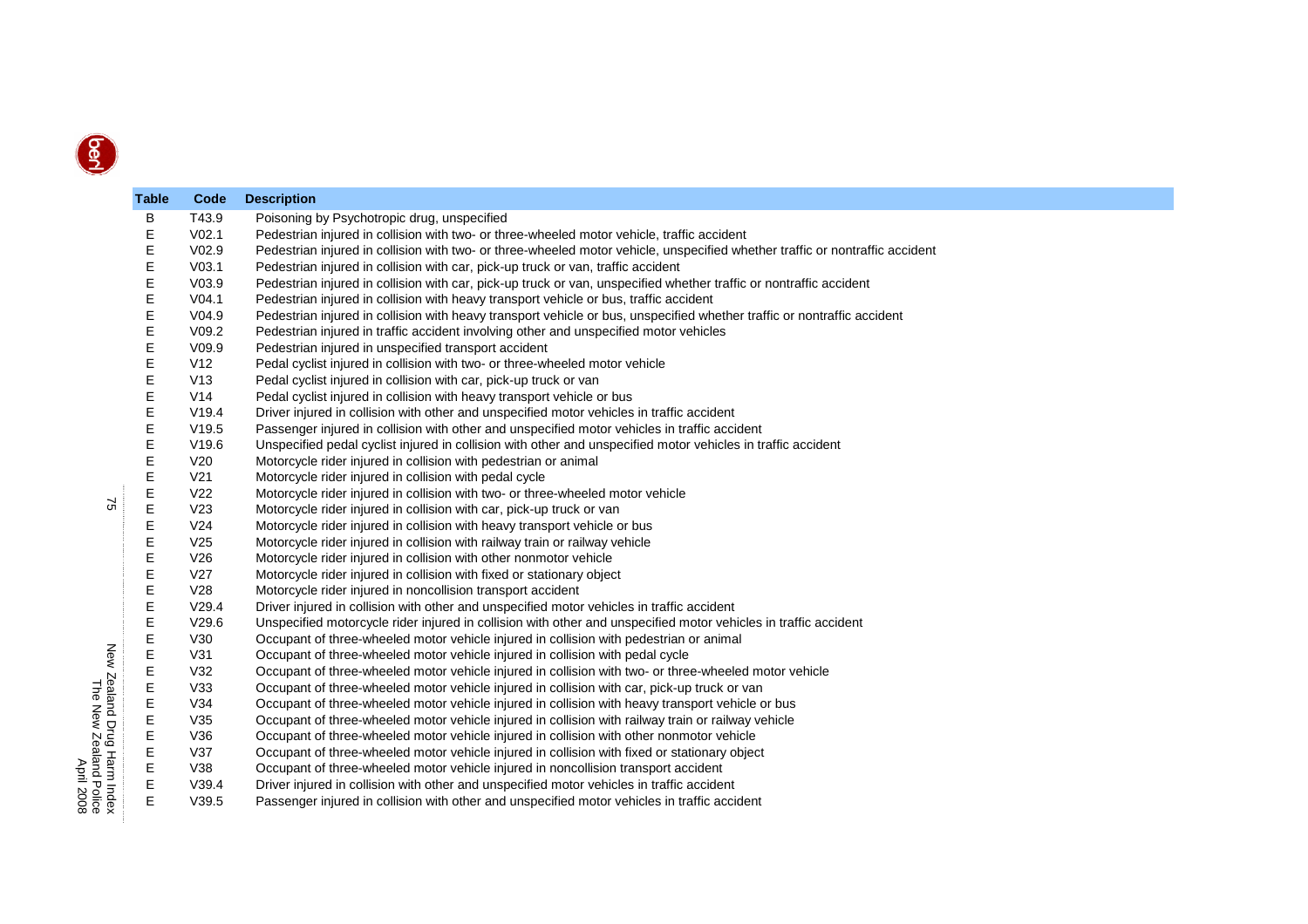| <b>Table</b> | Code            | <b>Description</b>                                                                                                                     |
|--------------|-----------------|----------------------------------------------------------------------------------------------------------------------------------------|
| Е            | V39.6           | Unspecified occupant of three-wheeled motor vehicle injured in collision with other and unspecified motor vehicles in traffic accident |
| Е            | V40             | Car occupant injured in collision with pedestrian or animal                                                                            |
| E            | V <sub>41</sub> | Car occupant injured in collision with pedal cycle                                                                                     |
| Е            | V <sub>42</sub> | Car occupant injured in collision with two- or three-wheeled motor vehicle                                                             |
| Е            | V <sub>43</sub> | Car occupant injured in collision with car, pick-up truck or van                                                                       |
| E            | V44             | Car occupant injured in collision with heavy transport vehicle or bus                                                                  |
| Е            | V <sub>45</sub> | Car occupant injured in collision with railway train or railway vehicle                                                                |
| E            | V46             | Car occupant injured in collision with other nonmotor vehicle                                                                          |
| Е            | V47             | Car occupant injured in collision with fixed or stationary object                                                                      |
| E            | V48             | Car occupant injured in noncollision transport accident                                                                                |
| E            | V49.4           | Driver injured in collision with other and unspecified motor vehicles in traffic accident                                              |
| E            | V49.5           | Passenger injured in collision with other and unspecified motor vehicles in traffic accident                                           |
| E            | V49.6           | Unspecified car occupant injured in collision with other and unspecified motor vehicles in traffic accident                            |
| Е            | V <sub>50</sub> | Occupant of pick-up truck or van injured in collision with pedestrian or animal                                                        |
| E            | V <sub>51</sub> | Occupant of pick-up truck or van injured in collision with pedal cycle                                                                 |
| Е            | V <sub>52</sub> | Occupant of pick-up truck or van injured in collision with two- or three-wheeled motor vehicle                                         |
| E            | V <sub>53</sub> | Occupant of pick-up truck or van injured in collision with car, pick-up truck or van                                                   |
| E            | V <sub>54</sub> | Occupant of pick-up truck or van injured in collision with heavy transport vehicle or bus                                              |
| E            | V <sub>55</sub> | Occupant of pick-up truck or van injured in collision with railway train or railway vehicle                                            |
| E            | V <sub>56</sub> | Occupant of pick-up truck or van injured in collision with other nonmotor vehicle                                                      |
| E            | V <sub>57</sub> | Occupant of pick-up truck or van injured in collision with fixed or stationary object                                                  |
| E            | V58             | Occupant of pick-up truck or van injured in noncollision transport accident                                                            |
| E            | V59.4           | Driver injured in collision with other and unspecified motor vehicles in traffic accident                                              |
| E            | V59.5           | Passenger injured in collision with other and unspecified motor vehicles in traffic accident                                           |
| E            | V59.6           | Unspecified occupant of pick-up truck or van injured in collision with other and unspecified motor vehicles in traffic accident        |
| E            | V60             | Occupant of heavy transport vehicle injured in collision with pedestrian or animal                                                     |
| E            | V61             | Occupant of heavy transport vehicle injured in collision with pedal cycle                                                              |
| E            | V62             | Occupant of heavy transport vehicle injured in collision with two- or three-wheeled motor vehicle                                      |
| E            | V63             | Occupant of heavy transport vehicle injured in collision with car, pick-up truck or van                                                |
| E            | V64             | Occupant of heavy transport vehicle injured in collision with heavy transport vehicle or bus                                           |
| E            | V65             | Occupant of heavy transport vehicle injured in collision with railway train or railway vehicle                                         |
| E            | V66             | Occupant of heavy transport vehicle injured in collision with other nonmotor vehicle                                                   |
| E            | V67             | Occupant of heavy transport vehicle injured in collision with fixed or stationary object                                               |
| E            | <b>V68</b>      | Occupant of heavy transport vehicle injured in noncollision transport accident                                                         |
| Е            | V69.4           | Driver injured in collision with other and unspecified motor vehicles in traffic accident                                              |
| Е            | V69.5           | Passenger injured in collision with other and unspecified motor vehicles in traffic accident                                           |
| E            | V69.6           | Unspecified occupant of heavy transport vehicle injured in collision with other and unspecified motor vehicles in traffic accident     |

 $\approx$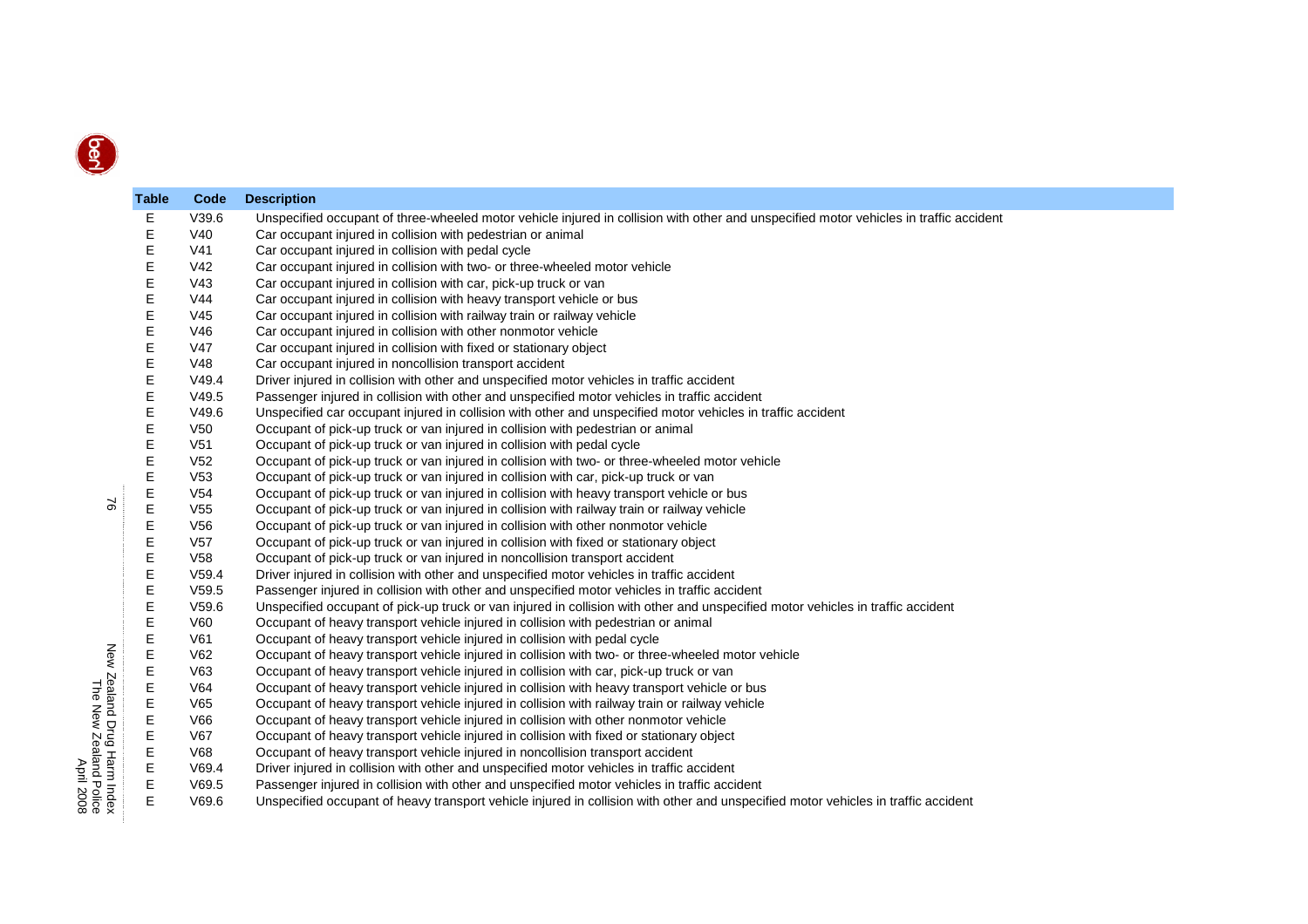|                 | <b>Table</b> | Code           | <b>Description</b>                                                                                                                                             |
|-----------------|--------------|----------------|----------------------------------------------------------------------------------------------------------------------------------------------------------------|
|                 | E            | V70            | Bus occupant injured in collision with pedestrian or animal                                                                                                    |
|                 | Е            | V71            | Bus occupant injured in collision with pedal cycle                                                                                                             |
|                 | Е            | V72            | Bus occupant injured in collision with two- or three-wheeled motor vehicle                                                                                     |
|                 | Е            | V73            | Bus occupant injured in collision with car, pick-up truck or van                                                                                               |
|                 | Е            | V74            | Bus occupant injured in collision with heavy transport vehicle or bus                                                                                          |
|                 | E            | V75            | Bus occupant injured in collision with railway train or railway vehicle                                                                                        |
|                 | Е            | V76            | Bus occupant injured in collision with other nonmotor vehicle                                                                                                  |
|                 | Ε            | <b>V77</b>     | Bus occupant injured in collision with fixed or stationary object                                                                                              |
|                 | Е            | V78            | Bus occupant injured in noncollision transport accident                                                                                                        |
|                 | Е            | V79.4          | Driver injured in collision with other and unspecified motor vehicles in traffic accident                                                                      |
|                 | E            | V79.5          | Passenger injured in collision with other and unspecified motor vehicles in traffic accident                                                                   |
|                 | E            | V79.6          | Unspecified bus occupant injured in collision with other and unspecified motor vehicles in traffic accident                                                    |
|                 | E            | V80.3          | Rider or occupant injured in collision with two- or three-wheeled motor vehicle                                                                                |
|                 | E            | V80.4          | Rider or occupant injured in collision with car, pick-up truck, van, heavy transport vehicle or bus                                                            |
|                 | E            | V80.5          | Rider or occupant injured in collision with other specified motor vehicle                                                                                      |
|                 | E            | V81.1          | Occupant of railway train or railway vehicle injured in collision with motor vehicle in traffic accident                                                       |
|                 | E            | V82.1          | Occupant of streetcar injured in collision with motor vehicle in traffic accident                                                                              |
| 77              | E            | V83.0          | Driver of special industrial vehicle injured in traffic accident                                                                                               |
|                 | E            | V83.1          | Passenger of special industrial vehicle injured in traffic accident                                                                                            |
|                 | Е            | V84.0          | Driver of special agricultural vehicle injured in traffic accident                                                                                             |
|                 | E            | V84.1          | Passenger of special agricultural vehicle injured in traffic accident                                                                                          |
|                 | E            | V84.2          | Person on outside of special agricultural vehicle injured in traffic accident                                                                                  |
|                 | Е            | V84.3          | Unspecified occupant of special agricultural vehicle injured in traffic accident                                                                               |
|                 | Е            | V85.0          | Driver of special construction vehicle injured in traffic accident                                                                                             |
|                 | Е            | V85.1          | Passenger of special construction vehicle injured in traffic accident                                                                                          |
|                 | Ε            | V85.2          | Person on outside of special construction vehicle injured in traffic accident                                                                                  |
|                 | Е            | V85.3          | Unspecified occupant of special construction vehicle injured in traffic accident                                                                               |
| New Zealand     | Е            | V86.0          | Driver of all-terrain or other off-road motor vehicle injured in traffic accident                                                                              |
|                 | Е            | V86.1          | Passenger of all-terrain or other off-road motor vehicle injured in traffic accident                                                                           |
|                 | E<br>E       | V86.2          | Person on outside of all-terrain or other off-road motor vehicle injured in traffic accident                                                                   |
|                 | E            | V86.3<br>V87.0 | Unspecified occupant of all-terrain or other off-road motor vehicle injured in traffic accident                                                                |
|                 | Е            |                | Person injured in collision between car and two- or three-wheeled motor vehicle (traffic)                                                                      |
| Drug Harm Index | E            | V87.1<br>V87.2 | Person injured in collision between other motor vehicle and two- or three-wheeled motor vehicle (traffic)                                                      |
|                 | E            | V87.3          | Person injured in collision between car and pick-up truck or van (traffic)                                                                                     |
|                 | E            | V87.4          | Person injured in collision between car and bus (traffic)                                                                                                      |
|                 | E            | V87.5          | Person injured in collision between car and heavy transport vehicle (traffic)<br>Person injured in collision between heavy transport vehicle and bus (traffic) |
|                 |              |                |                                                                                                                                                                |

 $\overline{u}$ 

The New Zealand Police New Zealand Drug Harm Index<br>The New Zealand Police<br>The New Zealand Police<br>April 2008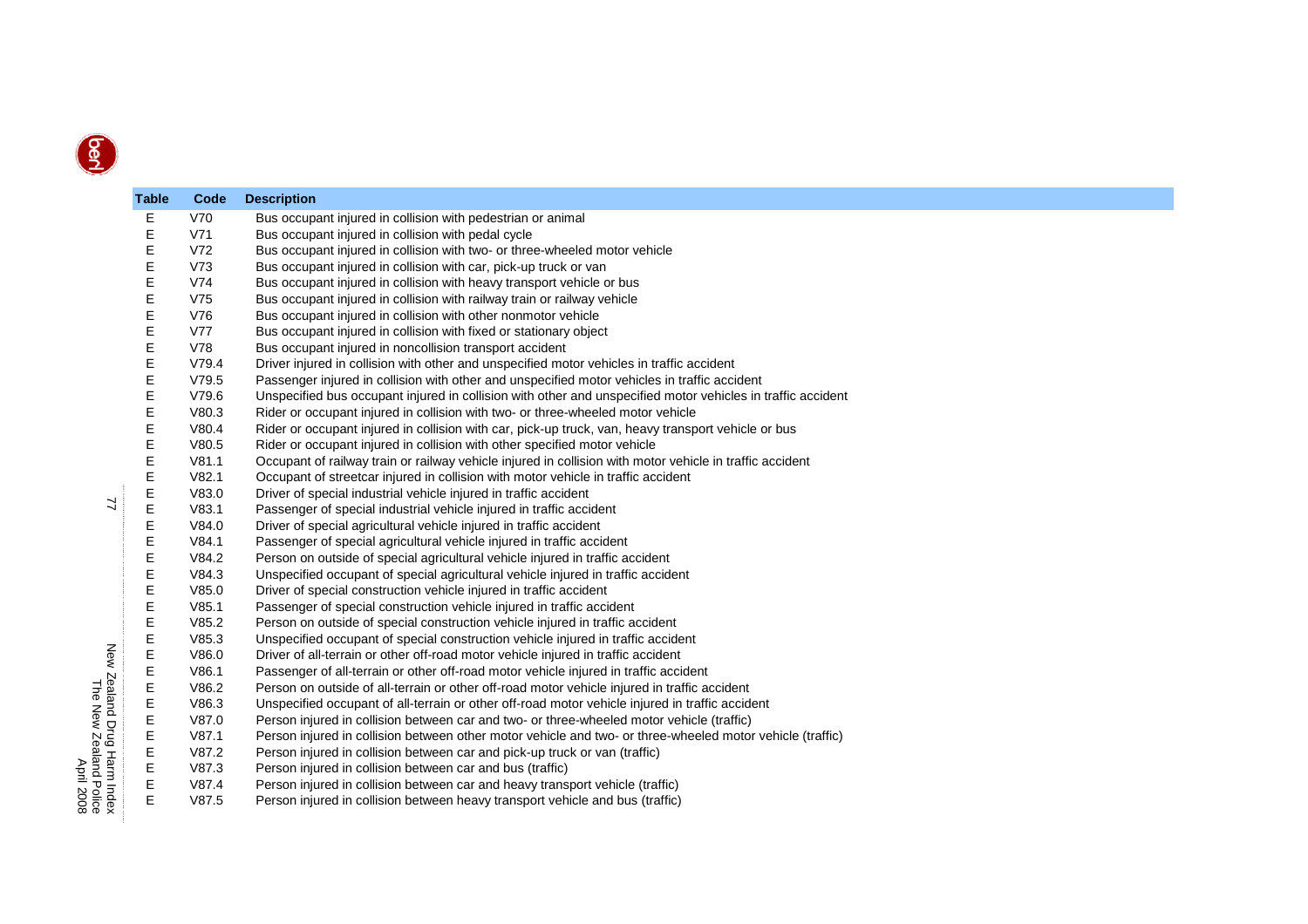

| <b>Table</b> | Code    | <b>Description</b>                                                                                                                                    |
|--------------|---------|-------------------------------------------------------------------------------------------------------------------------------------------------------|
| Е            | V87.6   | Person injured in collision between railway train or railway vehicle and car (traffic)                                                                |
|              | V87.7   | Person injured in collision between other specified motor vehicles (traffic)                                                                          |
|              | V87.8   | Person injured in other specified noncollision transport accidents involving motor vehicle (traffic)                                                  |
| Е            | V89.2   | Person injured in unspecified motor-vehicle accident, traffic                                                                                         |
|              | V89.9   | Person injured in unspecified vehicle accident                                                                                                        |
|              | X41     | Accidental poisoning by and exposure to antiepileptic, sedative-hypnotic, antiparkinsonism and psychotropic drugs, not elsewhere classified           |
| Е            | X42     | Accidental poisoning by and exposure to narcotics and psychodysleptics [hallucinogens], not elsewhere classified                                      |
|              | X42     | Accidental poisoning by and exposure to narcotics and psychodysleptics [hallucinogens], not elsewhere classified                                      |
|              | X60-X84 | Intentional self-harm                                                                                                                                 |
| Е            | Y11     | Poisoning by and exposure to antiepileptic, sedative-hypnotic, antiparkinsonism and psychotropic drugs, not elsewhere classified, undetermined intent |
|              | Y12     | Poisoning by and exposure to narcotics and psychodysleptics [hallucinogens], not elsewhere classified, undetermined intent                            |
|              | Y12     | Poisoning by and exposure to narcotics and psychodysleptics [hallucinogens], not elsewhere classified, undetermined intent                            |
|              | Y87.0   | Sequelae of intentional self-harm                                                                                                                     |
|              | Z20.6   | Contact with and exposure to human immunodeficiency virus [HIV]                                                                                       |
|              | Z21     | Asymptomatic human immunodeficiency virus [HIV] infection status                                                                                      |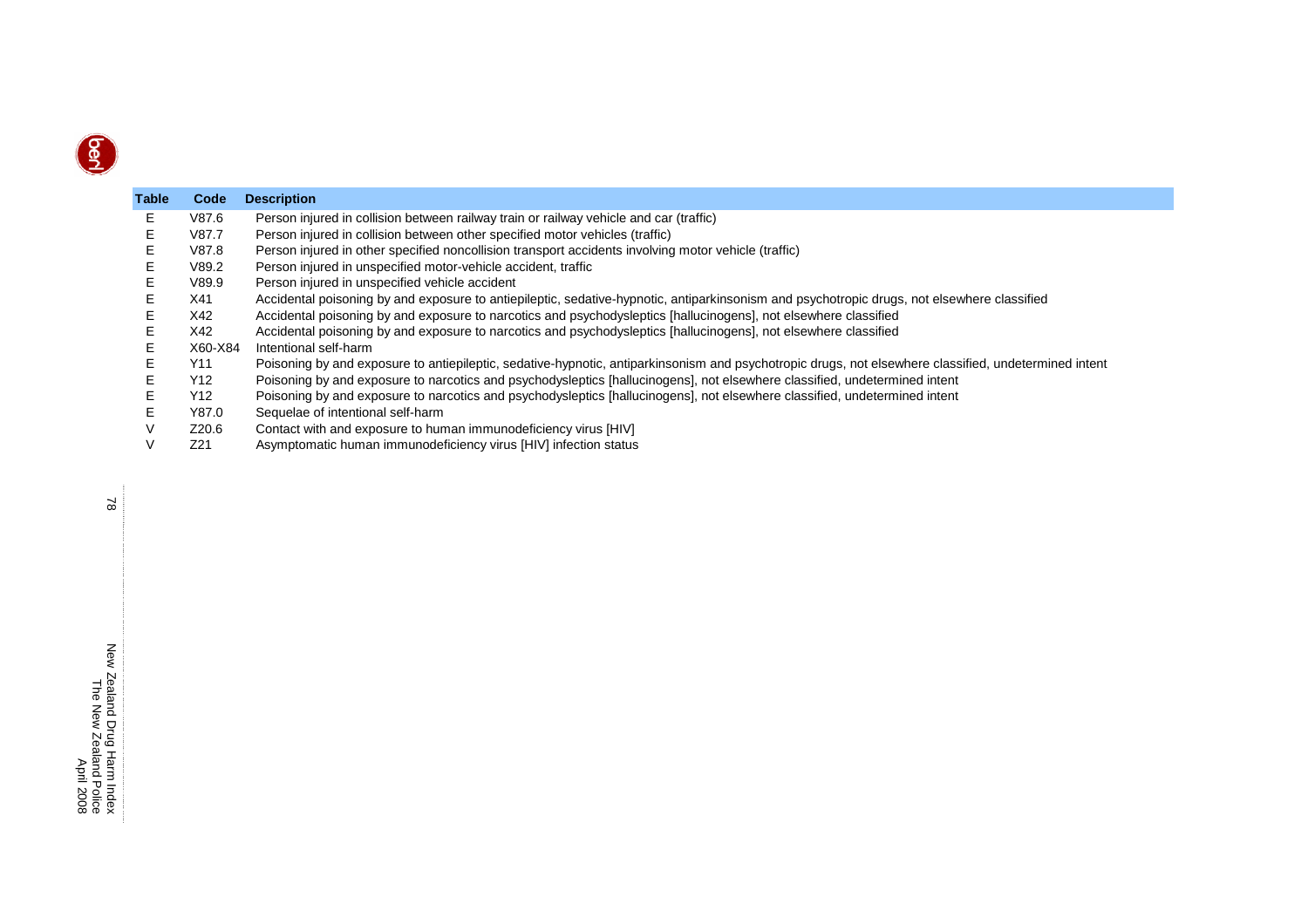# <span id="page-84-0"></span>**10 Appendix – Sensitivity Analysis**

Drug harm in 2005/06 and the NZDHI were based on a range of data and working assumptions where necessary. Sensitivity analysis investigates how the results for drug harm in 2005/06 are affected by critical parameters and assumptions. It gives a measure of confidence in how robust the results are to the changes inputs used to calculate them.

The sensitivity analyses examined the following key factors one at a time.<sup>[49](#page-84-0)</sup>

- General: drug use prevalence, the quantity used and drug-attributable mortality rates
- Drug production: the cost of resources diverted for drug production
- Crime: offences and imprisonments attributed to drugs, and the cost per offence
- Lost output: the value of time and the level of consumption savings
- Health service: The amount of hospital care attributable to drug use

Both increases and decreases to the factors are analysed, with sensitivity factors of -10 percent, 10 percent and 25 percent applied to each factor.<sup>[50](#page-84-0)</sup> The tables below, on pages [80](#page-85-0) to [83,](#page-88-0) show the estimates (in millions of dollars) and the change from the main estimates (in percentage points). For example, if drug use prevalence were 10 percent lower than the rates used in this study, estimated total social costs would be \$1.26 billion, a reduction of 3.6 percent from the main study estimate of \$1.31 billion.

The sensitivity analyses suggest that the estimates of drug harm in 2005/06 are generally robust.<sup>[51](#page-84-0)</sup> A change of plus or minus one percent in a given factor alters the estimated total by less than one percent. On average, a one percent increase in the factors analysed leads to a 0.19 percent increase in estimated costs (for positive changes) and a -0.3 percent reduction in estimated costs (for negative changes).

The results are most sensitive to the assumptions about drug use prevalence, the amount used per occasion, the resource cost of inputs used in drug production, and the proportion of crime attributed to drug use.



l  $49$  One-way sensitivity analysis examines the impact of varying one assumption at a time, holding all other factors constant.

 $50$  We believe this range of sensitivity factors provide a reasonable indication of how the estimates will vary with modest, but sensible, changes to the assumptions. For example, this study used national drug prevalence rates based on survey data from SHORE. Dr Chris Wilkins from SHORE advises that the drug use prevalence rate for cannabis has been found to be between 10 to 30 percent higher in the Dunedin Longitudinal Study.

 $51$  This robustness tends to carry through to the per kilogram estimates, but with slightly higher variability than for total social costs. The variation is greatest for LSD due to the small quantities of LSD used and seized. As such, the LSD estimates are more sensitive to changes in underlying assumptions than the other substances analysed.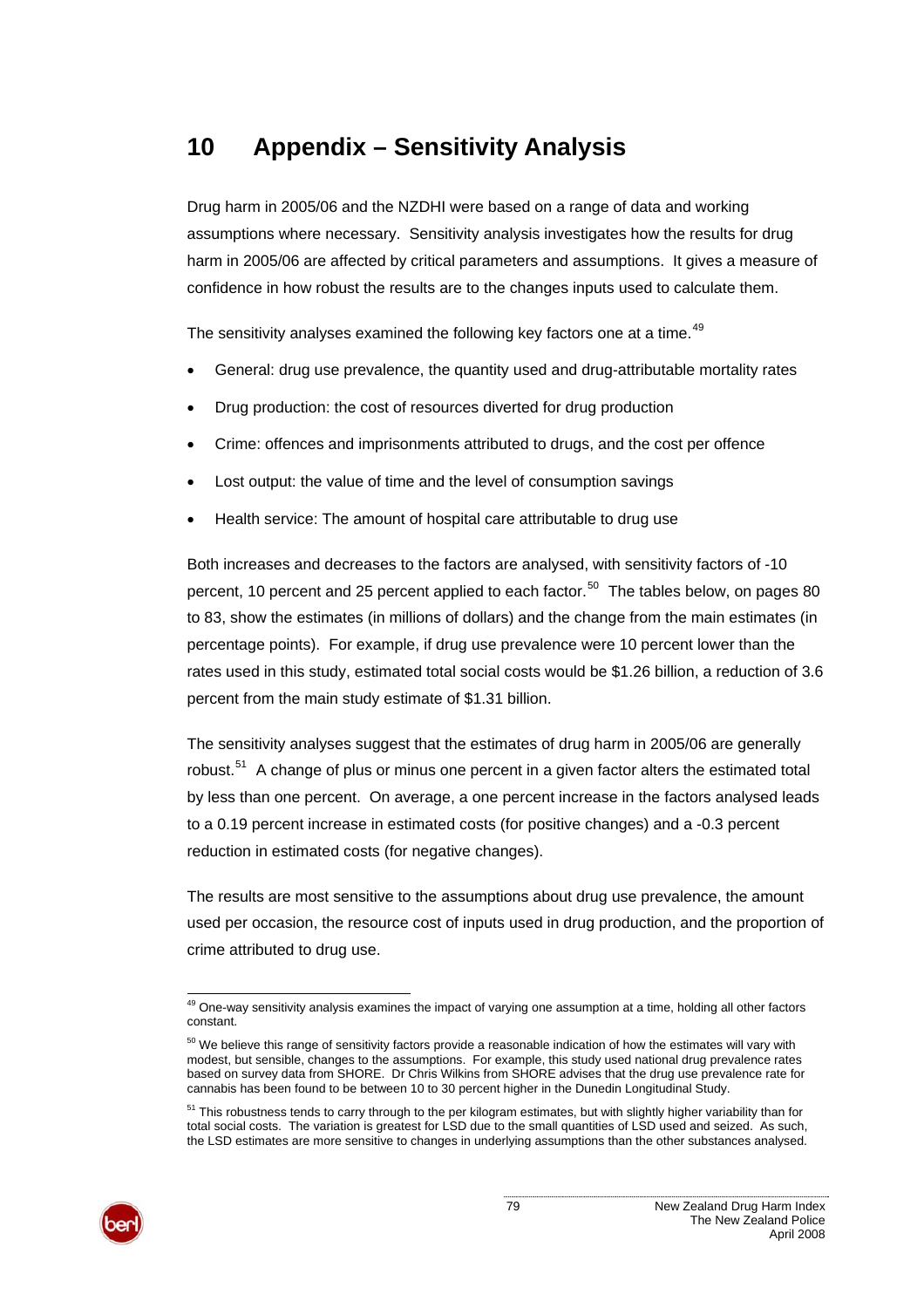<span id="page-85-0"></span>

| \$m                       |         | Drug use prevalence |         |  |
|---------------------------|---------|---------------------|---------|--|
| <b>Sensitivity factor</b> | $-10%$  | 10%                 | 25%     |  |
| Tangible costs            | 1,045.0 | 1,139.6             | 1,210.6 |  |
| Intangible costs          | 217.5   | 217.5               | 217.5   |  |
| <b>Total social costs</b> | 1,262.5 | 1,357.1             | 1,428.1 |  |

## **Appendix Table 19 Sensitivity analysis of general assumptions**

| % change                  | Drug use prevalence |         |         |
|---------------------------|---------------------|---------|---------|
| <b>Sensitivity factor</b> | $-10%$              | 10%     | 25%     |
| Tangible costs            | $-4.3%$             | 4.3%    | 10.8%   |
| Intangible costs          | $0.0\%$             | $0.0\%$ | $0.0\%$ |
| <b>Total social costs</b> | $-3.6%$             | 3.6%    | $9.0\%$ |

| \$m                       | <b>Quantity used per occasion</b> |         |            |  |
|---------------------------|-----------------------------------|---------|------------|--|
| <b>Sensitivity factor</b> | $-10%$                            | 10%     | <b>25%</b> |  |
| Tangible costs            | 1,054.3                           | 1,130.3 | 1,187.3    |  |
| Intangible costs          | 217.5                             | 217.5   | 217.5      |  |
| <b>Total social costs</b> | 1,271.8                           | 1,347.8 | 1,404.8    |  |

| % change                  |          | <b>Quantity used per occasion</b> |      |
|---------------------------|----------|-----------------------------------|------|
| <b>Sensitivity factor</b> | $-10%$   | 10%                               | 25%  |
| Tangible costs            | $-3.5\%$ | 3.5%                              | 8.7% |
| Intangible costs          | $0.0\%$  | $0.0\%$                           | 0.0% |
| <b>Total social costs</b> | $-2.9%$  | 2.9%                              | 7.3% |

|                           | \$m     | <b>Mortality rates</b> |         |
|---------------------------|---------|------------------------|---------|
| <b>Sensitivity factor</b> | $-10%$  | 10%                    | 25%     |
| Tangible costs            | 1,092.2 | 1,092.4                | 1,092.5 |
| Intangible costs          | 197.0   | 238.0                  | 268.7   |
| <b>Total social costs</b> | 1,289.2 | 1,330.3                | 1,361.1 |

| % change                  |          | <b>Mortality rates</b> |          |
|---------------------------|----------|------------------------|----------|
| <b>Sensitivity factor</b> | $-10%$   | 10%                    | 25%      |
| Tangible costs            | $-0.01%$ | $0.01\%$               | $0.02\%$ |
| Intangible costs          | $-9.4\%$ | $9.4\%$                | 23.5%    |
| <b>Total social costs</b> | $-1.6%$  | $1.6\%$                | 3.9%     |

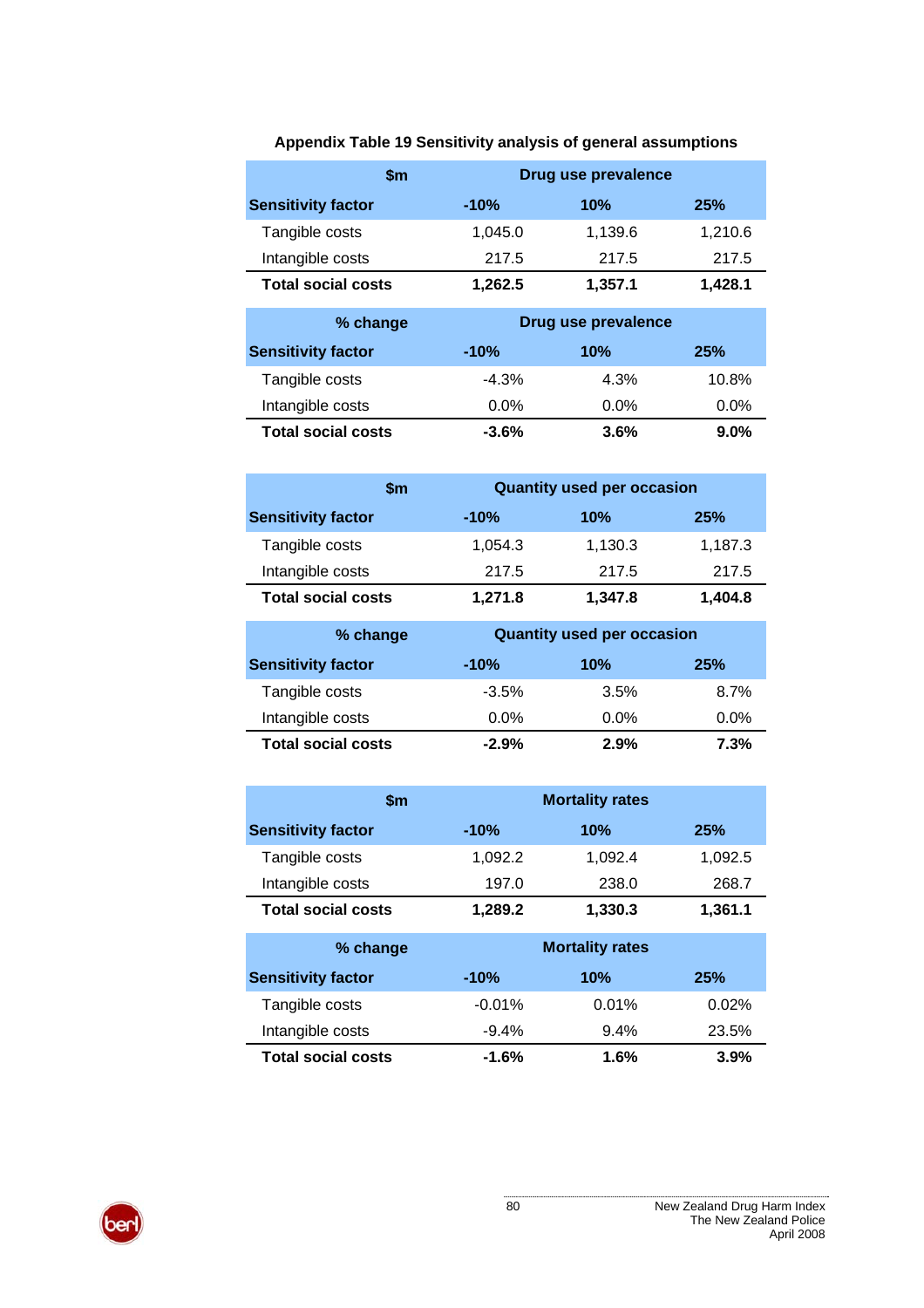| \$m                       |         | Drug-attributable offences (% of total) |         |
|---------------------------|---------|-----------------------------------------|---------|
| <b>Sensitivity factor</b> | $-10%$  | 10%                                     | 25%     |
| Tangible costs            | 1.059.3 | 1.125.2                                 | 1.174.7 |
| Intangible costs          | 216.2   | 218.8                                   | 220.7   |
| <b>Total social costs</b> | 1,275.6 | 1,344.0                                 | 1,395.3 |

## **Appendix Table 20 Sensitivity analysis of crime assumptions**

| % change                  | Drug-attributable offences (% of total) |      |      |
|---------------------------|-----------------------------------------|------|------|
| <b>Sensitivity factor</b> | $-10%$                                  | 10%  | 25%  |
| Tangible costs            | $-3.0\%$                                | 3.0% | 7.5% |
| Intangible costs          | $-0.6\%$                                | 0.6% | 1.5% |
| <b>Total social costs</b> | $-2.6\%$                                | 2.6% | 6.5% |

| \$m                       | Harm per offence |         |         |
|---------------------------|------------------|---------|---------|
| <b>Sensitivity factor</b> | $-10%$           | 10%     | 25%     |
| Tangible costs            | 1,074.0          | 1,110.6 | 1,138.0 |
| Intangible costs          | 216.2            | 218.8   | 220.7   |
| <b>Total social costs</b> | 1,290.2          | 1,329.3 | 1,358.7 |

| % change                  | Harm per offence |      |            |
|---------------------------|------------------|------|------------|
| <b>Sensitivity factor</b> | $-10%$           | 10%  | <b>25%</b> |
| Tangible costs            | $-1.7\%$         | 1.7% | 4.2%       |
| Intangible costs          | $-0.6%$          | 0.6% | 1.5%       |
| <b>Total social costs</b> | $-1.5%$          | 1.5% | 3.7%       |

| <b>Sm</b>                 | Drug-attributable imprisonments (% of total) |         |         |
|---------------------------|----------------------------------------------|---------|---------|
| <b>Sensitivity factor</b> | $-10%$                                       | 10%     | 25%     |
| Tangible costs            | 1,084.4                                      | 1,100.1 | 1,111.9 |
| Intangible costs          | 217.5                                        | 217.5   | 217.5   |
| <b>Total social costs</b> | 1,301.9                                      | 1,317.6 | 1,329.4 |

| % change                  | Drug-attributable imprisonments (% of total) |         |         |
|---------------------------|----------------------------------------------|---------|---------|
| <b>Sensitivity factor</b> | $-10%$                                       | 10%     | 25%     |
| Tangible costs            | $-0.7%$                                      | $0.7\%$ | 1.8%    |
| Intangible costs          | $0.0\%$                                      | $0.0\%$ | $0.0\%$ |
| <b>Total social costs</b> | $-0.6%$                                      | 0.6%    | 1.5%    |

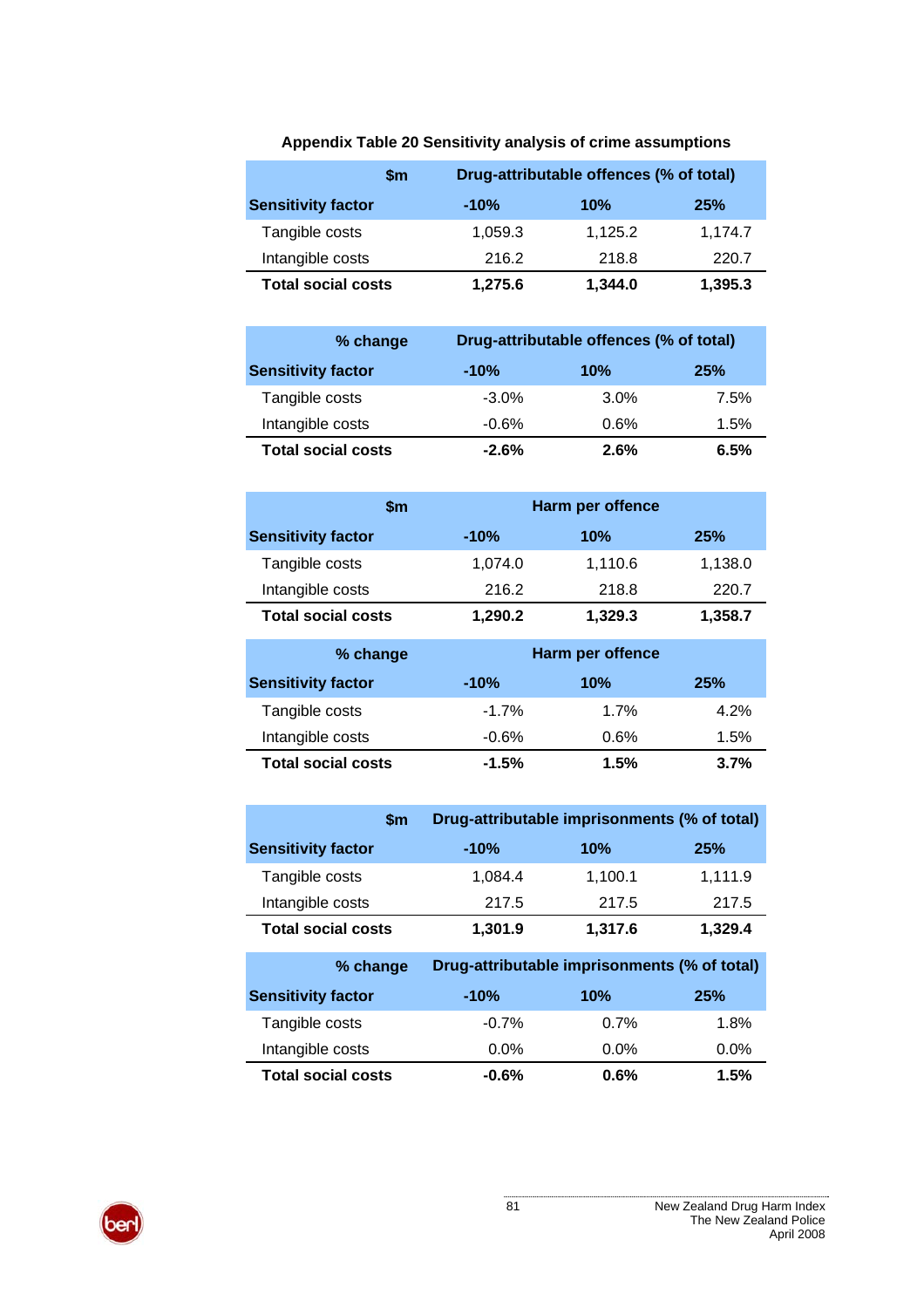|                           | \$m     | <b>Steet price of drugs</b> |         |  |
|---------------------------|---------|-----------------------------|---------|--|
| <b>Sensitivity factor</b> | $-10%$  | 10%                         | 25%     |  |
| Tangible costs            | 1,060.8 | 1,123.7                     | 1,170.9 |  |
| Intangible costs          | 217.5   | 217.5                       | 217.5   |  |
| <b>Total social costs</b> | 1,278.3 | 1,341.2                     | 1,388.4 |  |

**Appendix Table 21 Sensitivity analysis of drug production assumptions** 

| % change                  | <b>Steet price of drugs</b> |         |      |
|---------------------------|-----------------------------|---------|------|
| <b>Sensitivity factor</b> | $-10%$                      | 10%     | 25%  |
| Tangible costs            | $-2.9%$                     | 2.9%    | 7.2% |
| Intangible costs          | $0.0\%$                     | $0.0\%$ | 0.0% |
| <b>Total social costs</b> | $-2.4\%$                    | 2.4%    | 6.0% |

| \$m                       |         | Resource cost (% of street value) |         |  |
|---------------------------|---------|-----------------------------------|---------|--|
| <b>Sensitivity factor</b> | $-10%$  | 10%                               | 25%     |  |
| Tangible costs            | 1,060.8 | 1,123.7                           | 1,170.9 |  |
| Intangible costs          | 217.5   | 217.5                             | 217.5   |  |
| <b>Total social costs</b> | 1,278.3 | 1,341.2                           | 1,388.4 |  |

| % change                  | Resource cost (% of street value) |         |         |
|---------------------------|-----------------------------------|---------|---------|
| <b>Sensitivity factor</b> | $-10%$                            | 10%     | 25%     |
| Tangible costs            | $-2.9%$                           | 2.9%    | $7.2\%$ |
| Intangible costs          | $0.0\%$                           | $0.0\%$ | $0.0\%$ |
| <b>Total social costs</b> | $-2.4\%$                          | 2.4%    | $6.0\%$ |

| \$m                       | Imported drugs (% of domestic supply) |         |         |
|---------------------------|---------------------------------------|---------|---------|
| <b>Sensitivity factor</b> | $-10%$                                | 10%     | 25%     |
| Tangible costs            | 1,167.2                               | 1,017.4 | 905.0   |
| Intangible costs          | 217.5                                 | 217.5   | 217.5   |
| <b>Total social costs</b> | 1,384.7                               | 1,234.9 | 1,122.5 |

| % change                  | Imported drugs (% of domestic supply) |          |          |
|---------------------------|---------------------------------------|----------|----------|
| <b>Sensitivity factor</b> | $-10%$                                | 10%      | 25%      |
| Tangible costs            | 6.9%                                  | $-6.9%$  | $-17.1%$ |
| Intangible costs          | $0.0\%$                               | $0.0\%$  | $0.0\%$  |
| <b>Total social costs</b> | 5.7%                                  | $-5.7\%$ | $-14.3%$ |

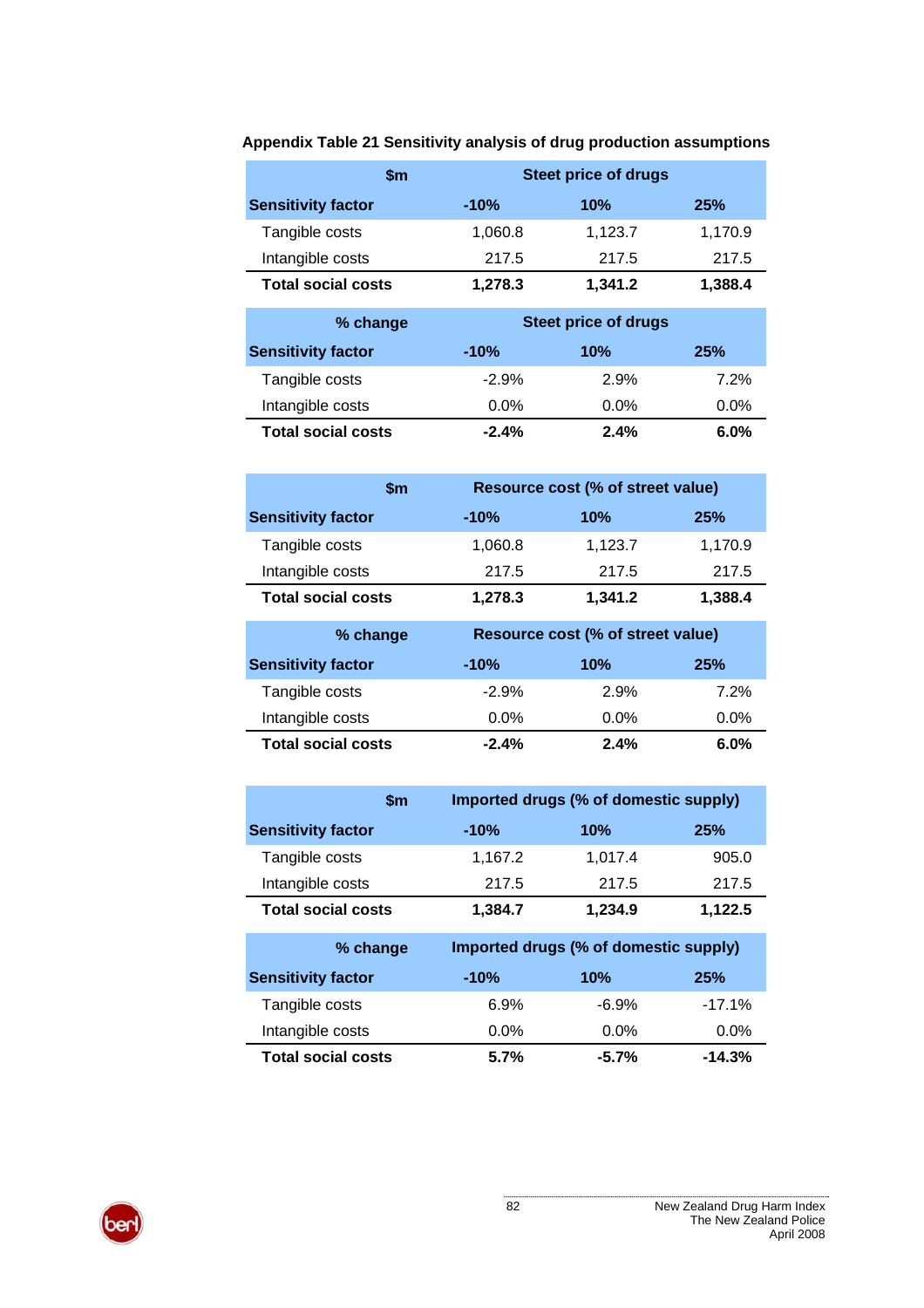| \$m                       |         | Hourly wage by age, gender |         |
|---------------------------|---------|----------------------------|---------|
| <b>Sensitivity factor</b> | $-10%$  | 10%                        | 25%     |
| Tangible costs            | 1,075.0 | 1,111.3                    | 1,143.2 |
| Intangible costs          | 217.5   | 217.5                      | 217.5   |
| <b>Total social costs</b> | 1,292.5 | 1,328.8                    | 1,360.7 |

## **Appendix Table 22 Sensitivity analysis of lost output assumptions**

| % change                  | Hourly wage by age, gender |         |         |  |  |  |
|---------------------------|----------------------------|---------|---------|--|--|--|
| <b>Sensitivity factor</b> | $-10%$                     | 10%     | 25%     |  |  |  |
| Tangible costs            | $-1.6%$                    | 1.7%    | 4.7%    |  |  |  |
| Intangible costs          | $0.0\%$                    | $0.0\%$ | $0.0\%$ |  |  |  |
| <b>Total social costs</b> | $-1.3%$                    | 1.5%    | 3.9%    |  |  |  |

| \$m                       |         | <b>Consumption savings</b> |         |
|---------------------------|---------|----------------------------|---------|
| <b>Sensitivity factor</b> | $-10%$  |                            |         |
| Tangible costs            | 1,096.2 | 1,088.3                    | 1,082.4 |
| Intangible costs          | 217.5   | 217.5                      | 217.5   |
| <b>Total social costs</b> | 1,313.7 | 1,305.8                    | 1,299.9 |

| % change                  |         | <b>Consumption savings</b> |          |
|---------------------------|---------|----------------------------|----------|
| <b>Sensitivity factor</b> | $-10%$  | $0\%$                      | $0\%$    |
| Tangible costs            | $0.4\%$ | $-0.4%$                    | $-0.9%$  |
| Intangible costs          | $0.0\%$ | $0.0\%$                    | $0.0\%$  |
| <b>Total social costs</b> | $0.3\%$ | $-0.3%$                    | $-0.8\%$ |

### **Appendix Table 23 Sensitivity analysis of health assumptions**

<span id="page-88-0"></span>

| \$m                       |         | <b>Hospital cost weights</b> |         |
|---------------------------|---------|------------------------------|---------|
| <b>Sensitivity factor</b> | $-10%$  | 10%                          | 25%     |
| Tangible costs            | 1,091.7 | 1,092.8                      | 1,093.7 |
| Intangible costs          | 217.5   | 217.5                        | 217.5   |
| <b>Total social costs</b> | 1,309.2 | 1,310.3                      | 1,311.2 |

| % change                  | <b>Hospital cost weights</b> |          |          |
|---------------------------|------------------------------|----------|----------|
| <b>Sensitivity factor</b> | $-10%$                       | 10%      | 25%      |
| Tangible costs            | $-0.05\%$                    | 0.05%    | 0.13%    |
| Intangible costs          | $0.00\%$                     | $0.00\%$ | $0.00\%$ |
| <b>Total social costs</b> | $-0.04\%$                    | 0.04%    | 0.11%    |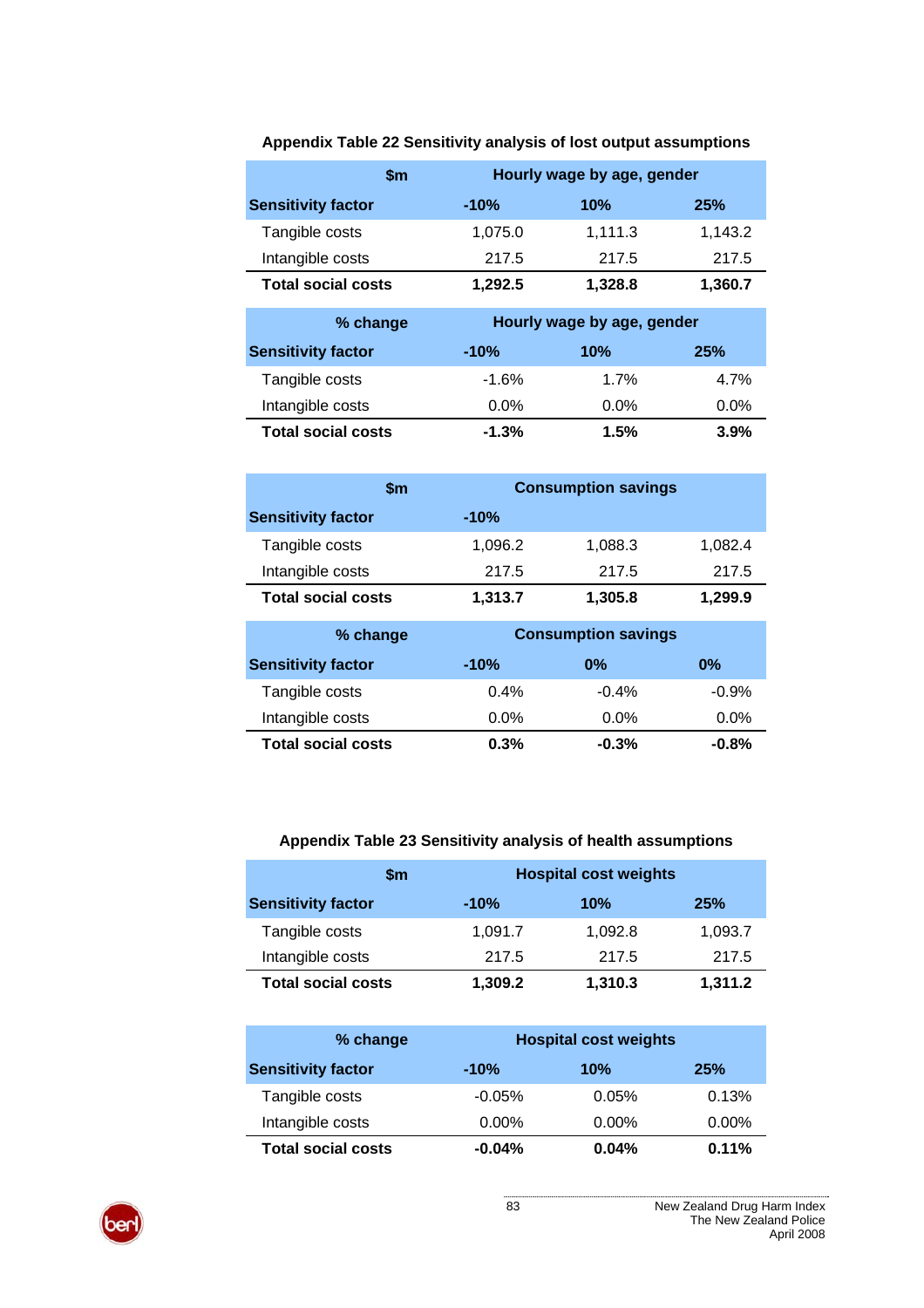# **11 Appendix – New Zealand Crime Multipliers**

The main report calculates actual levels of crime using crime multipliers drawn from Roper and Thompson (2006). The latest 2006 New Zealand Crime and Safety Survey (Mayhew and Reilly 2007) reports estimated actual crime for some offence categories, but does not cover all the categories in this study. In addition, Mayhew and Reilly do not calculate crime multipliers, but provide an estimate of what proportion of actual crime is recorded. Based on these figures, New Zealand multipliers may be imputed for a limited set of offences.

[Appendix Table 24](#page-89-0) [below](#page-89-0) examines how the harm estimates change if a limited set of New Zealand multipliers is used. The multipliers are imputed from the latest New Zealand crime survey for a limited set of comparable offence categories. In particular, we re-examine the following categories (and multipliers): theft of vehicles (1.49), theft from vehicles (2.17), burglary (8.33) and robbery (11.11). The calculations for the other offence categories use the Treasury multipliers.

<span id="page-89-0"></span>

| \$m                       | <b>Cannabis</b> | <b>Opioids</b> | <b>Stimulants</b> | LSD  | Total     |
|---------------------------|-----------------|----------------|-------------------|------|-----------|
| Tangible costs            | 448.2           | 157.2          | 581.1             | 6.8  | 1,193.2   |
| Intangible costs          | 5.5             | 205.0          | 8.9               | 1.4  | 220.8     |
| <b>Total social costs</b> | 453.6           | 362.2          | 590.0             | 8.2  | 1.414.0   |
| % of social costs         | 32.1%           | 25.6%          | 41.7%             | 0.6% | $100.0\%$ |

**Appendix Table 24 Costs of illicit drug use – limited NZ crime multipliers (\$m), 2005/06** 

| <b>Tangible costs</b><br>\$m | <b>Cannabis</b> | <b>Opioids</b> | <b>Stimulants</b> | <b>LSD</b> | <b>Total</b> |
|------------------------------|-----------------|----------------|-------------------|------------|--------------|
| Illicit drug production      | 243.2           | 18.2           | 257.0             | 0.2        | 518.7        |
| Crime n.i.e.                 | 160.7           | 110.2          | 229.8             | 4.9        | 505.6        |
| Labour costs                 | 35.5            | 14.7           | 63.4              | 0.9        | 114.6        |
| Health care                  | 7.8             | 13.9           | 30.1              | 0.6        | 52.4         |
| Road accidents n.i.e.        | 0.9             | 0.2            | 0.8               | 0.0        | 2.0          |
| <b>Total tangible costs</b>  | 448.2           | 157.2          | 581.1             | 6.8        | 1,193.2      |
| % of tangible costs          | 37.6%           | 13.2%          | 48.7%             | 0.6%       | 100.0%       |

| Inangible costs<br><b>Sm</b>  | <b>Cannabis</b> | <b>Opioids</b> | <b>Stimulants</b> | <b>LSD</b> | Total     |
|-------------------------------|-----------------|----------------|-------------------|------------|-----------|
| Loss of life                  | 1.4             | 202.1          | 0.3               | 1.3        | 205.2     |
| Lost quality of life          | 4.0             | 2.9            | 8.5               | 0.1        | 15.6      |
| <b>Total intangible costs</b> | 5.5             | 205.0          | 8.9               | 1.4        | 220.8     |
| % of intangible costs         | 2.5%            | 92.9%          | 4.0%              | 0.6%       | $100.0\%$ |

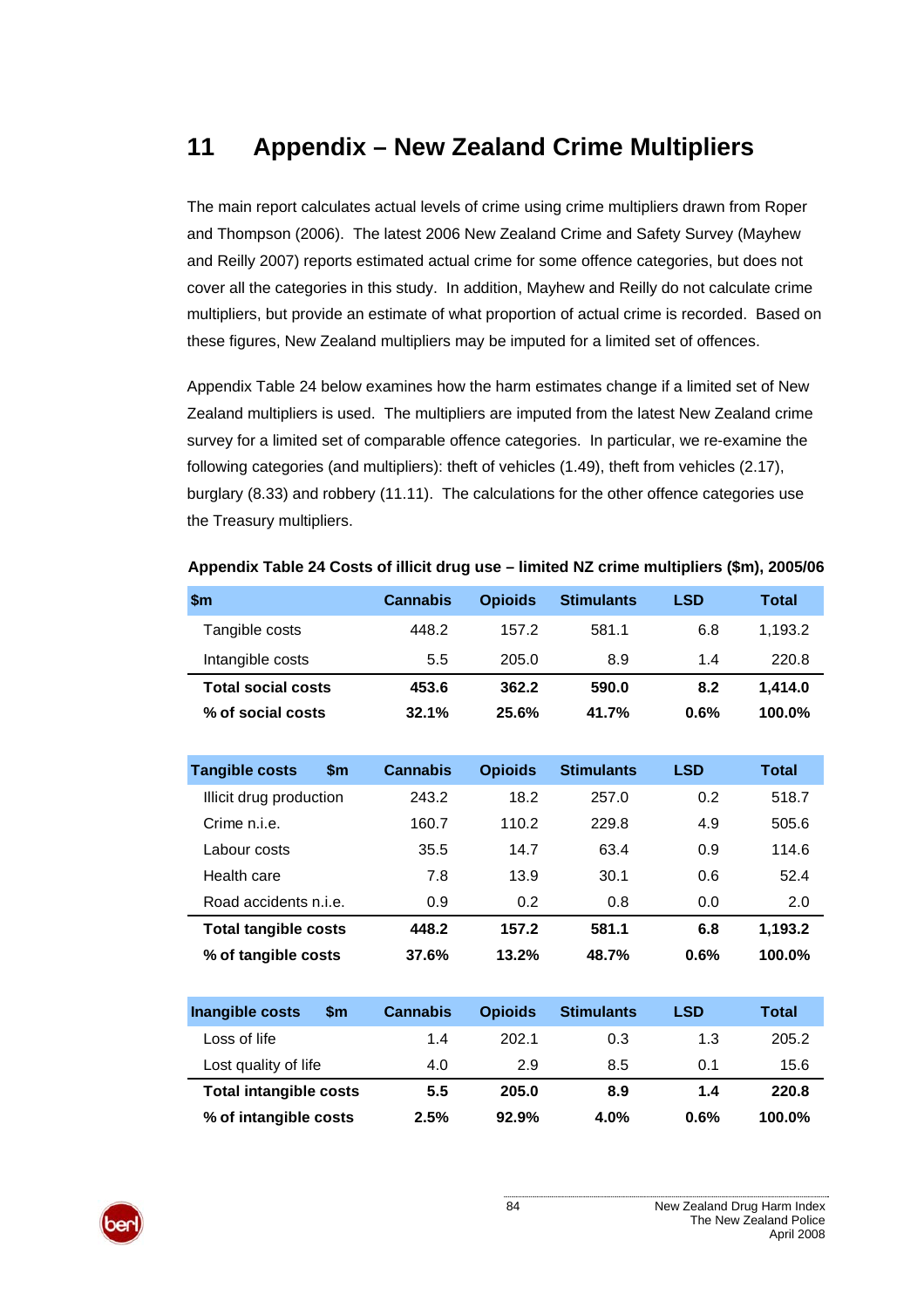[Appendix Table 24](#page-89-0) shows that estimated drug harm in 2005/06 would be approximately 8 percent higher than the main estimates. This reflects that imputed New Zealand multipliers are higher for three of the four offence categories. The imputed multiplier for the theft from vehicles categories is slightly lower than the one reported in Roper and Thompson (2006). The net effect is to increase estimated actual crime, which leads to higher estimates of drug production, labour costs borne by victims of crime and quality of life losses.

[Appendix Table 25](#page-90-0) breaks down the crime costs into the underlying components.

<span id="page-90-0"></span>

| <b>Crime costs</b>            | $\mathsf{sm}$ | <b>Cannabis</b> | <b>Opioids</b>   | <b>Stimulants</b> | <b>LSD</b> | <b>Total</b> |  |
|-------------------------------|---------------|-----------------|------------------|-------------------|------------|--------------|--|
| <b>Tangible costs</b>         |               |                 |                  |                   |            |              |  |
| Customs                       |               | 1.2             | 0.6              | 22.2              | 0.6        | 24.7         |  |
| Police                        |               | 39.5            | 17.3             | 49.3              | 0.7        | 106.9        |  |
| Criminal courts               |               | 17.2            | 6.5              | 16.1              | 0.3        | 40.0         |  |
| Prisons                       |               | 41.9            | 13.8             | 53.7              | 1.1        | 110.5        |  |
| Community sentences           |               | 16.4            | 0.1              | 4.2               | 0.1        | 20.9         |  |
| Preventative expenditure      |               | 15.3            | 24.7             | 29.1              | 0.7        | 69.9         |  |
| Property lost                 |               | 29.2            | 47.1             | 55.2              | 1.4        | 132.8        |  |
| Health care of victims        |               | 6.8             | 1.3              | 16.2              | 0.2        | 24.6         |  |
| Lost output of victims        |               | 15.3            | 6.2              | 34.6              | 0.5        | 56.6         |  |
| Lost output of prisoners      |               | 13.1            | 4.3              | 16.9              | 0.3        | 34.7         |  |
| <b>Total tangible</b>         |               | 196.0           | 122.0            | 297.4             | 6.0        | 621.5        |  |
|                               |               |                 | Intangible costs |                   |            |              |  |
| Homicide                      |               | 0.1             | 0.0              | 0.3               | 0.0        | 0.5          |  |
| Pain and suffering            |               | 4.0             | 2.9              | 8.5               | 0.1        | 15.5         |  |
| <b>Total intangible costs</b> |               | 4.1             | 2.9              | 8.8               | 0.1        | 16.0         |  |
| <b>Total costs of crime</b>   |               |                 |                  |                   |            |              |  |
| <b>Total costs</b>            |               | 200.1           | 124.9            | 306.2             | 6.2        | 637.5        |  |
| Tangible n.i.e.               |               | 160.7           | 110.2            | 229.8             | 4.9        | 505.6        |  |
| Intangible n.i.e.             |               |                 |                  |                   |            |              |  |
| Total crime n.i.e.            |               | 160.7           | 110.2            | 229.8             | 4.9        | 505.6        |  |
| % of Total crime n.i.e.       |               | 31.8%           | 21.8%            | 45.4%             | 1.0%       | 100.0%       |  |

#### **Appendix Table 25 Costs of crime – limited NZ crime multipliers (\$m), 2005/06**

*Note: n.i.e. denotes not included elsewhere.*

Further work in this area could expand the set of offence categories covered and validate multipliers imputed from New Zealand crime surveys.